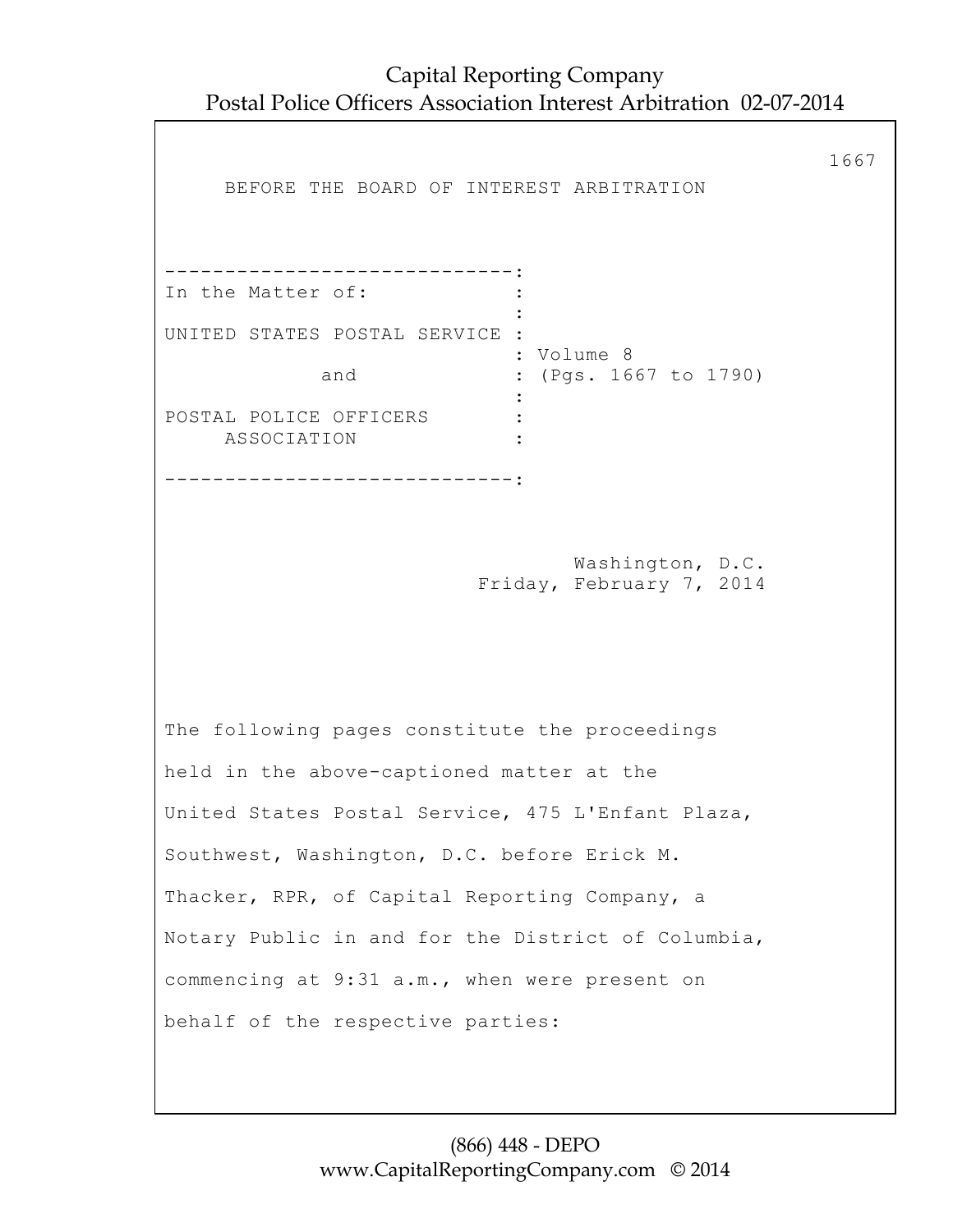```
1668
1 A P P E A R A N C E S
2 Before Arbitrators:
 3 James C. Oldham, Impartial Chair
          Robert A. Dufek, USPS Member
 4 James Bjork, PPOA Member
5 On behalf of the PPOA:
 6 ARLUS J. STEPHENS, ESQUIRE
         DONNA MCKINNON, ESQUIRE
7 MURPHY ANDERSON, PLLC
         1701 K Street, Northwest
 8 Suite 210
         Washington, D.C. 20006
9 (202) 223-2620
10 On behalf of the U.S. Postal Service:
11 TERESA A. GONSALVES, ESQUIRE
          JULIENNE BRAMESCO, ESQUIRE
12 United States Postal Service
          475 L'Enfant Plaza, Southwest
13 Washington, D.C. 20260
          (202) 268-6704
14
   ALSO PRESENT:
15
          Chris Vitolo, PPOA
16 Eric Freeman, PPOA
          Joshua Pierce, PPOA
17 Mike Plaugher, PPOA
          Joe Alexandrovich, USPS
18 Sonya J. Penn, USPS
         Katherine P. Sullivan, USPS
19 Janet Peterson, USPS
20
21 \star \star \star \star \star \star22
```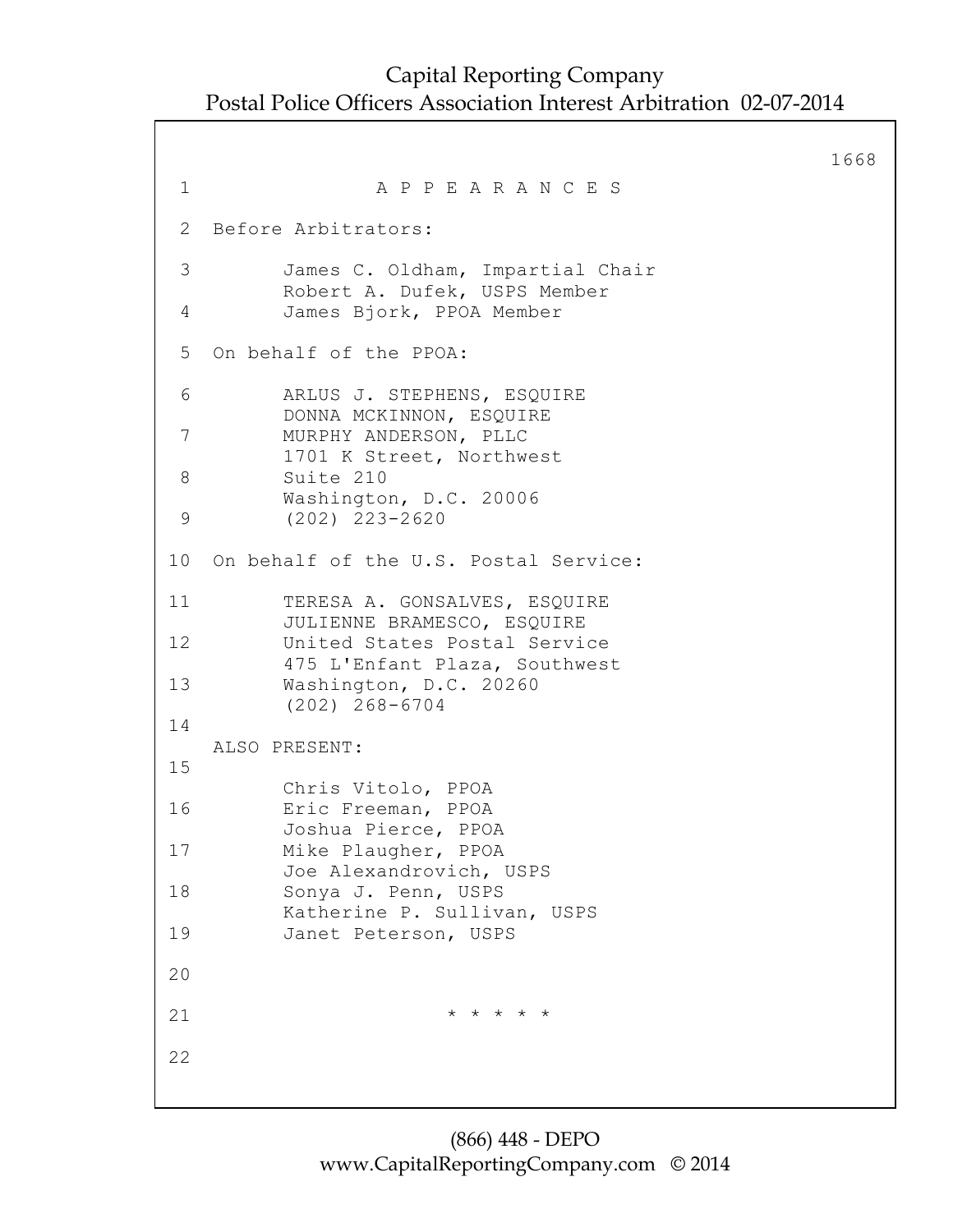|                  |                                                    | 1669 |
|------------------|----------------------------------------------------|------|
| $1\,$            | CONTENTS                                           |      |
| $\mathbf{2}$     | WITNESS: DIRECT CROSS REDIRECT RECROSS             |      |
| 3                | JOE ALEXANDROVICH -- 1670<br>$- -$                 |      |
| 4                | MICHAEL BILLINGSLEY 1775 1776<br>$\qquad \qquad -$ |      |
| 5                |                                                    |      |
| $\epsilon$       |                                                    |      |
| $\boldsymbol{7}$ |                                                    |      |
| $\,8\,$          |                                                    |      |
| 9                |                                                    |      |
| 10               |                                                    |      |
| 11               |                                                    |      |
| 12               |                                                    |      |
| 13               |                                                    |      |
| 14               |                                                    |      |
| 15               |                                                    |      |
| 16               |                                                    |      |
| $17$             | (Exhibit books were tendered to the arbitrator.)   |      |
| $1\,8$           |                                                    |      |
| 19               |                                                    |      |
| $20$             |                                                    |      |
| $2\sqrt{1}$      |                                                    |      |
| 22               |                                                    |      |
|                  |                                                    |      |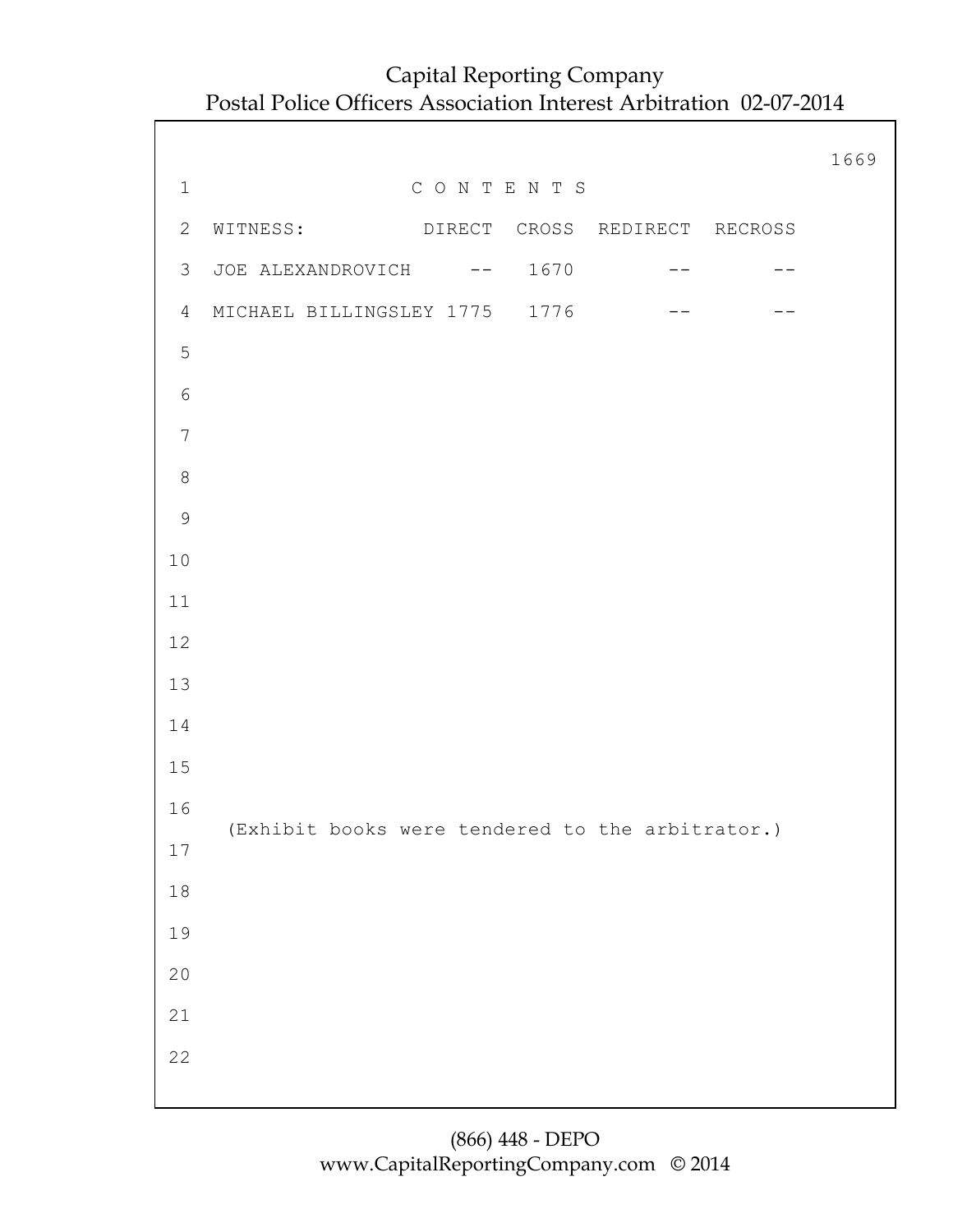1670 1 P R O C E E D I N G S 2 ARBITRATOR OLDHAM: Folks, are we all 3 here ready to go? 4 MR. STEPHENS: Yes. 5 ARBITRATOR OLDHAM: Joe, consider 6 yourself still sworn. 7 THE WITNESS: Yes, sir. 8 ARBITRATOR OLDHAM: All right. We're 9 having cross-examination this morning, I believe. 10 Arlus, whenever you're ready. 11 WHEREUPON, 12 JOE ALEXANDROVICH 13 was called for continued examination, and having 14 been previously duly sworn was examined and 15 testified further as follows: 16 CROSS-EXAMINATION BY COUNSEL FOR THE 17 UNION 18 BY MR. STEPHENS 19 Q Okay. Good morning, Joe. 20 A Good morning, Arlus. 21 Q So I'm going to ask you some questions 22 today, and I think I'm just going to largely --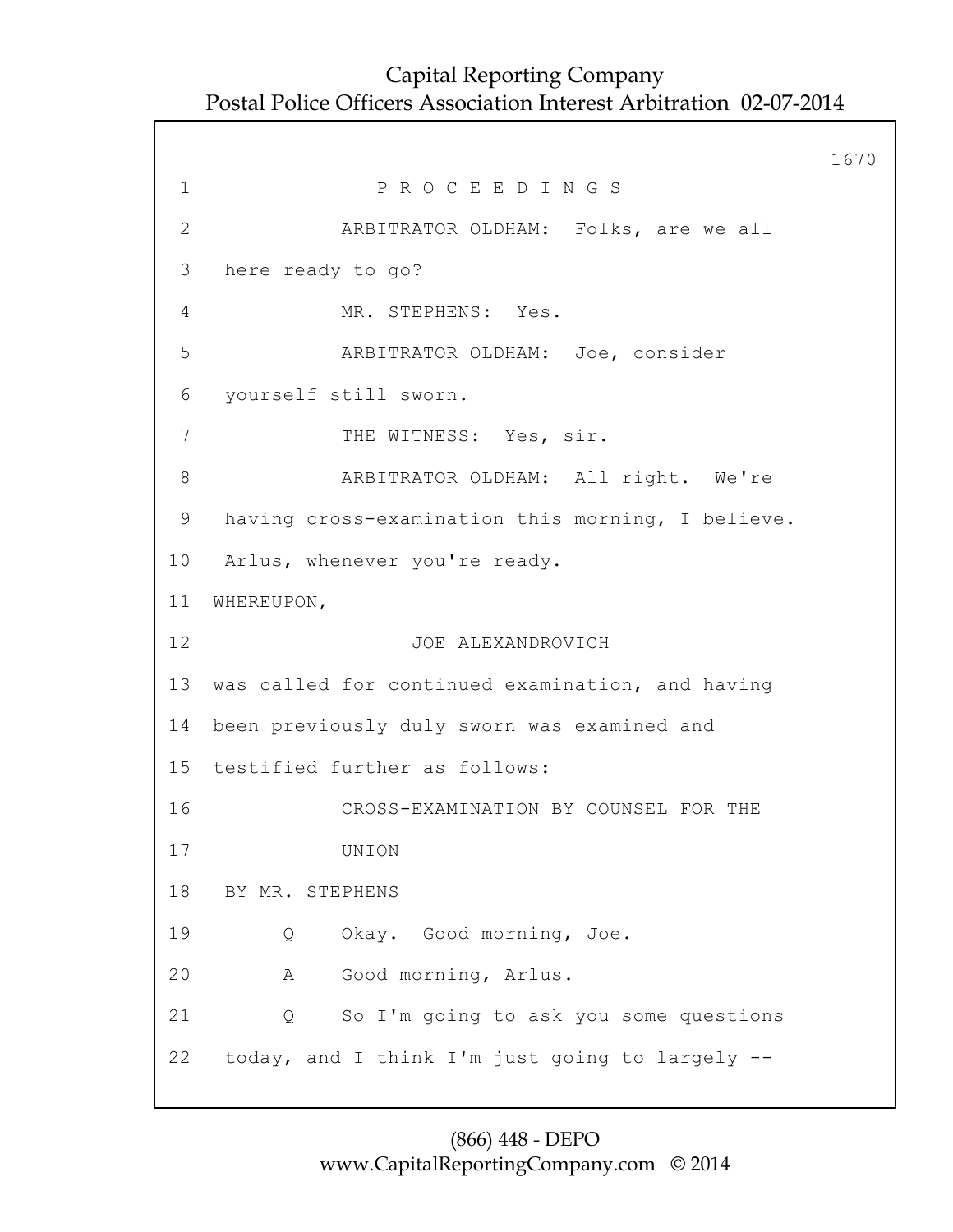1671 1 largely do it based off of the -- off of the 2 PowerPoint for a point of reference. So I guess 3 the -- the first slide I'd like to ask you about 4 would be Slide No. 4. 5 ARBITRATOR DUFEK: Just a second, 6 Arlus. 7 ARBITRATOR OLDHAM: Yeah, I've just got 8 to get -- 9 MR. STEPHENS: I'm sorry. This is -- 10 ARBITRATOR DUFEK: Volume 2 -- 11 MS. GONSALVES: Tab I. 12 MR. STEPHENS: Volume 2, Tab I. 13 ARBITRATOR OLDHAM: Okay. Thanks. 14 BY MR. STEPHENS 15 Q First, just a couple questions about 16 the limitations of the -- of the OES data. Well, 17 first of all, I guess -- well, I'll get there in 18 a second. 19 The -- the estimates are obviously not 20 100 percent of American workers. It's based on 21 a -- it's a big sample, but it's not 100 percent? 22 A A very large sample, yes.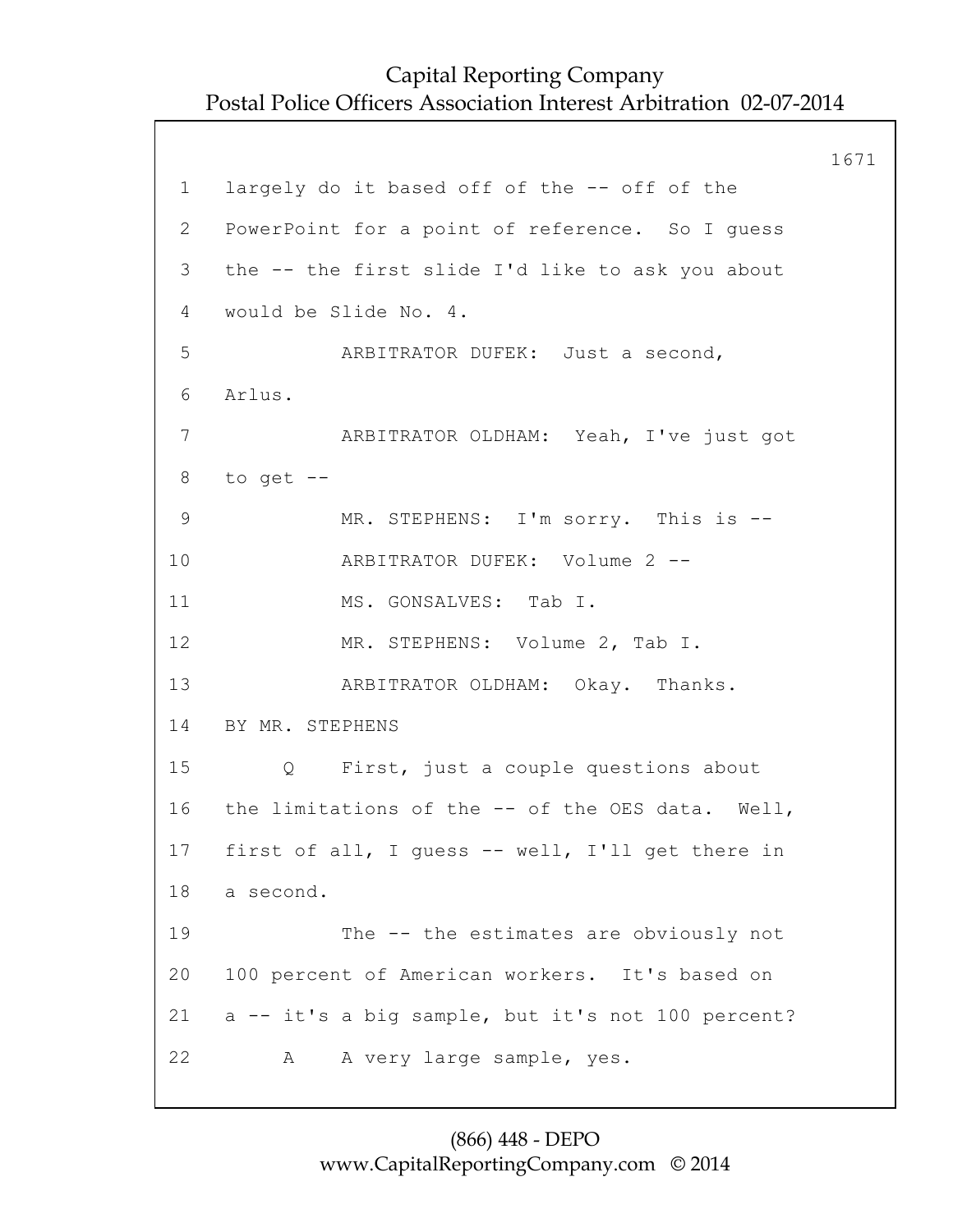1672 1 Q Right. And we're dealing with -- in 2 terms of the Union's claim that we're police 3 officers, we're dealing with an even smaller 4 sample size; is that correct? 5 A The sample size is 1.2 million 6 establishments. 7 Q Correct. But the number of police 8 officers is far smaller than that, correct? 9 A There -- there are about 700,000 police 10 officers nationwide. 11 Q Okay. Well, we'll get there. The 12 question is -- the private sector area -- I'll 13 just get there in a second. 14 On the third bullet point, it's correct 15 that you can find the OES data not just by sector 16 and industry, but also by locality; is that 17 correct? 18 A Yes, you can. It has some very 19 detailed locality data. 20 Q Okay. Let's go on to Slide No. 7. The 21 data we have here is national data. It's not 22 broken out by locality; is that correct?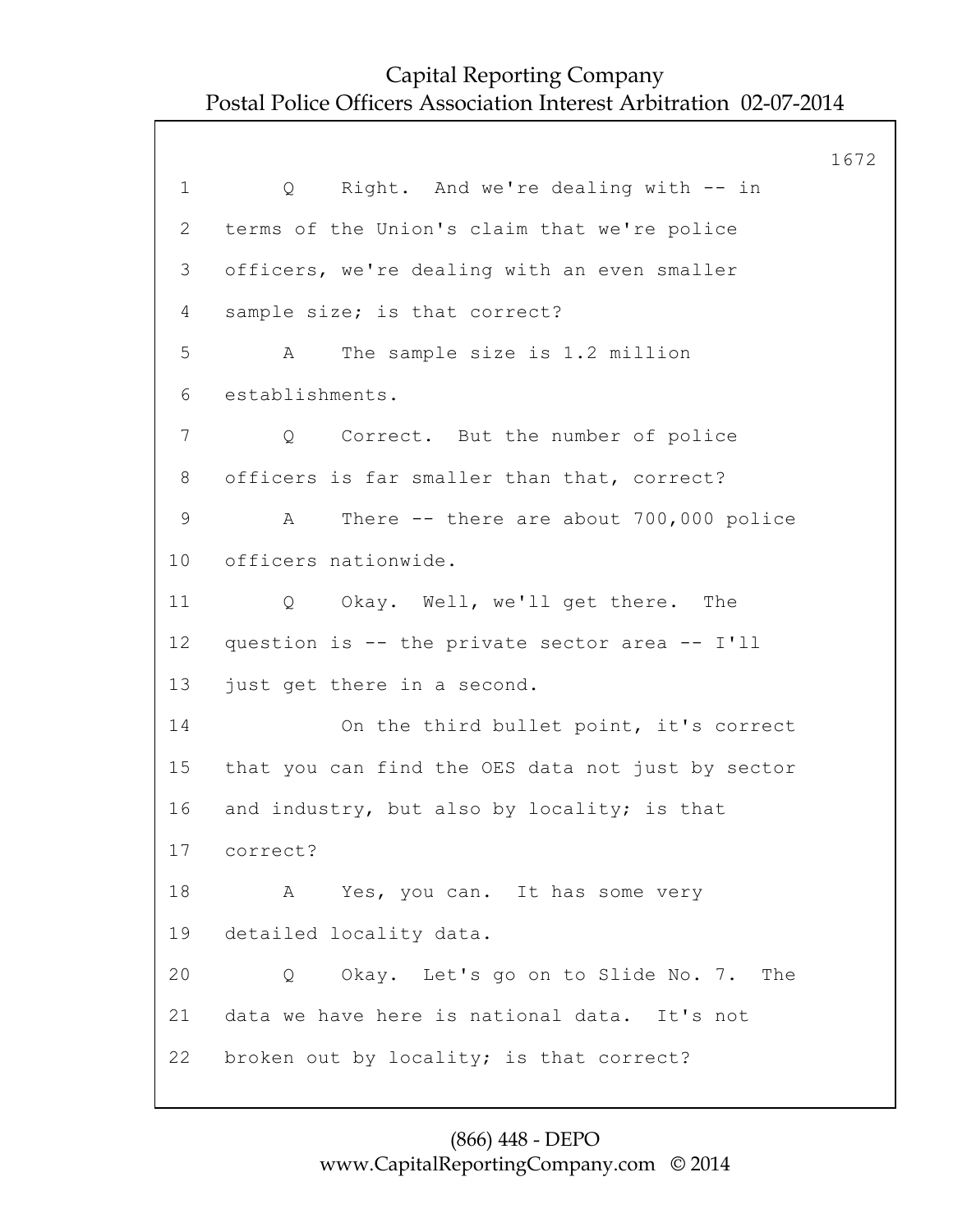1673 1 A That's national data, correct. 2 Q So the locality data -- the locality 3 data for the metropolitan areas in which the 4 Postal Police work would all be -- are all going 5 to be individually probably higher than what -- 6 the mean that's been chosen here; is that right? 7 A Well, I -- I don't know. I mean, you 8 say probably. I don't know without looking at 9 it. 10 Q Okay. But the only data that's been 11 given here is mean national data? 12 A Mean national data, correct. 13 Q Okay. And my question about the small 14 sample size was pertaining to the -- what's 15 listed here as the private sector police of whom 16 the OES found only 4,800 across the country; is 17 that right? 18 A Well, you say small sample size. The 19 sample size is the number of establishments that 20 were surveyed. It's very, very large. It's the 21 largest sample size of any survey that I'm aware 22 of, not even close. 1.2 million is the sample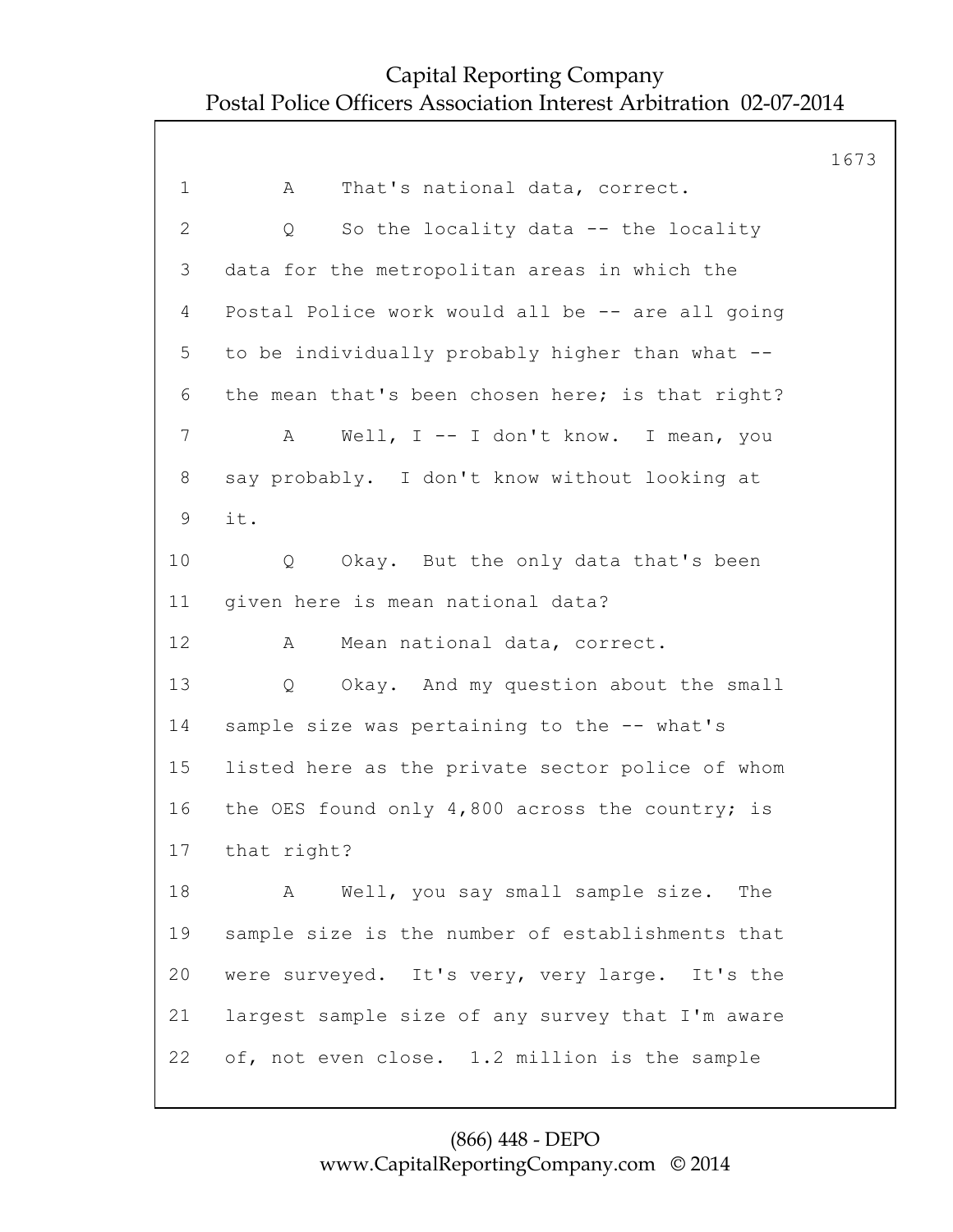|                 |                                                  | 1674 |
|-----------------|--------------------------------------------------|------|
| $\mathbf 1$     | size. What you're talking about is the number of |      |
| 2               | employees that were identified through that very |      |
| 3               | large sample size of 1.2 million establishments. |      |
| 4               | The number of private sector in postal -- excuse |      |
| 5               | me -- police and sheriff's patrol officers is    |      |
| 6               | quite small, 4,880, but you're able to estimate  |      |
| $7\phantom{.0}$ | that with a high degree of -- of significance    |      |
| 8               | because of the very large sample size. So these  |      |
| 9               | are statistically significant.                   |      |
| 10              | And then the OES does publish the --             |      |
| 11              | the relative error in their estimates. They're   |      |
| 12 <sup>°</sup> | very low because of the very large sample size   |      |
| 13              | that's used.                                     |      |
| 14              | Q<br>Okay.                                       |      |
| 15              | So the number of employees that are<br>Α         |      |
| 16              | identified, that's not the sample size. The      |      |
| 17              | sample size is 1.2 million individual surveys.   |      |
| 18              | I'm not here to quibble about the<br>Q           |      |
| 19              | economic terms. What I'm saying is, we're        |      |
| 20              | dealing here only -- 62 percent of work -- of    |      |
| 21              | workplaces were -- were -- 60 is -- purports to  |      |
| 22              | get coverage of 62 percent of --                 |      |
|                 |                                                  |      |

#### (866) 448 - DEPO www.CapitalReportingCompany.com © 2014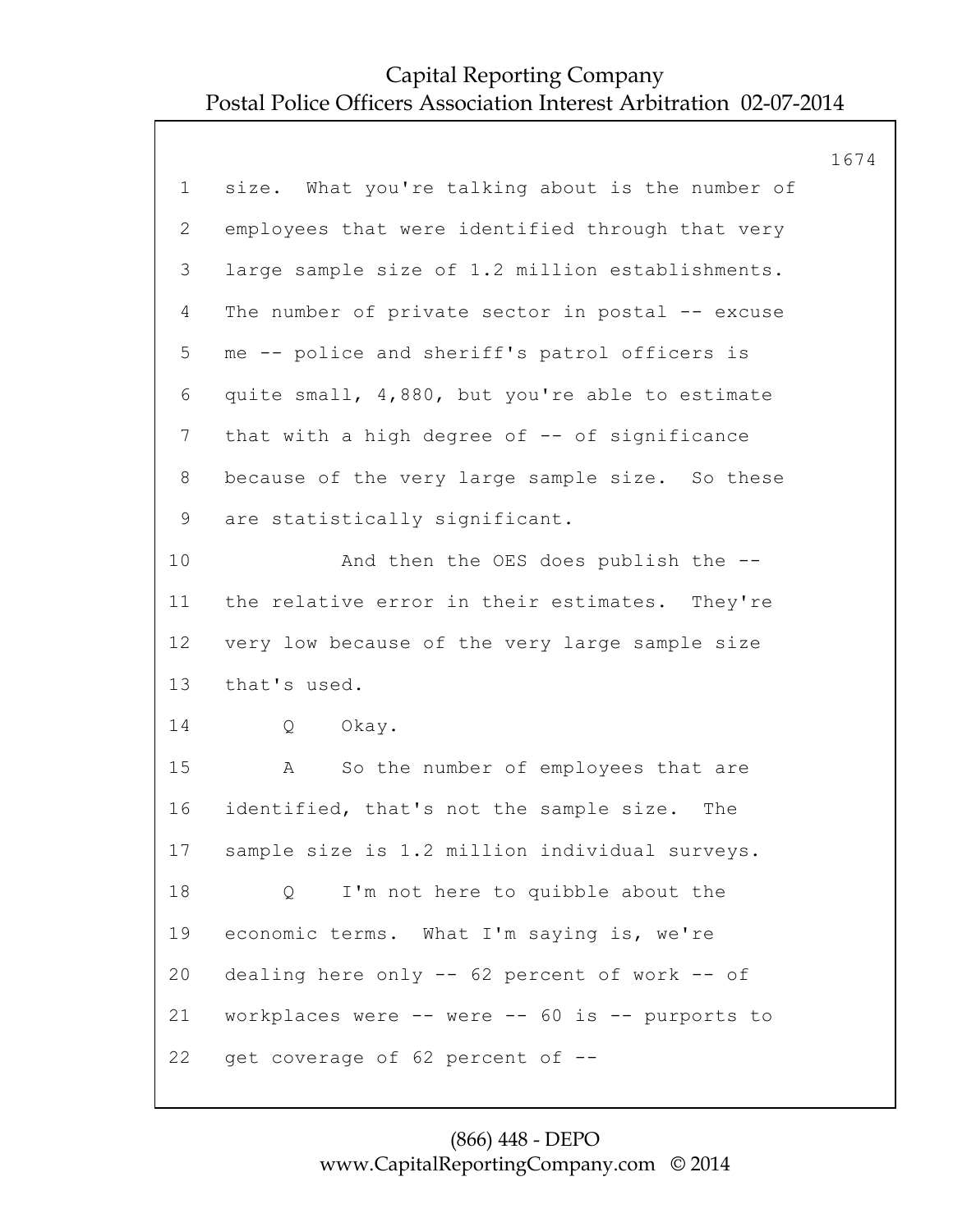1675 1 A The American workforce. 2 Q The American workforce, correct. But 3 out of that, it found -- out of that 62 percent, 4 only 4,880 private sector employees. That's 5 my -- that's my point I'm driving at. 6 A And that's correct. 7 Q Because the post office has not offered 8 any individual workplaces and actual salaries of 9 any particular workers to compare the Postal 10 Police to; is that correct? 11 A Yeah. And the Postal Service -- that's 12 typical. The private sector comparability in 13 the -- in the statute doesn't say comparability 14 to firms, you know. It is private sector 15 comparability in general. So the Postal Service 16 looks at an occupation not for any particular 17 firm, but -- but across all firms and the average 18 salary for those. So this is consistent with the 19 way the Postal Service typically looks at -- at 20 private sector comparability. 21 Q Okay. Well, one of my other questions 22 about this was -- you testified yesterday that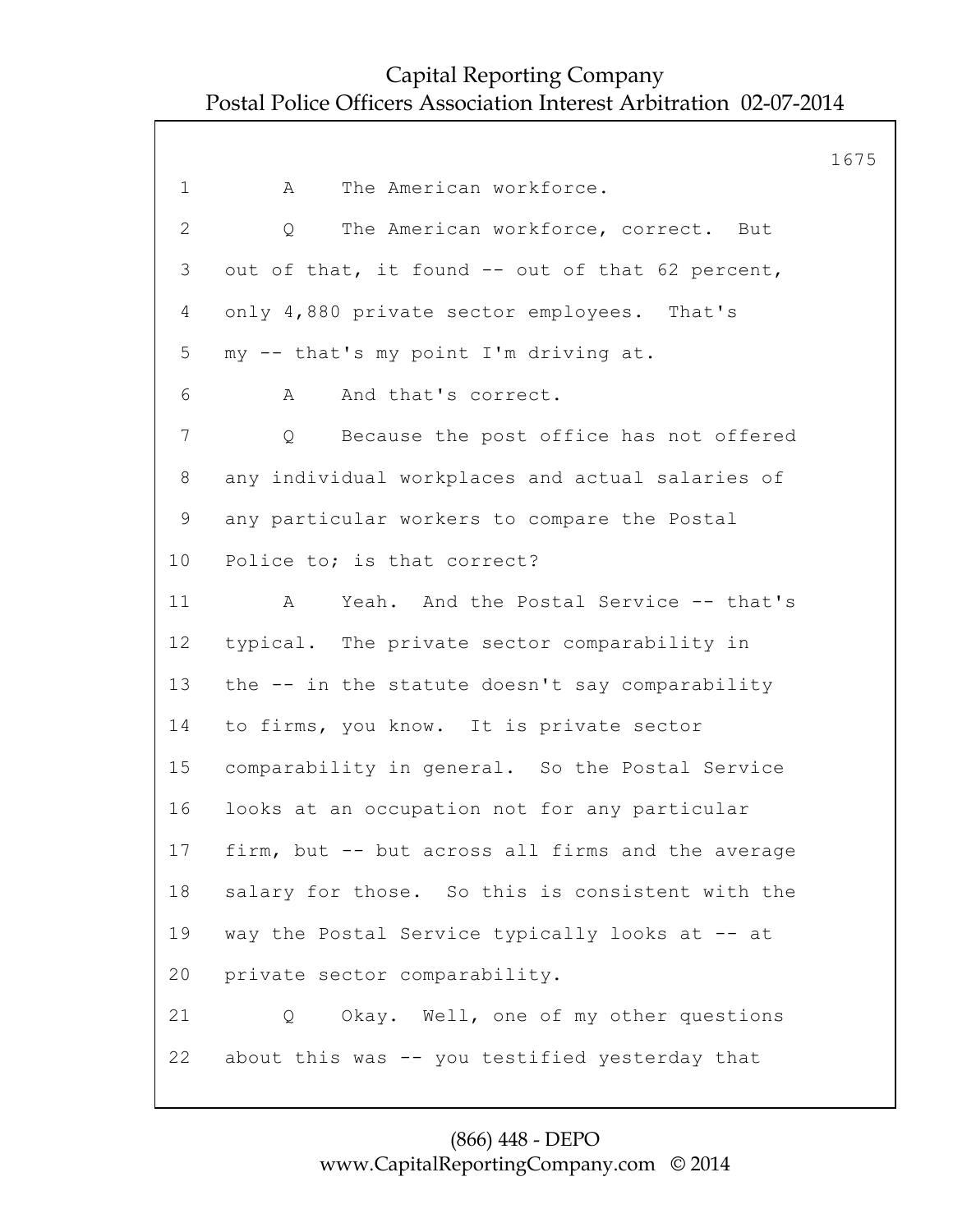1676 1 fully 100 percent of the coverage was 2 universities and hospitals, correct? 3 A Yes. 4 Q But -- 5 A Private sector universities -- 6 Q Correct. 7 A -- and hospitals. 8 Q But there was no discussion of rail, 9 which we haven't -- we've only had the evidence 10 from Amtrak, but there's -- other private rail 11 companies also have police forces, don't they? 12 A I'm not aware of that. And if they --13 you know, Amtrak, I'm not sure how they're 14 classified by OES. It could very well be that 15 they are classified as public sector. I don't 16 know. 17 Q Okay. But you -- you would agree that 18 no rail -- none of the rail companies are covered 19 by this number, then? 20 A No. All in universities and hospitals. 21 Q Okay. And this number, also, is not 22 broken down by locality, although that number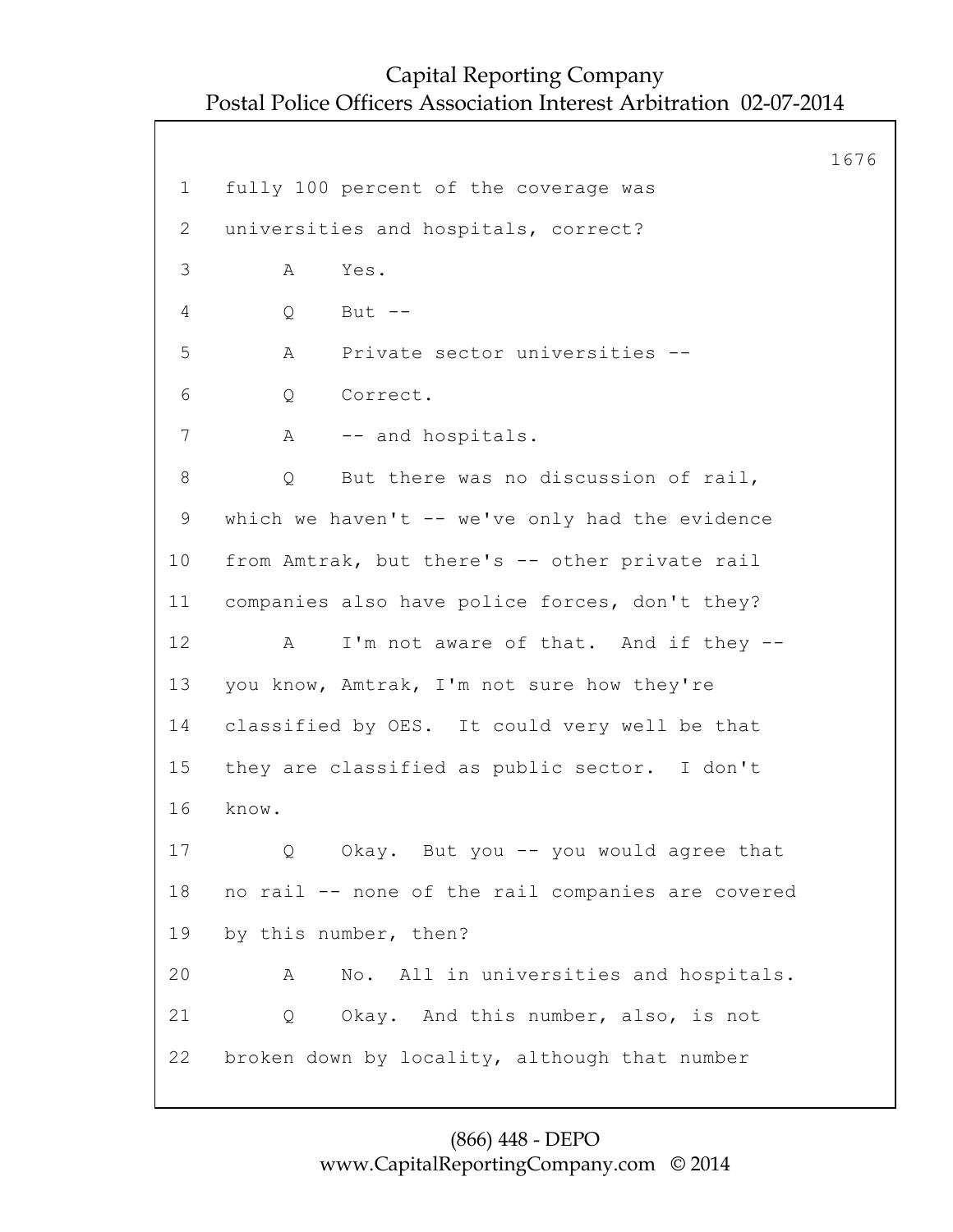1677 1 could be obtained; is that right? 2 A Yes, it could be obtained, but, no, 3 it's not broken down by locality. It's a 4 national number. 5 Q Right. And the other thing about this 6 mean data here -- we're still on Slide 7 -- the 7 mean is across age groups; is that right? 8 A The mean is the average salary across 9 all workers within that occupation. 10 Q Correct. 11 A Yes. 12 Q So from the most junior to the most 13 senior? 14 A All workers, yes. 15 Q Correct. And I don't know if it's 16 still up there, but -- is Union Exhibit 101 up 17 there? This is a chart we received from the post 18 office. 19 ARBITRATOR DUFEK: Where would we find 20 that? 21 MR. STEPHENS: There was one that was 22 distributed yesterday.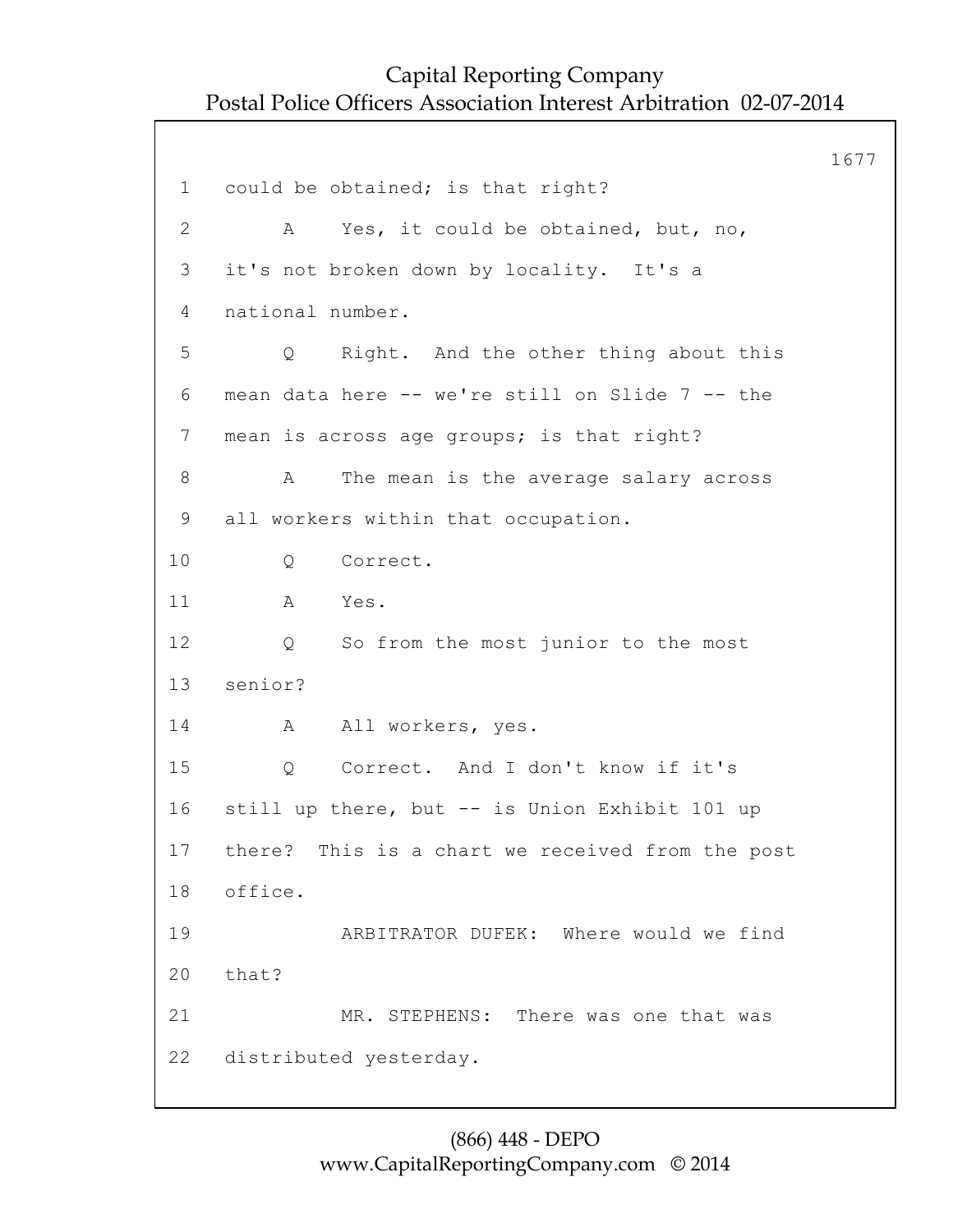1678 1 THE WITNESS: Give me a chance to find 2 it here. 3 MS. GONSALVES: It's this one. 4 THE WITNESS: This only goes up to 65. 5 MR. STEPHENS: Okay. 6 ARBITRATOR DUFEK: Yeah, I've got it 7 right here. 8 THE WITNESS: This is all mine. Okay. 9 MR. STEPHENS: If you can't find it, I 10 can just give him this copy. 11 THE WITNESS: I know what you're 12 referring to, so -- 13 MR. STEPHENS: Okay. 14 THE WITNESS: -- if you just hand it to 15 me. 16 ARBITRATOR BJORK: Arlus -- 17 MR. STEPHENS: Yeah. 18 THE WITNESS: Okay. 19 BY MR. STEPHENS 20 Q Now, when you're comparing to the PPO 21 average salary of 53,000, isn't it correct that 22 almost all the PPOs are at the very top step?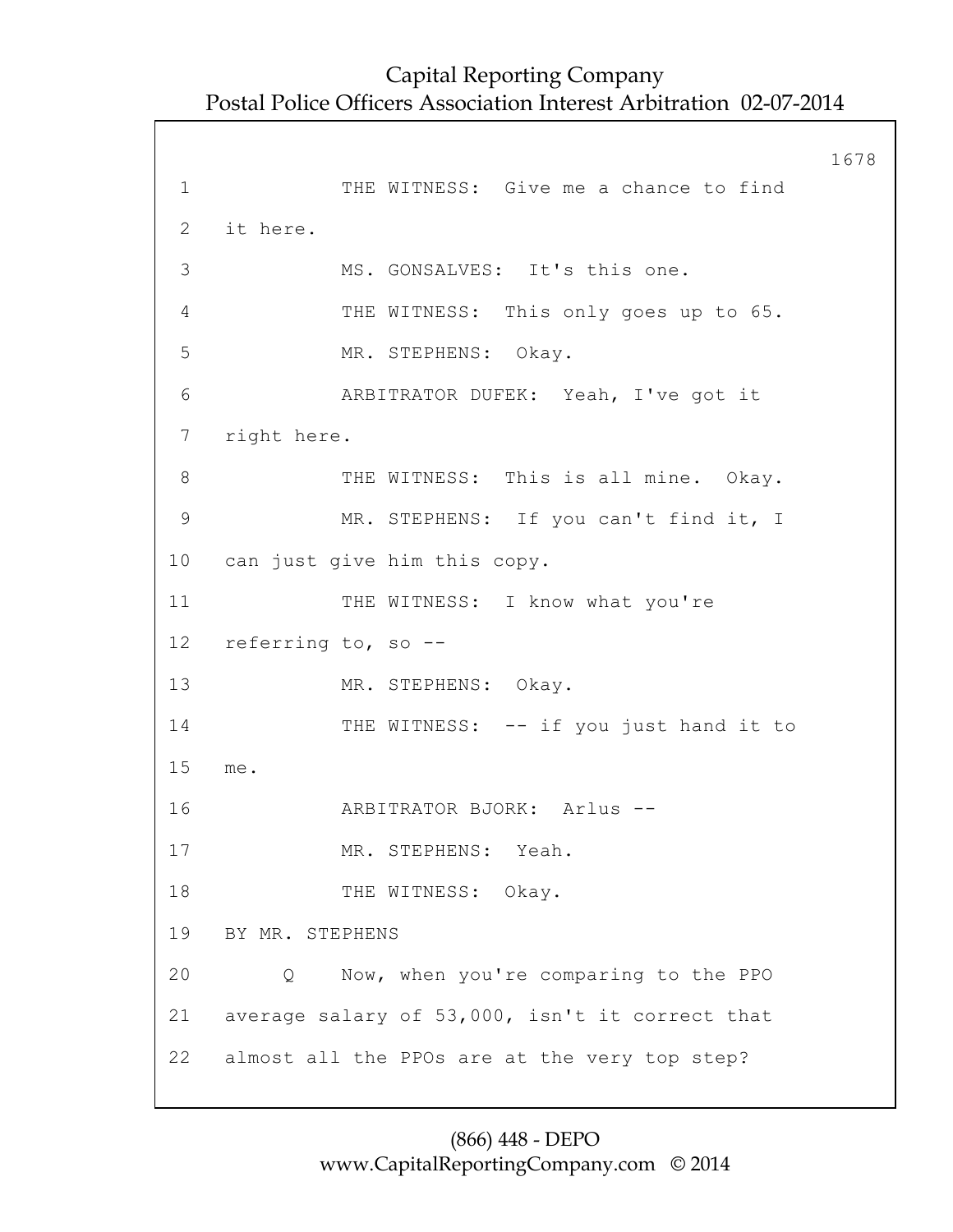|                 |                                                | 1679 |
|-----------------|------------------------------------------------|------|
| 1               | A high proportion of them are.<br>А            |      |
| $\mathbf{2}$    | Well, it is fair to say that, in<br>Q          |      |
| 3               | Atlanta, 100 percent of them are?              |      |
| 4               | Α<br>Yes.                                      |      |
| 5               | 14 out of 14?<br>Q                             |      |
| 6               | Uh-huh.<br>A                                   |      |
| $\overline{7}$  | And in Boston, 12 out of 13?<br>Q              |      |
| 8               | It looks like 13 out of 14.<br>Α               |      |
| 9               | 13 out of 14. I'm sorry. And in<br>Q           |      |
| 10 <sub>o</sub> | Chicago, 18 out of 19?                         |      |
| 11              | Α<br>Yes.                                      |      |
| 12              | And in St. Louis, 11 out of 13?<br>Q           |      |
| 13              | Uh-huh.<br>Α                                   |      |
| 14              | And so on, including, in New York, 120<br>Q    |      |
| 15              | out of the 145 are all at the top step?        |      |
| 16              | Α<br>That's what this shows, yes.              |      |
| 17              | And it's much the same for the other<br>Q      |      |
| 18              | ones. So when you're comparing the -- the      |      |
| 19              | averages, if you're comparing to a national    |      |
| 20              | average, it would be your quess, would it not, |      |
| 21              | that the national average for postal -- for    |      |
| 22              | patrol officers is not going to be as skewed   |      |
|                 |                                                |      |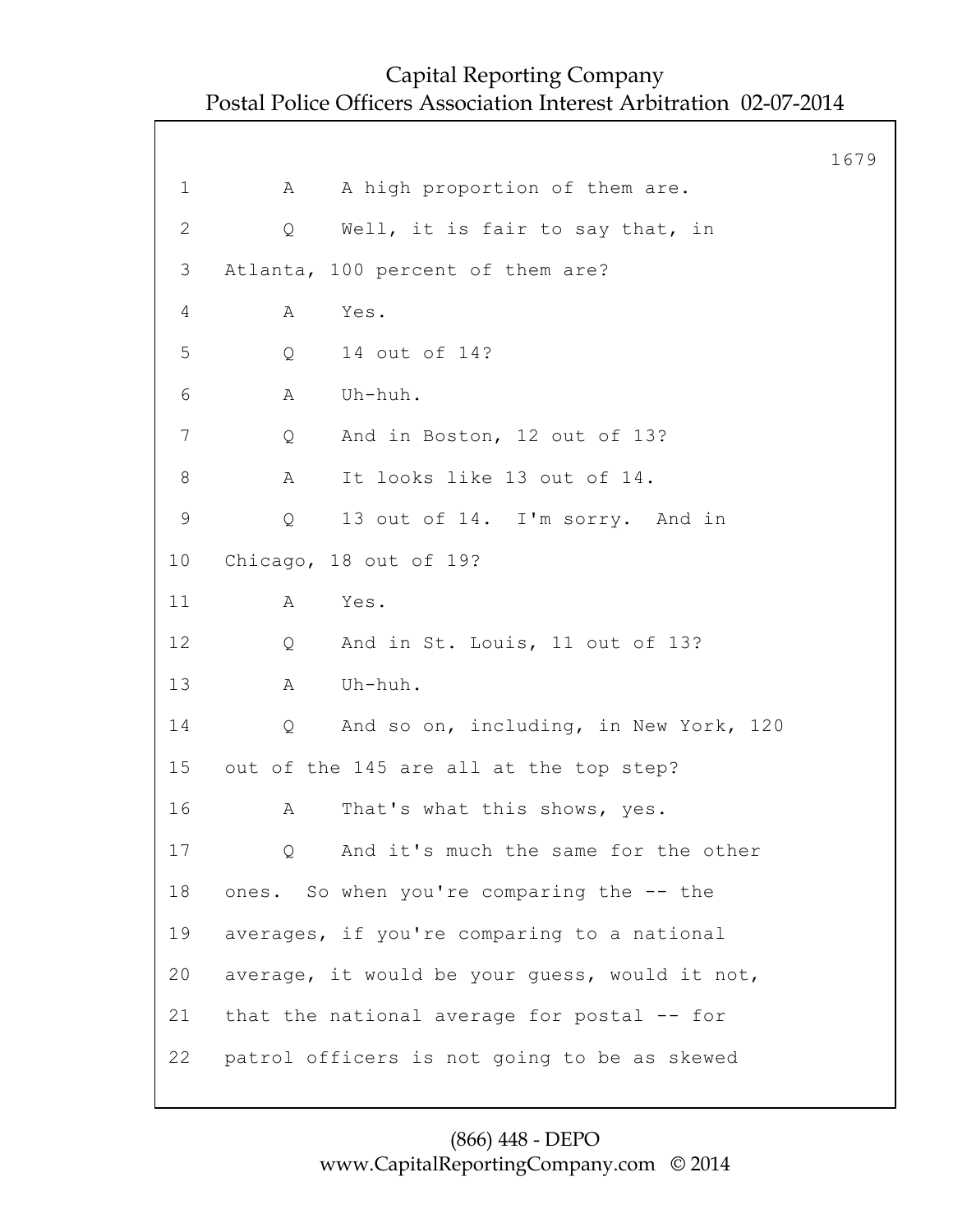1680 1 toward the top end of the scale as it is for 2 Postal Police Officers? 3 A I have no way of knowing that. I don't 4 know what the distribution of private sector 5 police officers are. I have no idea. 6 Q But if it's -- 7 A And it's unknowable, really, without 8 looking at -- 9 Q So it's -- 10 A -- information that we don't have 11 available. 12 Q So that's a limitation of this --13 A This -- 14 Q -- comparison, then, correct? 15 A Well, limitation -- it is what it is. 16 It's the distribution -- you know, the 17 distribution is what the distribution is. I 18 don't know how much different it is than the PPOA 19 distribution. 20 Q It's fair to say that probably not 21 every police force has 384 -- is not 86 percent 22 at the top step?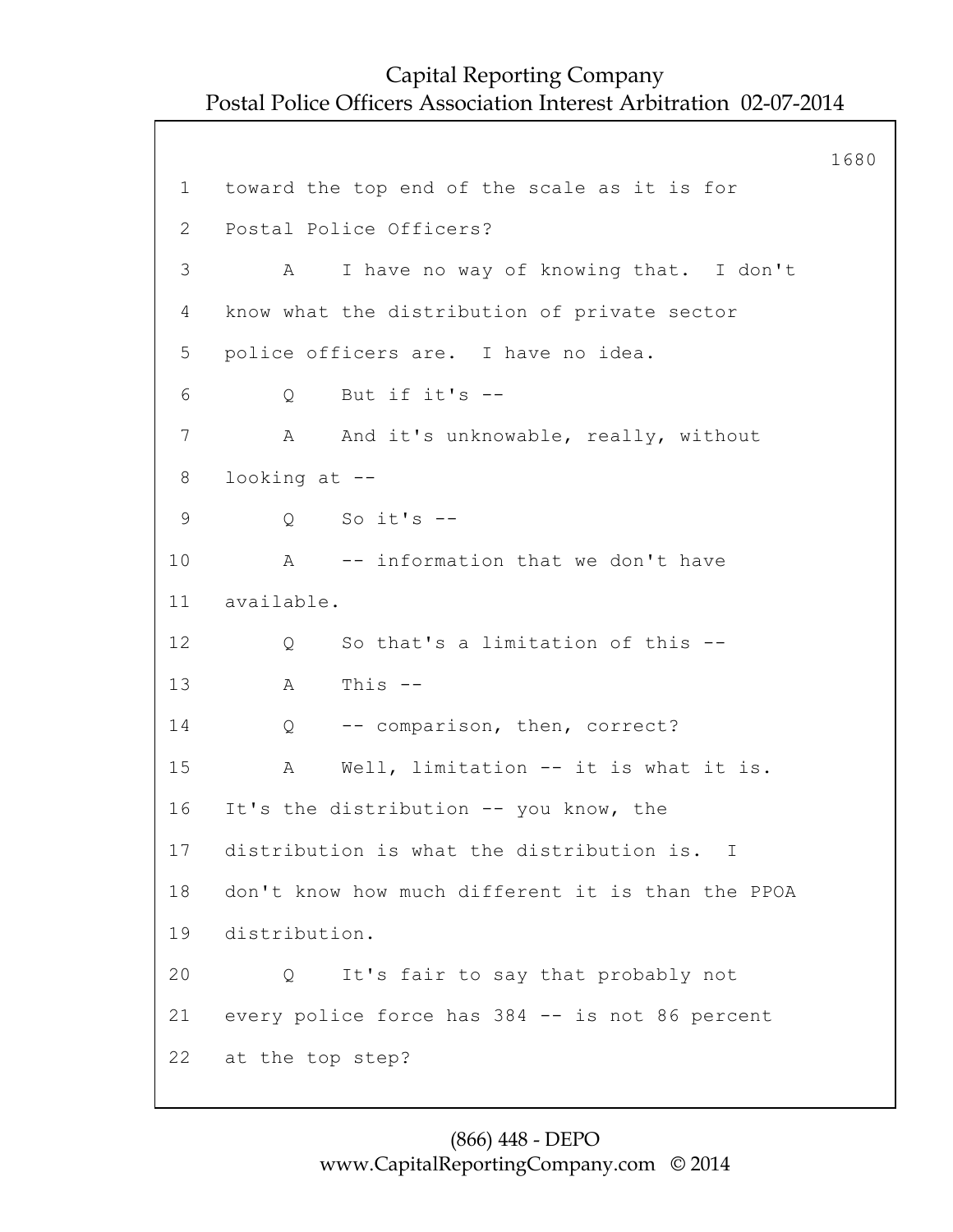1681 1 A I have no way of knowing -- no way of 2 knowing that. 3 Q You don't know that? 4 A I don't know that. 5 Q Okay. If I can -- if we can move on 6 just a couple of slides to -- well, actually, why 7 don't we go to Slide 8 for a moment? 8 A Okay. 9 Q We're at Slide 8. So this suggests 10 that although the mean for private sector police 11 is 52,000, there's actually quite a range, going 12 up to 74,940. 13 So if I understand your testimony, it's 14 impossible to know what the age distribution is 15 among the officers who make up this private 16 sector component; is that right? 17 A Yes. There's no information on -- on 18 the age distribution in the OES. 19 Q Okay. So it could be that some of 20 these private sector police forces pay all their 21 workers, notwithstanding their age, a very high 22 salary, or it could be that they actually -- the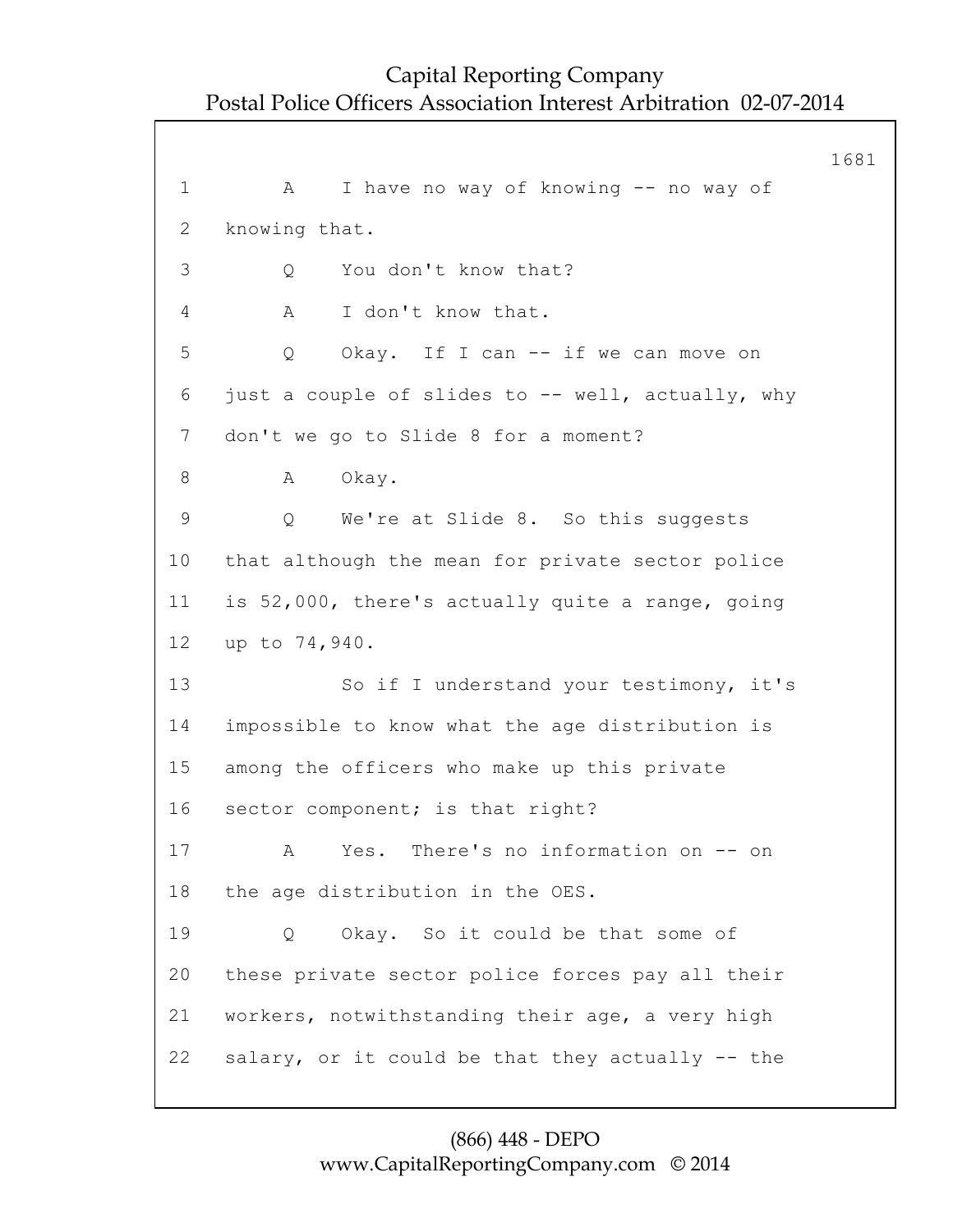|                |                                                  | 1682 |
|----------------|--------------------------------------------------|------|
| $\mathbf 1$    | range varies, and as one grows with seniority,   |      |
| $\overline{2}$ | they approach the 90th percentile in terms of    |      |
| 3              | salary? It's impossible to know that, correct?   |      |
| 4              | Is there a question?<br>Α                        |      |
| 5              | It's mostly a point, but the question<br>Q       |      |
| 6              | is whether it's correct.                         |      |
| 7              | What's correct?<br>A                             |      |
| $8\,$          | Whether that's true, that it's<br>Q              |      |
| $\mathsf 9$    | impossible --                                    |      |
| 10             | What's true?<br>Α                                |      |
| 11             | It's impossible --<br>Q                          |      |
| 12             | I quess I don't know --<br>A                     |      |
| 13             | -- to know from -- from this data?<br>Q          |      |
| 14             | It -- OES has no information whatsoever<br>Α     |      |
| 15             | about the age distribution of the employees      |      |
| 16             | involved.                                        |      |
| 17             | Okay. Take a second to go to slide               |      |
| 18             | number -- Slide No. 11. So my question here -- I |      |
| 19             | guess first -- my first question is -- and I     |      |
| 20             | think this is repeating what you said earlier,   |      |
| 21             | but what -- what you've taken for this slide to  |      |
| 22             | show the panel is national data; is that right?  |      |
|                |                                                  |      |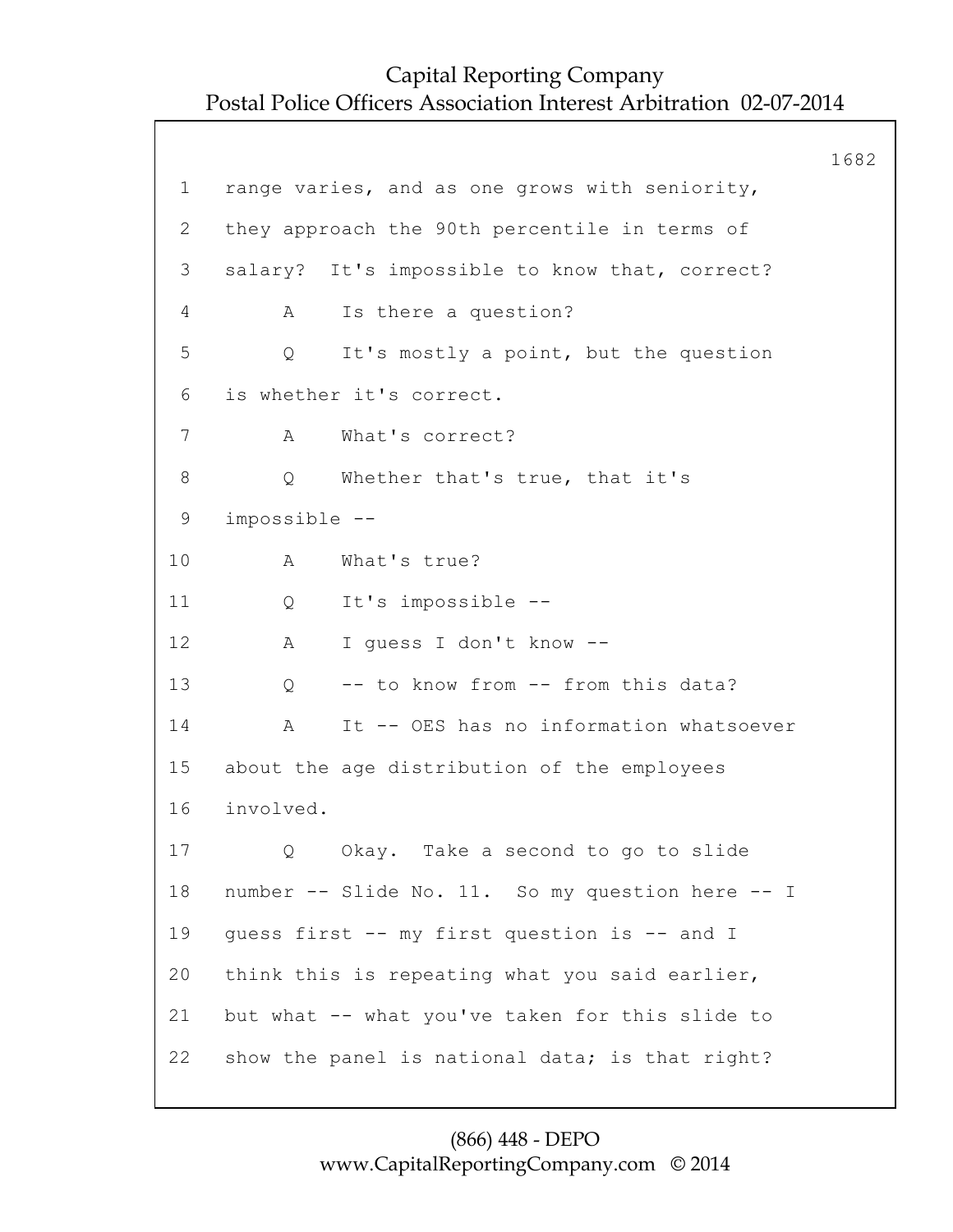1683 1 A It's national data, yes. 2 Q And again, to reiterate, it's not 3 broken out by level of seniority. It's just a 4 mean; is that right? The age of the workforce, 5 the -- the length of time -- length of service in 6 a particular police force is not separately 7 measured? 8 A Tenure and age of -- of the workforce 9 is not part of the National Compensation Survey. 10 Q Okay. Now, we went back and dug a 11 little bit into this -- into this data, and are 12 you aware that there -- for example, in -- 13 there's a -- let me step back for a moment. 14 Just by way of example on -- looking at 15 Union Exhibit 101, is it correct to say there's a 16 fair number of PPOs employed in Los Angeles, 24, 17 and in San Francisco and Oakland, 32; is that 18 right? 19 A Yes. 20 Q There's far more employed there than 21 there's employed in Atlanta or Memphis, for 22 example, right?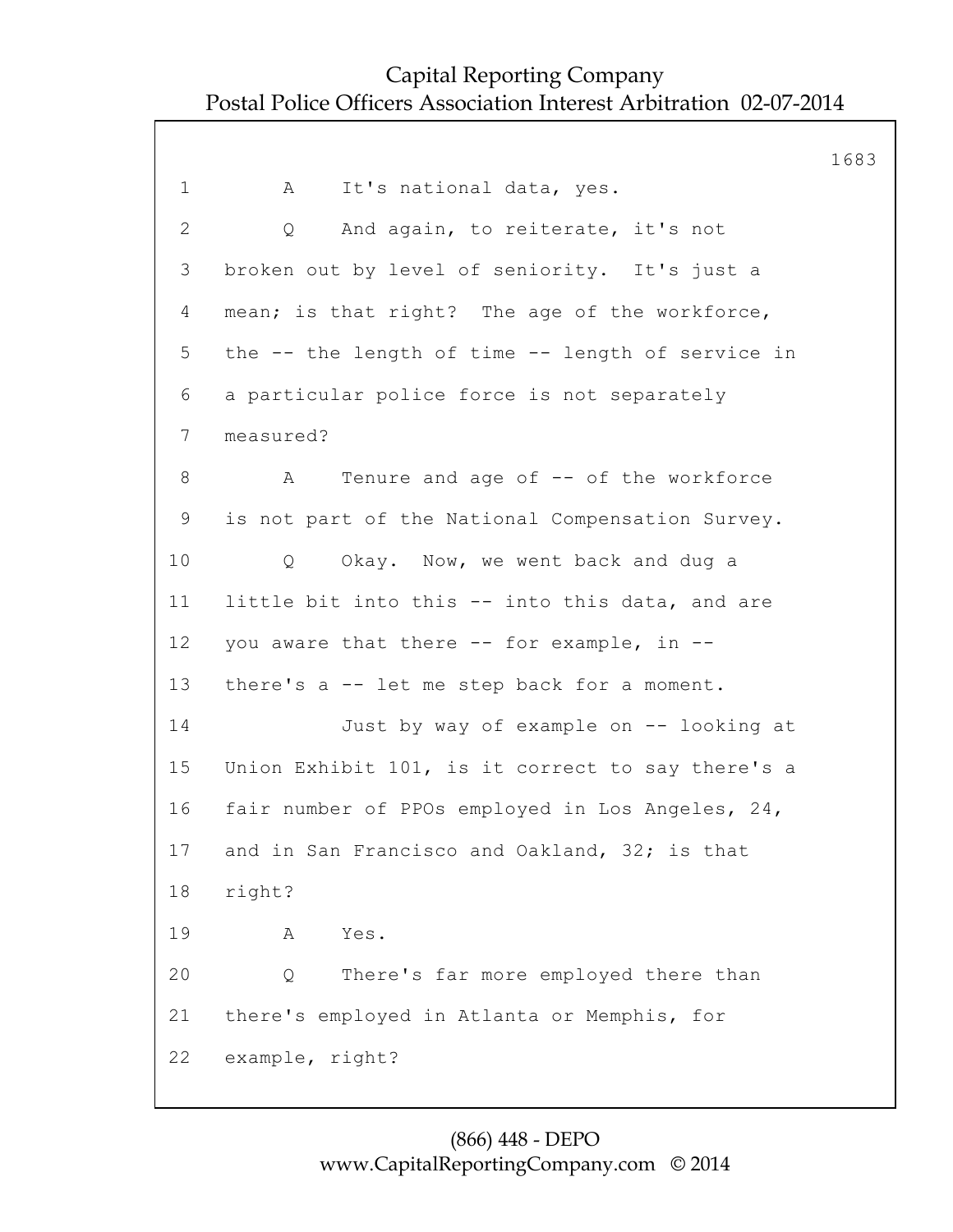1684 1 A Yes. 2 Q And were you aware that in San 3 Francisco and Los Angeles, based on this OES 4 data, there's not a single Level 5 or a single 5 Level 6 officer in either of those locations? 6 A In the NCS data? 7 Q This data, correct. 8 A NCS. You said OES. 9 Q The data -- 10 A I was not aware of that, no. 11 Q So, again, that's a possible limitation 12 of using national data for this purpose? 13 A Well, the Postal Service doesn't pay 14 locality pay, so we're interested in the national 15 wage rate. So, no, I don't see that as a 16 limitation. 17 Q But the post office operates -- the 18 post office, of course, delivers mail in every 19 state of the Union, correct? 20 A They do. 21 Q Fargo, North Dakota, Minot, North 22 Dakota, just as it does in San Francisco or Los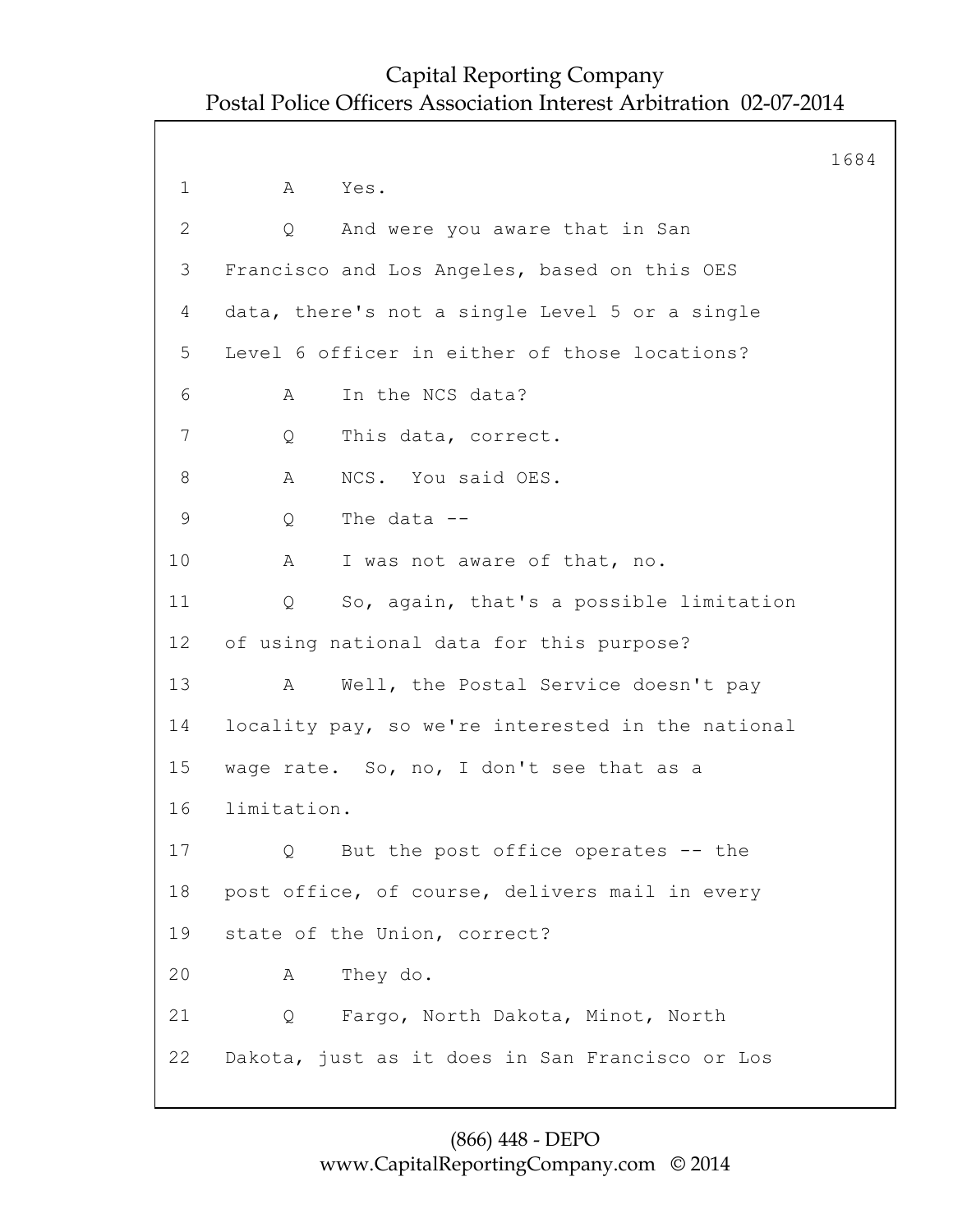1685 1 Angeles, correct? 2 A Correct. 3 Q But it doesn't employ Postal Police 4 Officers in all those locations, does it? 5 A Correct. 6 Q Okay. Let me turn you to Slide No. 12 7 for a second, please. Now, I believe you 8 testified that the -- you did not believe that 9 the Service Contract Act is a minimum wage. 10 Is that your testimony? 11 A It doesn't represent a minimum wage in 12 the terms of -- it's a minimum wage that -- that 13 the contractor has to pay to its employees, but 14 that -- that wage level itself is not based on 15 any sort of minimum wage. It's the prevailing 16 wage, which is the central tendency, the mean or 17 the median of workers in that occupation in that 18 particular locality. 19 Q Right. 20 A So in the -- in the sense -- it's not a 21 minimum wage that -- you know, it doesn't 22 represent the lowest wage that can be paid to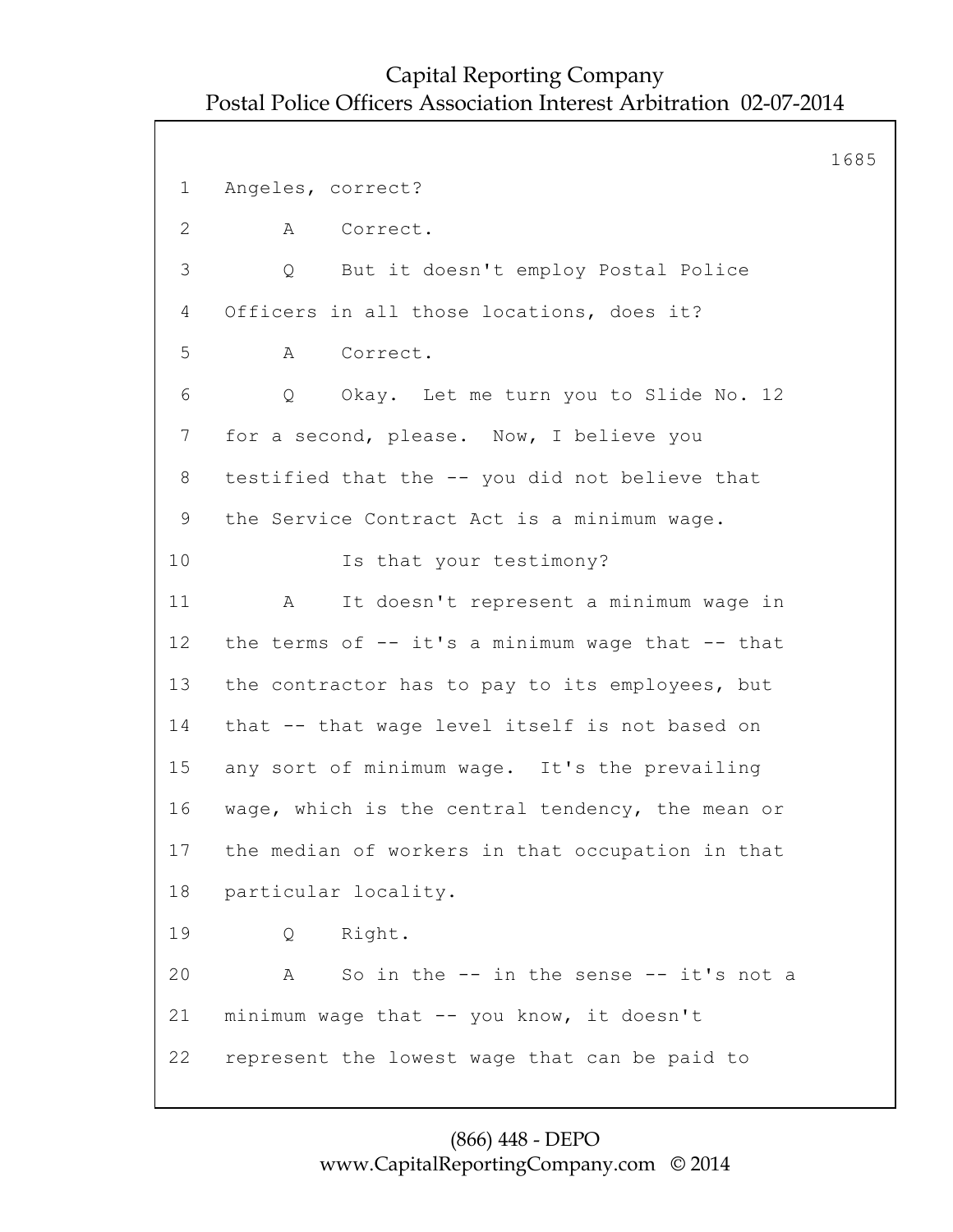1686 1 those workers in that -- that locality. It 2 represents the mean or median wage of workers 3 within that occupation in that locality. 4 Q Well, the minimum wage is \$8.65 an hour 5 or whatever it is; is that right? 6 A It depends on where -- different 7 localities have different minimum wages, yes. 8 Q But if the post office wanted to hire 9 police officers from a private firm, it would 10 have to pay the Service Contract Act minimum 11 wage, correct, or it -- better said, the 12 contractors it hired would have to pay those 13 police officers the Service Contract Act wage, 14 correct? 15 A And -- and the Postal Service does 16 employ the ABM security guards and -- as -- as 17 under -- and it has to pay at least the Service 18 Contract Act wages for those people. 19 Q Right. And then pays ABM a profit -- 20 profit amount on top of that so that ABM can make 21 money off of the deal, correct? 22 A Sure.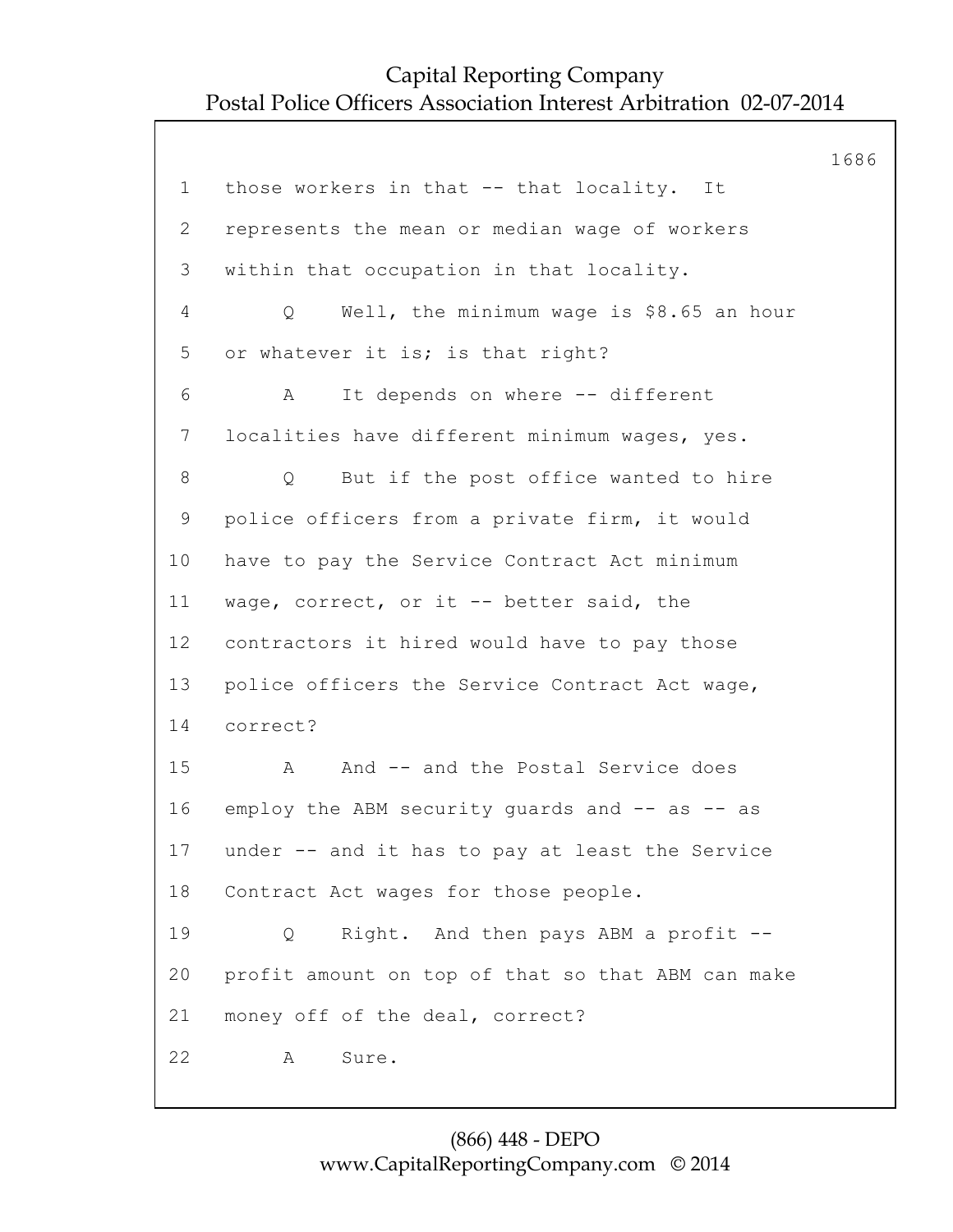1687 1 Q So -- but going back to the minimum 2 wage, if -- if -- there's been discussion about 3 the post office contracting out all of the police 4 officer functions, and if it were to do so, it 5 would -- it would have to employ contractors who 6 would have to pay at least the service contract 7 minimum, correct? 8 A Yes. 9 Q Okay. Now, one question -- one real 10 quick on the fringe benefits. 11 It's correct, isn't it, that the 12 Department of Labor does not actually break out a 13 separate fringe benefit for every classification? 14 A It does not. It used to. It now 15 employs a national -- a unitary fringe benefit 16 rate that's applied to all occupations. 17 Q Every occupation everywhere in the 18 country, correct? 19 A (Nodding.) 20 Q So custodians in Minot, North Dakota 21 get the same fringe benefit as a police officer 22 in New York would get, correct?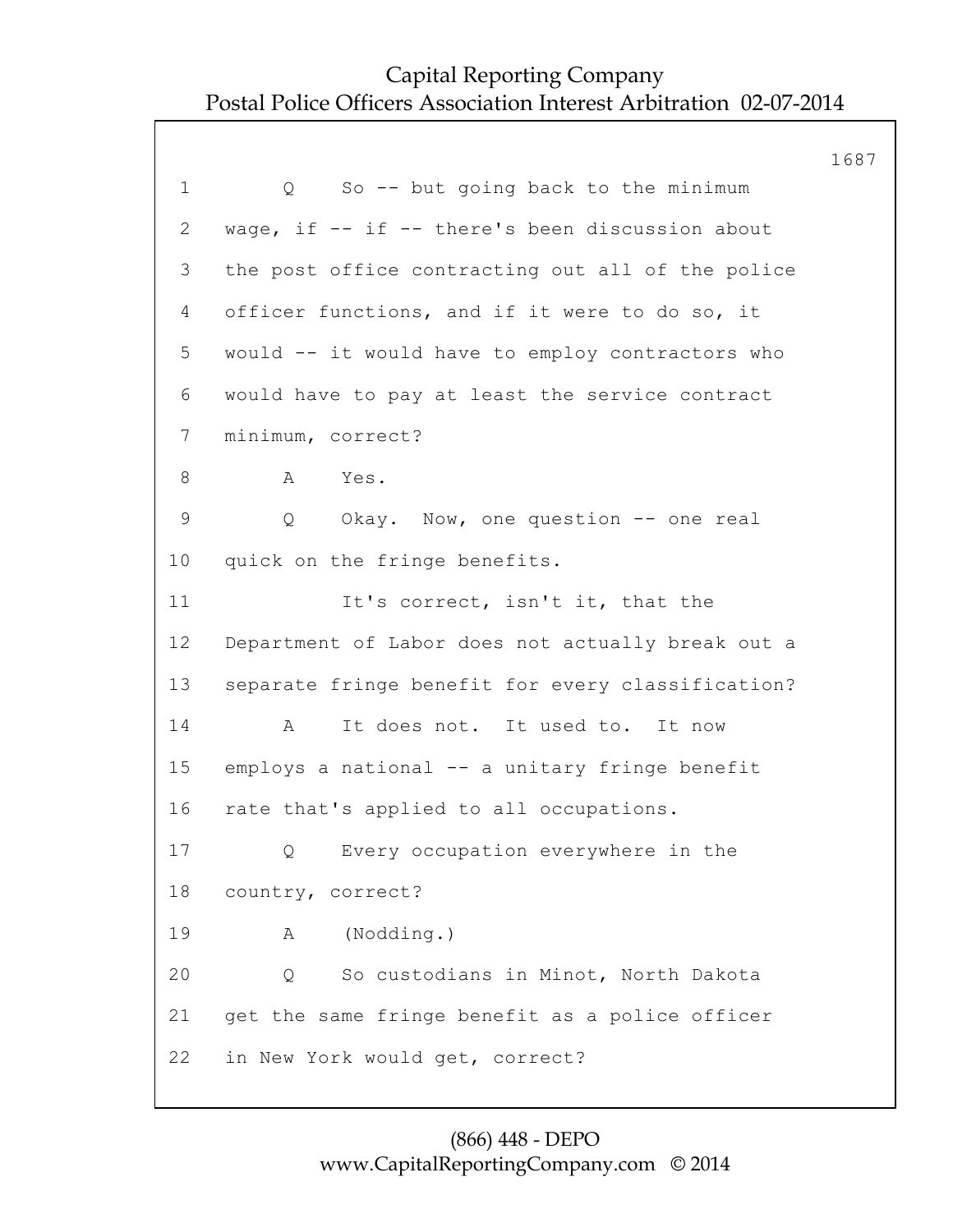1688 1 A Correct. 2 Q So let me -- let's turn to Slide 15, if 3 we could. Now, looking just at the wages for 4 Police I, how did you get the -- the \$27.60 rate 5 for PPOs? 6 A That was on -- I'm looking for the 7 exhibit. I think it's Exhibit No. 5, Tab No. 5. 8 Q Okay. Now, you were present for 9 Professor Belman's testimony, correct? 10 A I was, yeah. 11 Q And when Professor Belman did his 12 exhibit, he did what he called a weighted 13 average; isn't that right? 14 A He did a weighted average, correct. 15 Q And under that weighted average, he 16 deduced that the -- the average annual service 17 contract wage that would be -- the post office 18 would be required to pay, assuming the same 19 distribution of workers today, would be \$29.45 an 20 hour; is that correct? 21 A I -- I don't have it in front of me, 22 but that sounds about right.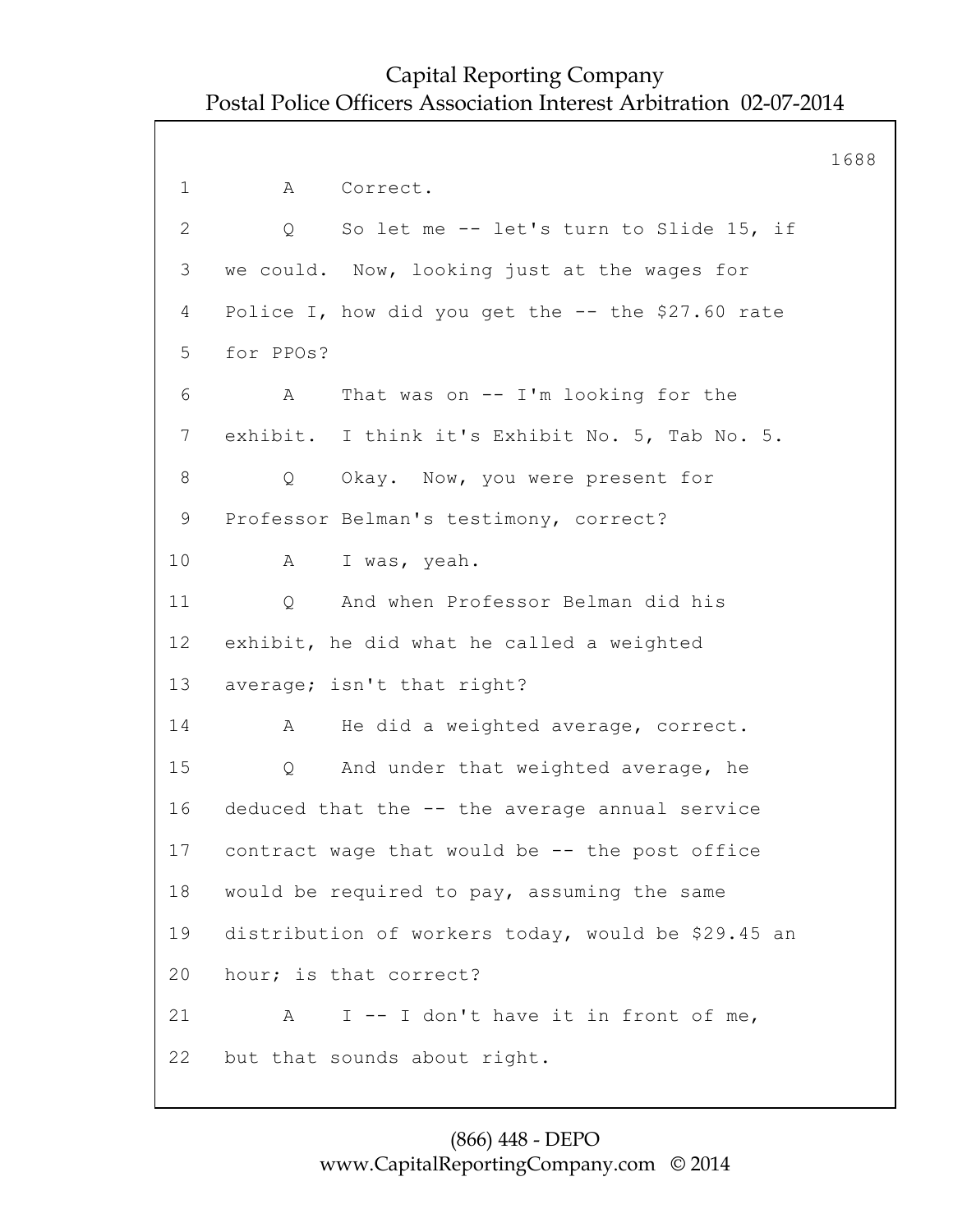1689 1 Q Okay. But the number you come up with 2 is less than that. First of all, it's \$26 -- 3 before we get to the -- the shift differential, 4 it's 26.88, correct? 5 A Right. And that represents an average 6 across all those localities. 7 Q Right. So -- but most of the PPOs, in 8 fact, are in New York -- 9 A A very -- 10 Q -- correct? 11 A -- large number of them are in New 12 York, yes. 13 Q In fact, it's correct that 100 -- a 14 full third of the workforce is New York; is that 15 right? 16 A That sounds about right. 17 Q And New York's rate is \$32? 18 A Uh-huh. 19 Q Which is about \$14 more an hour than 20 New Orleans, right? Based on your -- 21 A Yes. 22 Q -- Exhibit 5.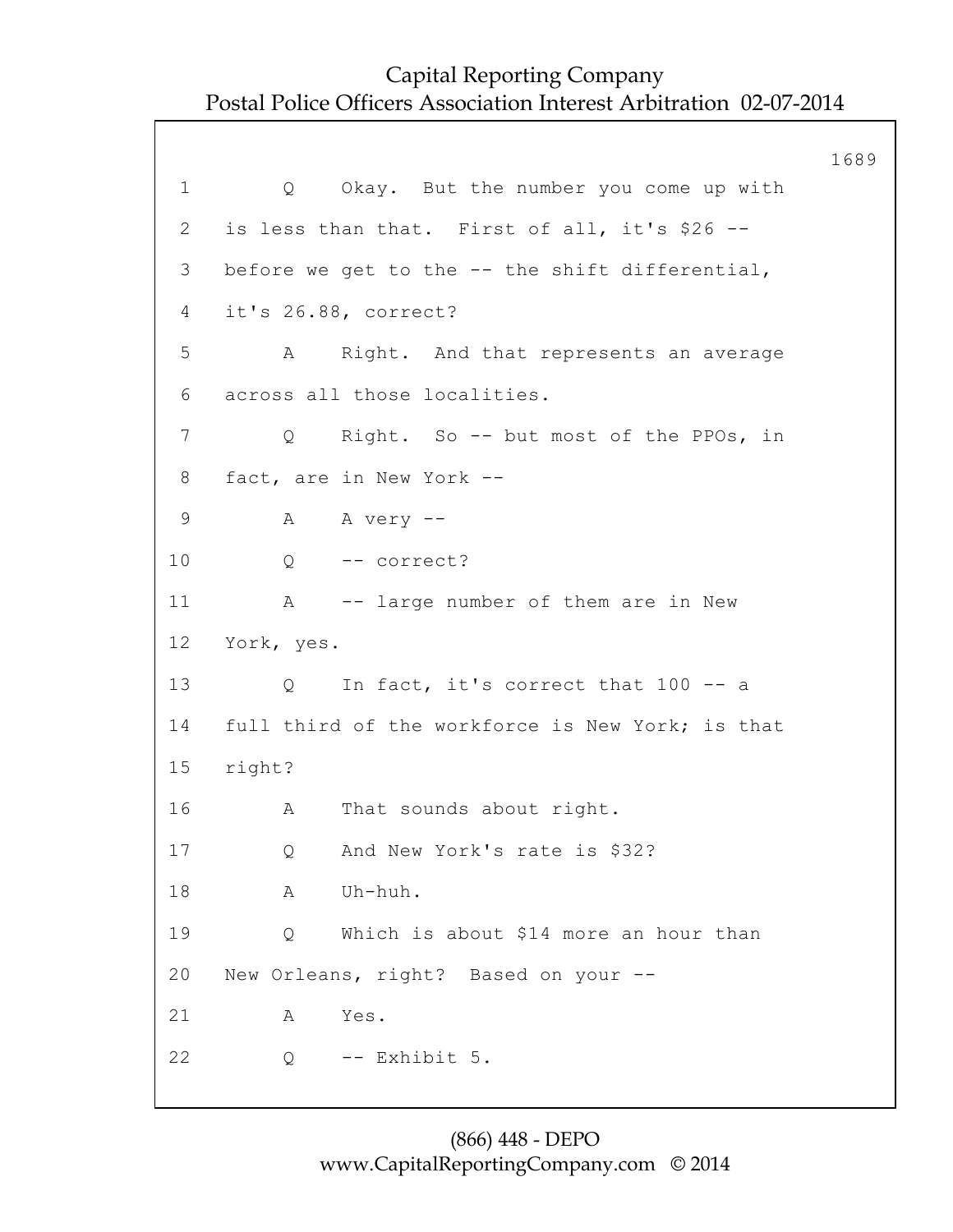1690 1 A Uh-huh. 2 Q But for the purpose of this analysis, 3 you've given them exactly the same weight? 4 A Right. 5 Q How does that -- how is that 6 illustrative of what -- of the Service Contract 7 Act minimum? 8 A It's -- it represents the average 9 weight across the locations where PPOs are -- are 10 employed. 11 Q But if the post office -- 12 A Dr. Belman chose to use a weighted 13 average. I -- I used a simple average. There's 14 no correct methodological way, and I -- a simple 15 average across the -- the wage -- the localities 16 where they work is -- is the correct way to do it 17 in my opinion. 18 Q Well, it does help to reduce the number 19 significantly; is that right? 20 A I'm not sure how significant it is, 21 but -- 22 Q Well, let's --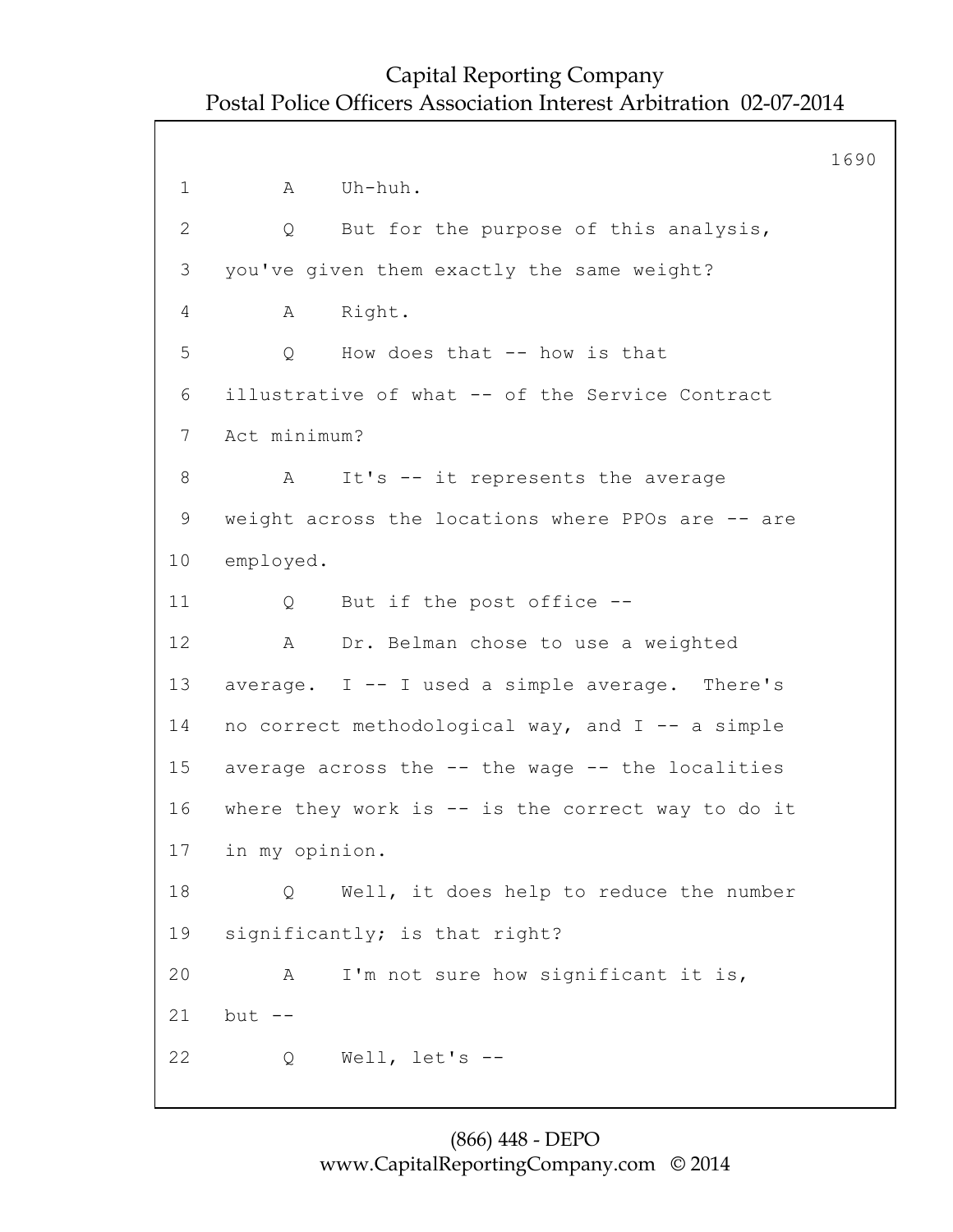|              |                                                  | 1691 |
|--------------|--------------------------------------------------|------|
| $\mathbf 1$  | -- yeah, it does reduce --<br>A                  |      |
| $\mathbf{2}$ | Let's go through the -- let's go<br>Q            |      |
| 3            | through where the low numbers are.               |      |
| 4            | \$19 dollars in Atlanta, correct?                |      |
| 5            | Α<br>Yes.                                        |      |
| 6            | And there's 14 PPOs in Atlanta, right?<br>Q      |      |
| 7            | Uh-huh.<br>Α                                     |      |
| 8            | And then Memphis is a low one, I think.<br>Q     |      |
| 9            | Memphis is 21, and there's 11 PPOs in Atlanta?   |      |
| 10           | Fourteen.<br>Α                                   |      |
| 11           | I'm counting 11 on my sheet. Maybe<br>Q          |      |
| 12           | $I'm$ --                                         |      |
| 13           | In Atlanta?<br>A                                 |      |
| 14           | $\mathbb{N}\circ$ .<br>In $--$<br>Q              |      |
| 15           | Memphis is --<br>Α                               |      |
| 16           | 14 in Atlanta and 11 in Memphis.<br>Q            |      |
| 17           | That's correct.<br>A                             |      |
| 18           | And -- but in San Francisco, it's \$42,<br>Q     |      |
| 19           | which is almost -- well over twice what -- what  |      |
| 20           | Atlanta is, but there's 32 in San Francisco.     |      |
| 21           | I mean, if the post office were to               |      |
| 22           | contract out the police functions, it would have |      |
|              |                                                  |      |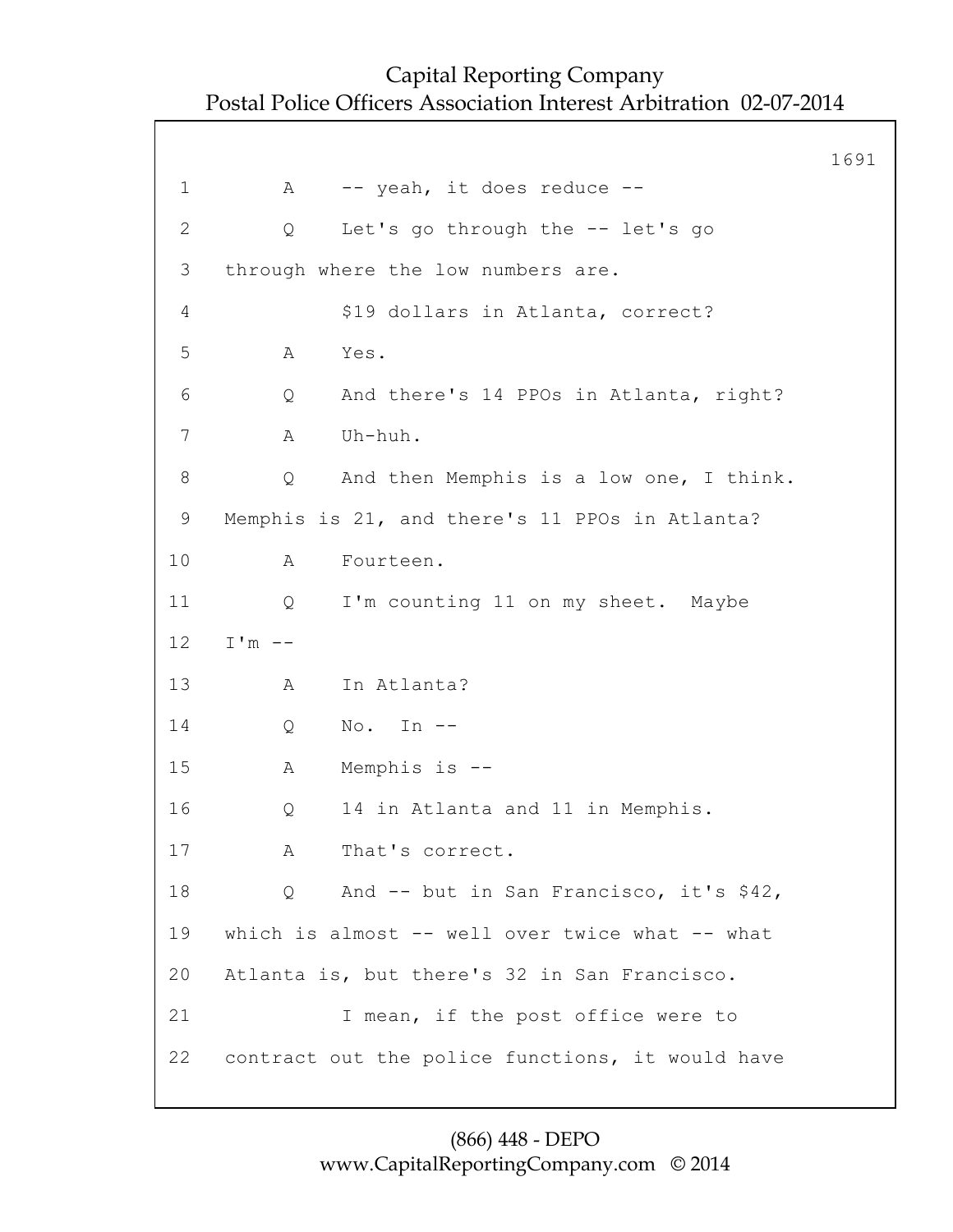1692 1 to pay the police officers -- it would have to 2 build into the contract enough money to pay the 3 police officers the amount of money that Dr. 4 Belman testified was the rate, not this number, 5 correct? 6 A But you're assuming that the -- the 7 work that the Postal Service would be contracting 8 for would be classified as Police I. We don't 9 think it is. 10 Q Oh, I understand. No, I -- 11 A We think it's Guard II. 12 Q Oh, I understand. I understand the 13 position. I'm just -- my -- my question is only 14 about this chart for now. 15 A If -- if -- if the Postal Service were 16 to contract out in those locations for Police 17 Officer I positions that we don't believe 18 currently exist, then it would pay the Service 19 Contract Act wage you see there. 20 Q Right. It would pay the service 21 contract rates on Dr. Belman's or on this one? 22 A It depends on how many people we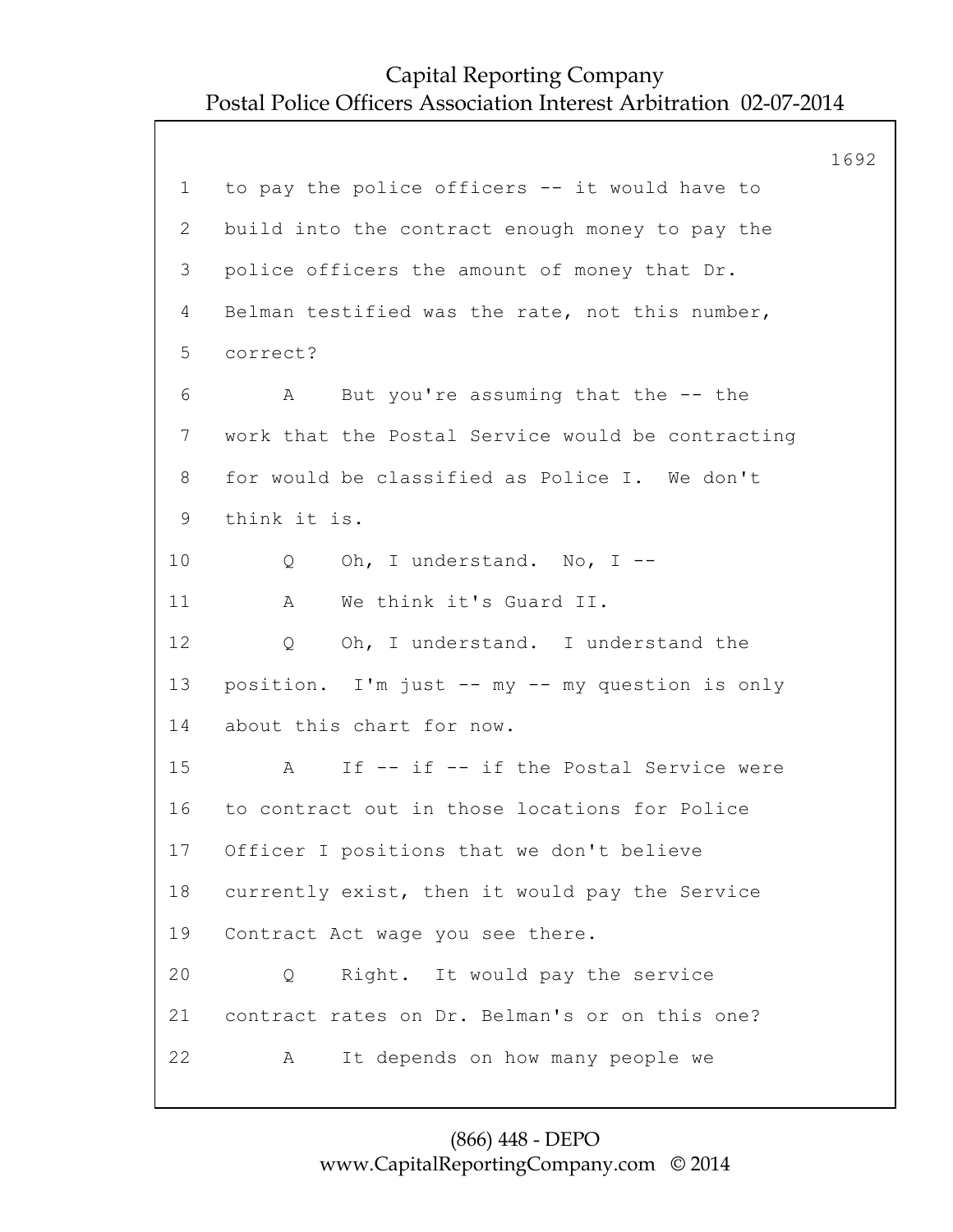1693 1 employed. It's -- 2 Q So if the choice were made to employ 3 the same -- the same number in Atlanta, but to 4 eliminate all of the New York, then, obviously, 5 that would drive down the cost, right? 6 A It's -- there -- there are lot of 7 factors that would go into it. I -- it's hard to 8 speculate how that would turn out. 9 Q Now, I think going back to the -- the 10 PowerPoint for a moment, it's correct, under the 11 Service Contract Act, that it's -- a contractor 12 cannot excuse failure to pay the minimum wage by 13 borrowing, say, from maybe extra benefits it may 14 pay the worker, correct? 15 ARBITRATOR OLDHAM: Do you mean 16 prevailing wage? 17 MR. STEPHENS: The prevailing wage, 18 correct. 19 THE WITNESS: The prevailing wage has 20 to be paid, yes. And then the benefits can be 21 given either as an additional cash payment or 22 benefits in kind, health benefits, pension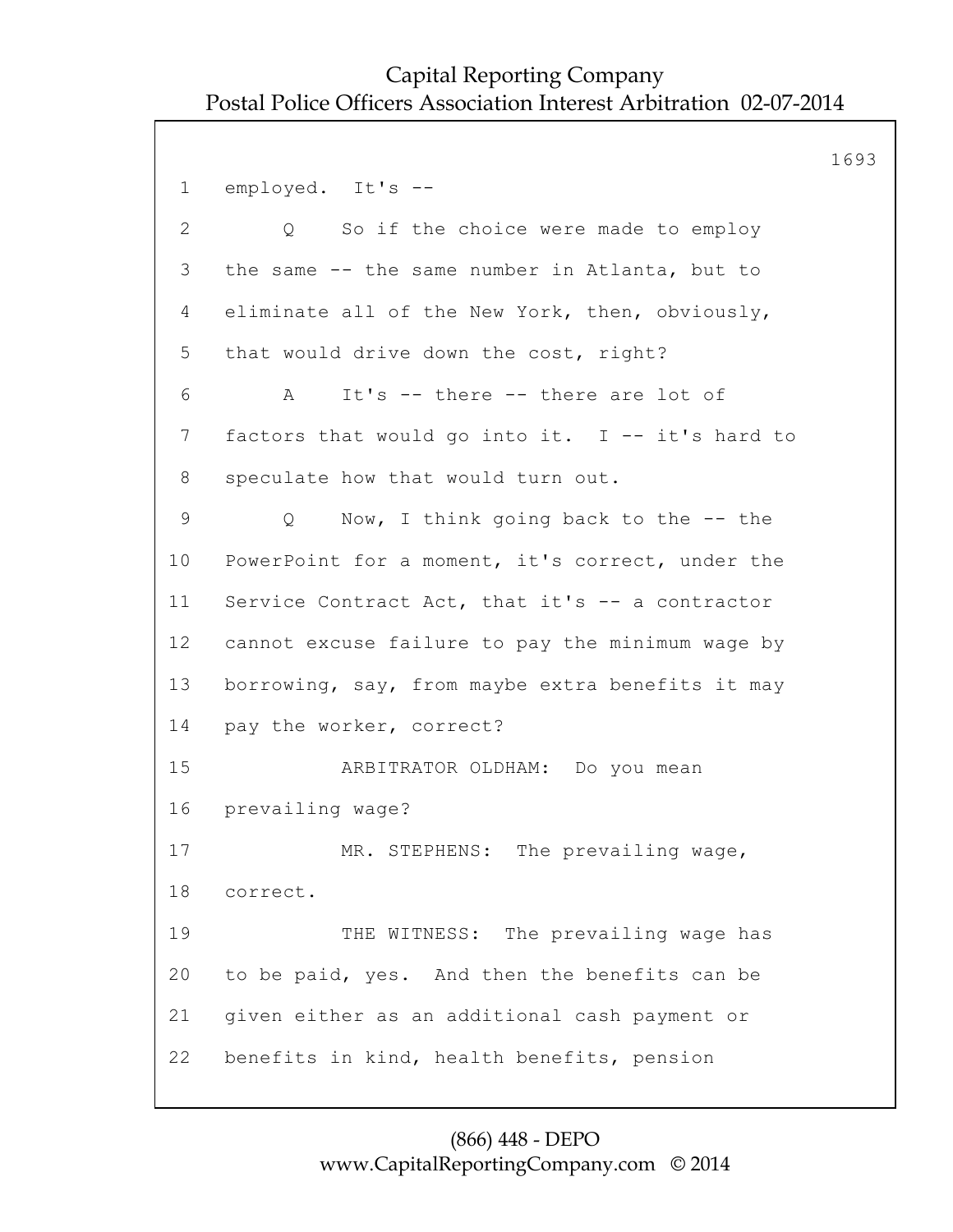```
1694
1 benefits.
2 BY MR. STEPHENS
3 Q But you can't -- an employer cannot
4 excuse compliance with failure to pay the minimum
5 wage, the minimum wage set by the wage survey --
6 A Correct.
7 Q -- by pointing to the fact that it
8 pays the --
9 A Well, they can't pay, for example -- if
10 the wage is $25 an hour and the benefits are $4
11 an hour and the total is $29, the Postal
12 Service -- I mean, the employer cannot pay, say,
13 $5 an hour in benefits in kind and then reduce
14 the wage, no.
15 Q Right.
16 A They have to pay the wage.
17 Q Correct. That's the point I wanted to
18 make. So let's go to Slide No. 16.
19 Now, there was a lot of discussion
20 yesterday about quit rates. And referring you
21 back again to Union Exhibit 101 -- and I believe
22 it also is indicative of some testimony you gave
```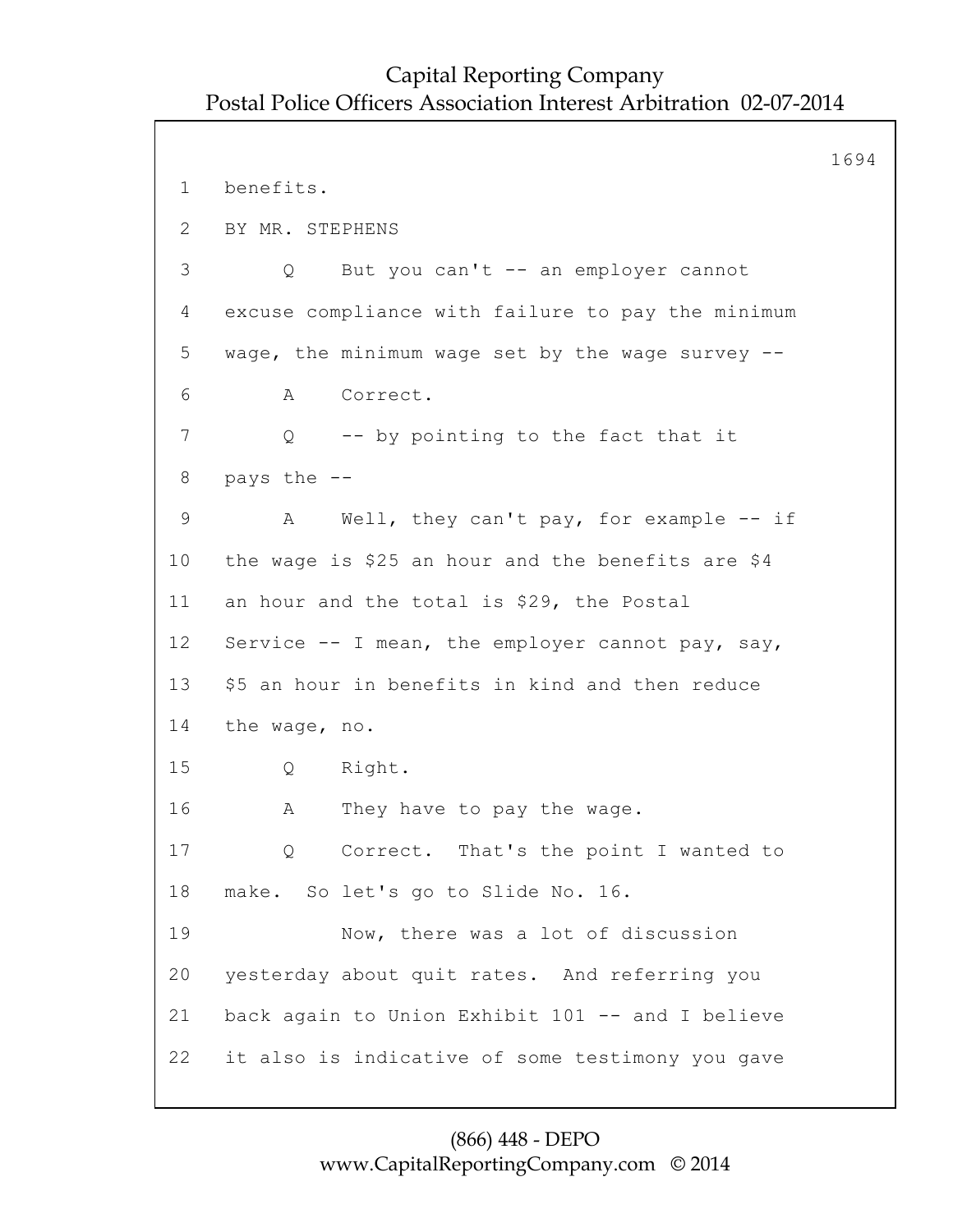1695

1 yesterday -- most of the PPO workforce is -- 2 has -- is in the -- is -- is looking at 3 retirement; is that correct? 4 A We have -- I don't know what the 5 average age is, but -- but, you know, I would say 6 the average age of PPOs is somewhere in the early 7 50s. So I guess they -- you could say they are 8 approaching -- they're closer to the end of the 9 career than they are to the beginning of their 10 career. 11 O And is it correct that under the --12 under either FERS or SERS, there's incentive to 13 remain at one's job, because if you leave before 14 you hit the -- your early retirement age, you 15 have to wait longer to get your accrued benefit; 16 is that right? 17 A Yeah. And that would explain the 18 voluntary quits, the resignations from the Postal 19 Service, but what it doesn't explain is -- is 20 the -- the -- the small number of PPOs that 21 transfer to other agencies. If the PPO transfers 22 to another federal agency, benefits-wise, it's

#### (866) 448 - DEPO www.CapitalReportingCompany.com © 2014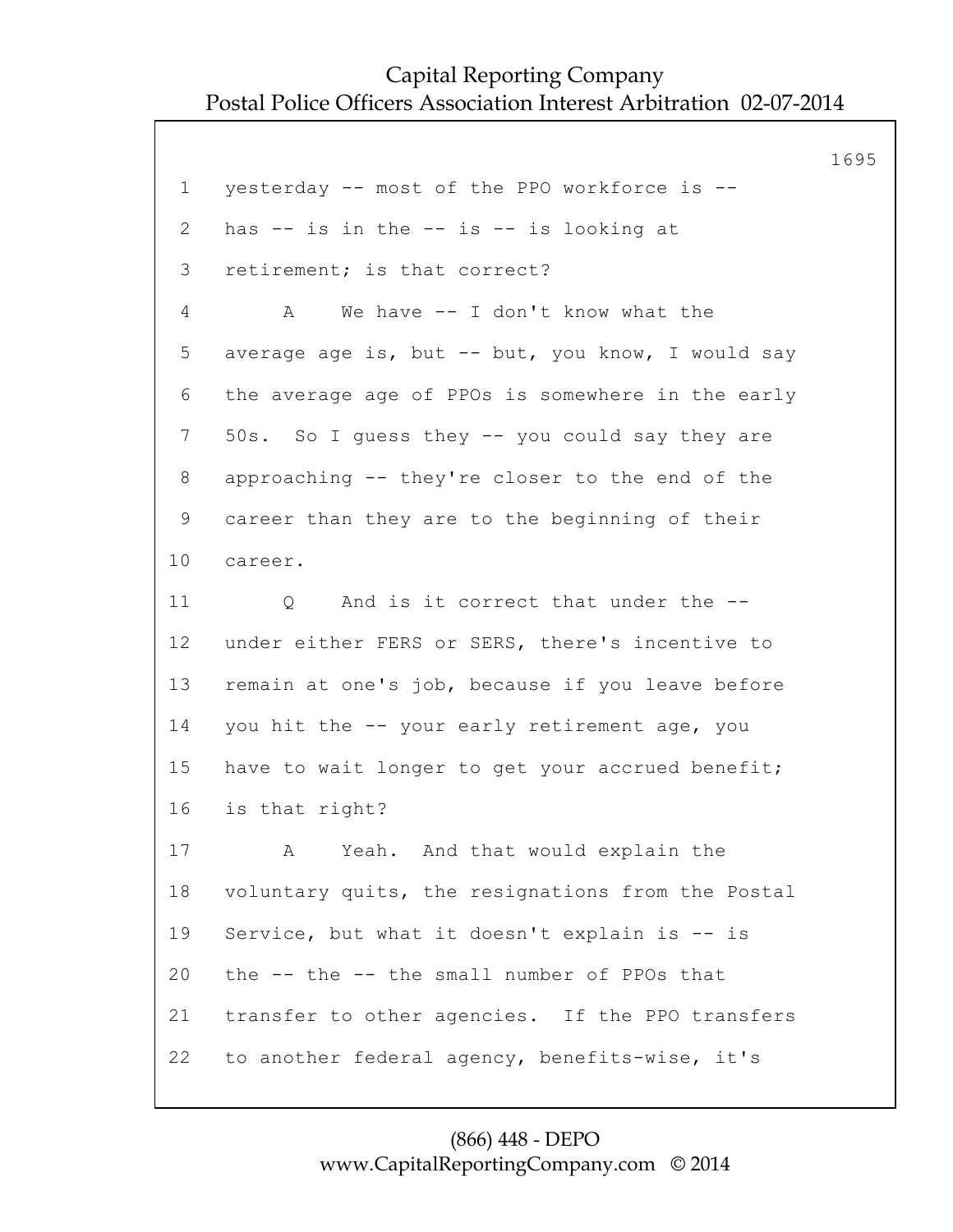|                 |                                                   | 1696 |
|-----------------|---------------------------------------------------|------|
| $\mathbf 1$     | seamless. They have no impact whatsoever on       |      |
| $\overline{2}$  | their retirement. They have no impact whatsoever  |      |
| 3               | on the benefits they receive. They're in the      |      |
| $\overline{4}$  | same health plan. Their -- their leave balance    |      |
| 5               | is transferred over, sick leave and annual leave. |      |
| 6               | They don't lose any credit in terms of leave      |      |
| $\overline{7}$  | accruals. So it's a seamless transfer, so that    |      |
| 8               | doesn't apply to transfers to other agencies.     |      |
| $\mathsf 9$     | And that's the other element of the quit rate.    |      |
| 10 <sub>o</sub> | But isn't it correct, actually, that --<br>Q      |      |
| 11              | and it's not reflected in the numbers that we've  |      |
| 12              | seen here -- but that the quit rate in the years  |      |
| 13              | after 9/11, the early parts of the 2000s, the     |      |
| 14              | level of -- the quit rate was so high it became a |      |
| 15              | cause for concern with the Inspection Service     |      |
| 16              | management, correct?                              |      |
| 17              | The quit rate in all of federal law<br>A          |      |
| 18              | enforcement was a cause for concern after 2001.   |      |
| 19              | In 2004, the OPM actually commissioned and        |      |
| 20              | studied -- did a study on this, and it was a      |      |
| 21              | report to Congress. And it was dealing with that  |      |
| 22              | very issue, that since 2001, there was a lot of   |      |
|                 |                                                   |      |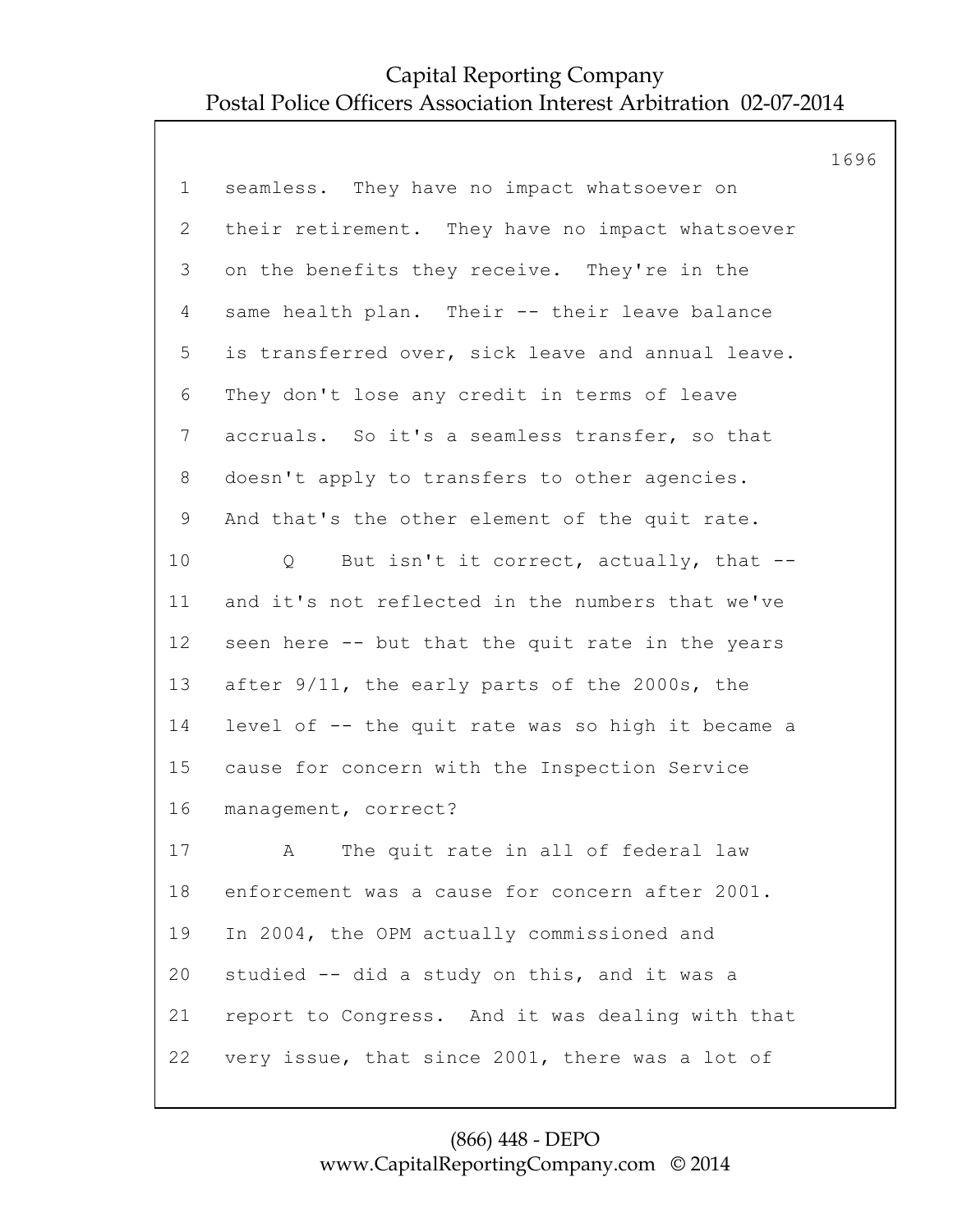|                 |                                                  | 1697 |
|-----------------|--------------------------------------------------|------|
| $\mathbf 1$     | upheaval and turmoil among all law enforcement   |      |
| 2               | officers within the federal sector and -- and    |      |
| 3               | they were looking at ways to address that.       |      |
| 4               | Now, I've looked -- they have an                 |      |
| 5               | appendix in -- in that report that has nothing   |      |
| 6               | but information on quit rates by -- by grade     |      |
| $7\phantom{.0}$ | level, by agency and -- and the Postal Police    |      |
| 8               | quit rates fall within the range of what we were |      |
| $\mathsf 9$     | seeing with the federal -- other federal         |      |
| 10 <sub>o</sub> | agencies. So, no, I wouldn't say that it was     |      |
| 11              | unusual -- unusually high.                       |      |
| 12              | It was, you know, something --                   |      |
| 13              | something that occurred after 2001 with the      |      |
| 14              | creation of the Department of Homeland Security, |      |
| 15              | the renewed emphasis or increased emphasis on -- |      |
| 16              | on security, the TSA, the start-up of the TSA,   |      |
| 17              | the Air Marshals program. There was just a lot   |      |
| 18              | of -- a lot of change, a lot of upheaval, and,   |      |
| 19              | you know, that was reflected in -- in transfers  |      |
| 20              | and quit rates across all federal agencies, not  |      |
| 21              | just the Postal Service. So, no, I wouldn't say  |      |
| 22              | it was unusual.                                  |      |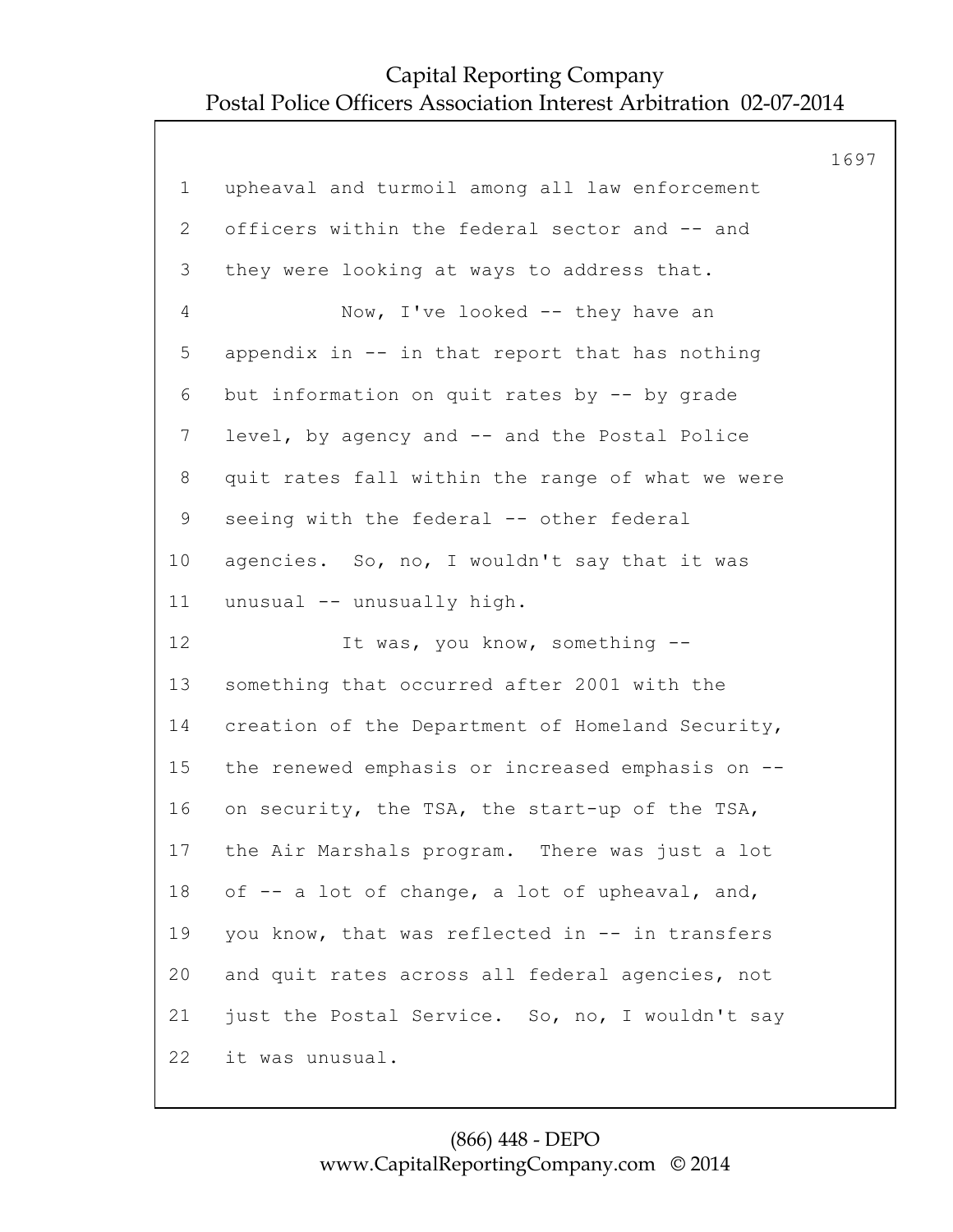1698 1 Q It was -- and I think you made the 2 point that I was hoping you'd make, that there 3 was actually quite a lot and it was the same as 4 all other agencies? 5 A Right. And that's since settled down. 6 Q Oh, it has, because if you -- 7 A Considerably. 8 Q -- look at the -- Slide 17, the numbers 9 we see here are mostly Great Recession numbers; 10 isn't that correct? 11 A Well, they're numbers from 2008 since 12 the last contract, and -- and over that period of 13 time, yes, we had a financial crisis, the 14 recession. 15 Q Not -- not much hiring going on for -- 16 even for police officers; is that correct? 17 A Certainly not by the Postal Service. I 18 can't speak to other agencies or other 19 jurisdictions. 20 Q Okay. So that's -- but that's the 21 numbers that the panel has on -- on the quit 22 rates are mostly Great Recession numbers?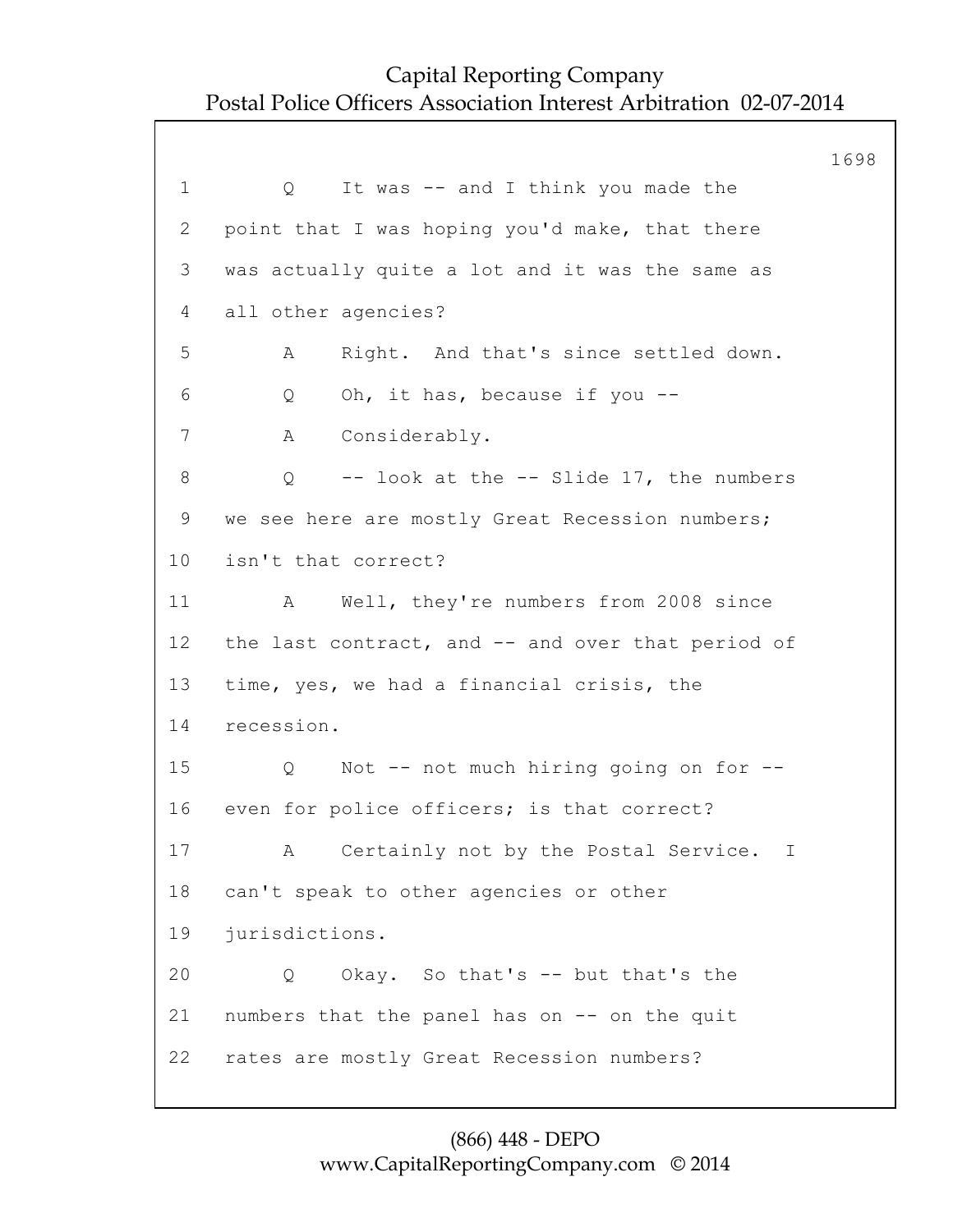|                |                                                   | 1699 |
|----------------|---------------------------------------------------|------|
| $\mathbf 1$    | Right. And I think that's why it's<br>Α           |      |
| $\mathbf{2}$   | important to reference those to -- to -- to other |      |
| 3              | quit rates, and that's why I included the federal |      |
| 4              | sector on the next slide, just to give a point of |      |
| 5              | reference.                                        |      |
| 6              | And the federal sector isn't normally             |      |
| $\overline{7}$ | what you would think of when you, you know, think |      |
| 8              | of large numbers of people leaving because        |      |
| $\mathsf 9$    | they're dissatisfied with the pay and benefits.   |      |
| 10             | But even there, the quit rates over the same      |      |
| 11             | period of time are -- are multiples higher than   |      |
| 12             | they are for Postal Police Officers.              |      |
| 13             | Is it fair to say on Slide 18 that the<br>Q       |      |
| 14             | Postal Police Officer quit rate is far higher     |      |
| 15             | than any other postal unit measured here?         |      |
| 16             | I think far higher would be a stretch,<br>Α       |      |
| 17             | but they are slightly higher. Nonetheless,        |      |
| 18             | they're all incredibly small.                     |      |
| 19             | Just another point that -- question,<br>Q         |      |
| 20             | and $I - - I'm$ going to make a point.            |      |
| 21             | But on the private sector and federal             |      |
| 22             | sector JOLTS data, this is across professions and |      |
|                |                                                   |      |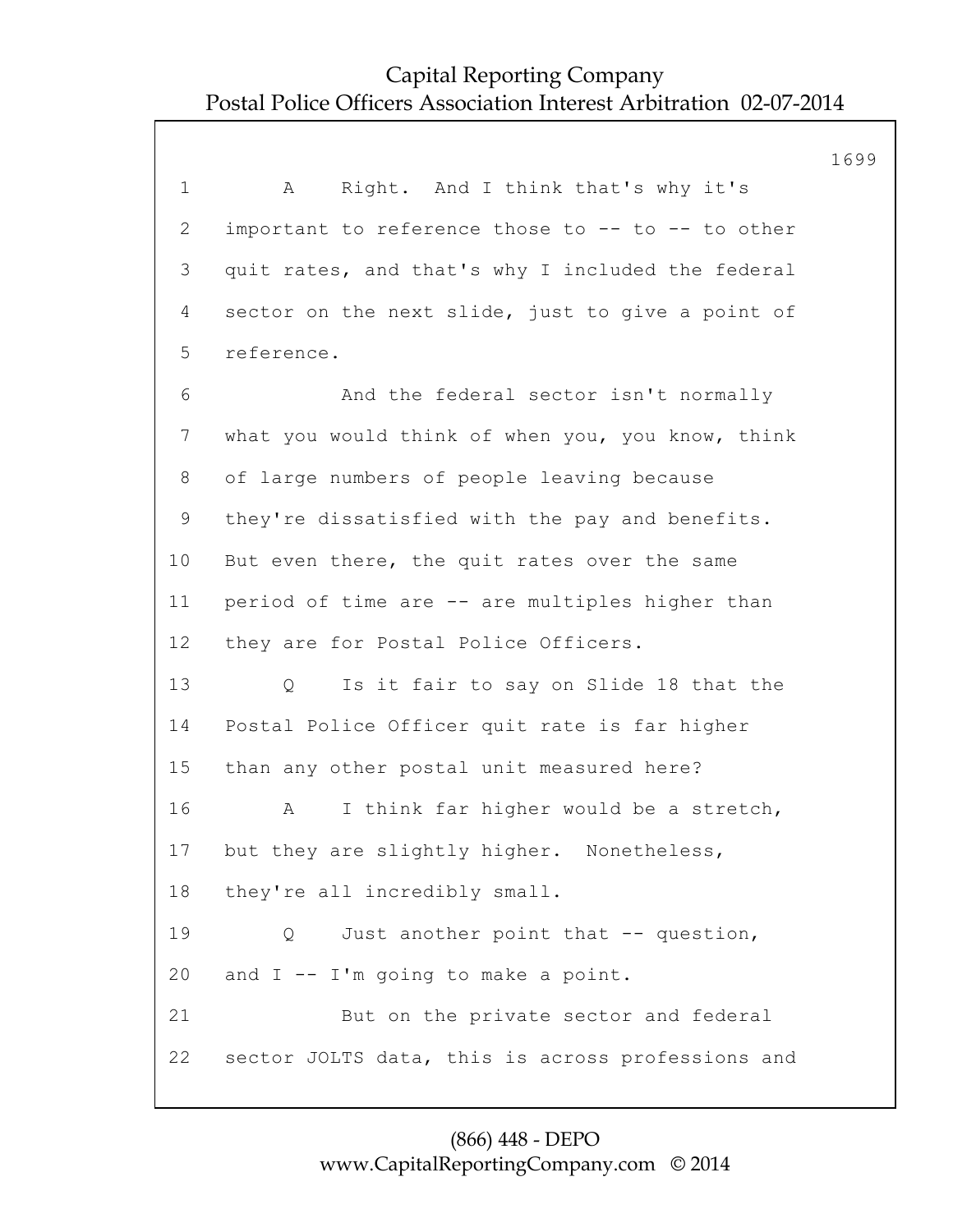1700 1 is not limited to police officers, correct? 2 A That's correct. 3 Q Now, going back to Slide 16 for a 4 moment and referring you back to Union 101, the 5 flip side of quit rates data is -- is hire data, 6 correct? 7 A No, I wouldn't say that's the flip side 8 of it. 9 Q Well, the question is: Looking at it 10 from a market perspective and assuming -- 11 assuming you have -- I mean, the theory behind 12 the use of the quit rate data here, I take it, is 13 one that assumes rational actors in the labor 14 markets are going to move where their skills and 15 wherever will take them, right? 16 A Uh-huh. 17 Q So now we have here -- made the point 18 that we have an aging workforce, but in terms of 19 new hiring, the -- the wages should be 20 competitive to bring people in, correct? 21 A Sure. Not just for Postal Police, but 22 in general, yes.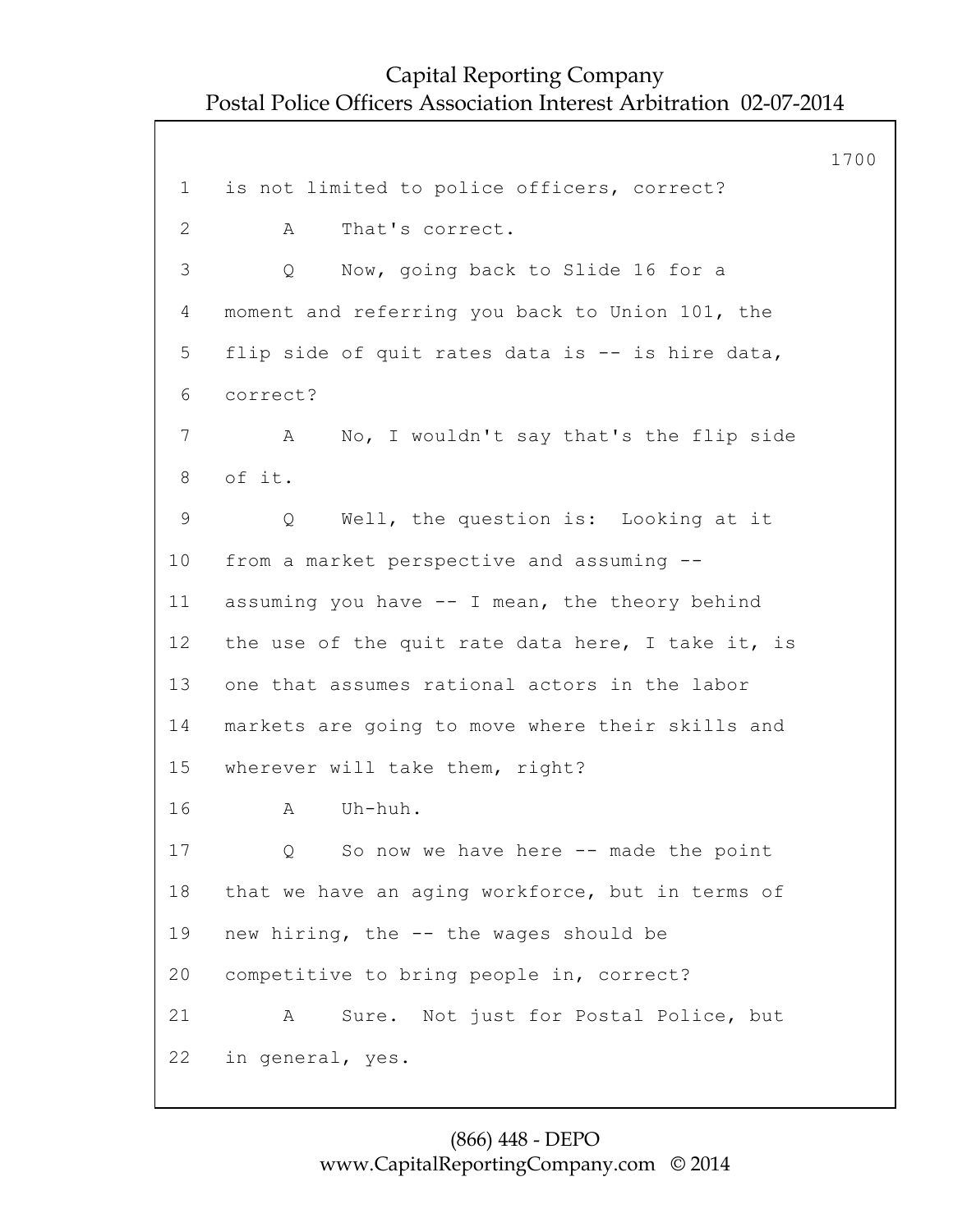|                 |                                                 | 1701 |
|-----------------|-------------------------------------------------|------|
| $\mathbf 1$     | Correct. And you've mentioned -- you<br>Q       |      |
| 2               | testified yesterday that the hiring -- for      |      |
| 3               | whatever policy reasons, the Inspection Service |      |
| 4               | has hired PPOs from the other crafts, correct?  |      |
| 5               | And that's been the practice for many<br>A      |      |
| 6               | years, I understand.                            |      |
| 7               | Q<br>And you're also aware, of course, that     |      |
| 8               | custodians for the post office make more money  |      |
| 9               | than police officers?                           |      |
| 10 <sub>o</sub> | They absolutely do not make more money<br>A     |      |
| 11              | than Postal Police Officers --                  |      |
| 12              | $Well1$ --<br>Q                                 |      |
| 13              | A -- at the top step. They just don't.          |      |
| 14              | And if you -- they -- it's -- that's just a     |      |
| 15              | fallacy. They do not make more money.           |      |
| 16              | Well, we had testimony from Bill<br>Q           |      |
| 17              | Scarpello. You were present for that, correct?  |      |
| 18              | I was present for that.<br>A                    |      |
| 19              | And he, at that point, took -- when he<br>Q     |      |
| 20              | left last year, he took -- ended up, when he    |      |
| 21              | became a full-time custodian, it was about a    |      |
| 22              | \$200 difference, correct?                      |      |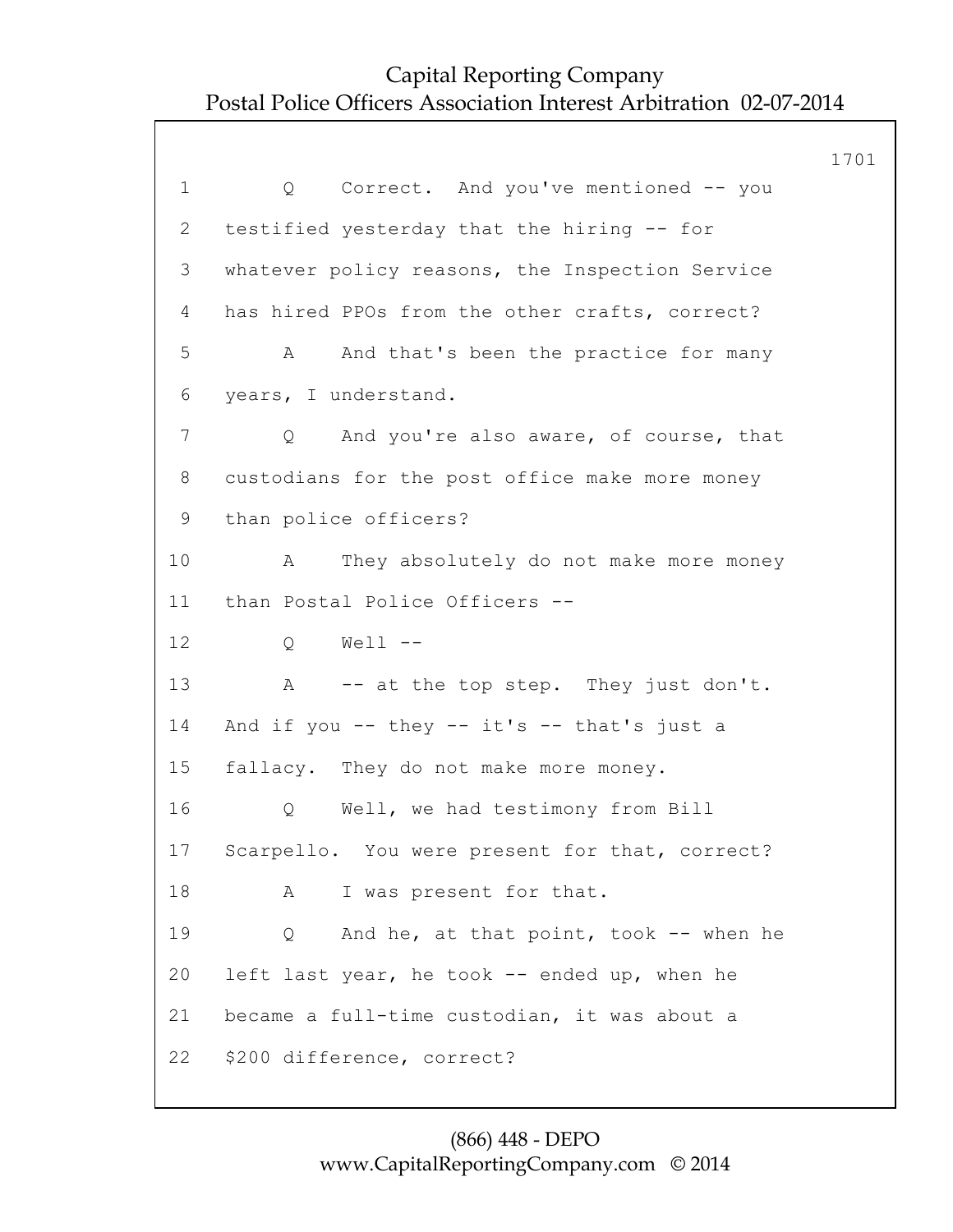|              |                                                    | 1702 |
|--------------|----------------------------------------------------|------|
| $\mathbf 1$  | Right.<br>Α                                        |      |
| $\mathbf{2}$ | And since that time, had the APWU has<br>Q         |      |
| 3            | gotten a -- the percentage and COLAs, correct?     |      |
| 4            | The APWU is under a new collective<br>$\mathbb{A}$ |      |
| 5            | bargaining agreement. Under that collective        |      |
| 6            | bargaining agreement, there was two-year wage      |      |
| 7            | freeze. In November of 2012, the APWU received a   |      |
| 8            | 1 percent general wage increase, and they          |      |
| 9            | received COLA increases in 2013, correct --        |      |
| 10           | And they received again --<br>Q                    |      |
| 11           | -- under the terms of the new<br>A                 |      |
| 12           | agreement.                                         |      |
| 13           | And again in 2014, correct?<br>Q                   |      |
| 14           | And in 2014, yes.<br>A                             |      |
| 15           | Q<br>Okay. And are you aware that at               |      |
| 16           | locations where the post office has sought to      |      |
| 17           | hire new Postal Police Officers, it had a          |      |
| 18           | difficult time hiring anyone because people would  |      |
| 19           | have to take a pay cut to leave their other        |      |
| 20           | postal job to become a police officer?             |      |
| 21           | I -- I am not aware of that at all, and<br>A       |      |
| 22           | I -- I've got nothing to say on that. I've not     |      |
|              |                                                    |      |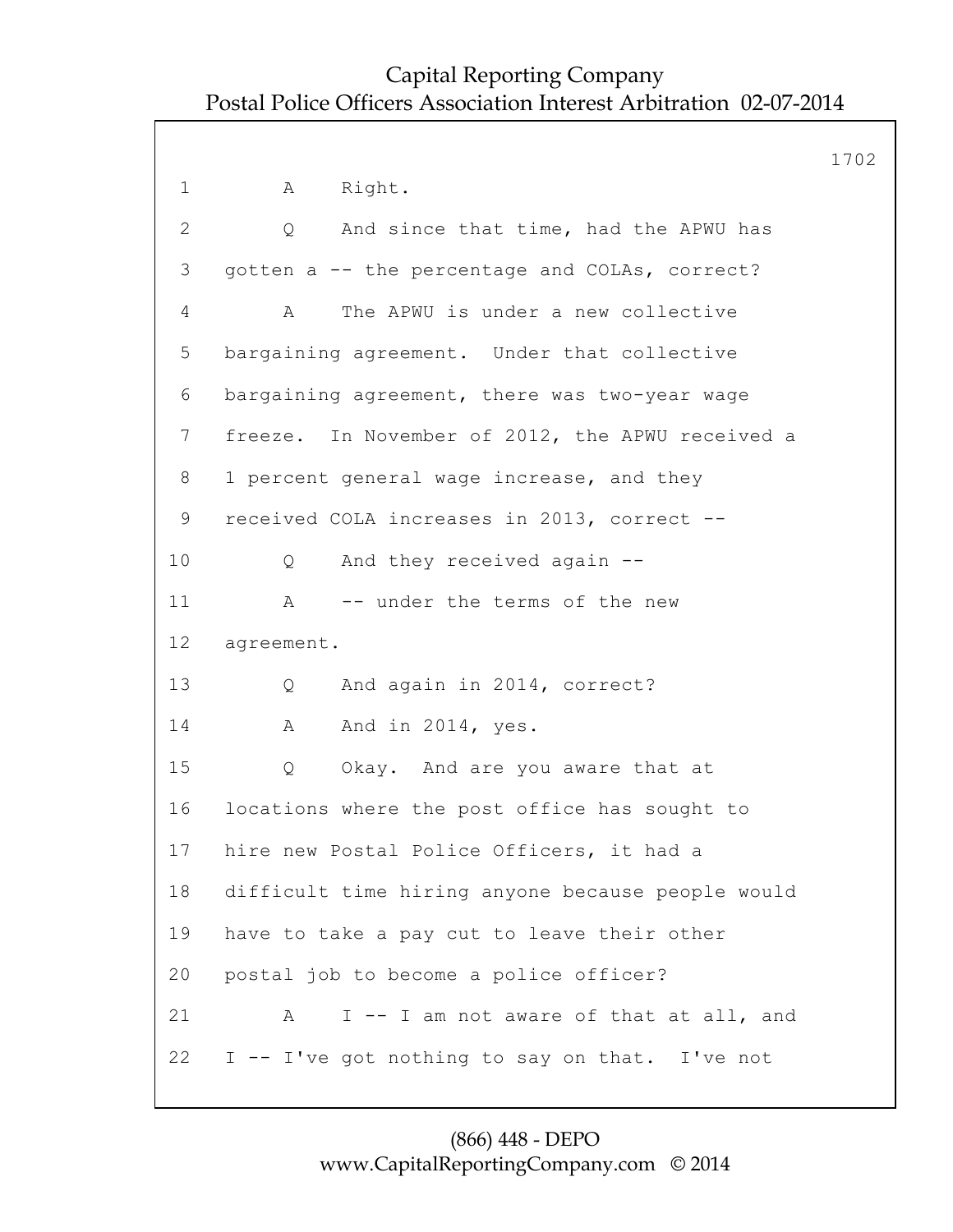1703 1 heard that, so -- 2 Q Okay. 3 A We just -- we just recruited a class, 4 though. I do know that -- that a class of 20 5 was -- was -- just graduated, because we actually 6 happened to be out at the academy the day they 7 graduated. So, you know, I didn't hear that they 8 had any problem whatsoever recruiting that class. 9 I understand they recruited a new class of 20 10 or -- or so. So I -- I don't know where the idea 11 that we have trouble or are unable to recruit 12 people into PPO jobs comes from. To my 13 understanding, we have not had that problem. 14 Q Okay. And, again, I guess I'll refer 15 you to Slide 21 for a moment. And I think the -- 16 the age -- the year distribution here, of 17 course -- I'll just make the same point I made 18 earlier, that had the quit rate data that you 19 used for years going back further than 2010, it 20 would have shown a different number for the PPO 21 quit rate; is that correct? 22 A Well, you know, quit rates do vary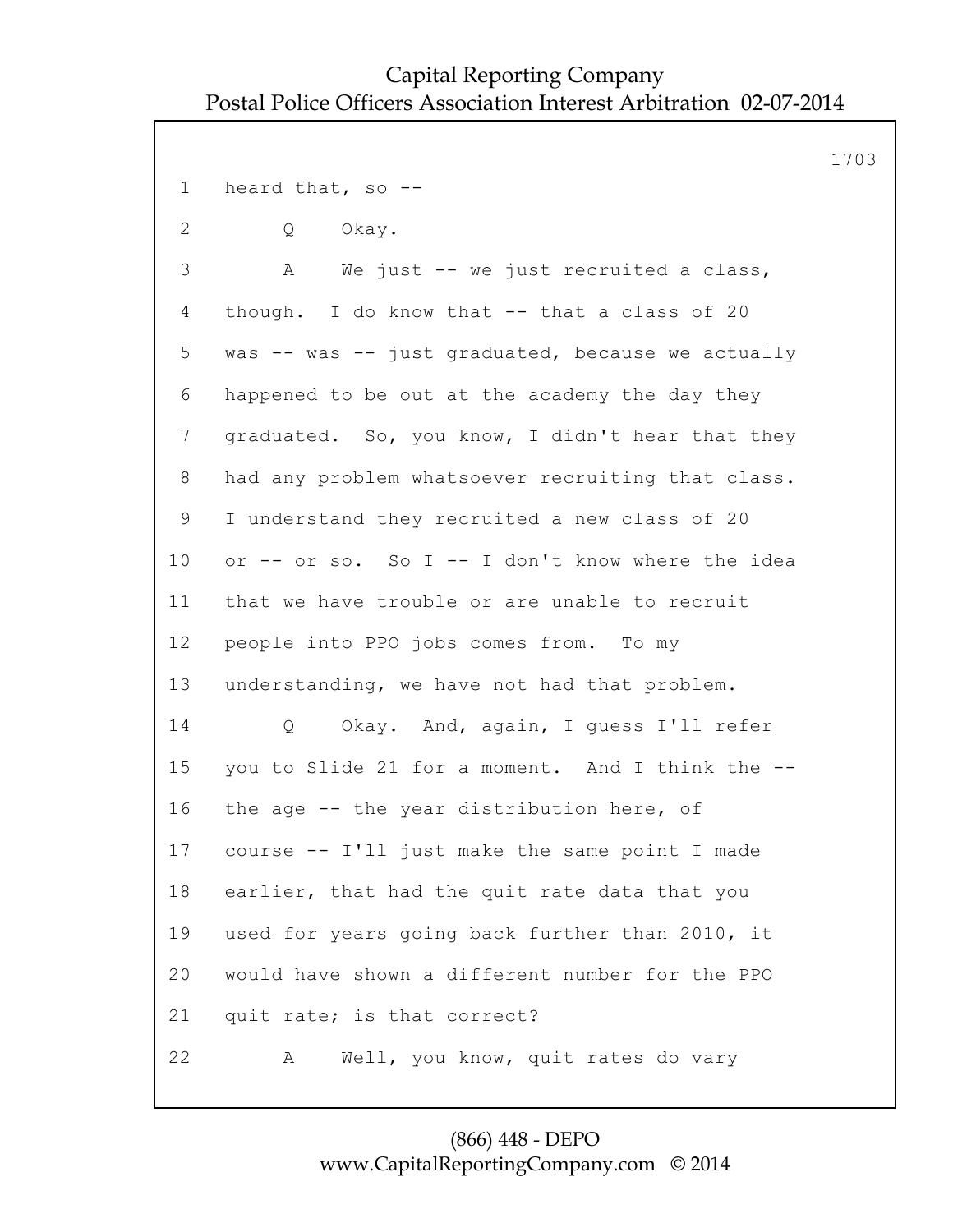1704 1 slightly over time, so, yeah, I mean, it's --2 every year -- you can see here each of those four 3 years is different. 4 Q Right. But these four years are all -- 5 these four years for the PPO quit rate are all 6 Great Recession years? 7 A No, they're not. I mean, the recession 8 was in 2008, ended in 2009. The recovery's been 9 slow, but there has been a recovery since then. 10 So I think it's just, you know, factually 11 inaccurate to say it was the Great Recession 12 in -- that's continuing to this day. 13 Q I thought that was Mr. Whiteman's 14 testimony. 15 A Well, the Great Recession was in 2008 16 and 2009, yes, but the -- we're -- since then, 17 there -- there's been a recovery, so... 18 Q Okay. 19 A And I'd like to point out here that in 20 2000 and 2001, we were also in -- in a -- 21 actually in a recession at that period of time, 22 so...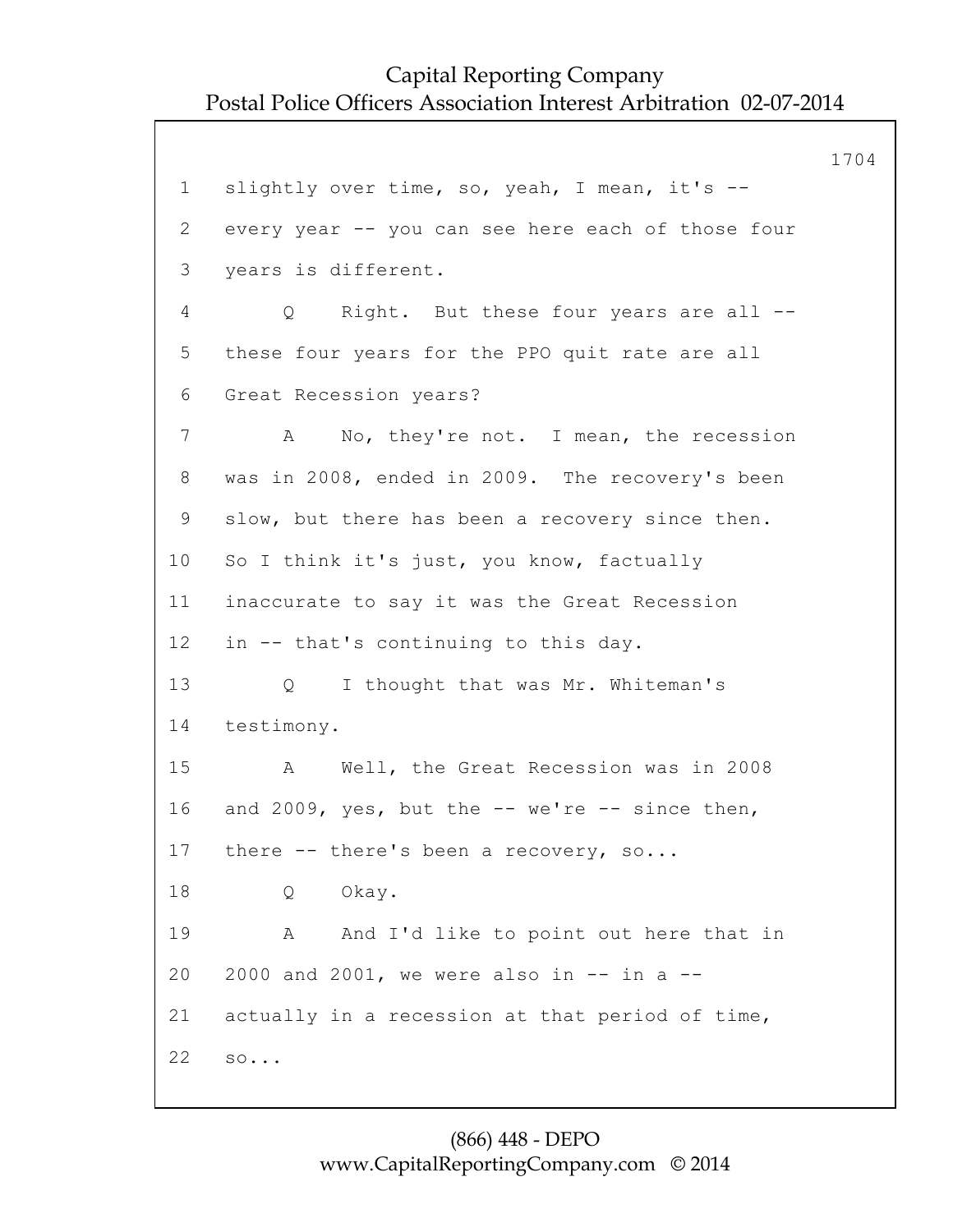1705 1 O It was a stock market -- the stock 2 market crisis, though. 3 A Recession has a very specific 4 definition, and -- and there was technically a 5 recession in 2000 and 2001 by that definition. 6 There was not in 2010 through 2013. 7 Q Okay. Okay. Well, I'll just -- I'll 8 just -- I think we can maybe -- if we disagree 9 about the definition of recession, perhaps we can 10 agree that the unemployment rate was different 11 during these time periods? 12 A Sure. We can agree on that. 13 Q Okay. And on Slide 23, I had a 14 question about the -- the -- the box on the 15 right, the other bargaining. 16 And I believe you said -- I read your 17 testimony about -- I can't remember what the 18 promotion was, but I know the lateral was -- 19 considered lateral positions being like an 20 equivalent position in another craft; is that 21 right? 22 A Yes. Yes.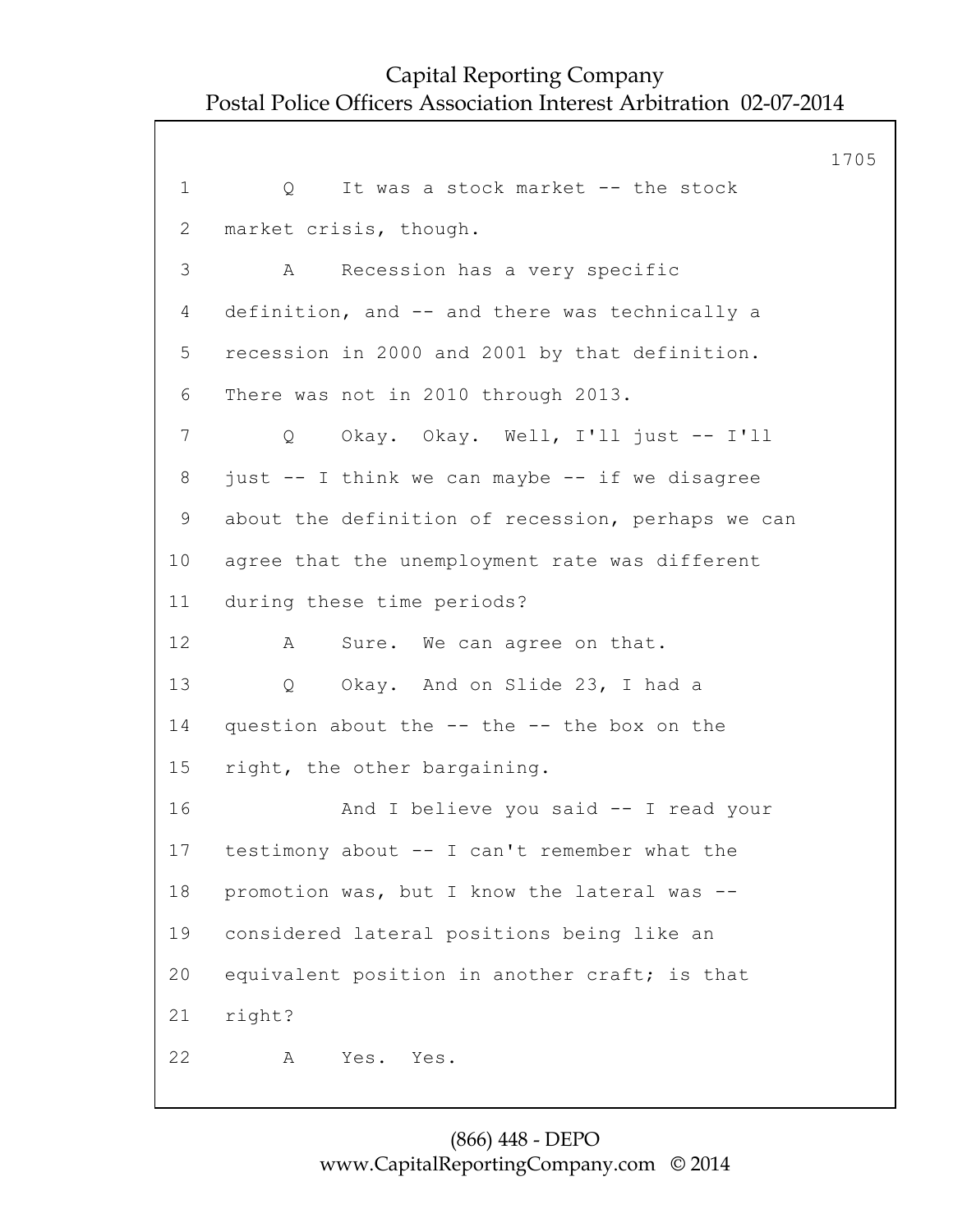1706 1 0 And for the Letter Carriers, that was a 2 city carrier position; is that right? 3 A City Carrier Grade 1 position, yes. 4 Q And how about -- what were the lower 5 level? 6 A Lower level are -- are custodians and a 7 Mail Handler Grade 4. 8 Q Okay. The were a number of people who 9 left, at least nine of them, to become 10 custodians? 11 A Right. And many of those took pay cuts 12 to do so. 13 Q Let me go ahead and move up to Slide 14 27. And we have not had our own witness testify 15 about bargaining history, and we had hoped to 16 have Jim Sauber from the Letter Carriers, but he 17 was unable to -- as you know from the -- because 18 of the markup of the Senate bill. 19 But during the 2000 -- the last 20 interest arbitration, the Letter Carriers' 21 attorney, Keith Secular, presented an opening 22 brief to the panel that had an alternative view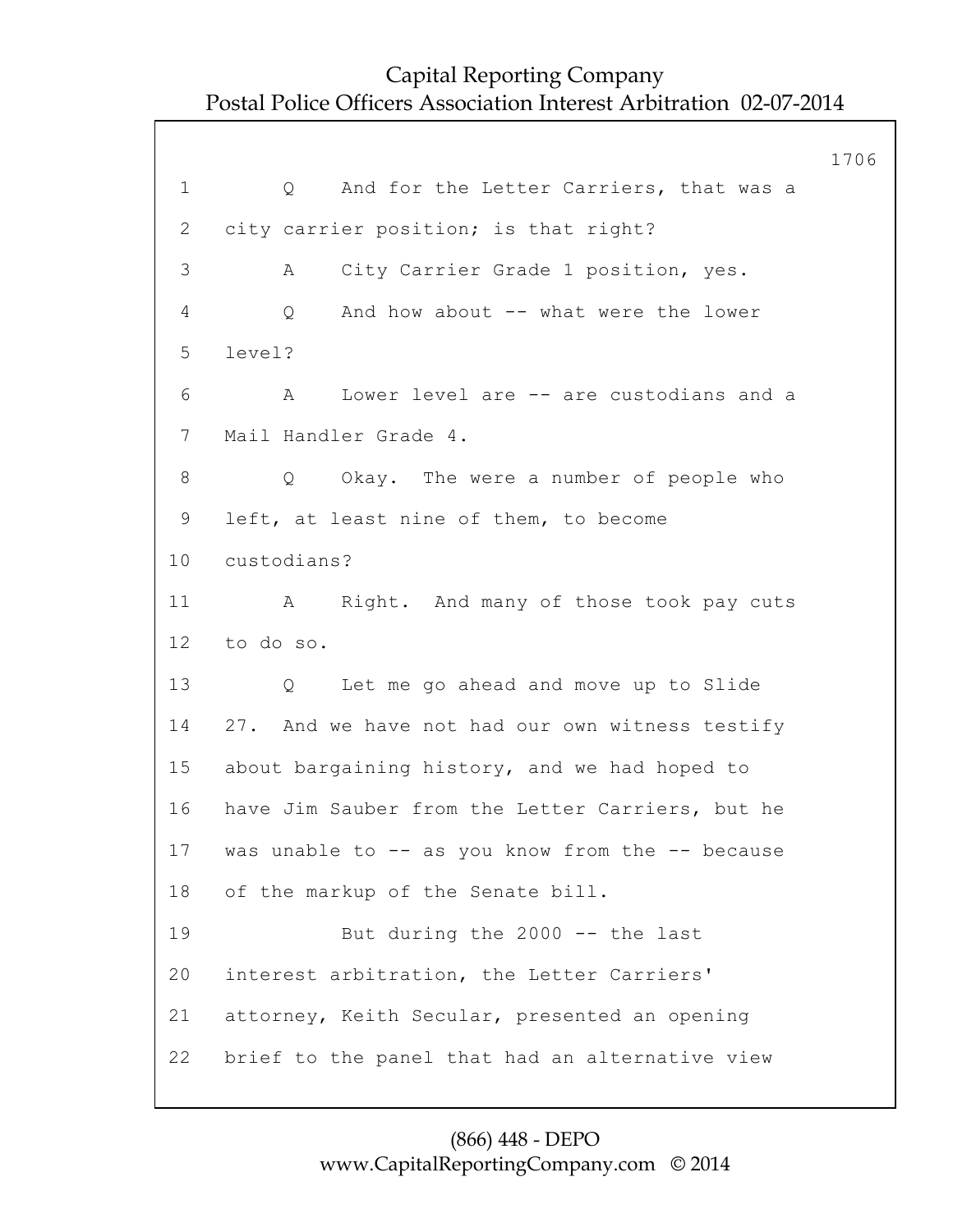1707 1 of the bargaining history; is that fair to say? 2 A I was there. Yes. 3 MR. STEPHENS: Okay. I'd like to 4 introduce -- just since we don't have a witness 5 on this, to introduce for the panel's benefit 6 the -- that brief, which, in the background 7 section, contains an alternate view of bargaining 8 history at the post office. 9 BY MR. STEPHENS 10 Q Is it correct to say that the -- not --11 the other postal unions don't necessarily agree 12 with the facts as -- the conclusions as laid out 13 in your testimony? 14 A Which conclusions? I guess I'm not -- 15 Q Well, the conclusion that every 16 arbitrator has found a wage premium, for example, 17 by postal employees. 18 A I don't think I said that every 19 arbitrator's found a wage premium. 20 Q Okay. 21 A I said that arbitrators have 22 consistently -- many arbitrators have found the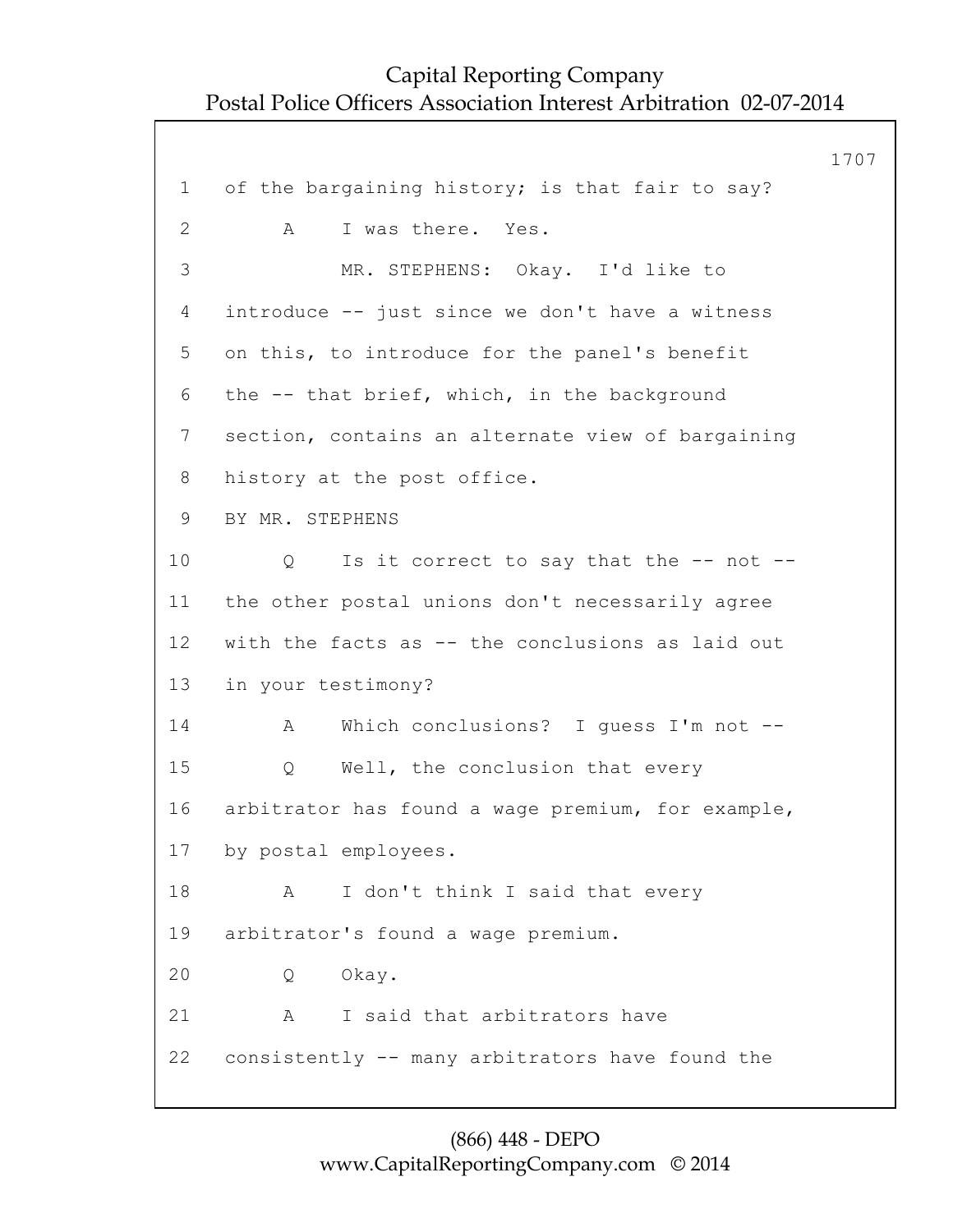1708 1 existence of a wage premium. 2 Q Okay. 3 MS. GONSALVES: And, typically, I would 4 make an objection here about relevance and all 5 that sort of stuff, but  $I$  -- the panel can give 6 it whatever weight it believes is due. 7 MR. STEPHENS: And I'm offering it 8 largely because it's, I think, very well written, 9 and it -- it does give an alternate view of 10 background that the -- because of the inability 11 to have our own witness here, we were unable to 12 provide that. 13 MS. GONSALVES: I'll just proffer for 14 the record that the Postal Service had its own 15 presentations in each of these cases. We 16 submitted our own briefs and appendices on this 17 issue, and I'm not going to burden the panel with 18 copies of all the Postal Service's briefs and the 19 transcripts from the proceedings, but it is what 20 it is, unless the panel wants it. 21 ARBITRATOR DUFEK: Not me. 22 THE WITNESS: I've suffered through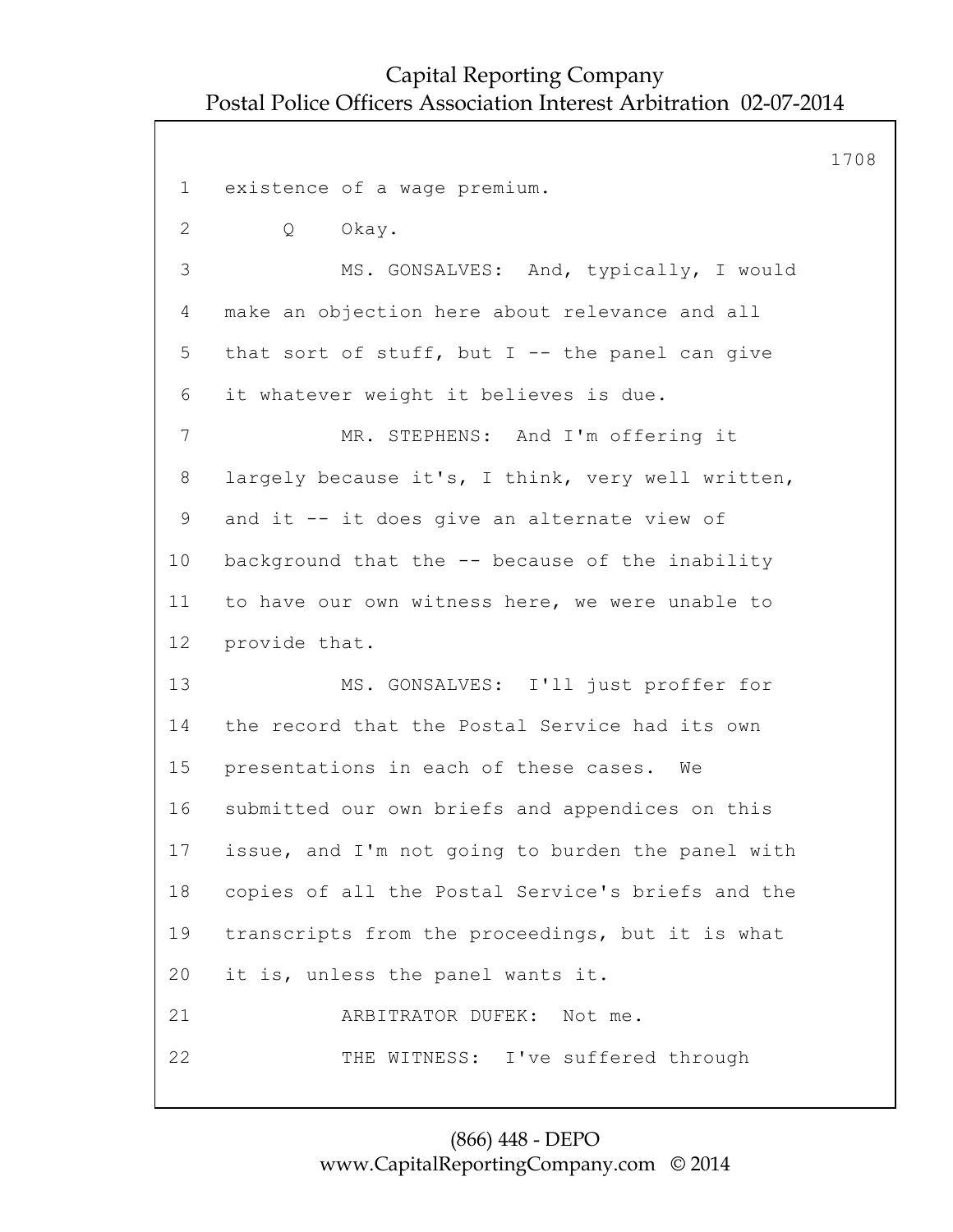```
1709
1 this already.
2 BY MR. STEPHENS
3 Q I'm not going to go through all -- all
4 of these in detail. Is it fair to say you've
5 selected from these opinions the points that are
6 helpful to the post office's case in -- in this
7 proceeding?
8 A I think I've characterized accurately
9 the -- the message that arbitrator was conveying.
10 Q Well, let's go -- let's go through a
11 couple of them.
12 A Okay.
13 Q And let's start off with David Vaughn
14 from 1996 in Slide 34. And this is Tab 12 in --
15 MS. GONSALVES: Volume 3.
16 MR. STEPHENS: Volume 3, Tab 12. And
17 I'm going to be looking at page 11, Arbitrator
18 Vaughn's decision.
19 ARBITRATOR BJORK: Page 11?
20 MR. STEPHENS: Yes.
21 ARBITRATOR DUFEK: Arlus, what page did
22 you say?
```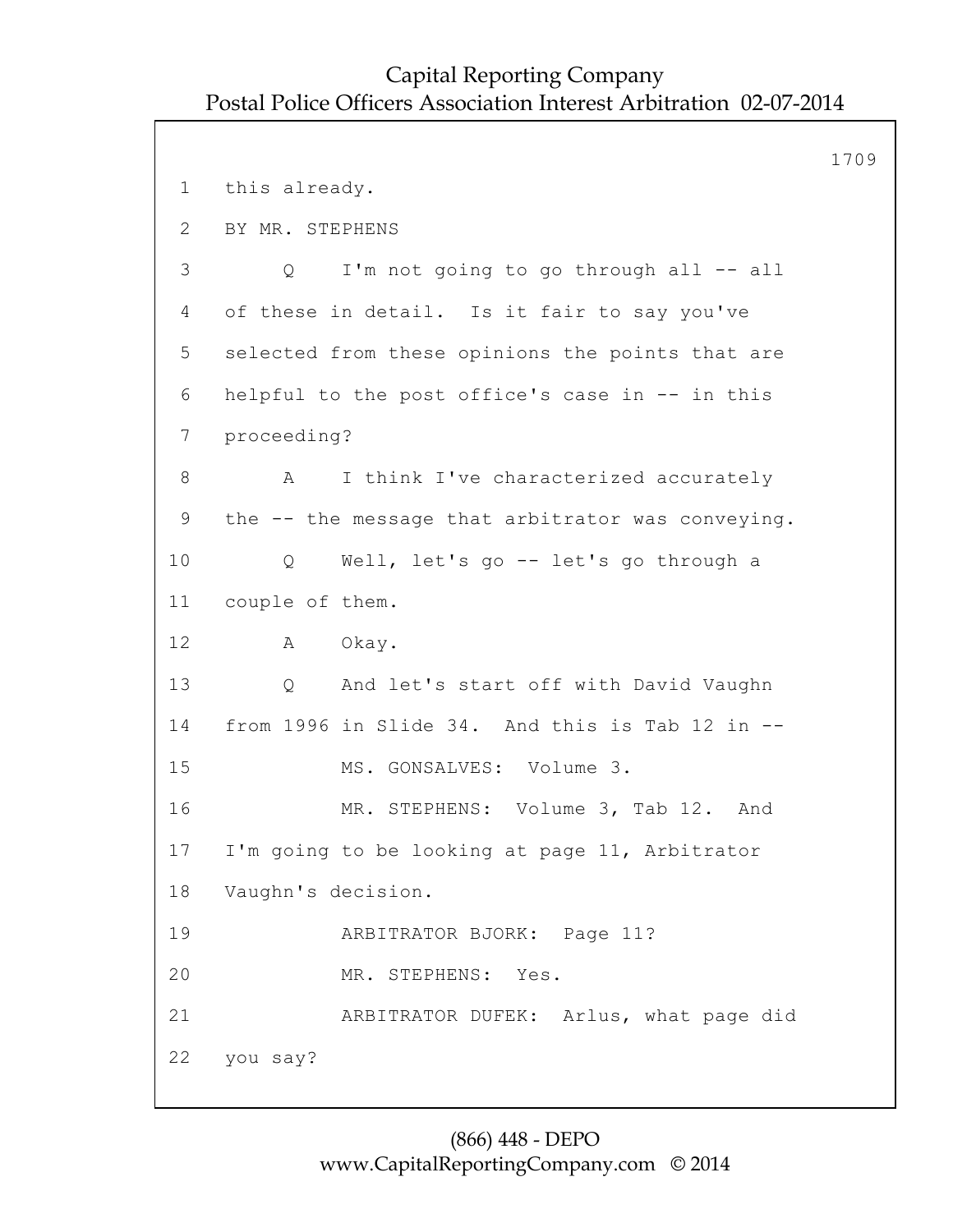1710 1 MR. STEPHENS: Page 11. 2 BY MR. STEPHENS 3 Q And, Joe, I believe you testified 4 yesterday that every arbitrator has rejected 5 explicitly any notion of internal comparability. 6 Is that -- was that your testimony yesterday? 7 A I don't know if I said every 8 arbitrator. 9 Q Okay. I thought you made a point of 10 mentioning -- 11 A That it's been -- 12 Q -- David Vaughn's -- 13 A -- a consistent message -- has been a 14 consistent message across arbitrations. 15 Q But you cited Vaughn as -- as one of 16 the arbitrators who supported that message; is 17 that correct? 18 A I may have. I'd have to look at the 19 transcript. 20 Q Well, isn't it correct that Arbitrator 21 Vaughn actually rejected the post office's 22 argument on this point?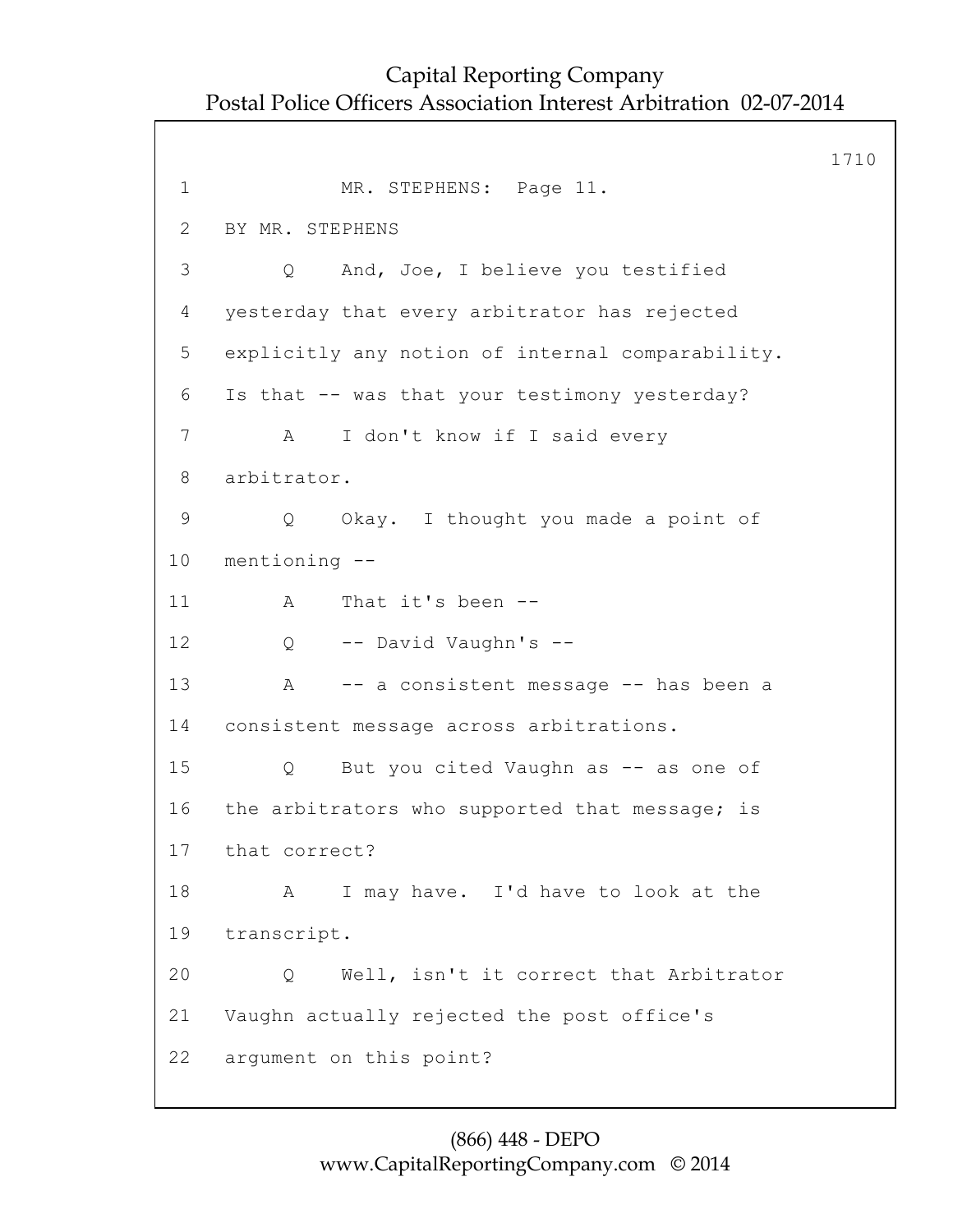1711 1 A Rejected what argument? The internal 2 equity should not be considered? 3 Q Correct. Just -- let's just read it 4 into the -- let's just read it. And I'm -- this 5 is the -- the -- the first full paragraph. If I 6 can direct you to the third sentence, and if you 7 could just read that into the record. 8 A Okay. Just one moment here. The third 9 sentence in -- in what -- where? 10 Q On -- 11 A Page 11? 12 Q Yeah. The paragraph on page 11. 13 A Okay. The first paragraph. Okay. 14 Third sentence: The Postal Service argues that 15 the external comparability directed by the act is 16 the exclusive standard which PRA interest 17 arbitrators may consider. I am not persuaded. 18 Q And does it go on to explain why he 19 thinks internal comparability actually could be 20 appropriate? I mean, is it fair to say that -- 21 if you can just read into the record the last 22 sentence in that paragraph.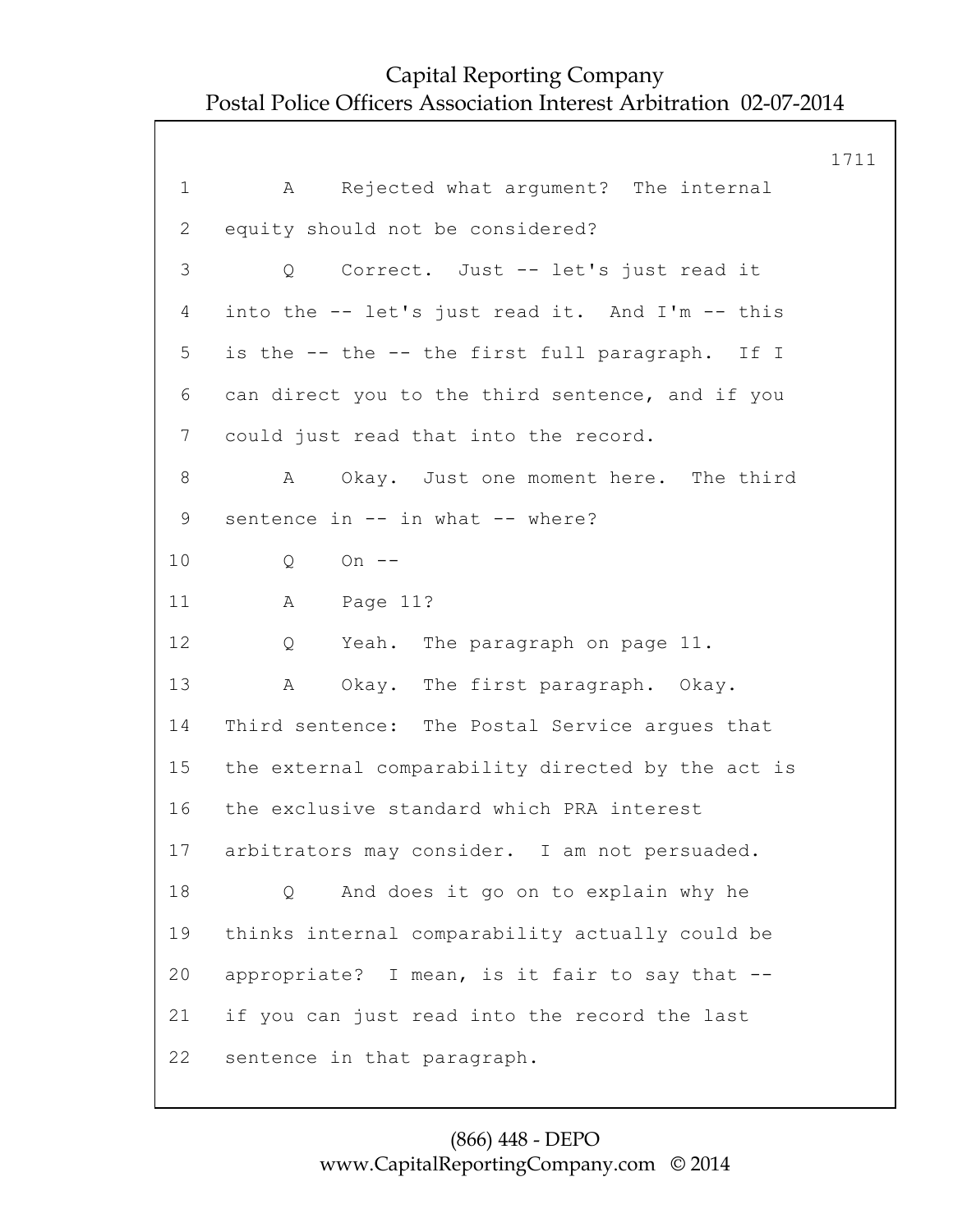1712 1 A On page 12? 2 Q Yes, sir. 3 A Thus, I conclude that the panel is not 4 precluded from considering internal equity as a 5 standard in determining the proper resolution of 6 the debate -- dispute. 7 Q Is it fair to say that Arbitrator 8 Vaughn, then, is not someone who supports the 9 theory that the post office posited yesterday? 10 A Well, you know, it depends on how you 11 look at how they consider internal equity. I 12 mean, I -- I was referring to Vaughn to the -- 13 the Mail Handlers' demand for a catch-up for the 14 APWU, that their wages ought to be set equivalent 15 to that of the APWU, that there was some sort of 16 internal equity that demanded that. And he did 17 reject that. He did reject the catch-up, and 18 that's what I was referring to. 19 Q So let's just think -- let's just 20 then -- maybe we should go back and figure out 21 what exactly the testimony was from yesterday, 22 what the proper testimony is.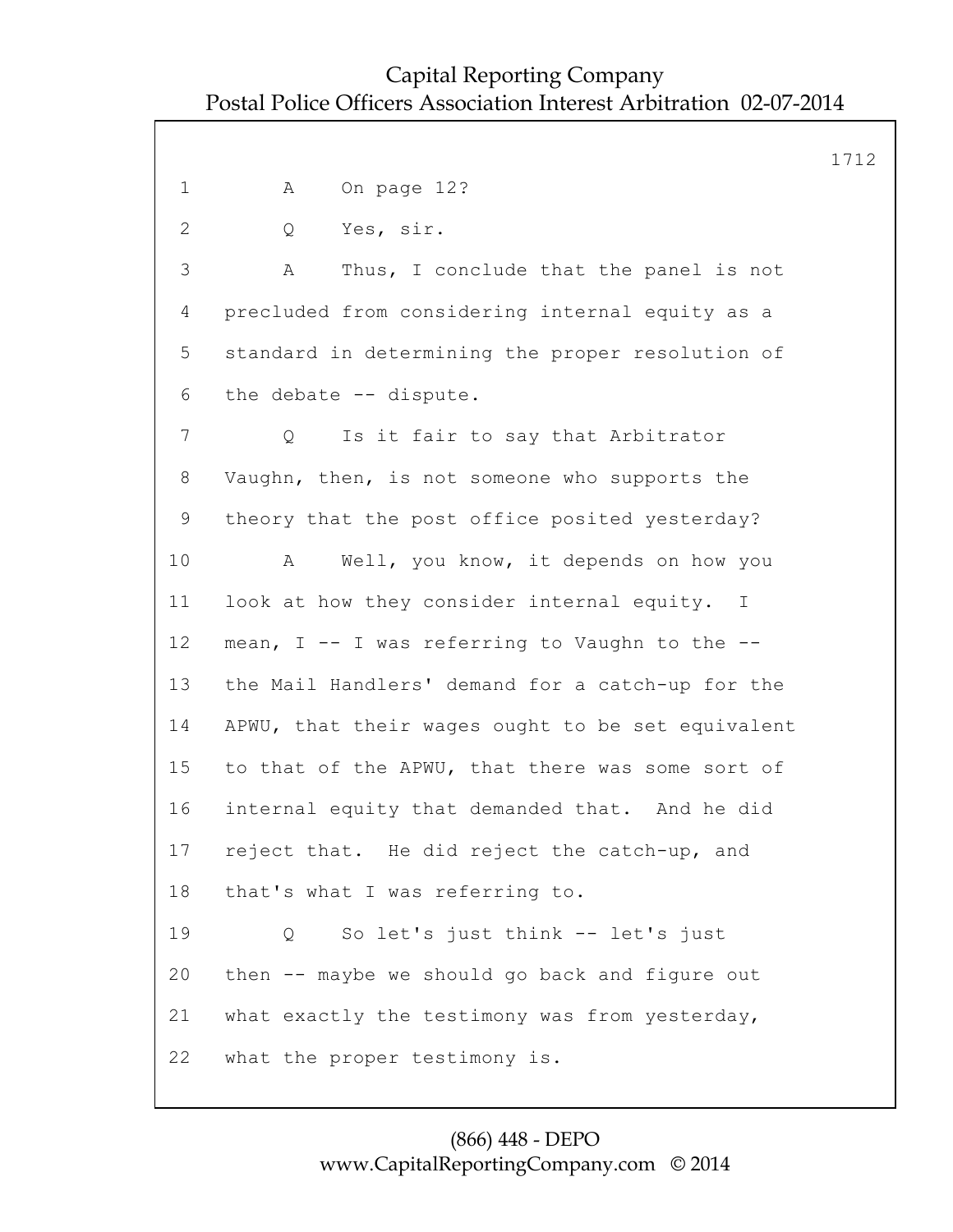|                 |                                                   | 1713 |
|-----------------|---------------------------------------------------|------|
| $\mathbf 1$     | It's correct, then, that Arbitrator               |      |
| $\overline{2}$  | Fleischli is not at all the only arbitrator who   |      |
| 3               | thinks internal comparability is appropriate for  |      |
| 4               | interest arbitrations?                            |      |
| 5               | Well, you know, I think what Fleischli<br>A       |      |
| 6               | did was different. And -- and -- and maybe I'm    |      |
| 7               | not conveying this the proper way, but internal   |      |
| 8               | equity where a union demands that they be paid    |      |
| $\mathsf 9$     | equivalent or -- or that their wages be set based |      |
| 10 <sub>o</sub> | on the wages of other bargaining unit employees,  |      |
| 11              | strict comparability, that the wages ought to be  |      |
| 12              | equal, that's what the Mail Handlers were arguing |      |
| 13              | in front of Vaughn, that they were entitled to    |      |
| 14              | catch up to the wages that they had lost in       |      |
| 15              | previous agreements to those of the APWU.         |      |
| 16              | Now, did -- does that mean that                   |      |
| 17              | arbitrations -- arbitrators don't look at --      |      |
| 18              | at -- at relative standing among the bargaining   |      |
| 19              | units in fashioning their award? Maybe. But --    |      |
| 20              | but what I was saying was that, you know, demand  |      |
| 21              | for a catch-up and for strict pay comparability   |      |
| 22              | with another bargaining unit was rejected by      |      |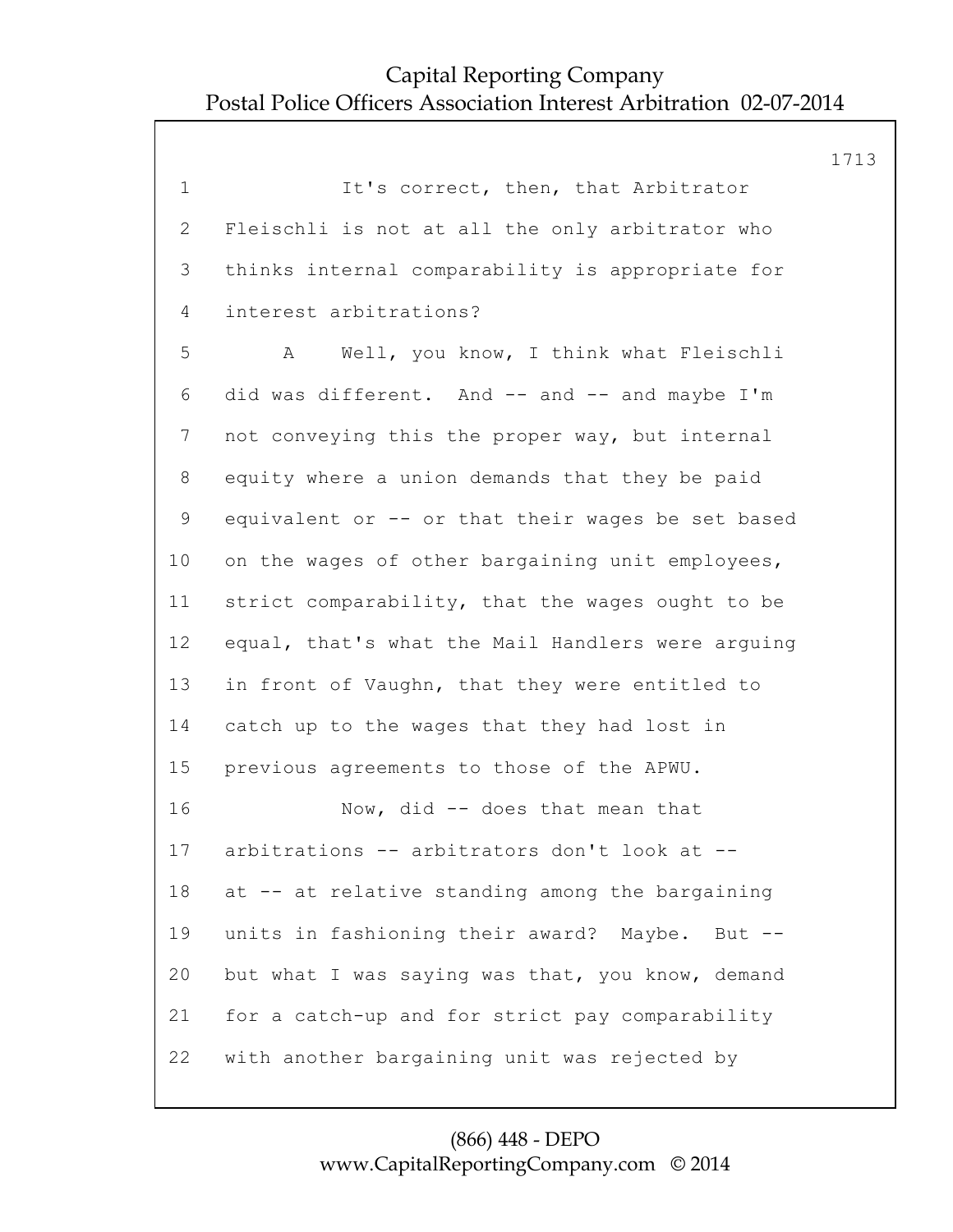```
1714
1 Arbitrator Vaughn.
2 Q Well, on that point, what was the
3 purpose of your presentation yesterday in all
4 these other arbitration decisions?
5 A It was to provide some context to --
6 to -- for this proceeding in terms of the Union's
7 demand for comparability, internal
8 comparability --
9 Q Well --
10 A - and -11 Q But if the argument is that these --
12 MS. GONSALVES: Wait, wait.
13 MR. STEPHENS: I'm sorry.
14 MS. GONSALVES: I don't think the
15 witness was finished. And you've done it a few
16 times, and I haven't said anything. But I'd like
17 you to just give --
18 MR. STEPHENS: Sure.
19 MS. GONSALVES: -- him a chance to
20 finish his answer before you ask the next
21 question.
22 THE WITNESS: So it was to provide some
```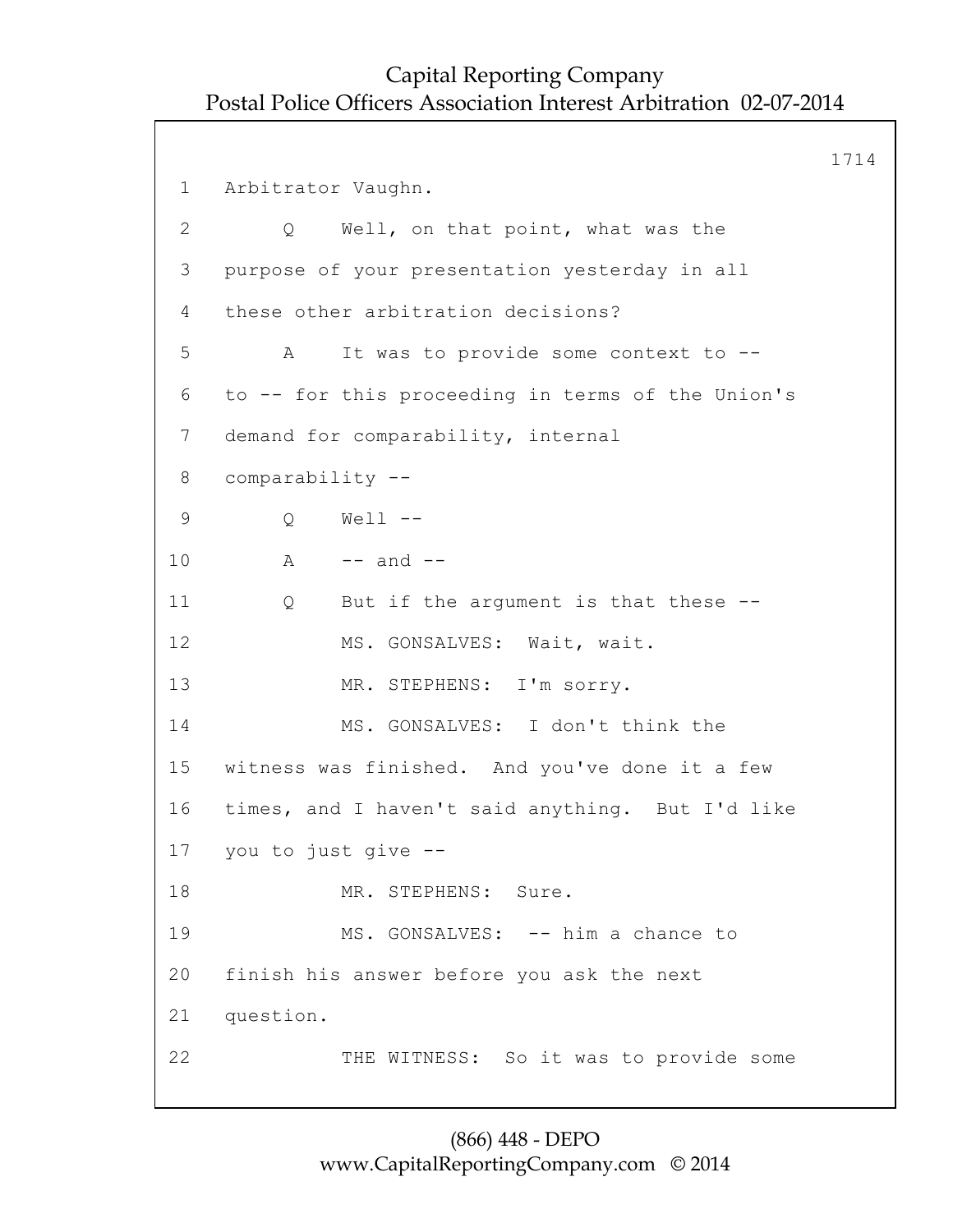1715 1 context with interest arbitration history on how 2 previous arbitration panels have dealt with the 3 issues that are before this panel. 4 BY MR. STEPHENS 5 Q But doesn't that undercut your argument 6 that comparability is actually something that is 7 an irrelevant concern here? 8 A That -- I'm not sure I'm -- I don't 9 understand the question. Could you repeat that? 10 Q On the one hand, you were arguing 11 that -- that comparability is irrelevant, but on 12 the other hand, we spent an hour-and-a-half or so 13 talking about the bargaining history of other 14 unions at the post office, and the -- the revised 15 proposal that the post office is offering here is 16 that the panel should award what the other 17 arbitrators awarded. 18 A Those are two different things. I 19 mean, internal comparability is city letter -- or 20 excuse me -- Postal Police Officers ought to be 21 paid the same as city letter carriers or that -- 22 that -- you know, in this case, Mail Handlers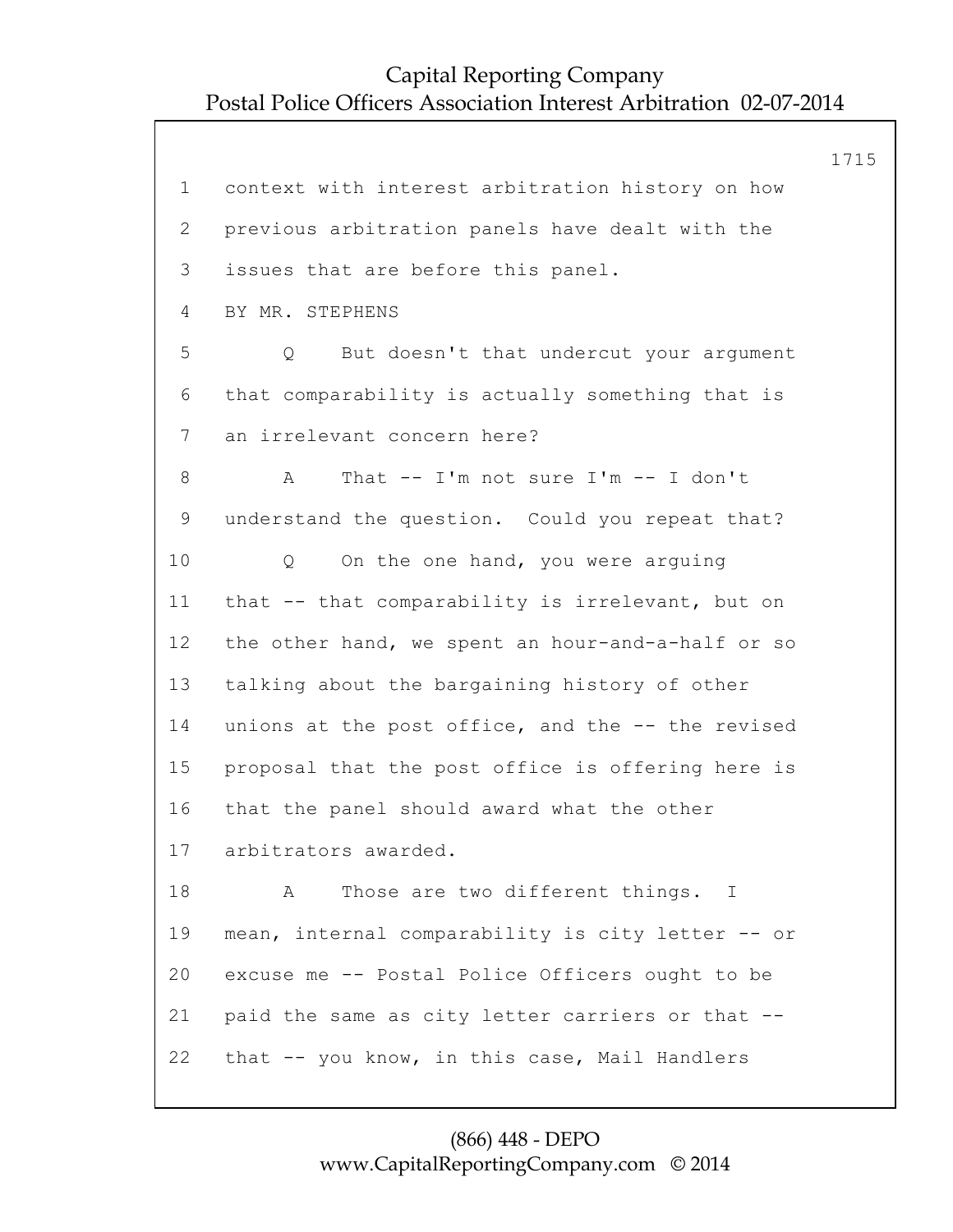1716 1 ought to be paid the same as APWU. That's strict 2 pay comparability. That's been rejected by many 3 arbitrators. 4 Q Let's go to another decision that was 5 cited yesterday on this point, and that was the 6 Collins award from Slide No. 37. 7 MS. GONSALVES: I object to the 8 characterization of this award being cited as on 9 this point. 10 BY MR. STEPHENS 11 Q Why did you cite the Collins award 12 yesterday? What was the purpose of discussing 13 the Collins award? 14 A It was -- it followed Fleischli. He -- 15 he -- Arbitrator Collins, in that award -- the 16 Union was arguing for -- for upgrade -- an 17 upgrade, and -- and based on the Fleischli award, 18 the Union argued that -- that -- that ITAS or ISC 19 bargaining unit employees were entitled to -- to 20 pay increases on the basis of internal equity, 21 and he rejected them. 22 Q Well, if I can direct you to -- this is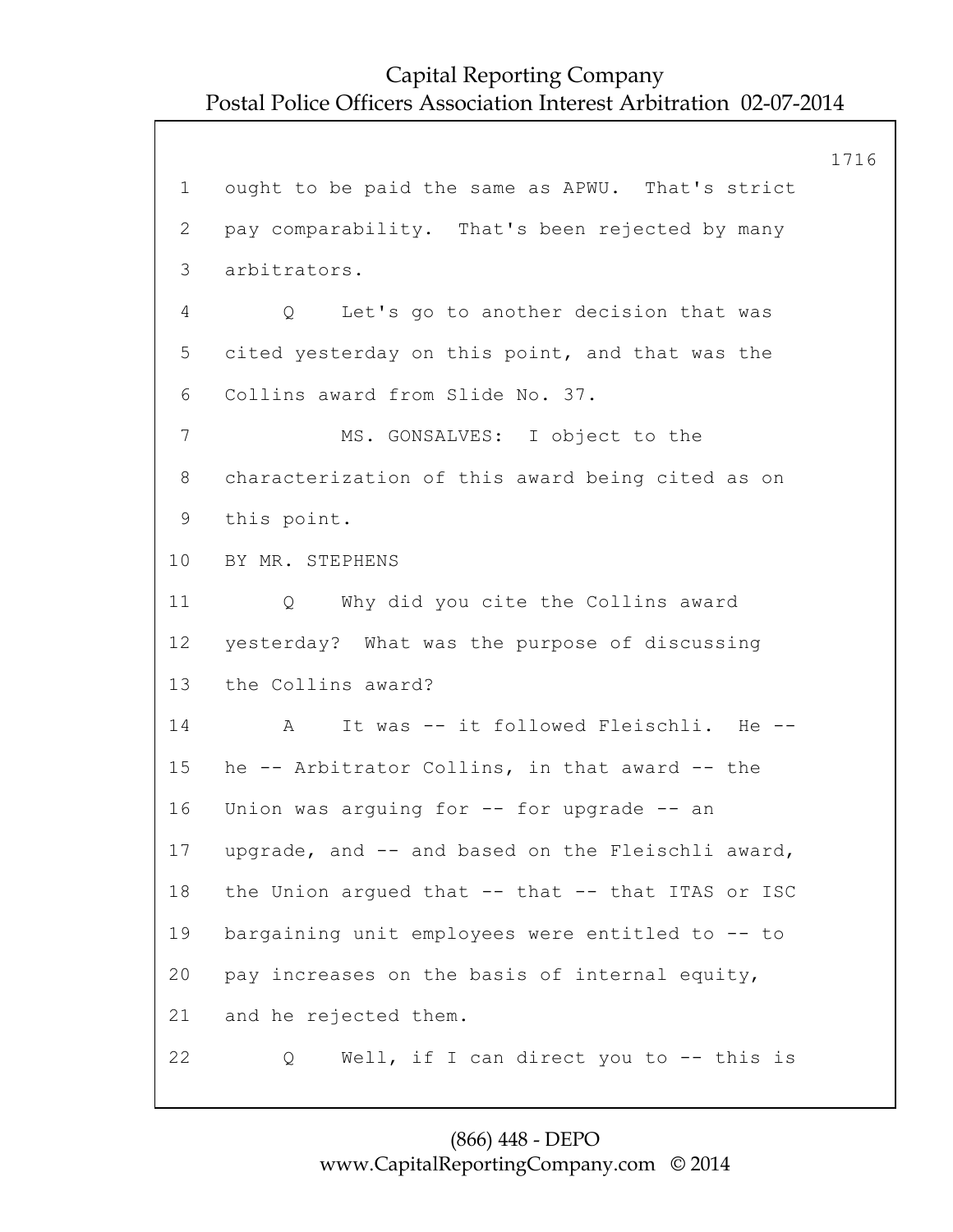1717 1 Tab No. 14. And page 8 of the -- of the Collins 2 award. And you see the paragraph in the middle 3 of the page beginning with "the APWU contends"? 4 A Uh-huh. 5 Q If I can direct you down one, two, 6 three -- I think it's the fourth sentence, 7 beginning with the word "of course." 8 A All right. 9 Q And if you can read that into the 10 record, please. 11 A Of course, if Postal Service wages and 12 benefits fell absolutely below the wages and 13 benefits of private sector employees, the Postal 14 Reorganization -- Reorganization Act would 15 require some correction. However, that is not 16 the situation here. There is considerable 17 evidence in the record on the issue of whether 18 the ISC employees enjoy a substantial wage and 19 benefit differential with -- with respect to 20 their private sector counterparts. Whether that 21 differential is anywhere near as great as the 14 22 percent the Service claims is very problematical.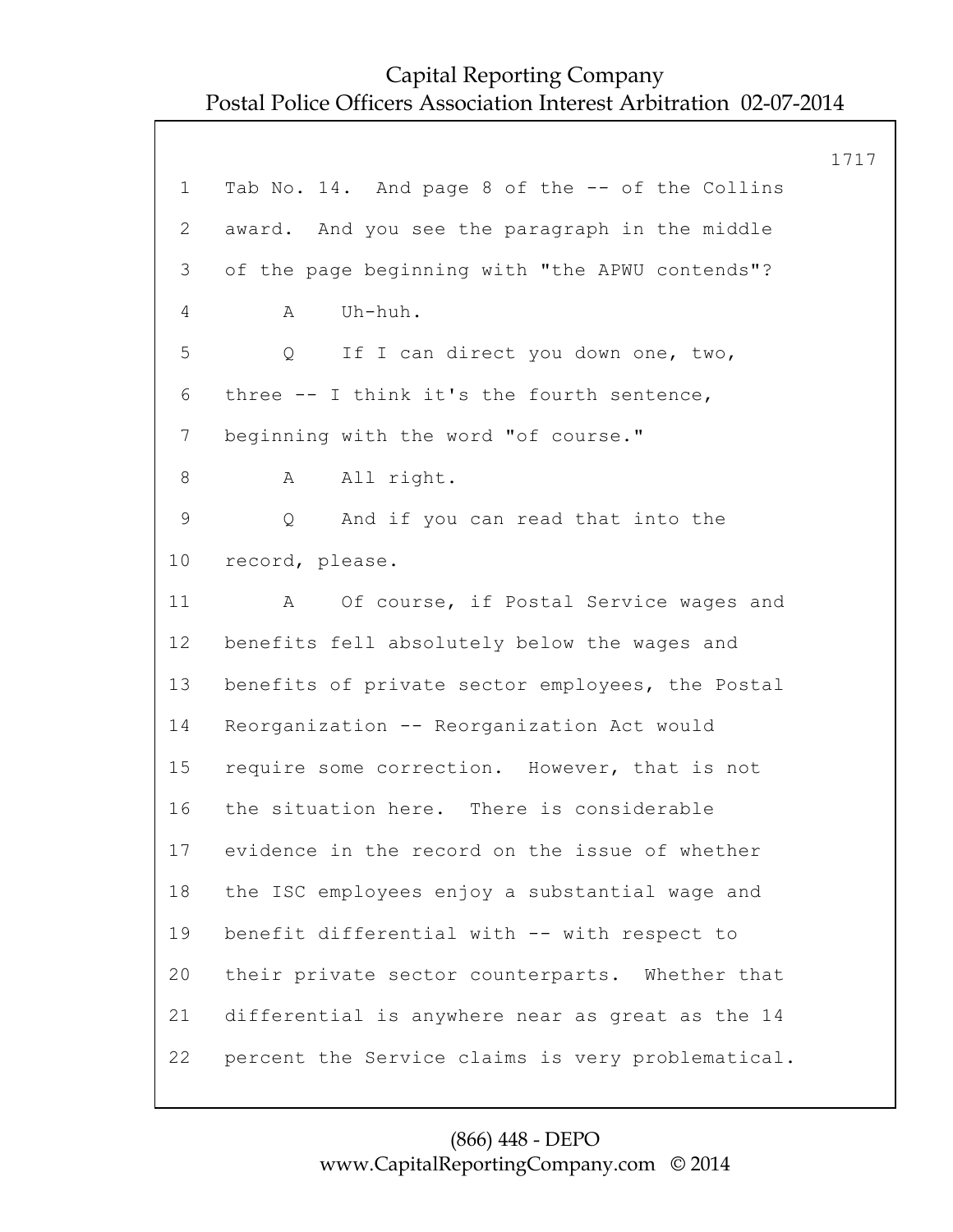| However, the chairman is convinced that the ISC   |  |
|---------------------------------------------------|--|
|                                                   |  |
| employees generally enjoy some differential and   |  |
| that even if the employees in computer            |  |
| programming do not, there is no persuasive        |  |
| evidence if their wages and benefits are less     |  |
| than their private sector programs.               |  |
| Okay. Let's go to the next slide,<br>Q            |  |
| Slide No. 38. I believe -- there's been a fair    |  |
| number -- fair amount of discussion of this -- of |  |
| this award, and I want -- I'd like to ask you a   |  |
| couple of questions about it.                     |  |
| First of all, you -- you referenced               |  |
| yesterday the -- Professor Belman's testimony     |  |
| about upgrades, and I believe you suggested he    |  |
| was incorrect in saying that there was -- that    |  |
| the Goldberg panel awarded upgrades?              |  |
| A No, I didn't say that. Professor                |  |
| Belman indicated that Arbitrator Goldberg issued  |  |
| a wage package for the entire bargaining unit     |  |
| that didn't call it an upgrade, but included      |  |
| what -- what was essentially an upgrade. That --  |  |
| that's just factually incorrect. There were some  |  |
|                                                   |  |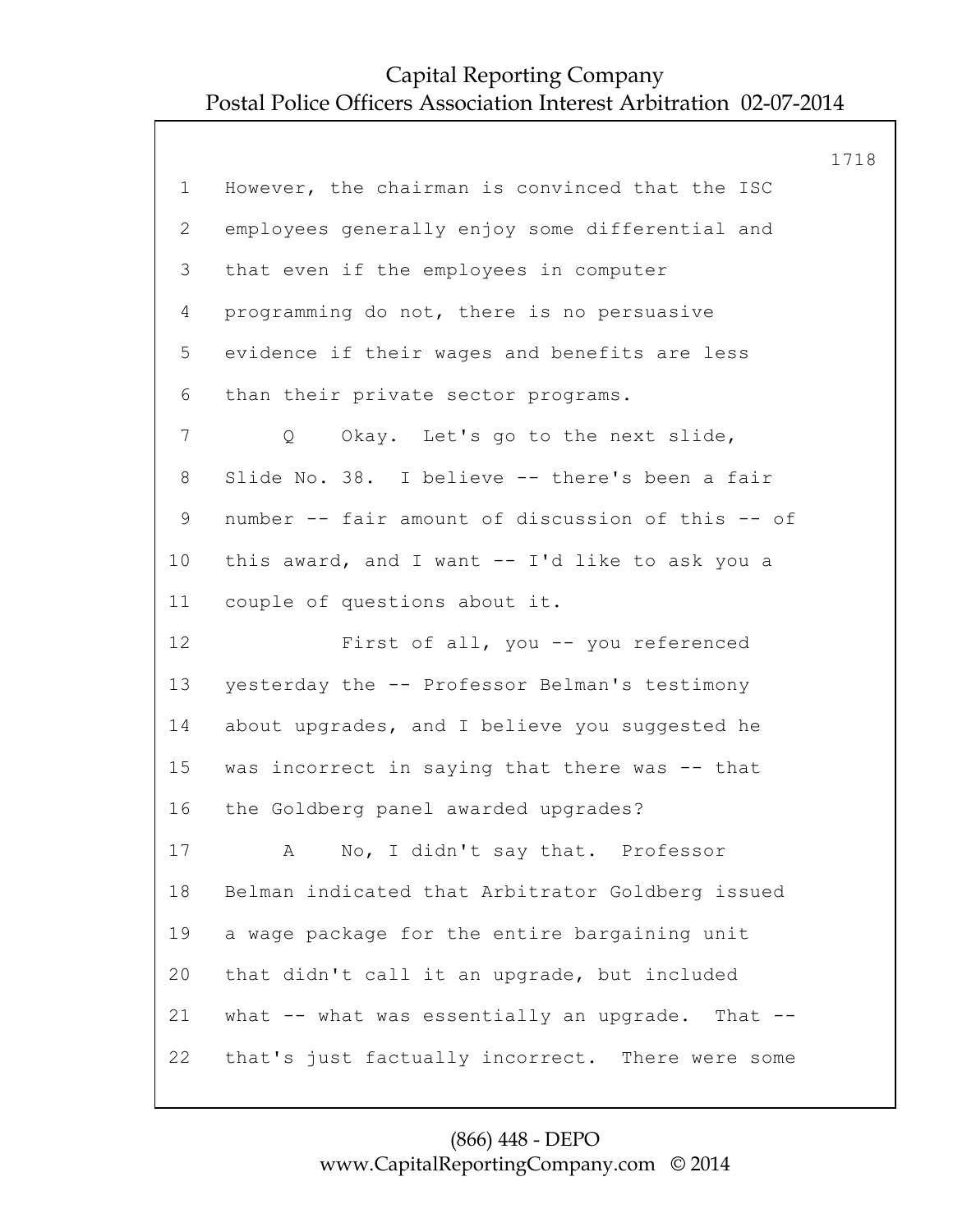1719 1 upgrades awarded by Arbitrator Goldberg, and I 2 think I mentioned this yesterday, some skilled 3 programmers -- I mean, skilled maintenance 4 positions, tractor-trailer drivers, electronic 5 technicians, others who whose wages were at 6 market, and they were -- they were given an 7 upgrade based on comparability grounds and 8 external comparability basis. 9 There was also an upgrade that was 10 given to Grade 4, a grade -- it was a settlement 11 of a dispute, a long-standing dispute over the 12 classification of mail processors. And I think 13 we can find -- 14 Q Yes, on page 4 of Tab 15. 15 MS. GONSALVES: This is the main award 16 or the supplemental award? 17 MR. STEPHENS: The main award. 18 THE WITNESS: Yeah. And there he 19 awards that, but I would -- 20 BY MR. STEPHENS 21 Q But he -- is it fair to say that he 22 awarded it based on what he claimed -- what he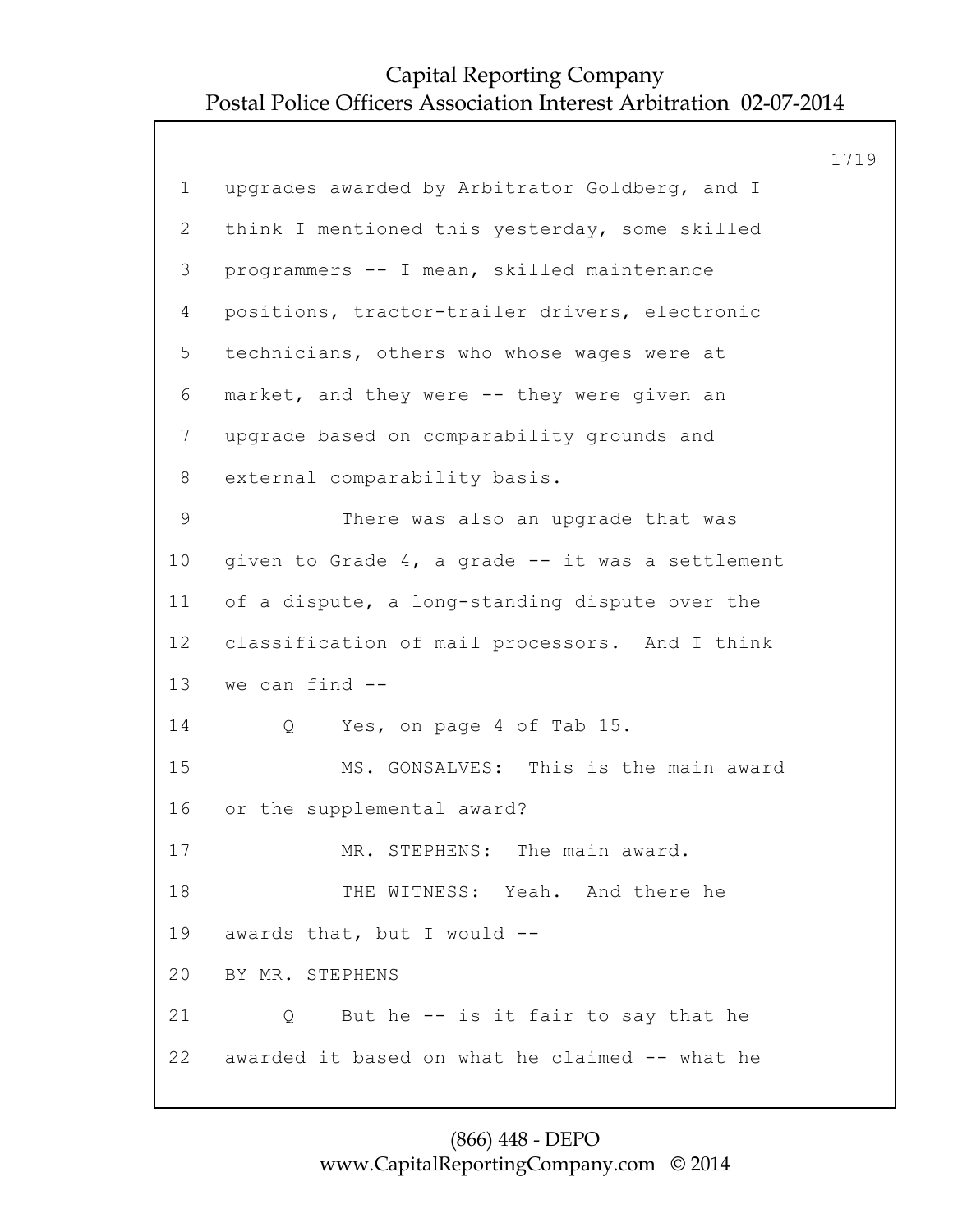1720 1 found were changed expanding duties and 2 responsibilities? 3 A He -- if you'd look at page 14 of the 4 supplemental award -- so go to the back. And -- 5 and page 14, where he expands on the -- 6 Q Well, I -- my question was pertaining 7 to -- I had a question about page 4 of the main 8 award. And my question was: Is it correct to 9 say that Arbitrator Goldberg awarded a pay 10 upgrade to those two positions based on evidence 11 of expanding duties and responsibilities? Is 12 that a correct statement? 13 A Based on the two Mittenthal national 14 level arbitration awards and certain other 15 evidence dealing with expanding duties and 16 responsibilities, the mail processor and senior 17 mail processor position, the panel has concluded 18 that this contentious matter, which is the 19 subject of hundreds of grievances in the field, 20 should be brought to closure in order to improve 21 the labor relations climate between the parties. 22 And if you go back to page 14 of the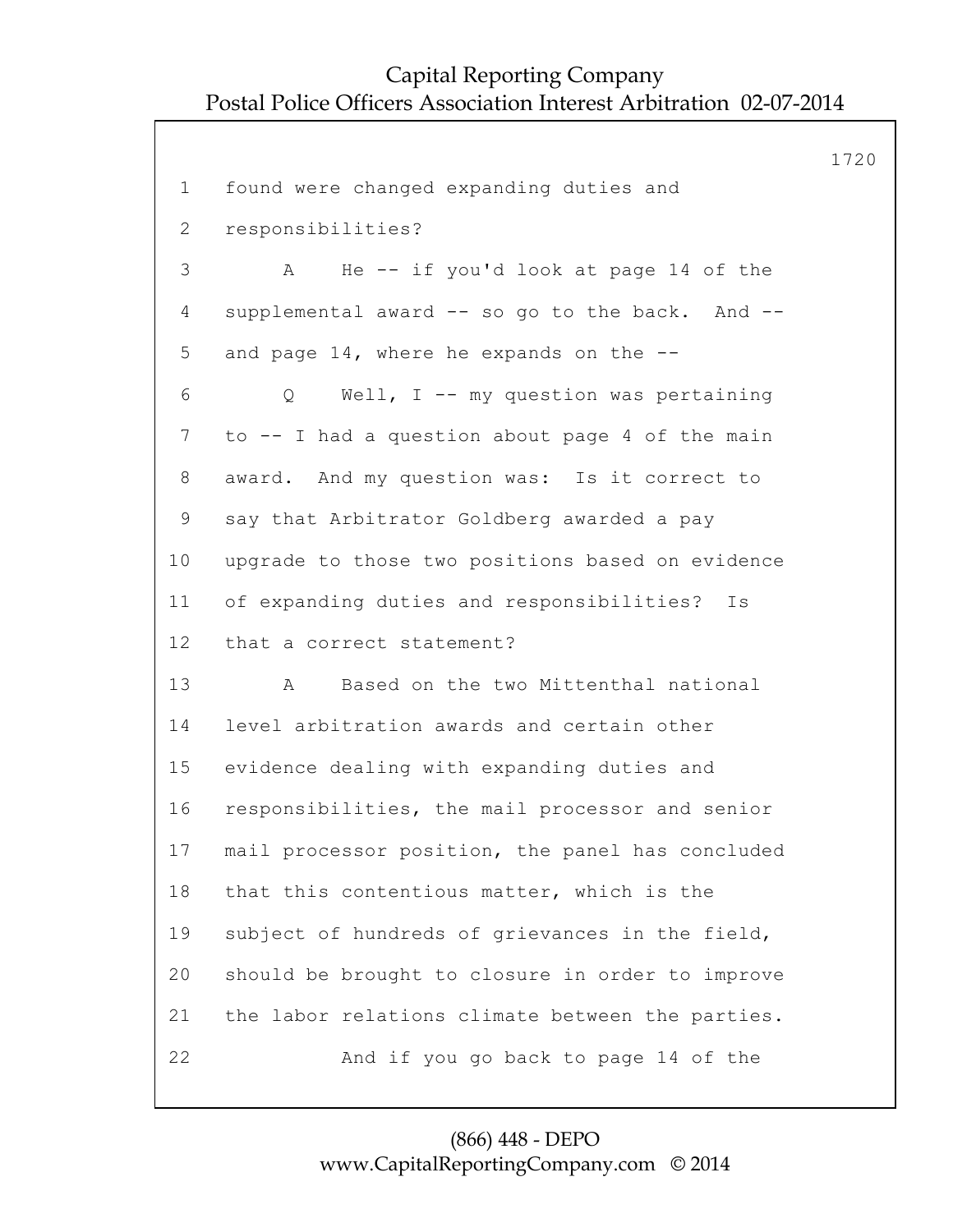|                 |                                                   | 1721 |
|-----------------|---------------------------------------------------|------|
| $\mathbf 1$     | supplemental award, he expands on that, and he    |      |
| $\overline{2}$  | makes it clear that this was not -- had nothing   |      |
| 3               | to do with expanding duties and responsibilities. |      |
| 4               | It was a settlement of -- he said hundreds there, |      |
| 5               | but it was literally thousands of grievances, and |      |
| 6               | he mentions that at the page -- top of 14.        |      |
| 7               | These upgrades were not based on a                |      |
| 8               | conclusion that mail processors and senior mail   |      |
| $\mathsf 9$     | processors are entitled to a one pay level        |      |
| 10 <sub>o</sub> | upgrade -- he was very clear about that -- a      |      |
| 11              | matter on which the parties are sharply divided   |      |
| 12              | and on -- and on which I express no opinion.      |      |
| 13              | Rather, it was my judgment that the dispute       |      |
| 14              | concerning the appropriate pay level for these    |      |
| 15              | employees, which has divided the parties for      |      |
| 16              | approximately 20 years and which is the subject   |      |
| 17              | of thousands of pending grievances, should be     |      |
| 18              | terminated. I --                                  |      |
| 19              | $So$ --<br>Q                                      |      |
| 20              | -- don't think you can be any more<br>A           |      |
| 21              | clear than that that --                           |      |
| 22              | So Arbitrator Goldberg did not award an<br>Q      |      |
|                 |                                                   |      |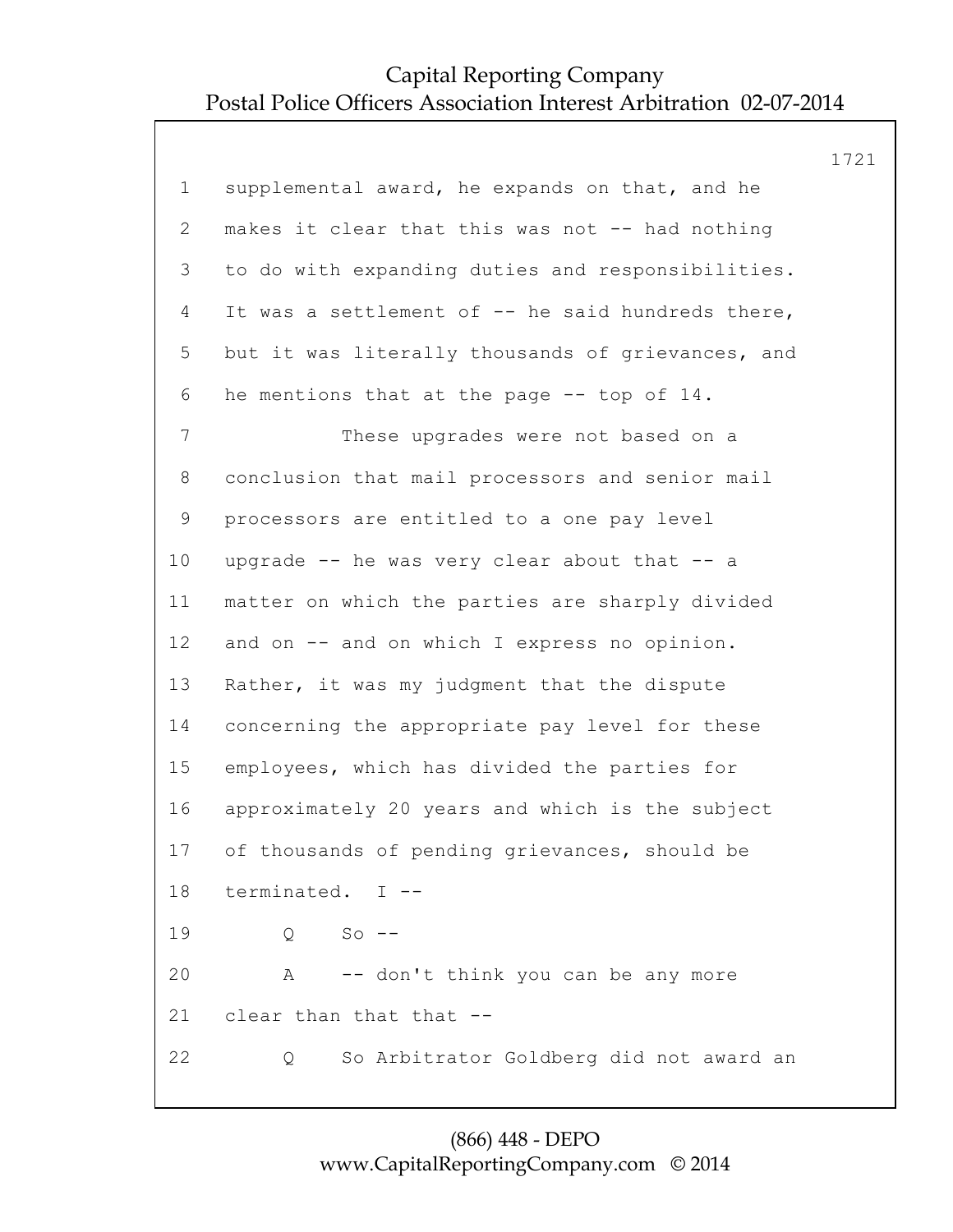1722 1 upgrade based on comparability at all, even 2 private sector comparability? 3 A He settled a dispute. 4 Q Is that permitted under the PRA in 5 the --  $6$  A This  $-$ 7 Q -- post office -- 8 A This wasn't the wage package. This 9 wasn't the wage -- this is for a subset of 10 employees in the APWU in one particular 11 occupation where there was a long-standing 12 classification dispute whether they were Grade 4 13 or Grade 5. He settled that dispute. 14 Q But not based on comparability grounds, 15 correct? 16 A This has nothing to do with 17 comparability. The -- 18 Q Okay. That's -- 19 A -- comparability is in the wage package 20 that he awarded, and in his wage package, he did 21 indicate that Postal Service employees, in 22 general, receive a wage premium, and he awarded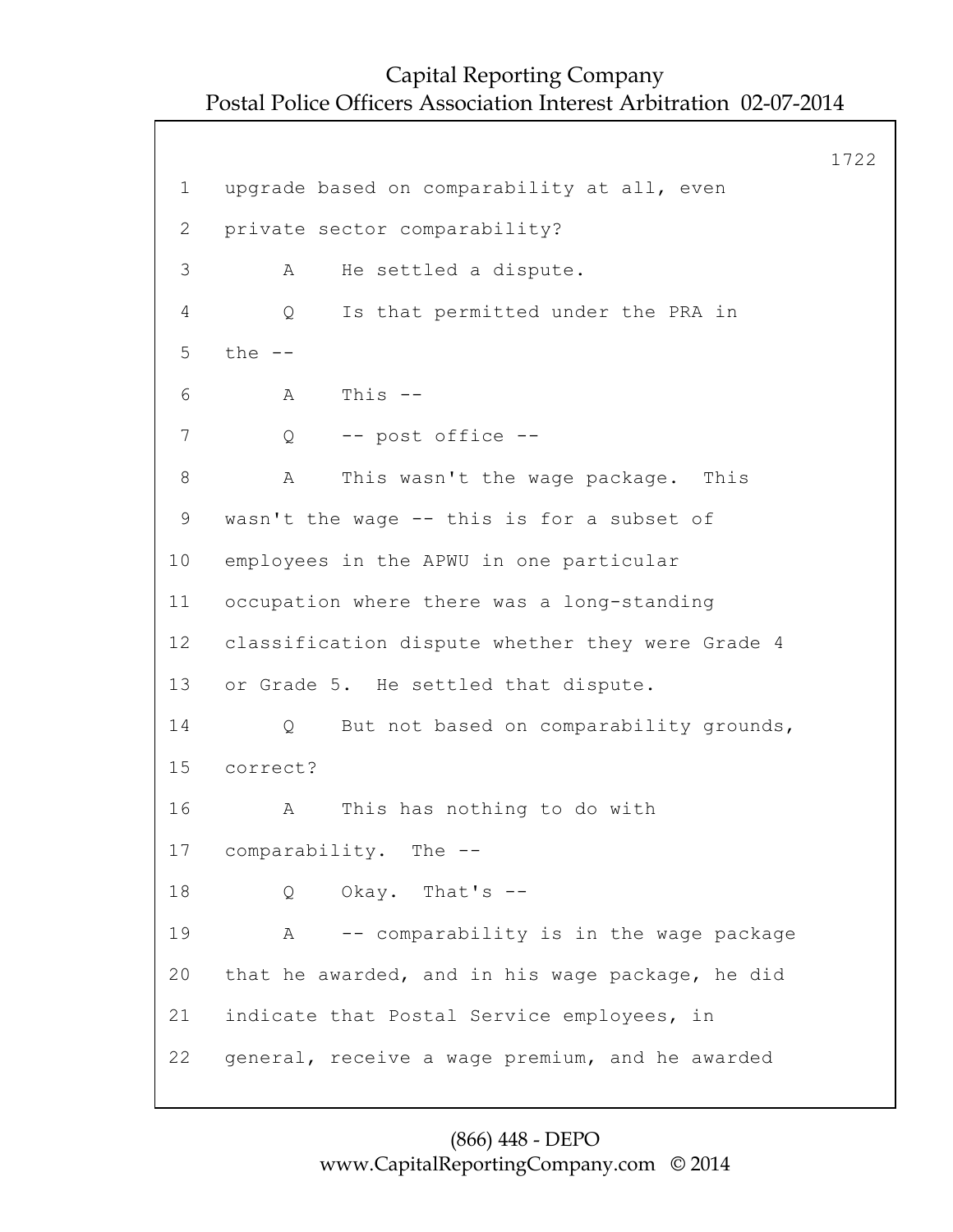1723 1 a -- a pay package that reflected that finding. 2 MS. GONSALVES: Arlus, I'm wondering -- 3 we're almost an hour into cross. Do you think it 4 might be a good time to take a break or -- 5 MR. STEPHENS: If the witness wants 6 one. 7 ARBITRATOR OLDHAM: I think everyone 8 might like one. Let's -- 9 THE WITNESS: The witness would like 10 one, yes. 11 MR. STEPHENS: Okay. The witness --12 ARBITRATOR OLDHAM: Ten minutes. 13 (Brief recess.) 14 ARBITRATOR OLDHAM: Okay. Ready to 15 proceed, please. 16 BY MR. STEPHENS 17 Q I just had one more question for you 18 regarding the Goldberg award. 19 A Yes. 20 Q And that's -- let's see. The 21 supplemental opinion -- again, this is Tab 15. 22 It's a supplemental opinion at page 11.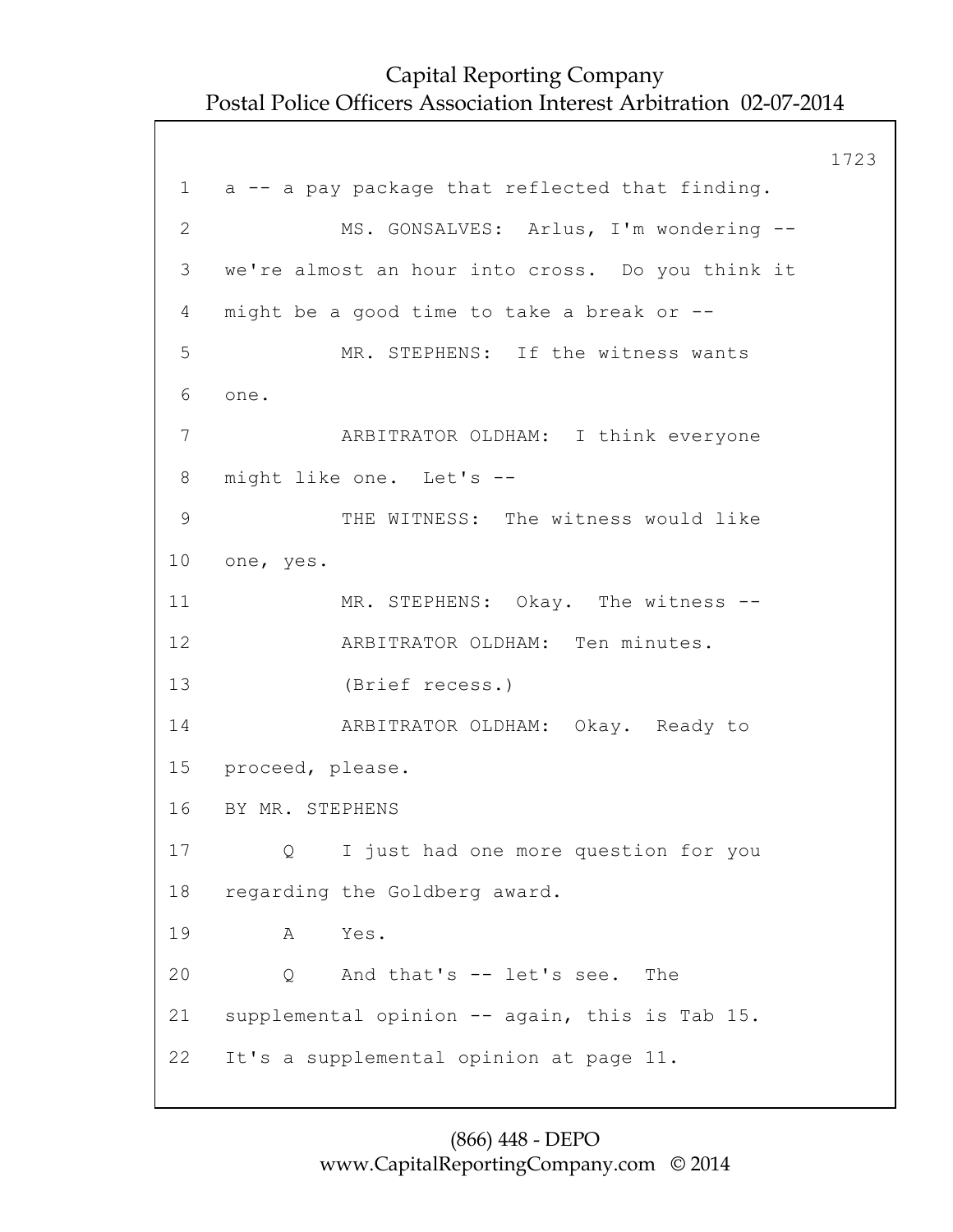1724 1 A Okay. 2 Q Now, is it correct that in that case, 3 the post office made several arguments about its 4 financial condition? 5 A It did, yes. 6 Q And it argued that the -- the long-term 7 and short-term referred to the structural deficit 8 should be factored into -- in the arbitration 9 award; is that right? 10 A That's correct. 11 Q And that Arbitrator Goldberg largely 12 rejected that argument; is that correct? 13 A I don't think I would agree necessarily 14 with that characterization. He did say -- he did 15 not disagree that there was a long-term 16 structural problem facing the Postal Service. 17 What he did say was that for -- for many parts of 18 that problem, it was a congressional issue and 19 not something that an interest arbitrator -- 20 interest arbitrator could address. 21 Q Okay. And, again, the central focus of 22 Arbitrator Goldberg's award was comparability; is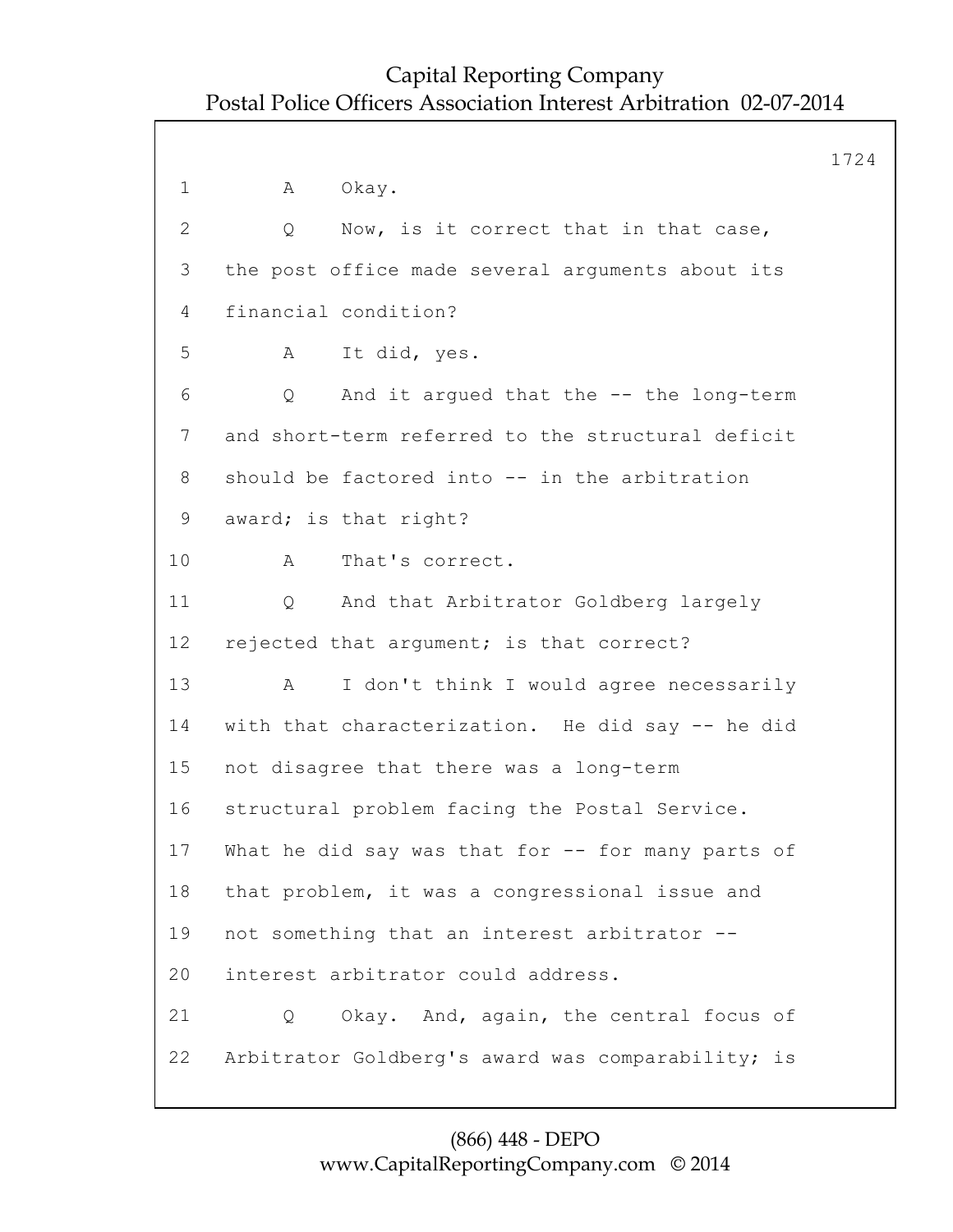```
1725
 1 that right?
 2 A Correct.
 3 Q And on page 11, the paragraph beginning
 4 under analysis, he says, the Postal
 5 Reorganization Act provides for comparable wages
 6 and benefits and does not condition that
7 comparability on the long-term financial health
 8 of the Postal Service; is that correct?
 9 A The PRA is silent on financial
10 condition of the Postal Service.
11 Q Now, there's a bill in Congress,
12 though, that would make the financial status
13 relevant to -- to comparability or relevant to
14 that consideration; is that right?
15 A I don't know if the -- the current bill
16 in Congress includes that. I know it's been
17 discussed.
18 Q Okay.
19 A It's also worth noting that the unions
20 have -- our major unions, at least, have
21 indicated that that is -- that language is
22 unnecessary since arbitrators routinely consider
```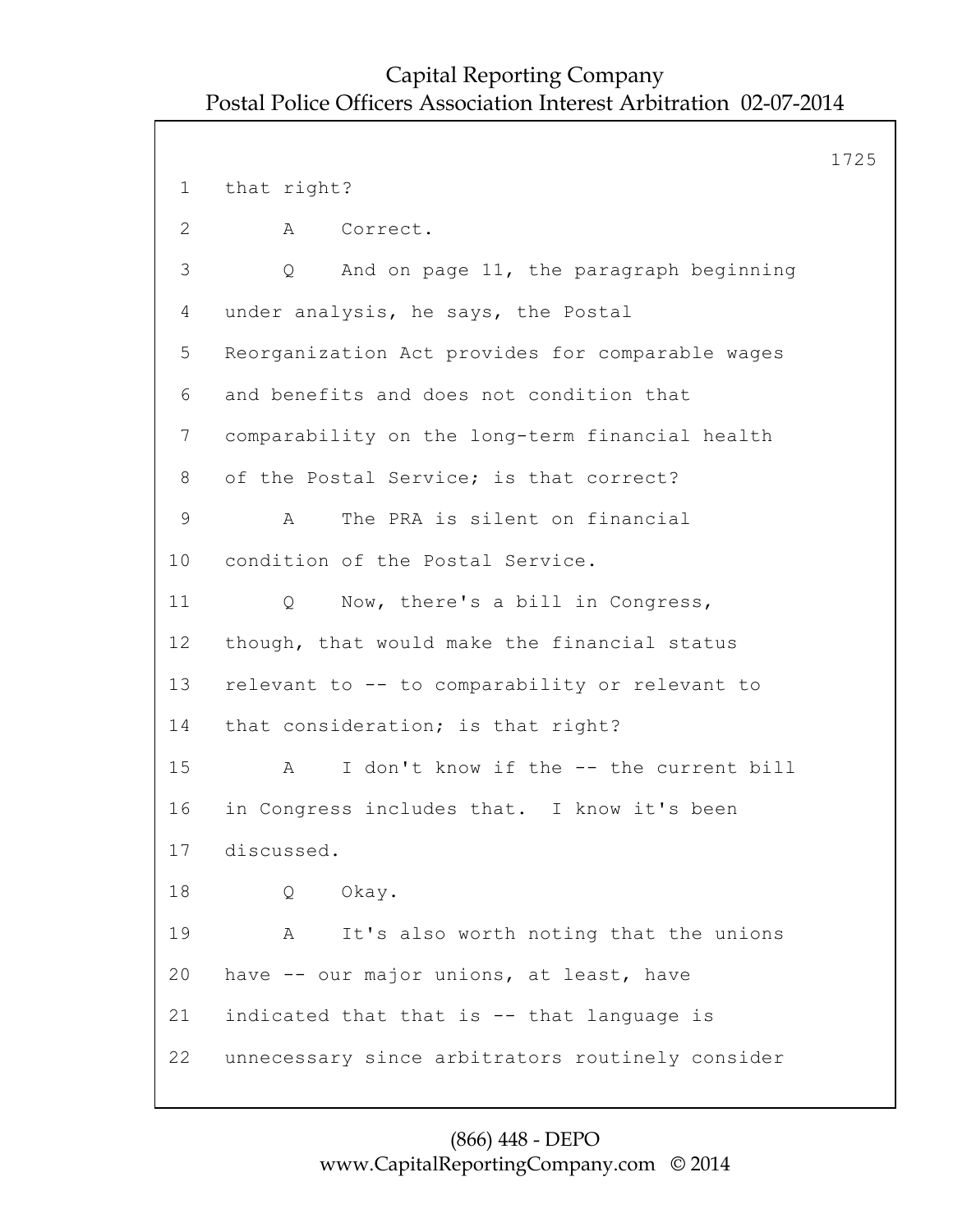1726 1 the financial condition of the Postal Service in 2 its awards. I know that's the official position 3 of the APWU and I believe some of the other 4 larger unions. 5 Q Let me direct you to Slide 40, please. 6 Isn't it correct that at no time during this 7 interest arbitration proceeding before Arbitrator 8 Fishgold did anyone make the argument that 9 1003(c) provided the correct standard for 10 comparability? 11 A I -- you -- please repeat that. I --12 Q Sure. Let's go back -- you remember 13 discussion about 39 U.S.C. 1003(a), correct? 14 That's the statute providing for private sector 15 comparability, right? 16 A Right. Right. 17 Q And as you recall, the Union's argument 18 is that the correct comparability statute is 39 19 U.S.C. 1003(c); is that correct? 20 A Correct. 21 Q The whole issue about any investigative 22 authority?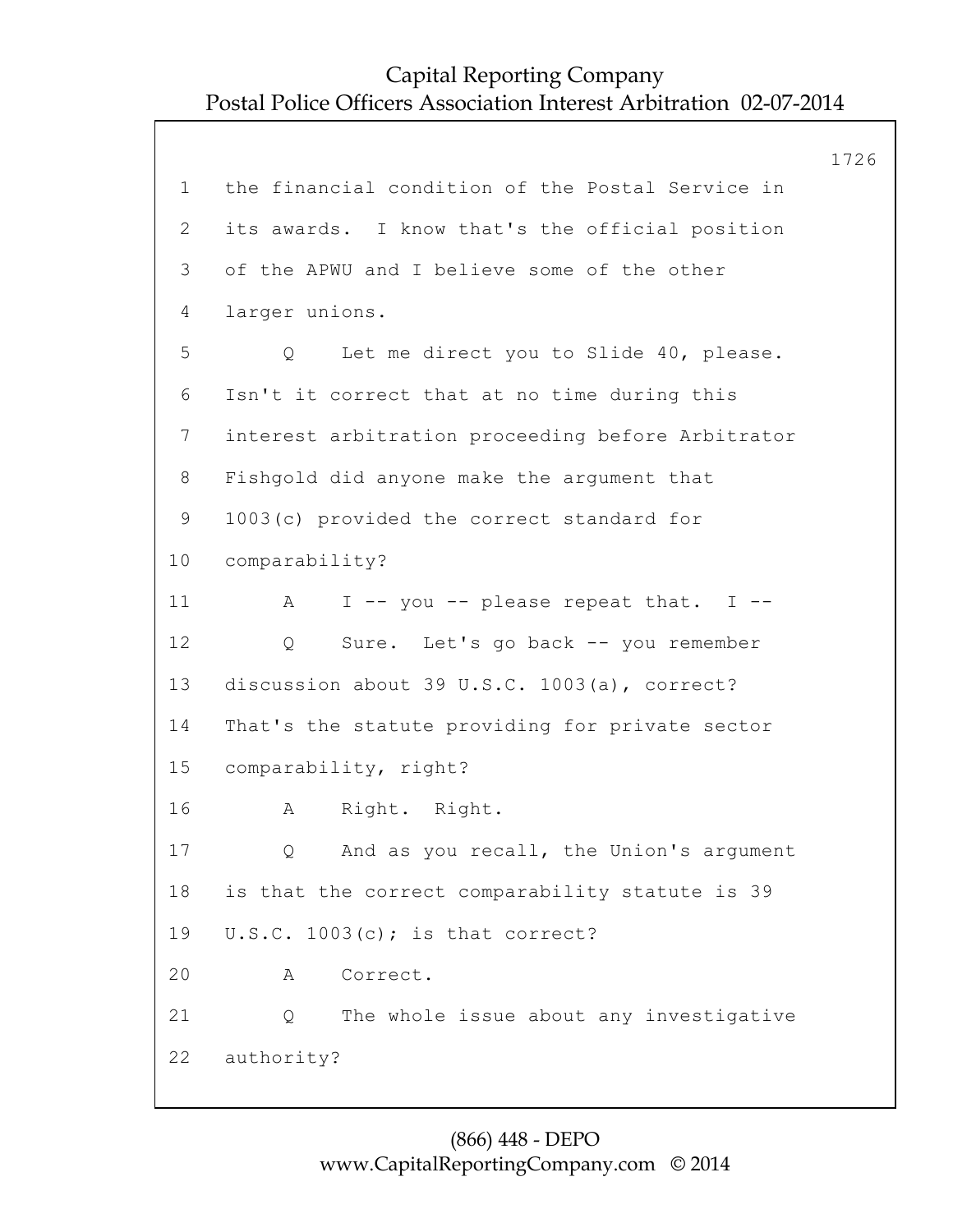1727 1 A Right. 2 Q Under 18 U.S.C. 3061, correct? 3 A Yes. 4 Q At no time during the 2008 proceeding 5 before Arbitrator Fishgold was that argument ever 6 made; is that correct? 7 A The specific reference to 1003(c) was 8 not made. However, the Union did argue very 9 strenuously that the proper comparison for Postal 10 Police Officers was federal -- were federal 11 sector or public sector police. 12 So, yeah, I mean, did they reference 13 1003(c)? No. But did they say their 14 comparability ought to be to federal police 15 officers? Yes, they did. They made that -- that 16 argument very clear. 17 Q And did they make that argument because 18 they -- because of the dearth of private sector 19 comparables for private sector police? 20 A Well, I don't know what the -- the 21 rationale for why they made the argument was. I 22 know what was made.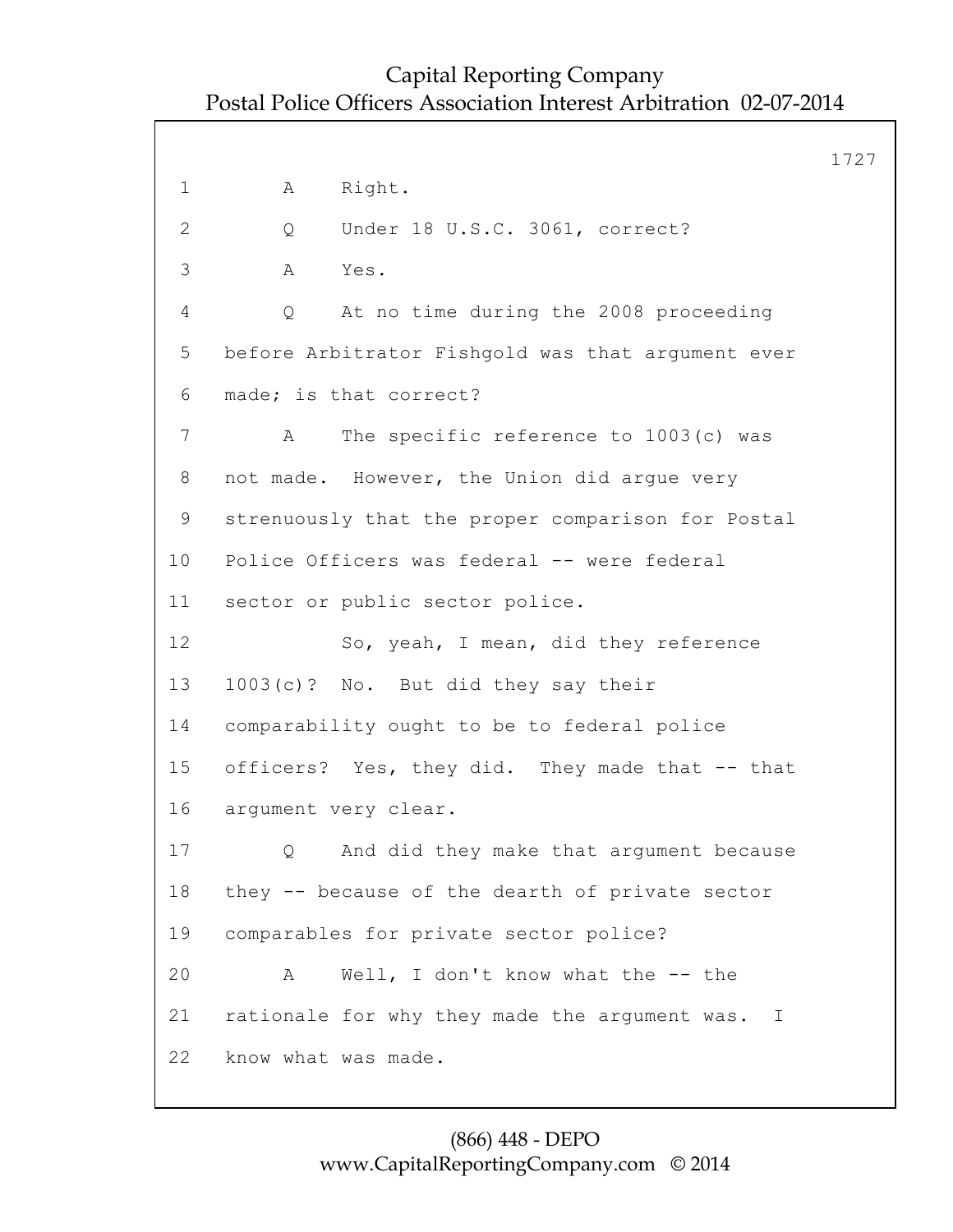1728 1 Q But there was no legal argument made -- 2 I mean, just -- if we can get clarity -- no legal 3 argument was made that 1003(c) provided the 4 correct measure for comparability; is that 5 correct? 6 A I don't recall 1003(c) being mentioned 7 in that proceeding. 8 Q Okay. And just going to Slide 41 for a 9 moment, these were your conclusions; is that 10 right? 11 A Yes. Well, they're what I believe are 12 the precedents that have been established over 35 13 years of interest arbitration history that may be 14 relevant to this panel. 15 Q Well, let's go through them one at a 16 time. On the first bullet point, I believe you 17 said, actually, that not every arbitrator has 18 found a wage premium; is that right? 19 A Not every arbitrator has made a finding 20 in the award of a wage premium, explicitly 21 addressed the wage premium. 22 Q Has any arbitrator ever awarded a pay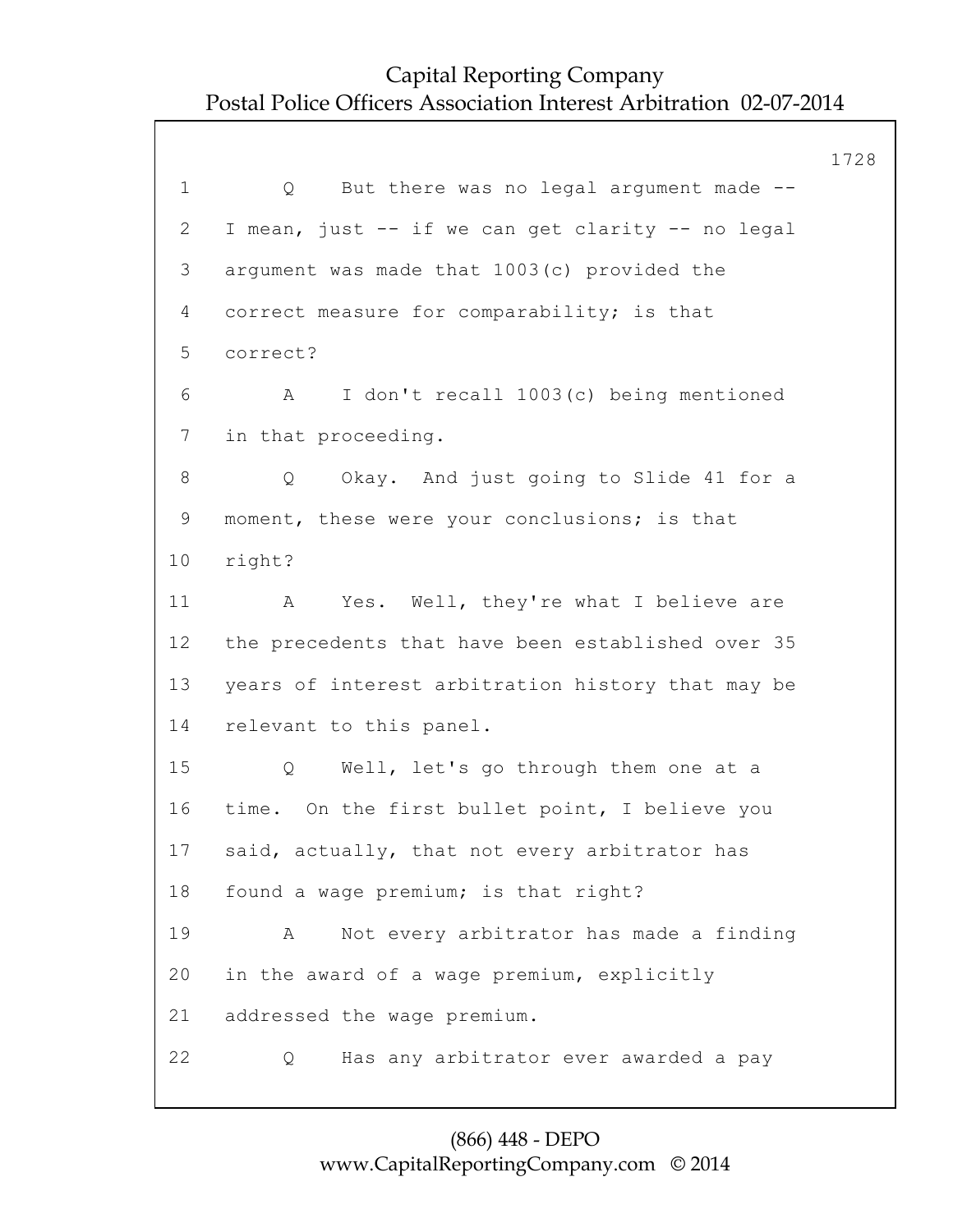1729 1 cut to any postal employee? 2 A Yes. 3 Q When -- when did that happen? 4 A Three times in this last round of 5 negotiations. 6 Q For new hires? 7 A No. For -- for -- non-career city 8 letter carriers had their wage cut -- wages cut 9 between 27 and 32 percent. 10 Q Non-career employees? 11 A Non-career employees. Future career 12 employees, which you're referring to, will come 13 in at a lower wage, but -- but there were -- 14 there were employees that got their wages cut. 15 There are employees on the rolls today that are 16 working for less than they were before the 17 arbitration award. 18 Q Okay. This last round? 19 A Yes. 20 Q The private sector -- on the second 21 bullet point -- one other -- I want to ask a 22 question about an earlier one. One moment,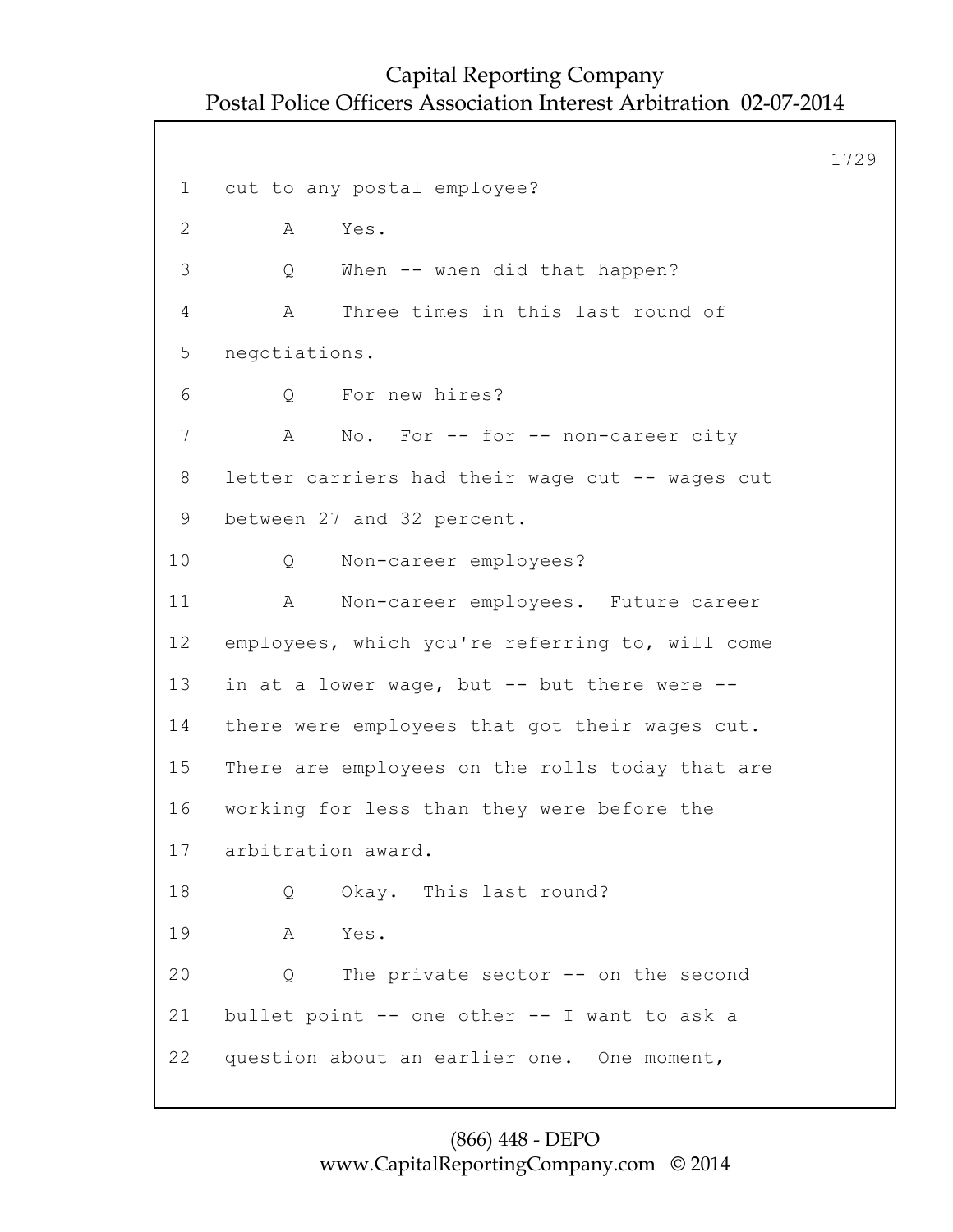1730 1 please. The bullet point regarding private 2 sector comparability mandate applies to PPOs, 3 that just comes from the Fishgold award; is  $4$  that  $-$ 5 A It is -- if you -- there was a very 6 early interest arbitration in 1978 with one of 7 the predecessors to the PPOA. There was no 8 language in there on private sector 9 comparability. Outside of that, the only 10 interest arbitration award we have with the PPOA 11 was the Fishgold report, and, yes, he did -- he 12 did say that private sector comparability applied 13 to PPOs. 14 Q But without anyone making a 15 presentation regarding 39 U.S.C. 1003(c); is that 16 correct? 17 MS. GONSALVES: Asked and answered. 18 BY MR. STEPHENS 19 Q Is that correct? 20 A There was no discussion as far as I 21 know of a 1003(c) argument in the Fishgold 22 proceeding.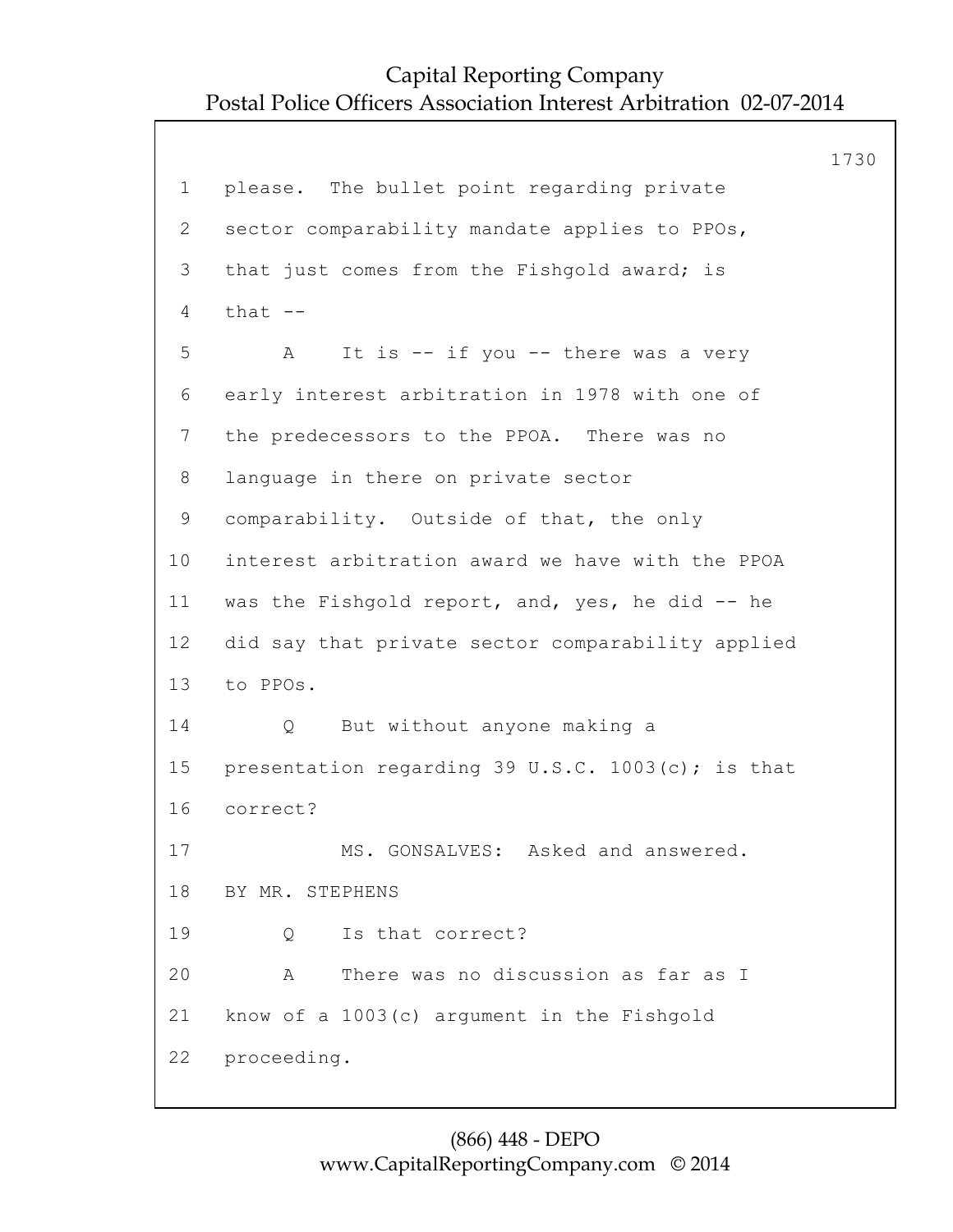1731 1 Q Now, the last bullet point, internal 2 comparability with other bargaining units is -- 3 is not appropriate; is that -- 4 A It's -- 5 Q Is it fair to say that that's more 6 controversial than -- than the testimony was 7 yesterday? 8 A I -- I -- I don't think so. I think 9 that, you know, many -- many times, unions have 10 asked for catch-up with other bargaining units to 11 have their pay restored to the level received by 12 other bargaining units, and each time that 13 argument has come up, it's been rejected. 14 Q Okay. Let's go to Slide 44. I believe 15 you testified yesterday that this 1991 agreement 16 is where the pay parity was first broken with the 17 APWU and NALC; is that correct? 18 A That's correct. 19 Q And the union officers, instead of a 20 wage increase, just bargained for lump sum 21 payments; is that right? 22 A That's correct.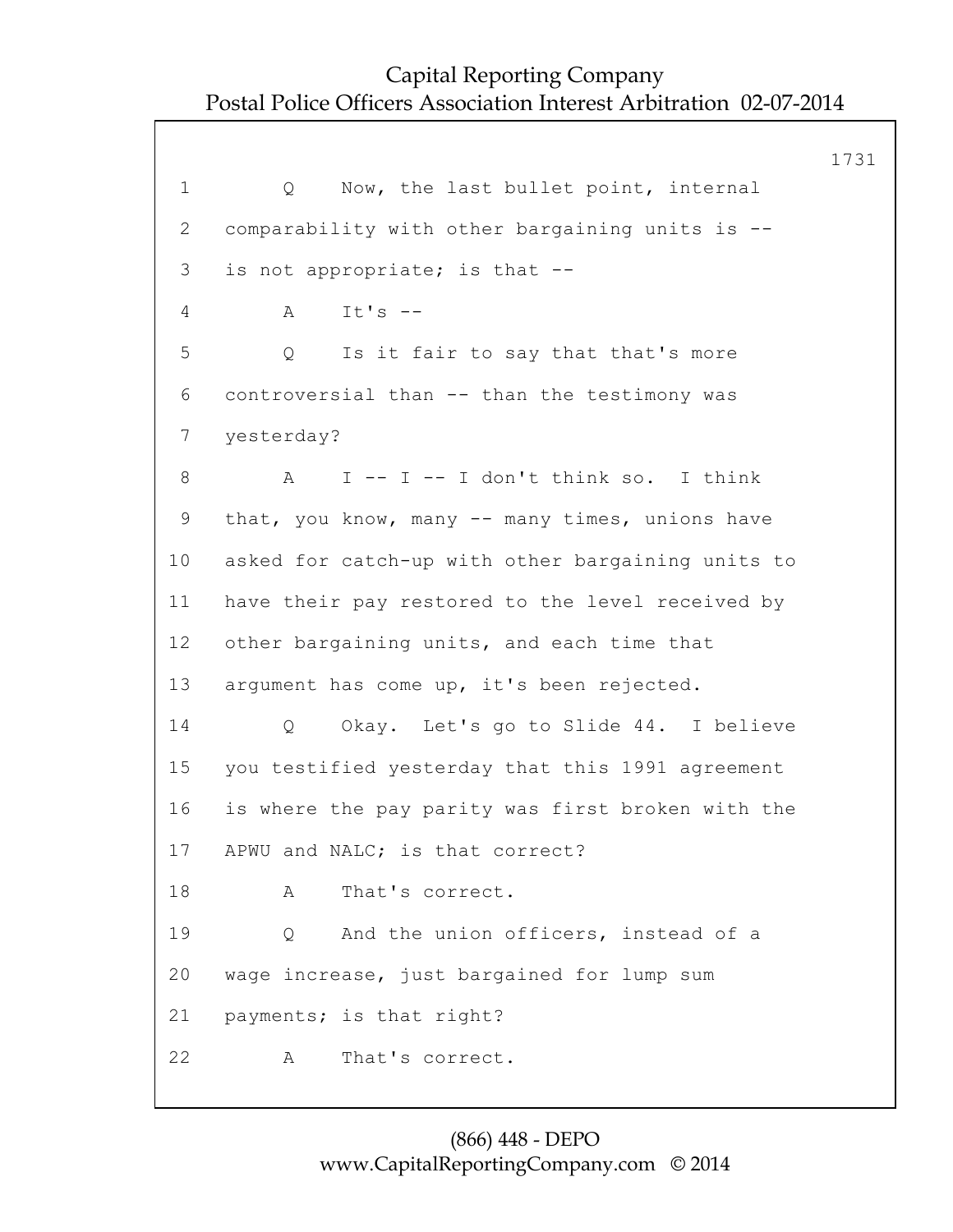1732 1 0 And is it correct that the officers on 2 the bargaining committee were all promoted to 3 sergeant within a year of that negotiation? 4 A I have no idea. 5 Q And that the -- the FPPO is -- was 6 decertified by the membership right after that 7 agreement; is that correct? 8 A Right after they ratified that 9 agreement. 10 Q Okay. And, in fact, the -- the former 11 officers, the post office used them against the 12 Postal Police in -- for -- in the subsequent 13 negotiations; is that -- is that -- are you aware 14 of that? 15 A I've never heard that. 16 Q Okay. Now, Slide 45, the 1994 report, 17 was before Section 1003(c) was even enacted; is 18 that correct? 19 A I believe that -- I -- I don't know. I 20 think it was 1996 we heard testimony. 21 Q Yes, sir. 22 A I don't speak from personal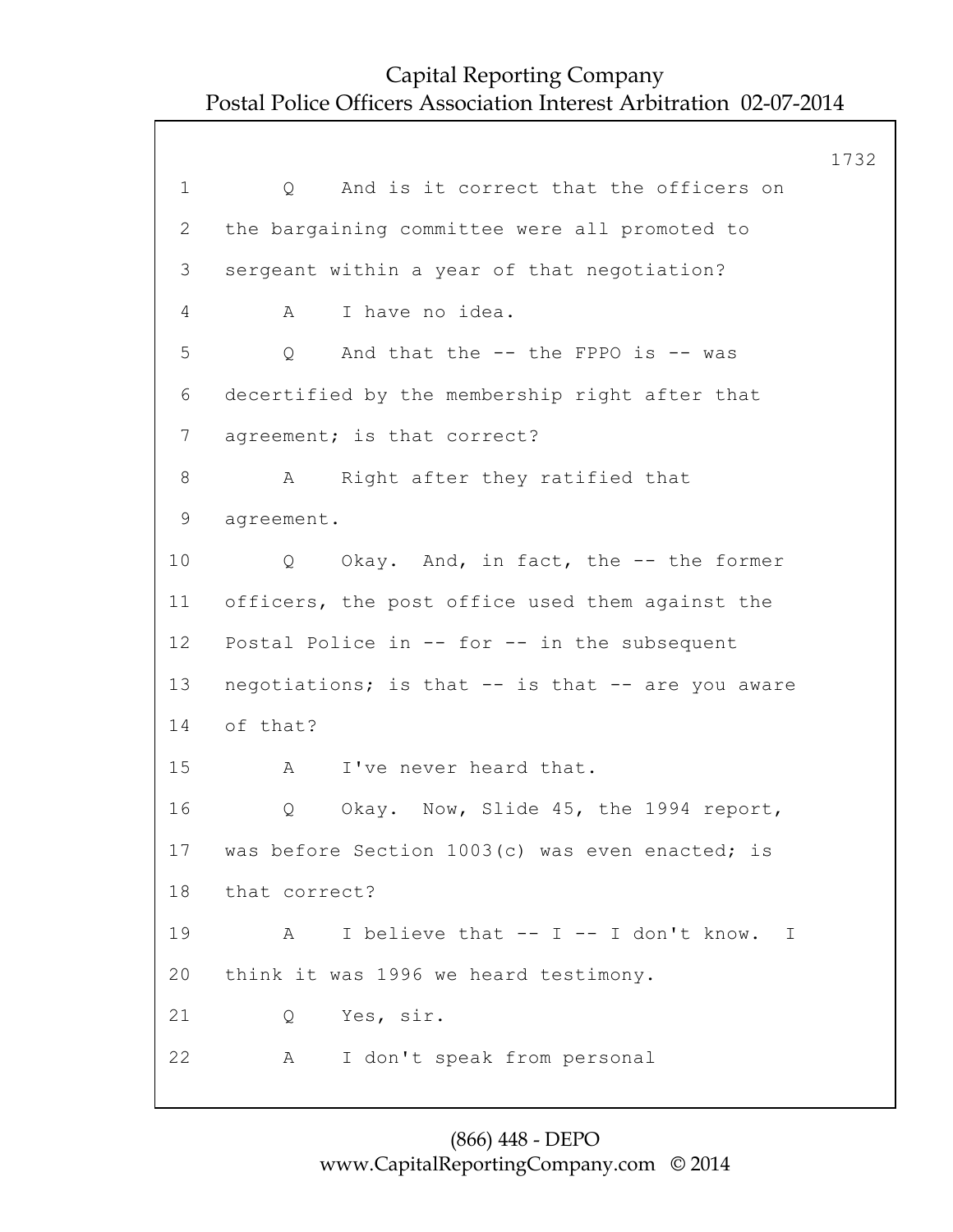1733 1 experience -- personal knowledge, but I think I 2 heard it testified that it was 1996 that that was 3 received. 4 Q And that was after this report; is that 5 correct? 6 A 1994 was before 1996. 7 Q Okay. 8 (Cell phone interruption.) 9 MS. GONSALVES: Please silence all 10 electronic devices. 11 BY MR. STEPHENS 12 Q Now, Slide 46 for a moment. 13 You testified that collective 14 bargaining agreements can be the result of -- 15 assuming a perfect market, each side gets its 16 priorities. Is that -- is that a fair summation 17 of your testimony yesterday? 18 A I don't -- I don't think I testified to 19 that, but -- but in a collective bargaining 20 process, yes, it's an agreement. Both sides get 21 some of what they want and some of what they 22 don't want. That's the essence of negotiation.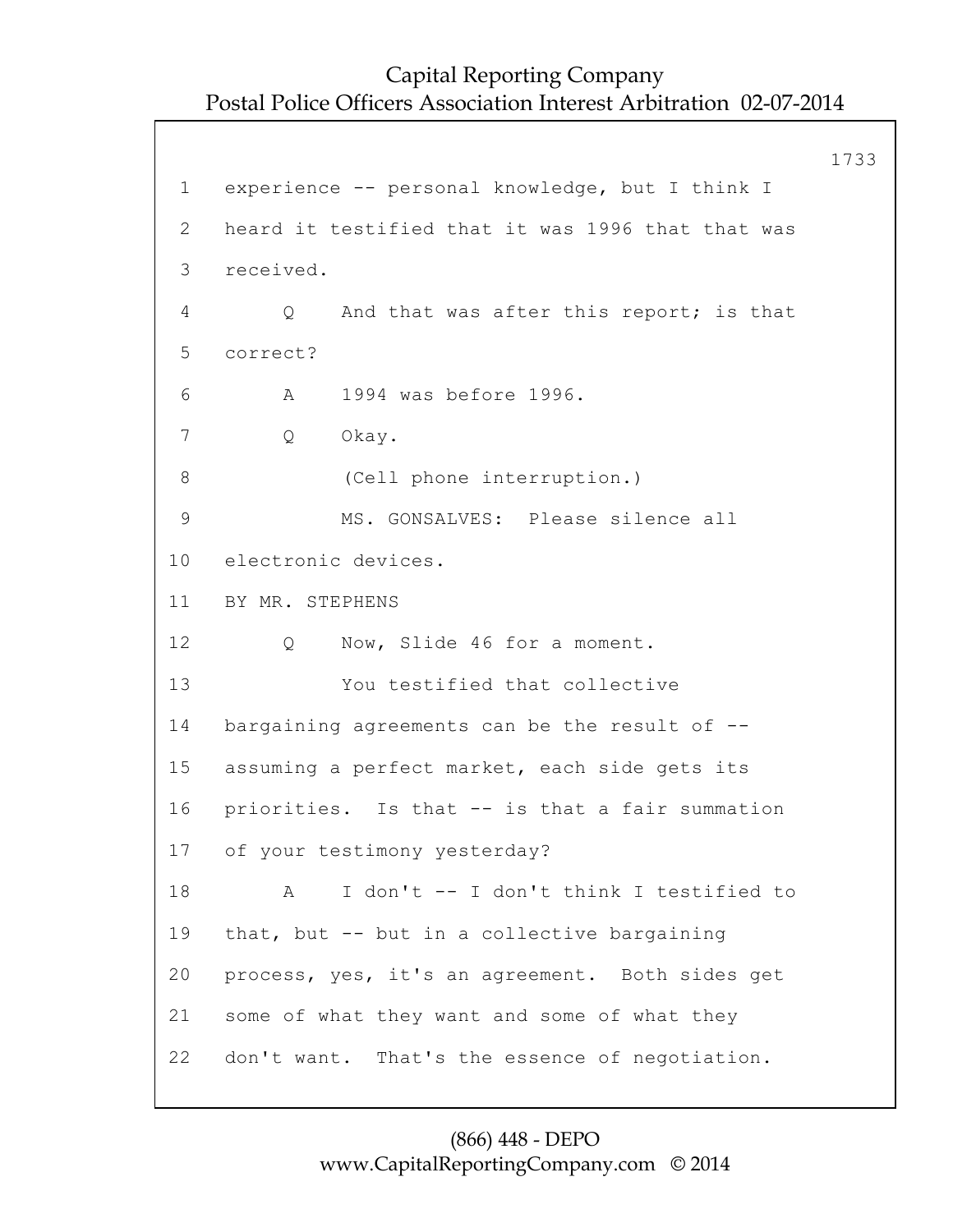|                 |                                                      | 1734 |
|-----------------|------------------------------------------------------|------|
| $\mathbf 1$     | That's assuming a market that does not<br>Q          |      |
| $\mathbf{2}$    | have inefficiencies in it; is that -- would that     |      |
| 3               | be correct to say?                                   |      |
| 4               | I think an agreement between two<br>A                |      |
| 5               | parties, they -- they come to some agreement         |      |
| 6               | regardless of whether or not there's free and        |      |
| $7\phantom{.0}$ | full competition. I don't know what the --           |      |
| 8               | But there is differing -- when the post<br>Q         |      |
| 9               | office bargains with the Letter Carriers, the        |      |
| 10              | Letter Carriers have loads of experts they bring     |      |
| 11              | into the proceedings; is that -- is that a           |      |
| 12              | correct statement?                                   |      |
| 13              | Not -- not generally in negotiations.<br>A           |      |
| 14              | No, in $--$<br>Q                                     |      |
| 15              | Negotiations are generally just the --<br>Α          |      |
| 16              | But interest arbitrations.<br>Q                      |      |
| 17              | -- parties themselves.<br>Α                          |      |
| 18              | In interest arbitration.<br>Q                        |      |
| 19              | In interest arbitration, it has been<br>A            |      |
| 20              | the case that $--$ that the rural $--$ that the city |      |
| 21              | letter carriers do bring in experts. That was        |      |
| 22              | less so, I think, in this last round of -- this      |      |
|                 |                                                      |      |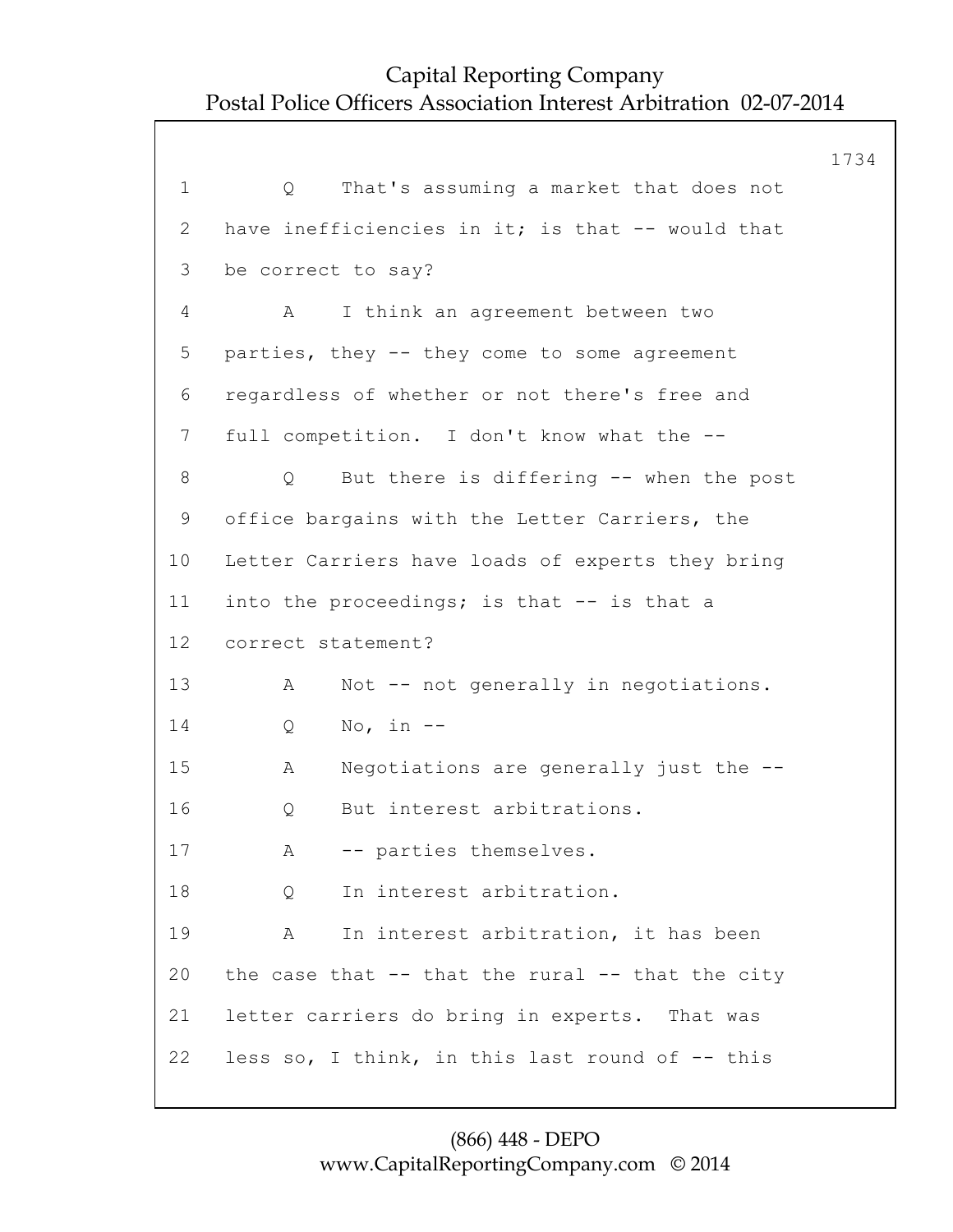1735 1 last interest arbitration. We did have testimony 2 from experts, but -- but I don't think -- 3 compared to previous arbitrations, it was 4 relatively limited. 5 Q The Letter Carriers, among other things 6 own a building, their own headquarters building; 7 isn't that correct? 8 A A very nice one, too. 9 Q A very nice one. 10 A Yes. 11 0 Just about a block or two from the 12 Capitol building? 13 A It's got to be worth a fortune. 14 Q So when -- when they approach 15 bargaining, they're able to make presentations in 16 interest arbitration more readily than a smaller 17 union without much resources; is that -- would 18 that be a fair statement to make? 19 MS. GONSALVES: I -- you know, a lot 20 of -- couple questions here. I just -- personal 21 knowledge, relevance, all of these things are 22 floating out there, so --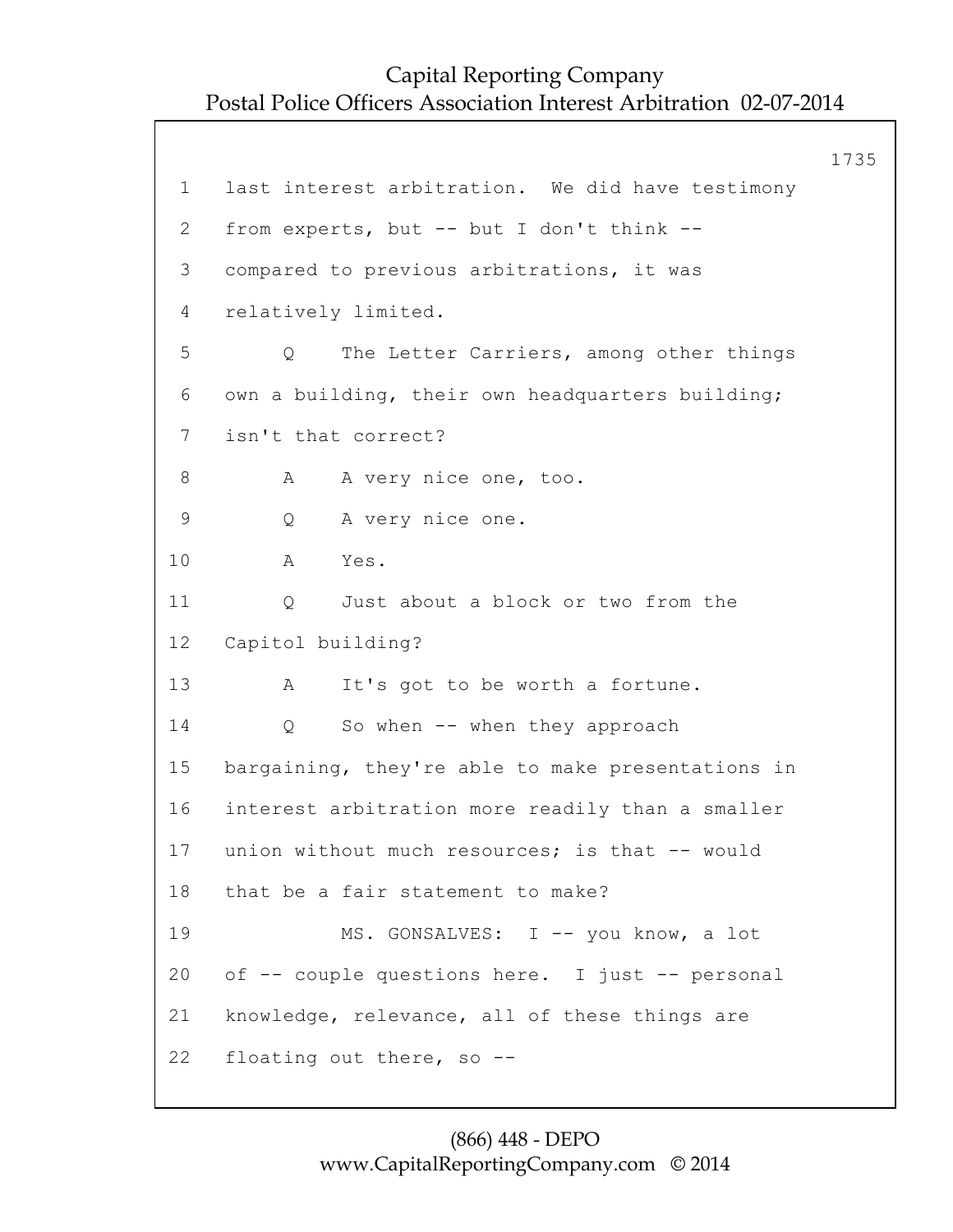1736 1 MR. STEPHENS: I will --2 MS. GONSALVES: I don't think that this 3 necessarily is the correct witness to be 4 testifying about the relative economic power of 5 various unions. 6 MR. STEPHENS: Well, there's testimony 7 yesterday that assumed an efficient economy in 8 bargaining, where each side gets what it wants 9 and get its own priorities based on -- so my 10 question is relating to -- 11 MS. GONSALVES: To tell you the truth, 12 I think that's a mischaracterization of what the 13 testimony yesterday was. I don't think there was 14 testimony on that point. 15 THE WITNESS: I did not testify to 16 that. 17 BY MR. STEPHENS 18 Q I thought you said each side gets it's 19 priorities. For example, the -- 20 A I said, over time, the different 21 bargaining priorities of the various unions 22 demerged and --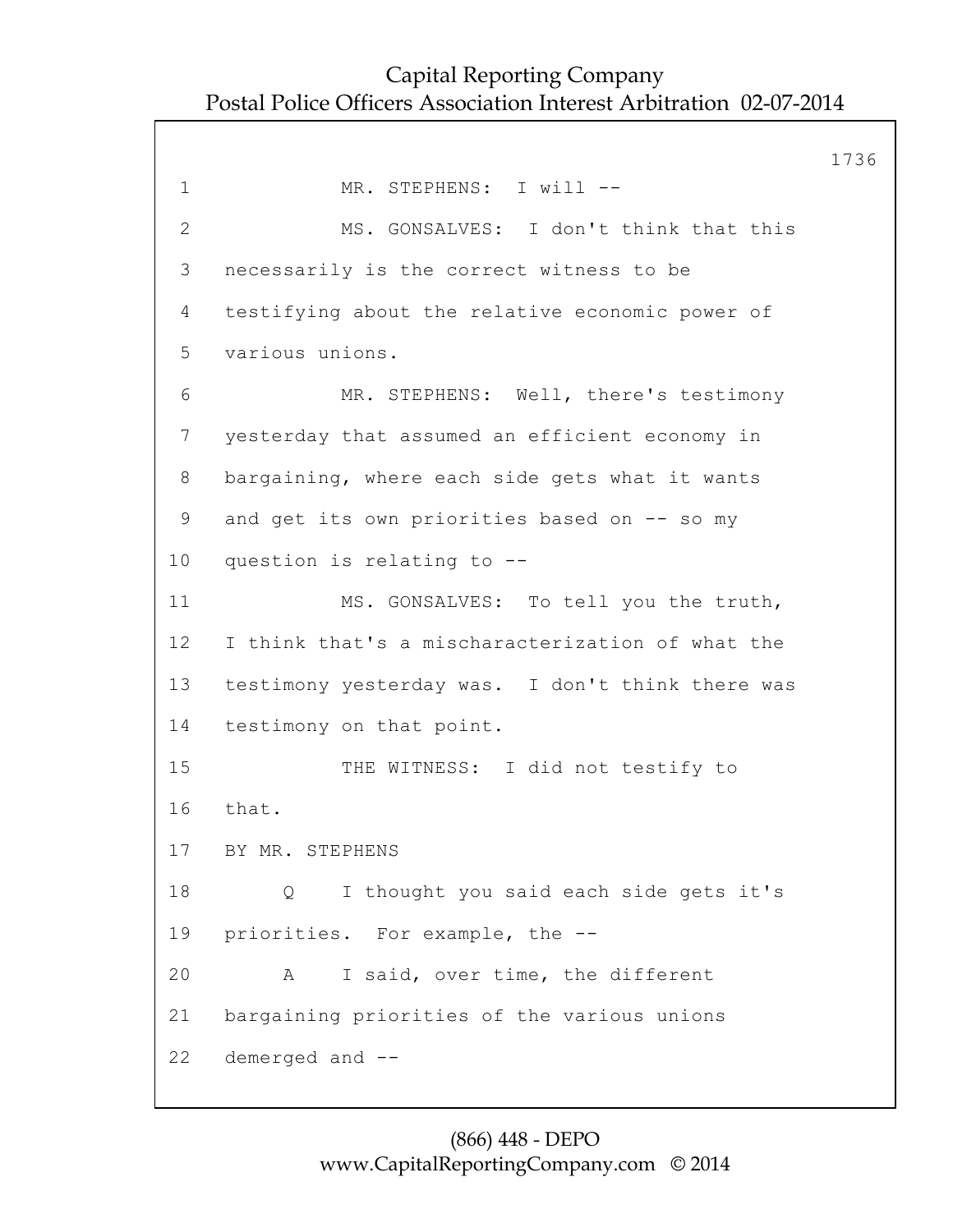1737 1 ARBITRATOR OLDHAM: But -- 2 THE WITNESS: -- and those -- those 3 bargaining priorities were different than -- than 4 other units. 5 ARBITRATOR OLDHAM: Let's -- let's try 6 and move forward. I think that's such a basic 7 point that we hardly need to be reminded of it. 8 BY MR. STEPHENS 9 Q Okay. So the point was, in terms of 10 the -- the 1994 agreement, ECI minus one was a -- 11 as you testified yesterday, was a proposal to 12 reduce wages over time; is that right? 13 A No, it was not. And I never testified 14 to that. 15 Q I thought -- 16 A ECI minus one, as I testified to 17 yesterday, was -- was -- was the embodiment of 18 the moderate restraint doctrine that Clark Kerr 19 came up with in 1984 to address the wage premium 20 that had developed over time. 21 Q Right. His proposal was to slowly 22 reduce -- to slowly reduce --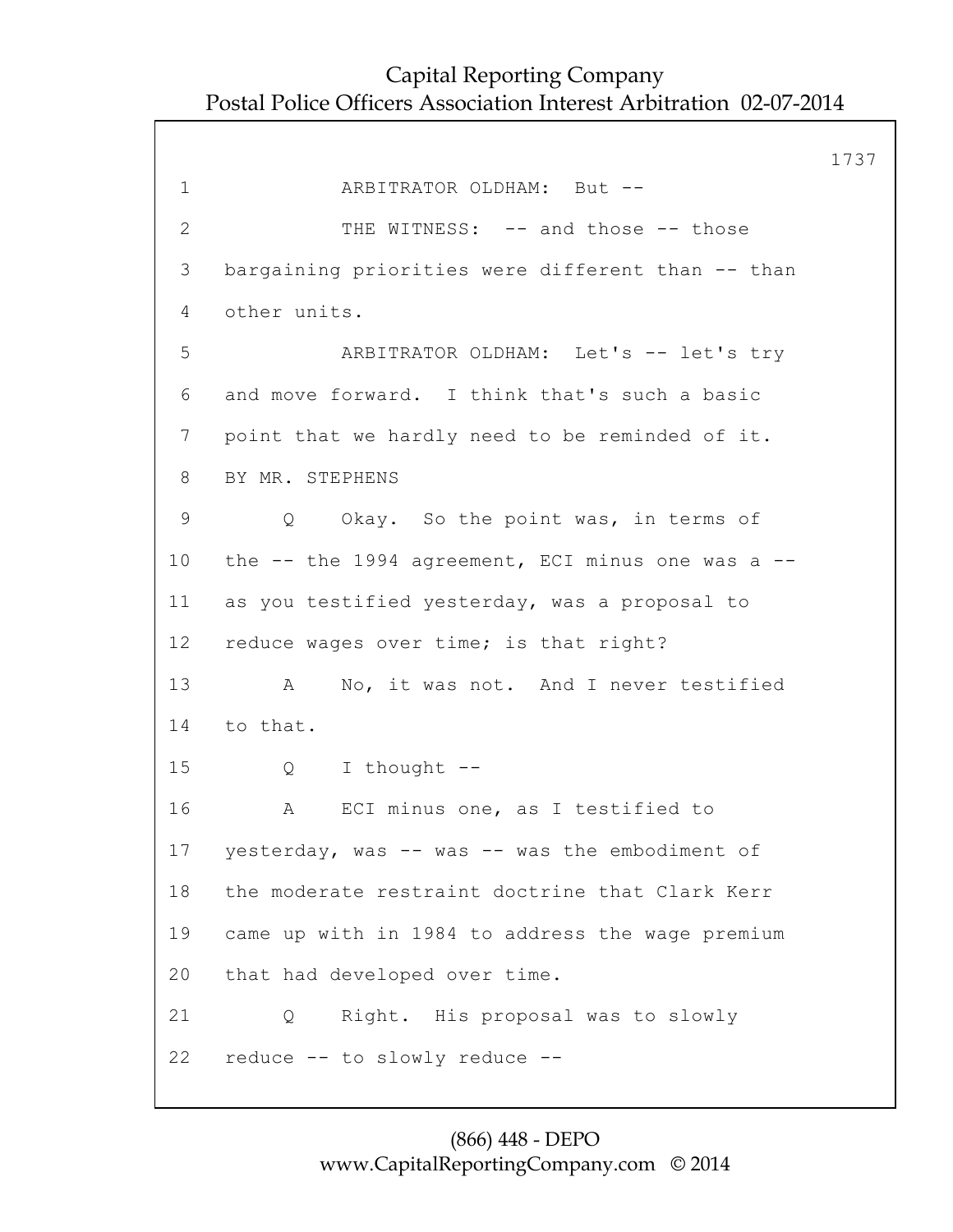1738 1 A The growth. 2 Q -- wages -- 3 A The growth. 4 Q -- of the -- 5 A The growth. Not to reduce wages, but 6 to reduce the growth rate -- rate of future wages 7 to bring those -- the employees back in line with 8 their counterparts in the private sector. 9 Q Right. So -- 10 A It was never -- it was never intended 11 to reduce wages. 12 Q It was to reduce the growth of 13 wages over time -- 14 A But those aren't the same thing. 15 Q -- but over time with the -- that 16 the -- whatever alleged wage premium there was 17 would disappear, correct? 18 A That's -- that was the concept, yes. 19 Q So private sector wages would grow at a 20 more rapid rate than would postal wages using the 21 ECI minus one model? 22 A That's correct. And though we got ECI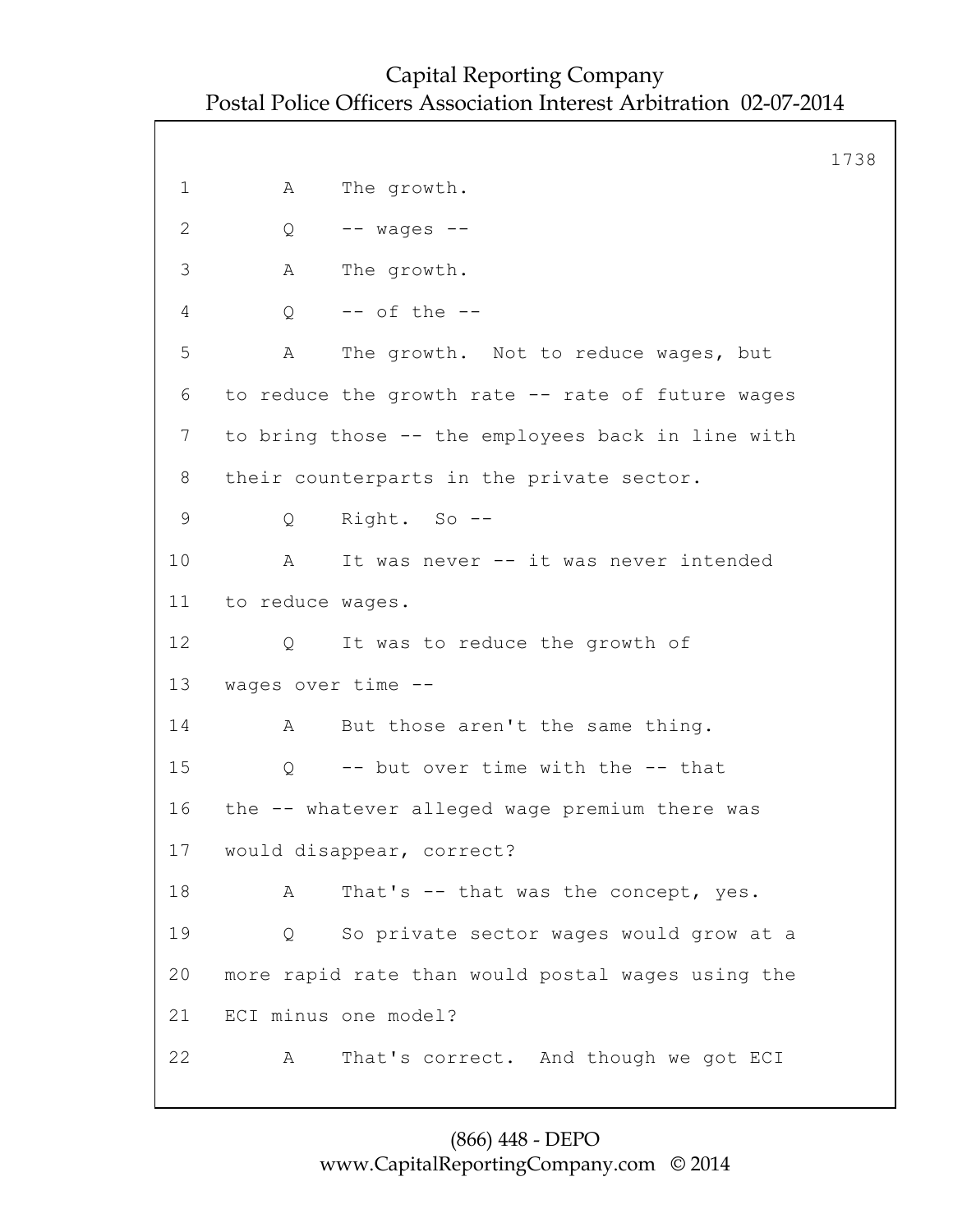|             |                                                         | 1739 |
|-------------|---------------------------------------------------------|------|
| $\mathbf 1$ | minus one explicitly in the agreement with the          |      |
| 2           | FOP, the other arbitrators at that same point in        |      |
| 3           | time were awarding contracts that were less than        |      |
| 4           | ECI minus one, explicitly so.                           |      |
| 5           | Arbitrator Stark found that -- or                       |      |
| 6           | that -- that wage growth even more modest than          |      |
| 7           | that that was found in the Mittenthal award             |      |
| 8           | should be awarded. So you saw in the -- in my           |      |
| 9           | exhibit yesterday over that '94 contract that the       |      |
| 10          | wage growth of the PPOs of ECI minus one far            |      |
| 11          | exceeded that of the APWU, and the APWU was the         |      |
| 12          | same package as the NALC.                               |      |
| 13          | I'm not going to argue with you about<br>Q              |      |
| 14          | the $--$ we don't have the resources to $--$ to $--$ to |      |
| 15          | question you on -- on all those awards.                 |      |
| 16          | But $I'm$ -- my point is -- my question                 |      |
| 17          | to you is: The ECI minus one was a proposal to          |      |
| 18          | slowly reduce the growth of PPO wages over time;        |      |
| 19          | is that right?                                          |      |
| 20          | To bring them back in line with private<br>Α            |      |
| 21          | sector counterparts, right.                             |      |
| 22          | And what did the PPO get -- if it was a<br>Q            |      |
|             |                                                         |      |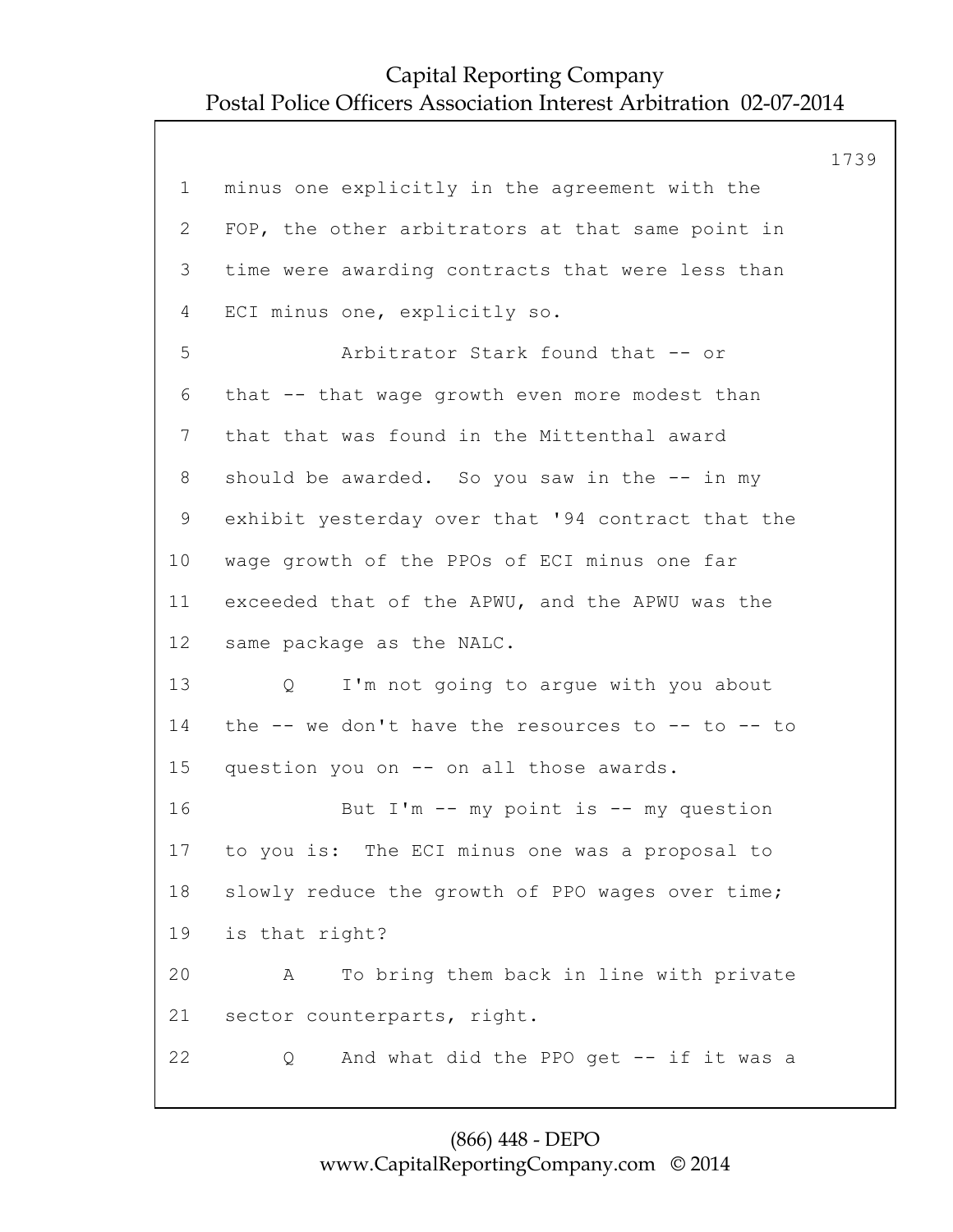1740 1 matter of bargaining priorities, what did the 2 PPOs get in exchange for that? 3 A I -- I don't know if there's an answer 4 to that question. 5 Q You mentioned the Rural Letter 6 Carriers, for example, at one point, gave up some 7 growth in wages in exchange for job protection, 8 right? 9 A I mean, you can -- you can look at that 10 package and say that, but -- but, you know, the 11 -- the fact that the FOP agreed to it, not only 12 in 1994, but in 1996, 1999 and 2003, suggests 13 that the -- that -- and ratified that in each of 14 those years suggests that there was something of 15 value in that agreement for the -- for the union. 16 I -- I -- you know, to ask me to point 17 out specifically was there a -- a quid quo for 18 the ECI minus one, that we gave them something 19 explicitly, I don't know, but -- but I think the 20 fact that it was negotiated and ratified on four 21 separate occasions suggests that there was 22 something of value in it to the membership.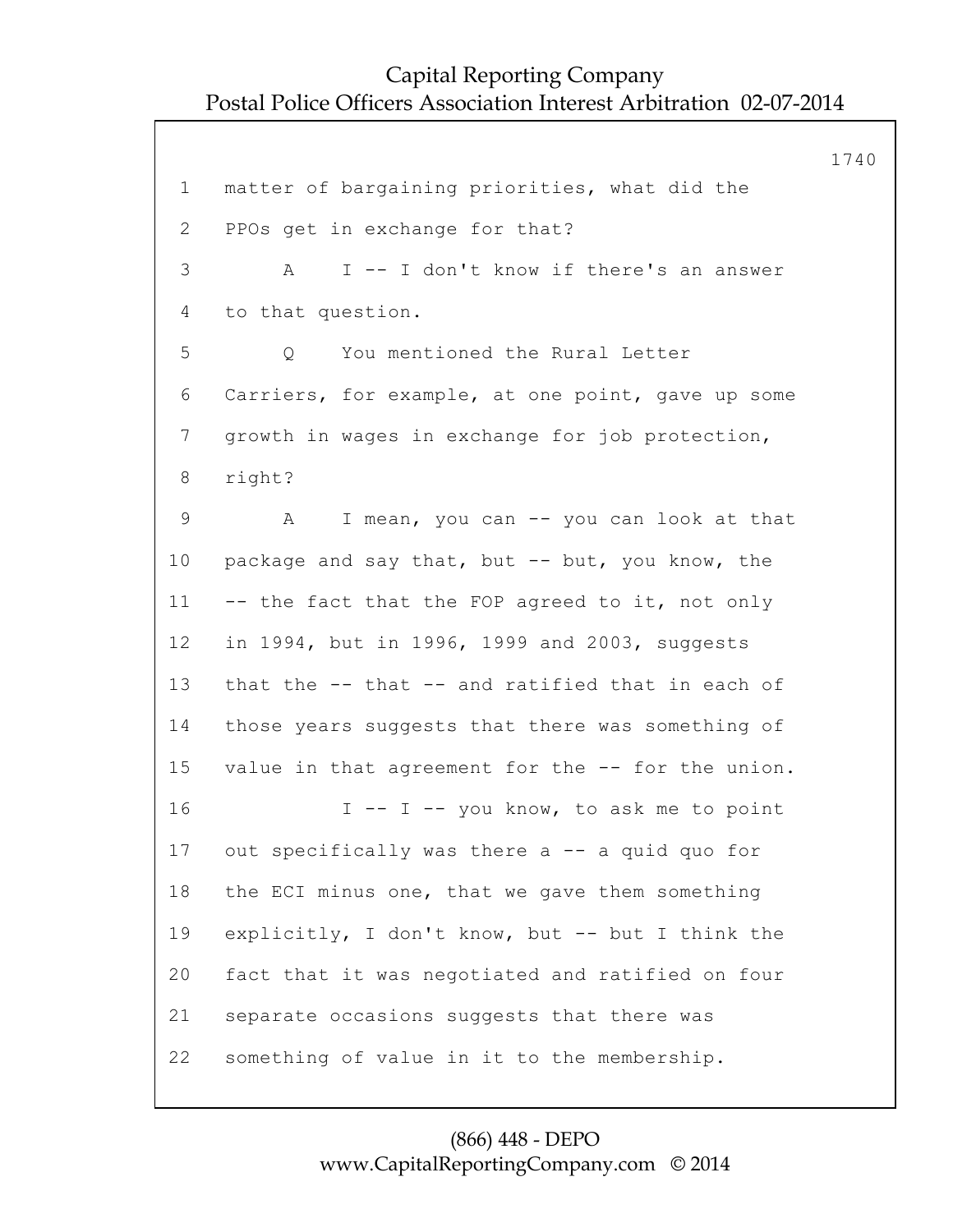1741 1 Q Well, there was a cost to going to 2 arbitration, is there not, at least for -- at 3 least on -- for the PPOs' union; is that correct? 4 A There is a cost to arbitration, yes. 5 Q Right. A financial cost? 6 A Financial cost, yes. 7 Q And under -- let me ask -- let me ask 8 it this way. One second. Just one second, Joe. 9 Let me move on for a moment to -- oh, 10 yeah. Joe, if I could direct you to -- on the -- 11 the union binder, and it should be in there. 12 It's Union Exhibit No. 77. There wasn't one of 13 the original exhibits. It was one of the ones 14 Professor Belman testified to. 15 A I don't have a copy of that. 16 MS. GONSALVES: We should have another 17 copy. 18 THE WITNESS: Okay. 19 MS. GONSALVES: I'm not ready yet. I'm 20 sorry. 21 ARBITRATOR OLDHAM: I'm having trouble 22 finding it.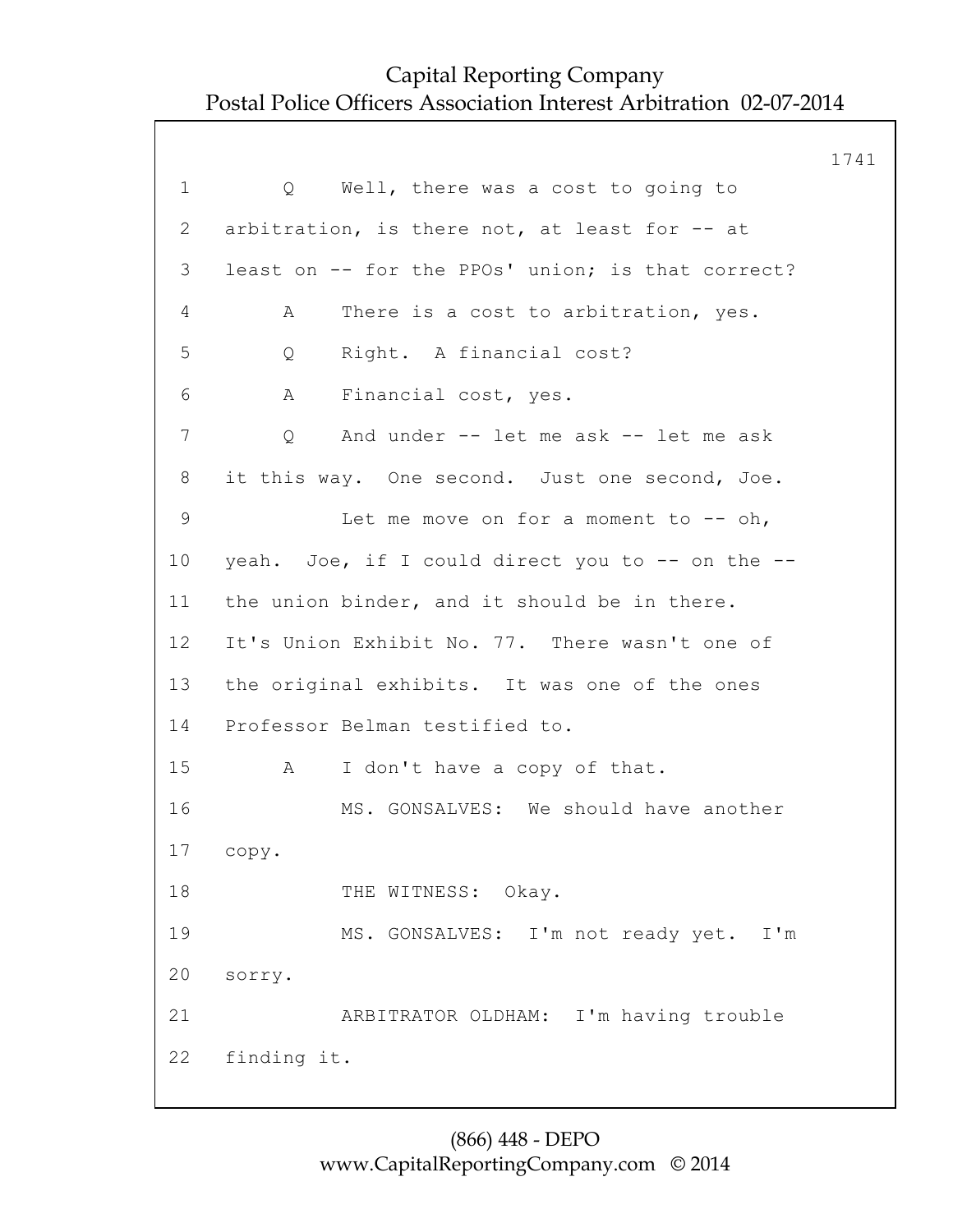|                 |                                                           | 1742 |
|-----------------|-----------------------------------------------------------|------|
| $\mathbf 1$     | ARBITRATOR BJORK: I have it here.                         |      |
| $\mathbf{2}$    | ARBITRATOR OLDHAM: You got it?                            |      |
| 3               | ARBITRATOR BJORK: Yeah.                                   |      |
| 4               | ARBITRATOR OLDHAM: All right. Thanks.                     |      |
| 5               | BY MR. STEPHENS                                           |      |
| 6               | Q Okay. My first question about this                      |      |
| 7 <sup>7</sup>  | document, Union Exhibit 77, is -- looking at              |      |
| 8               | these salary numbers for PPO and Carrier 1, top           |      |
| 9               | step, are those numbers correct, to your                  |      |
| 10              | knowledge?                                                |      |
| 11              | A I didn't verify them. I haven't -- I                    |      |
| 12 <sub>2</sub> | don't know.                                               |      |
| 13              | Is it correct to say that the pay of<br>$Q \qquad \qquad$ |      |
| 14              | PPOs has fallen relative to letter -- city letter         |      |
|                 | 15 carriers in the years since 2008?                      |      |
| 16              | Since the years since --<br>A                             |      |
| 17              | 2008.<br>Q                                                |      |
| 18              | I -- has -- has city carrier wage<br>A                    |      |
| 19              | growth been faster than that of PPOA since 2008?          |      |
| 20              | I would say yes. And the reason for that,                 |      |
| 21              | largely, is the result of the contracts that were         |      |
| 22              | negotiated in 2006 with our bargaining units,             |      |
|                 |                                                           |      |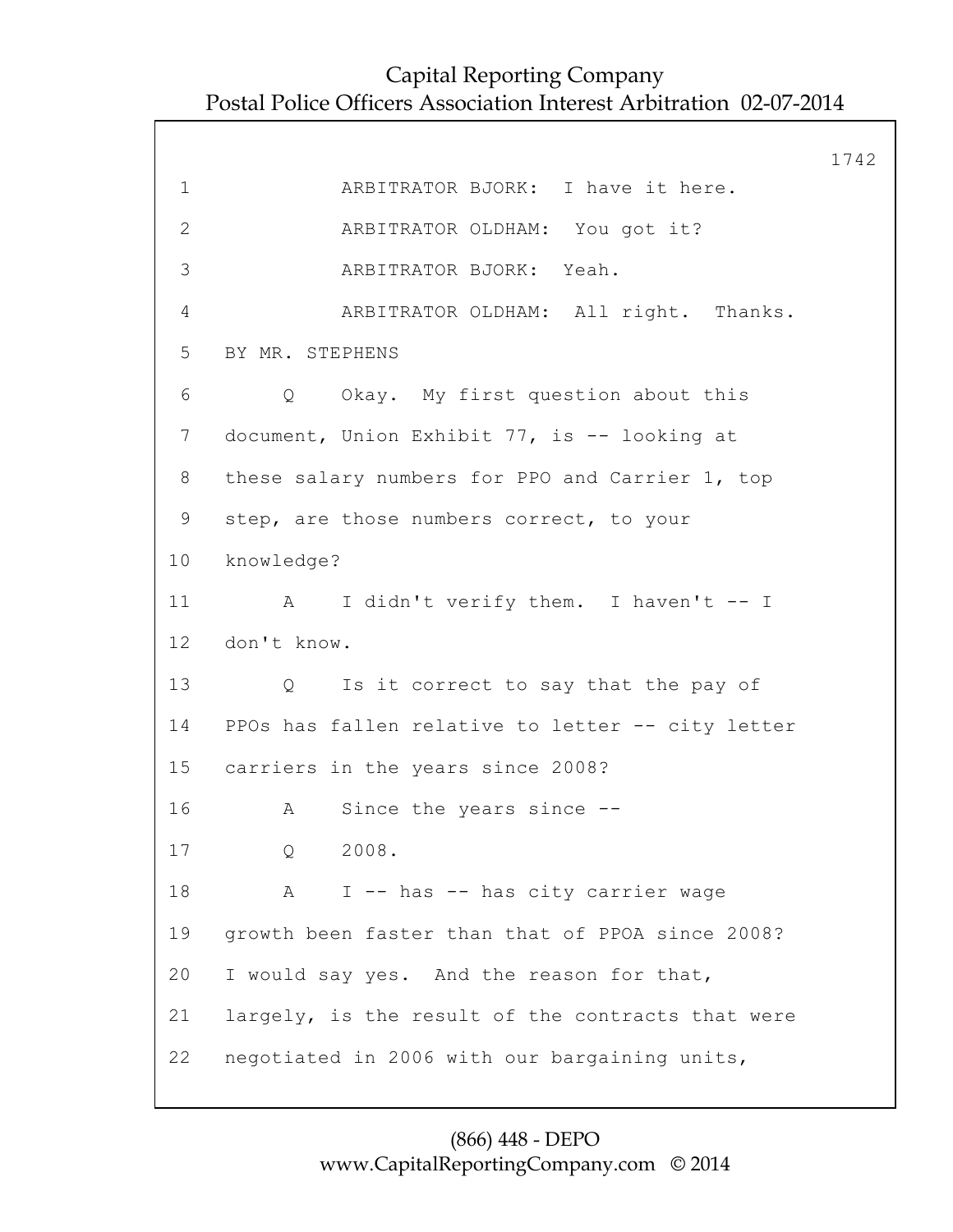|                 |                                                  | 1743 |
|-----------------|--------------------------------------------------|------|
| $\mathbf 1$     | including the city letter carriers.              |      |
| $\overline{2}$  | And those contracts were signed before<br>Q      |      |
| 3               | the 2008 Fishgold award; is that right?          |      |
| 4               | They were, yes. Now, just to $--$ to<br>A        |      |
| 5               | expand on that, in the 2006 round of bargaining, |      |
| 6               | the Postal Service again had a goal of reducing  |      |
| $7\phantom{.}$  | unit labor costs and to -- to go after total     |      |
| 8               | labor costs, what we were calling total labor    |      |
| 9               | costs at the time. And so we had a target for    |      |
| 10 <sub>o</sub> | wage growth overall at ECI minus one or labor    |      |
| 11              | costs overall of ECI minus one are less with all |      |
| 12              | the four bargaining units.                       |      |
| 13              | We achieved that without regard to a             |      |
| 14              | set wage pattern, and in terms of the -- for     |      |
| 15              | example, in the -- in the city letter carrier    |      |
| 16              | craft, they got higher wage increases than the   |      |
| 17              | other three bargaining units because they also   |      |
| 18              | negotiated a large increase in the number of     |      |
| 19              | non-career employees that the Postal Service     |      |
| 20              | could use. And when you took the sum total of    |      |
| 21              | the value of that contract, the higher wage      |      |
| 22              | increases that were offset by the large increase |      |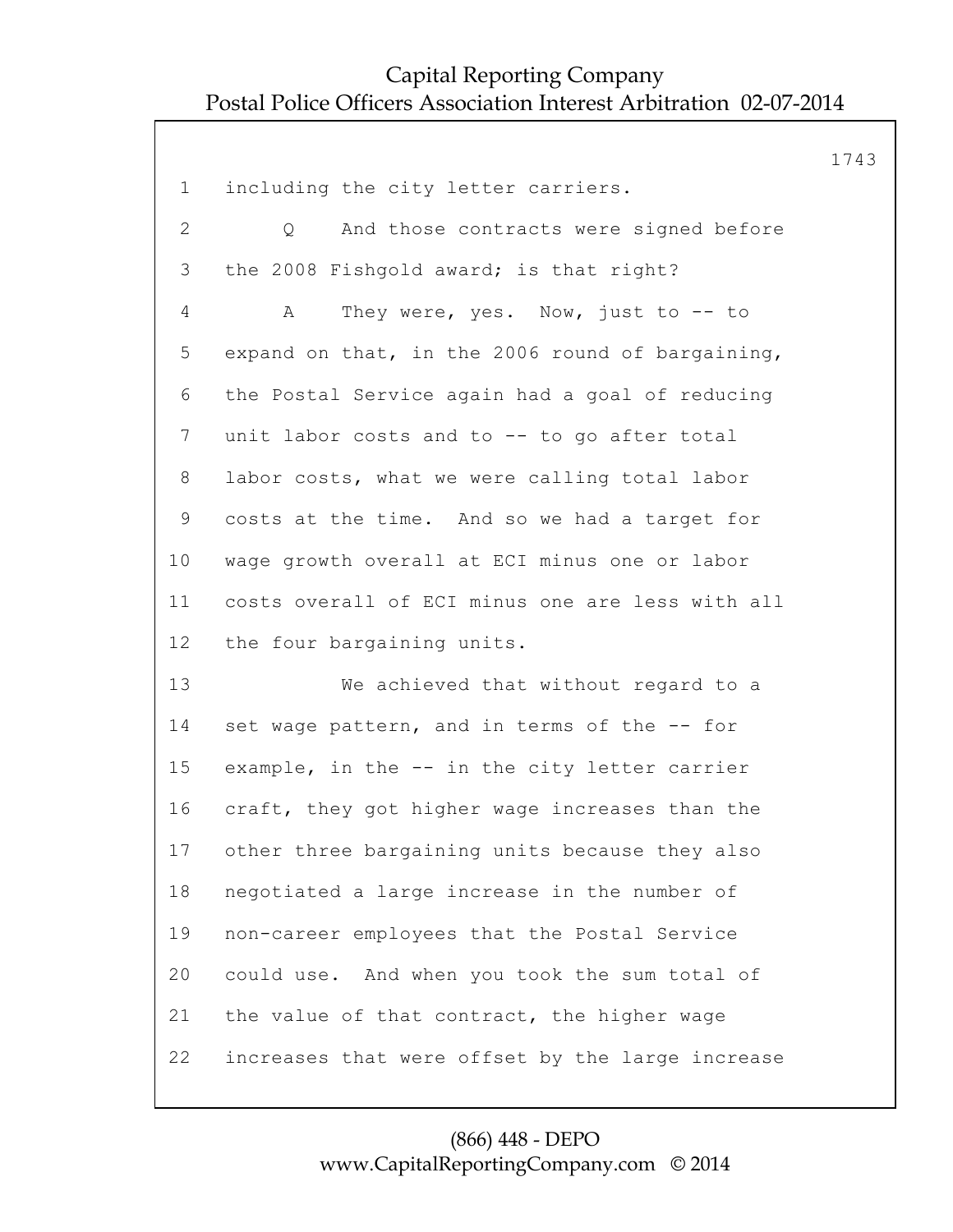|                |                                                  | 1744 |
|----------------|--------------------------------------------------|------|
| $\mathbf 1$    | in the non-career workforce produced a total     |      |
| $\overline{2}$ | labor cost increase of less than ECI minus one   |      |
| 3              | percent, more than ECI minus one percent. It     |      |
| 4              | turned out to be about ECI minus 2 percent.      |      |
| 5              | So the wage increases were $--$ the extra        |      |
| 6              | wage increases that the NALC negotiated in that  |      |
| 7              | round of bargaining were paid for, so to speak,  |      |
| 8              | by a large increase in the number of non-career  |      |
| $\mathsf 9$    | workers.                                         |      |
| 10             | Let's go to Slide 51 for a moment.<br>Q          |      |
| 11             | Let's talk about the non-career workforce.       |      |
| 12             | The APWU, for example, has a -- has a            |      |
| 13             | relatively strict -- the post office does not    |      |
| 14             | have as much -- let me phrase it this way: The   |      |
| 15             | post office does not have the same right to      |      |
| 16             | subcontract work, APWU work, as it does for      |      |
| 17             | police officers; is that correct?                |      |
| 18             | The subcontracting language for all of<br>Α      |      |
| 19             | the bargaining units differs in circumstance, so |      |
| 20             |                                                  |      |
| 21             | But $--$<br>Q                                    |      |
| 22             | No, they're not identical.<br>Α                  |      |
|                |                                                  |      |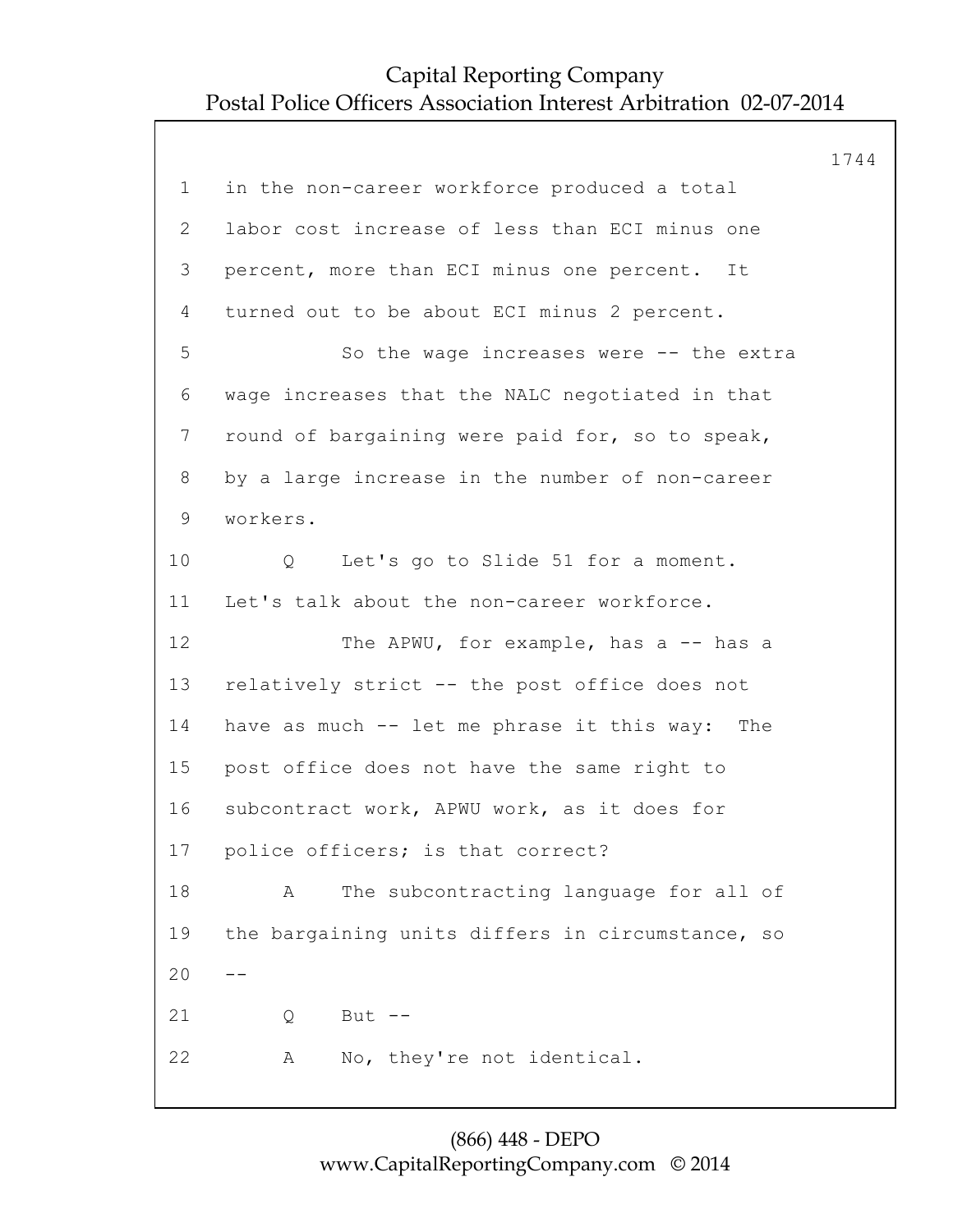1745 1 0 -- it's quite broad for the Postal 2 Police; is that right? 3 A It is quite broad for the Postal Police 4 relative to the other bargaining units. 5 Q Okay. And, in fact, the post office 6 had already contracted out quite lot of the 7 Postal Police Officer work beginning in the late 8 '90s; is that right? 9 A Beginning in the late '90s, yes. 10 Q So a lot of the -- for example, the 11 fixed post work, about which there's been such 12 testimony, used to be done by Postal Police 13 Officers, and now it's largely done by unarmed 14 ABM security guards, correct? 15 A Right. And as we've shown, that change 16 took place between 2003 and 2007, largely took 17 place between that period of time. 18 O Okay. I don't think that's quite 19 accurate, but in any event, it's -- that's not an 20 important point. 21 So, in essence, the post office has 22 already obtained the second tier workforce and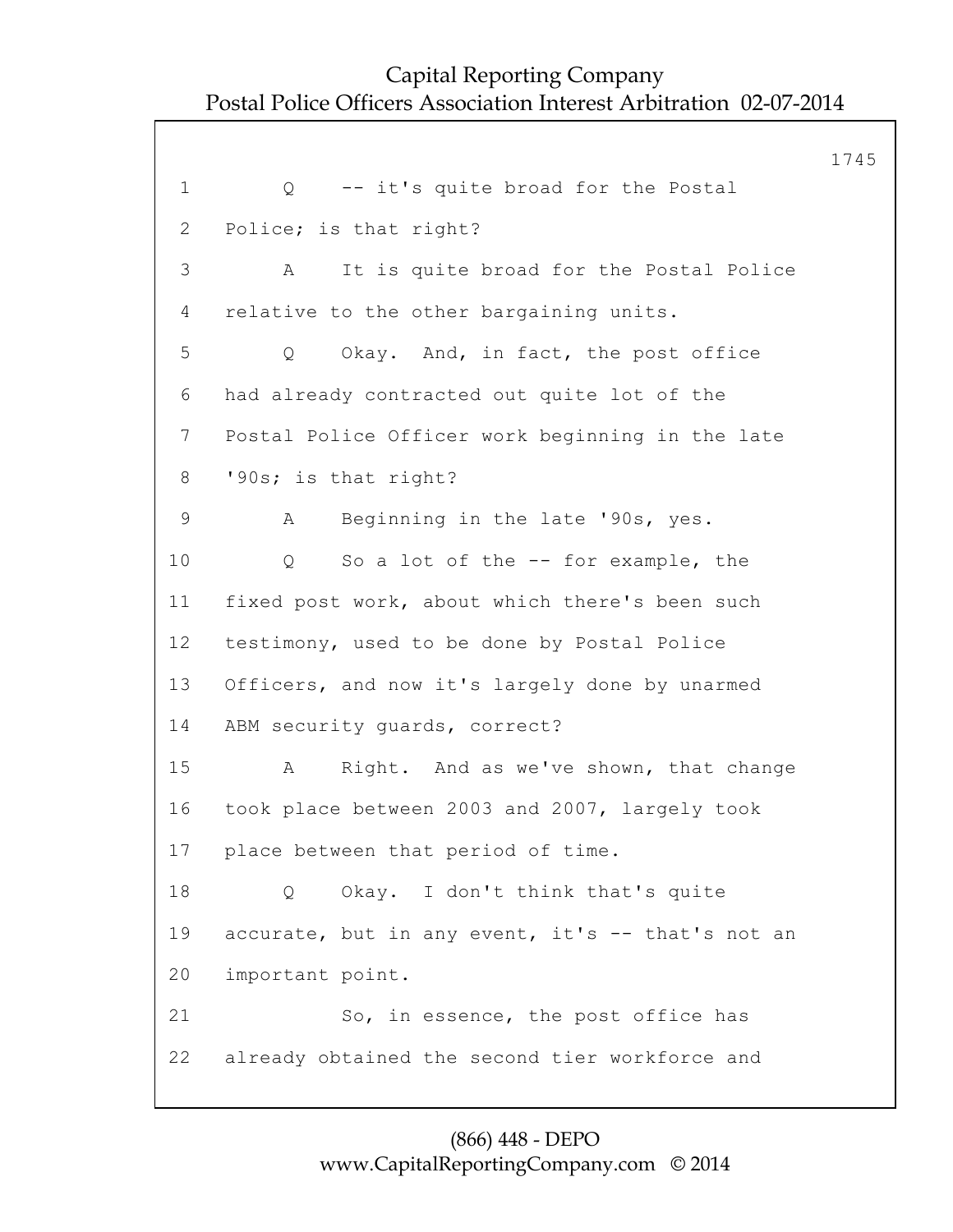1746 1 did so without -- by -- without having to 2 undercut the PPO pay? 3 A Well, I -- and I think that's the 4 rationale for our -- our proposals in this round 5 of bargaining. We -- we greatly increased the 6 non-career workforce in each of the other four 7 bargaining units. We're asking for nothing in 8 terms of non-career workforce with the PPOA in -- 9 in recognition of the fact that we've largely 10 done that with the ABM workforce. 11 Q And, Joe, if I can refer you to Slide 12 55 for a moment. I guess I want to go back to 13 the idea of internal comparability. 14 Is it correct to say that Arbitrator 15 Fishgold effectively adopted the principles of 16 internal comparability in rendering his award for 17 the Mail Handlers in this last round of 18 negotiations? 19 A No, I wouldn't say that. You know, he 20 referred to the -- to the other awards in -- in 21 setting his award, but it did differ in many 22 significant respects from the other awards. And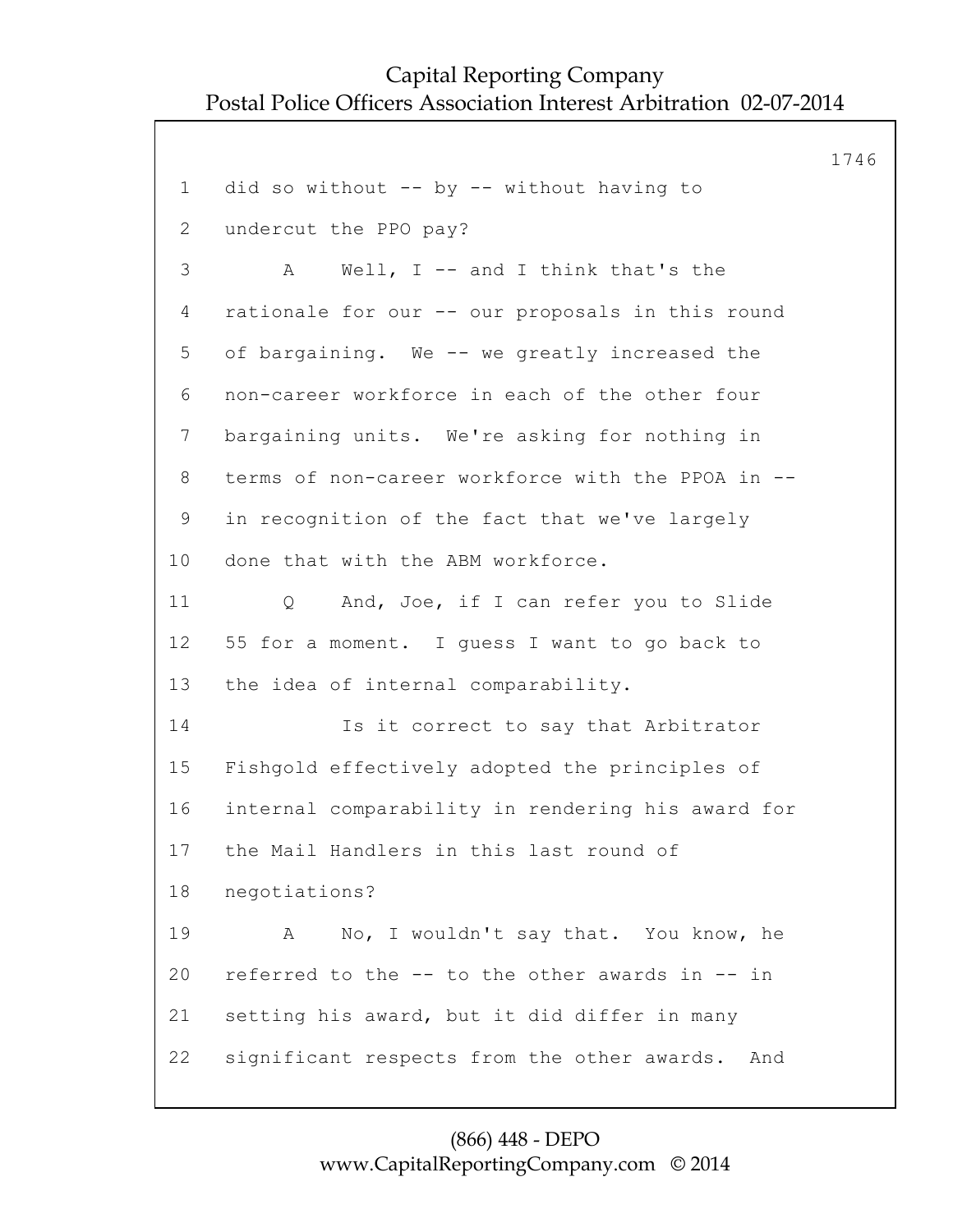|                |                                                   | 1747 |
|----------------|---------------------------------------------------|------|
| $\mathbf 1$    | that's not unusual, I mean, for arbitrators or    |      |
| $\overline{2}$ | negotiations within a round of bargaining to look |      |
| 3              | very similar, and the reason for that is -- is    |      |
| 4              | simple. The Postal Service develops a bargaining  |      |
| 5              | strategy for the upcoming round of negotiations,  |      |
| 6              | very general terms, we need to increase the size  |      |
| $\overline{7}$ | of the non-career workforce, we need to reduce    |      |
| 8              | unit labor costs, overall growth of labor costs   |      |
| $\mathsf 9$    | of less than ECI minus one, and -- and then       |      |
| 10             | bargains with each of the seven unions in -- in   |      |
| 11             | that context.                                     |      |
| 12             | We don't approach negotiations with a             |      |
| 13             | blank slate with each -- with each bargaining     |      |
| 14             | unit. And so I think you see across bargaining    |      |
| 15             | cycles that awards in the various contracts are   |      |
| 16             | similar, but not identical. You know, you see     |      |
| 17             | that in '84. You see that in '94. You saw that    |      |
| 18             | in 2006. You certainly see it so far in 2010.     |      |
| 19             | So that is not unusual in the least. And it's     |      |
| 20             | not internal comparability in terms of strict     |      |
| 21             | internal comparability where mail handlers have   |      |
| 22             | to be paid the same as APWU Grade 5.              |      |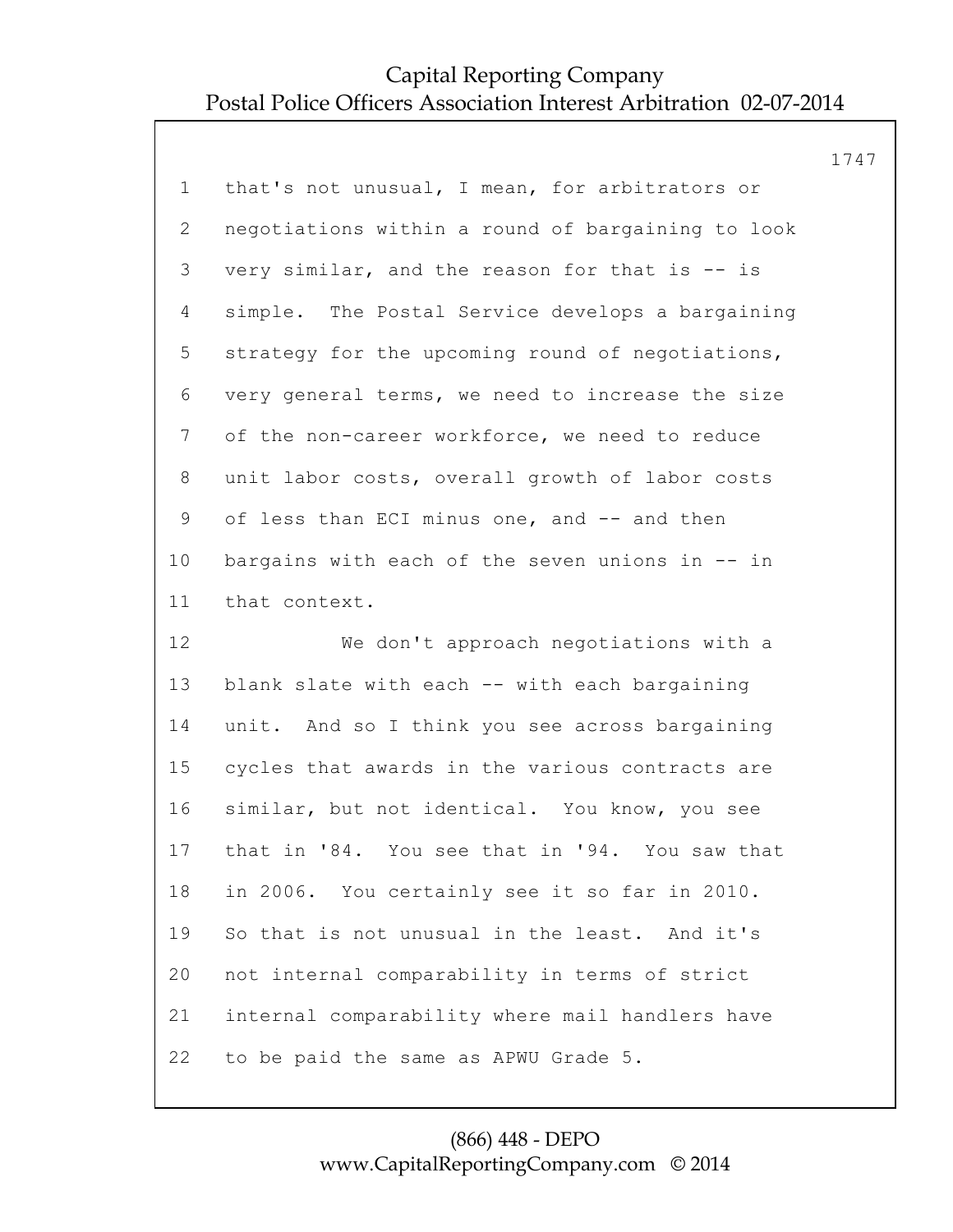|             |                                                  | 1748 |
|-------------|--------------------------------------------------|------|
| $\mathbf 1$ | I'd take you to -- just a couple<br>Q            |      |
| 2           | questions regarding Arbitrator Fishgold's        |      |
| 3           | decision. First of all, Slide 62. You know, I    |      |
| 4           | think you've mentioned it before, but it's       |      |
| 5           | correct that the 39 U.S.C. 1003(c) argument was  |      |
| 6           | not made in this case; is that right?            |      |
| 7           | MS. GONSALVES: Third time.                       |      |
| 8           | BY MR. STEPHENS                                  |      |
| $\mathsf 9$ | Q<br>Okay.                                       |      |
| 10          | To the best of my knowledge, no.<br>A            |      |
| 11          | And on Slide 63, is it correct that<br>Q         |      |
| 12          | Arbitrator Fishgold made his -- made his         |      |
| 13          | conclusion regarding the -- made his conclusion  |      |
| 14          | based on the economic presentation given in that |      |
| 15          | case? Is that correct?                           |      |
| 16          | He did not indicate in his award what<br>A       |      |
| 17          | he based or what arguments he found persuasive.  |      |
| 18          | I don't know.                                    |      |
| 19          | What did -- talking about<br>Q                   |      |
| 20          | comparability, what comparison did Arbitrator    |      |
| 21          | Fishgold use in making his award in 2008?        |      |
| 22          | What $--$ what $--$<br>А                         |      |
|             |                                                  |      |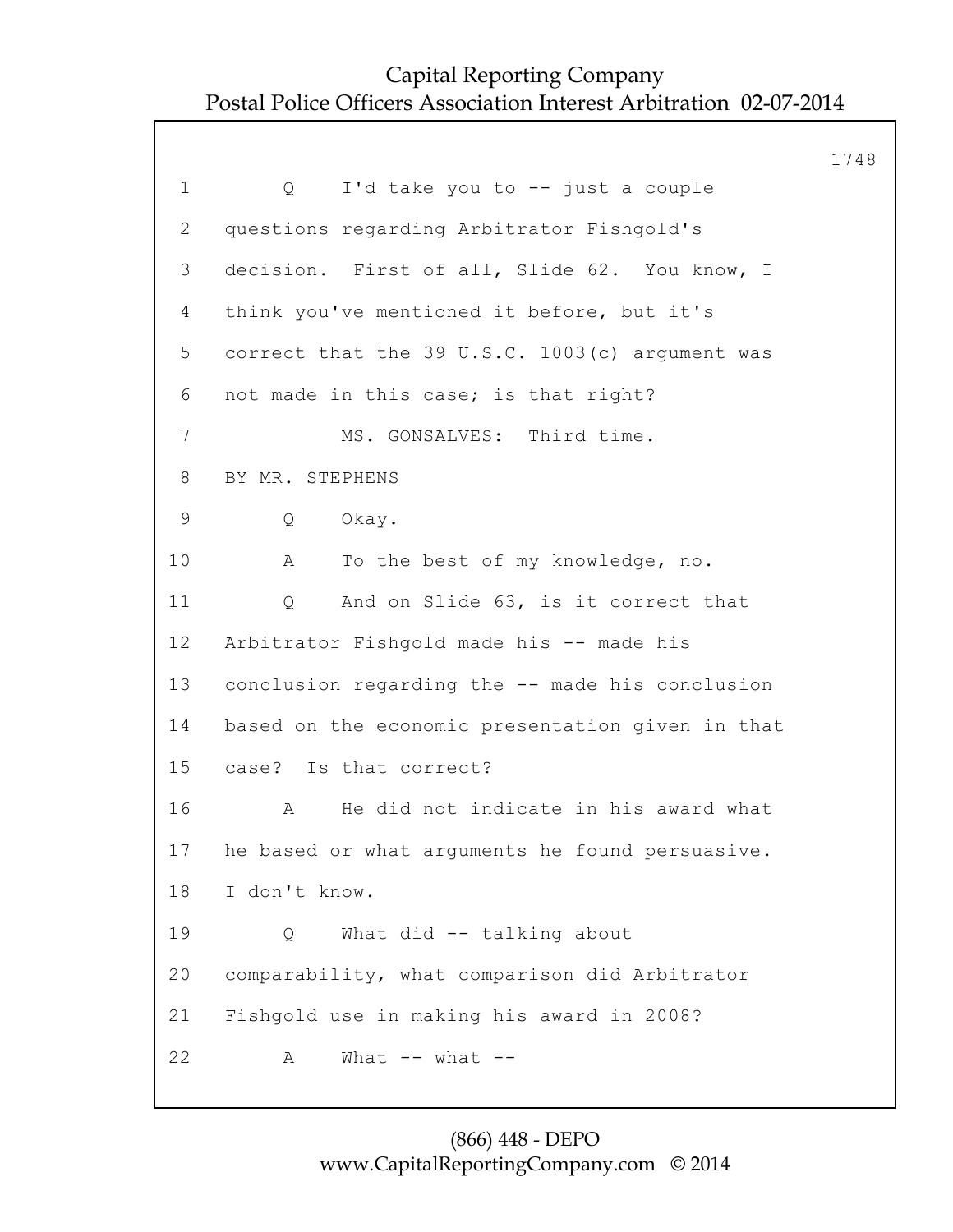1749 1 Q What was the unit to whom he compared 2 Postal Police -- 3 A Well, he -- he -- he actually 4 sidestepped the issue, and he did indicate in his 5 award that comparability was unnecessary or -- or 6 a look at internal comparability in this case was 7 unnecessary. 8 Q Well, I'm talking about comparable -- 9 to what group did he compare the Postal Police in 10 rendering his decision? 11 A He did not explicitly say what group he 12 was comparing them to. He did indicate that 13 their -- their duties reflected security work 14 and -- and some duties that looked like police 15 officers, as other panels have found in the past. 16 But he did not come down on one side or the other 17 on that issue. 18 O Bear with me one second, Joe. If I can 19 take you to Slide No. 67. 20 MR. STEPHENS: It would be 105? 21 ARBITRATOR BJORK: 105. 22 MS. MCKINNON: 105.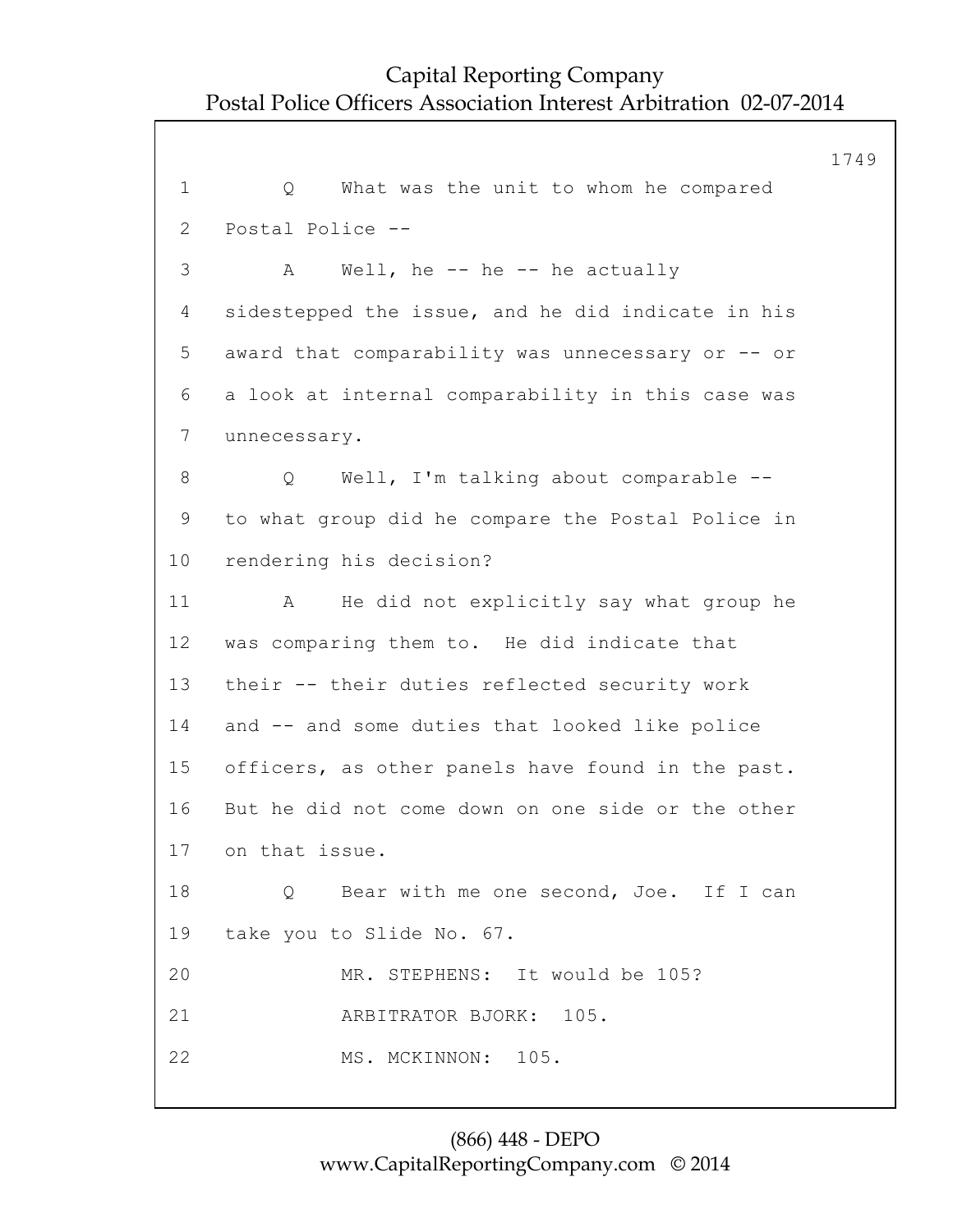|              |                                                   | 1750 |
|--------------|---------------------------------------------------|------|
| $\mathbf 1$  | MR. STEPHENS: I'm going to apologize.             |      |
| $\mathbf{2}$ | This was an exhibit I created, so blame me for    |      |
| 3            | the no three-hole punch. That's not anyone else   |      |
| 4            | but me. I apologize in advance for that.          |      |
| 5            | MS. GONSALVES: Chris, we have a                   |      |
| 6            | three-hole punch if you want it.                  |      |
| 7            | BY MR. STEPHENS                                   |      |
| 8            | Now, is it correct that until<br>Q                |      |
| 9            | December 27th of 2013, the post office's economic |      |
| 10           | proposal was a 5 percent wage cut?                |      |
| 11           | The lay-down proposal we had in<br>A              |      |
| 12           | negotiations was for a 5 percent wage cut.        |      |
| 13           | Is it correct that that -- that that<br>Q         |      |
| 14           | didn't change until December 27th, when it was    |      |
| 15           | changed in the prehearing brief? Is that          |      |
| 16           | correct?                                          |      |
| 17           | A I -- I do not know. I mean, there was           |      |
| 18           | no lay-down proposal other than the 5 percent     |      |
| 19           | wage cut.                                         |      |
| 20           | When impasse was declared, it was based<br>Q      |      |
| 21           | on a 5 percent wage cut, correct?                 |      |
| 22           | The $-$ the table that was on $-$ the<br>Α        |      |
|              |                                                   |      |

### (866) 448 - DEPO www.CapitalReportingCompany.com © 2014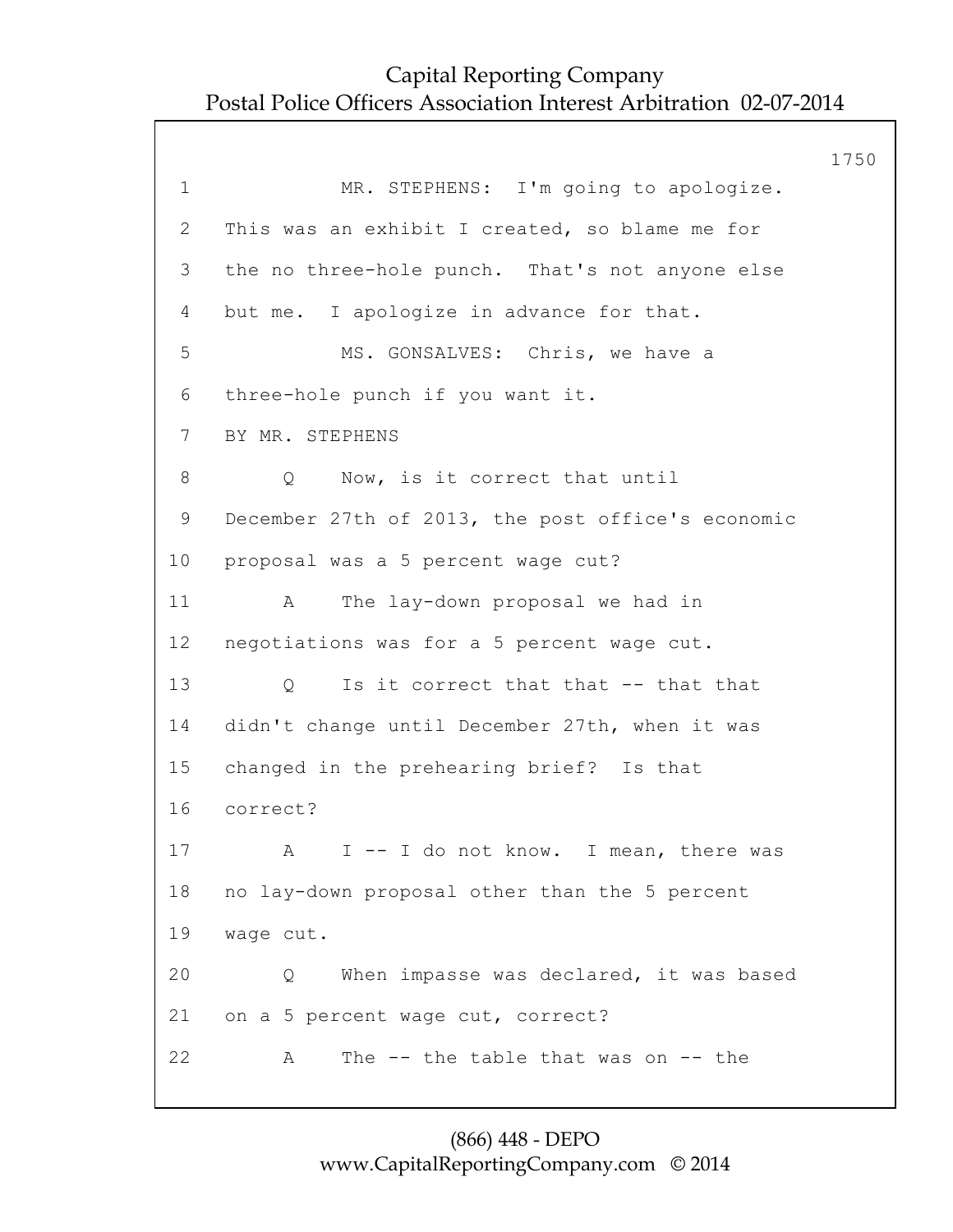1751 1 proposal that was on the table at the time was 2 for a 5 percent wage cut, yes. 3 Q Okay. Now, I've handed you -- do you 4 recognize this document? 5 A I do. 6 Q And what is this document? 7 A It is Appendix C to the prehearing 8 brief to the Postal Service. 9 Q And can I direct your attention, I 10 guess, to pages 1 and 2? And is it correct that 11 in this revised proposal we got in December of 12 2013, the post office proposed a wage freeze in 13 year one and year two, a 1 percent increase in 14 year three, a 1.5 percent in year four and a 15 1 percent in year five, plus COLAs? Is that 16 correct? 17 A I -- can you -- repeat the question, 18 please, because I -- 19 Q I'm asking: What was the post office's 20 economic proposal in December 2013? 21 A To who? To the Postal Police? 22 Q Well, it's to the panel at that point,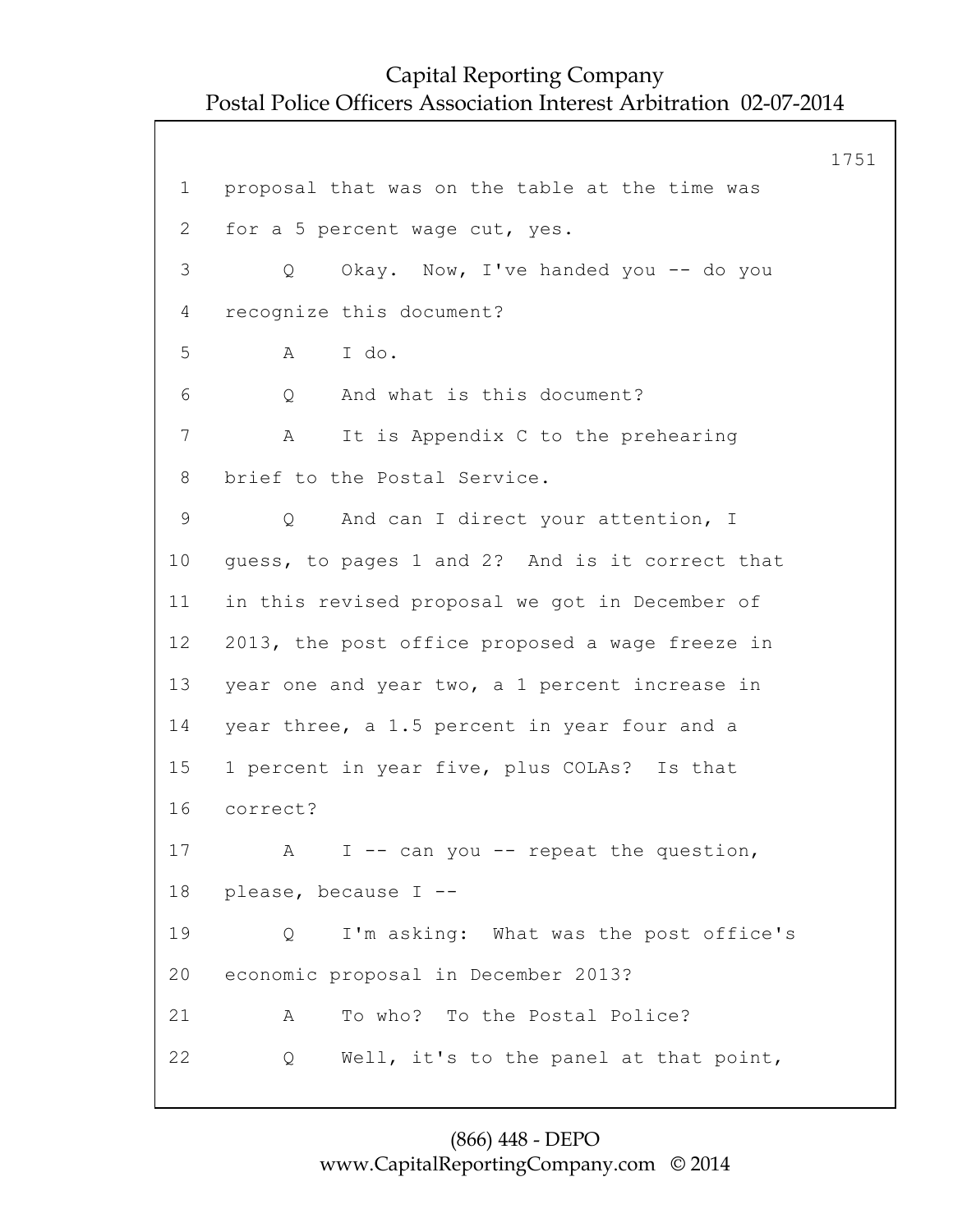1752 1 because bargaining was over. So -- 2 A Right. If the -- 3 Q -- what was the proposal -- 4 A For this -- 5 O For this case. 6 A -- was -- was -- was a two-year wage 7 freeze followed by moderate wage increases that 8 approximate -- that approximate the pattern 9 established in -- in the other unions. 10 Q Well, let's be specific, I mean, if we 11 could. At the bottom of page 1 -- 12 A Right. And that's a description of 13 what the other unions received. 14 Q Right. And so -- 15 A Then, if you turn to page 3 under 16 wages, it's a little more explicit there. The 17 Postal Service proposes a wage moratorium for the 18 first two of the contract, followed by three 19 years of that approximate the wage pattern 20 established by the other bargaining unions in 21 this round of collective bargaining. 22 So at no point was the Postal Service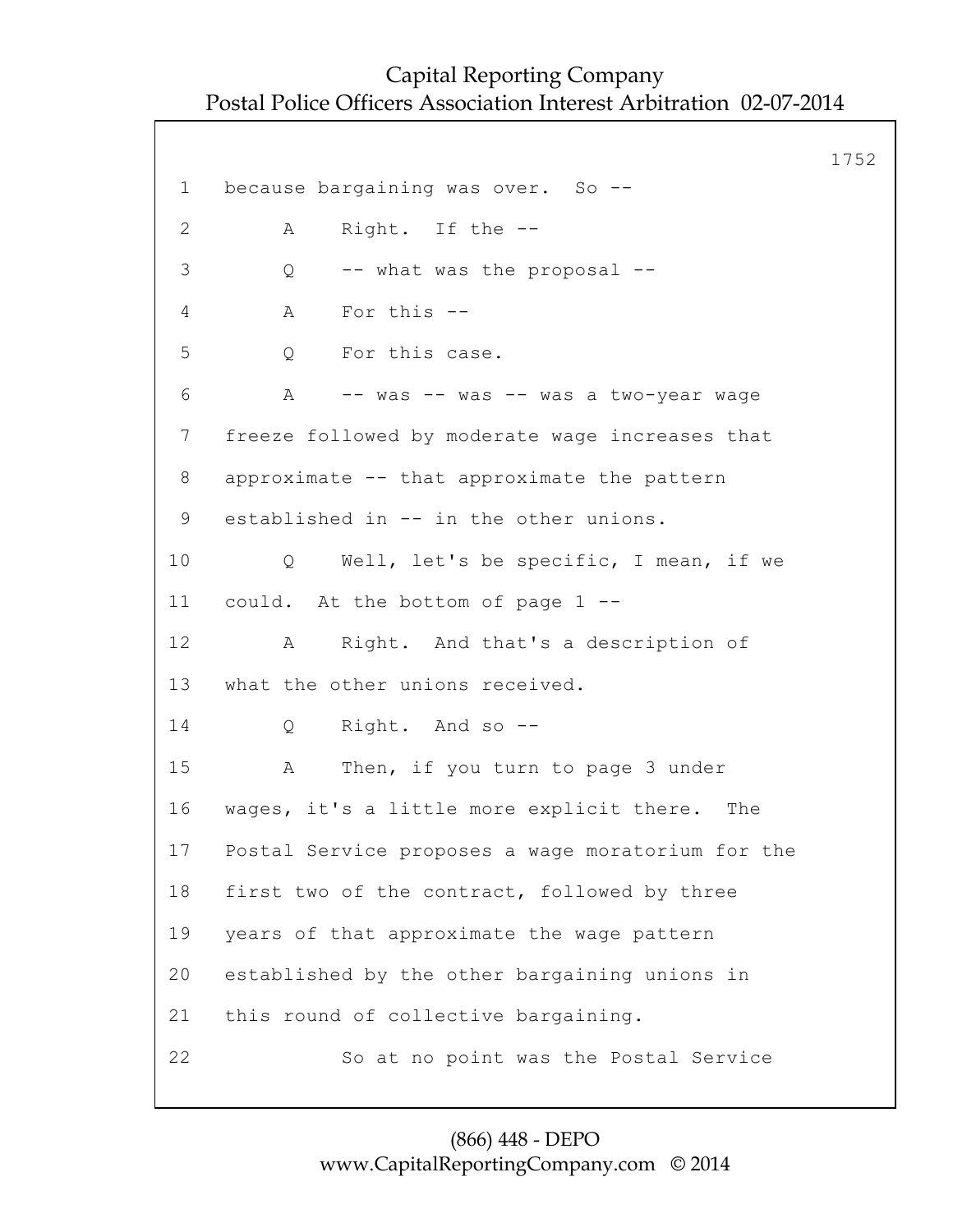1753 1 proposing identical wage packages for the other 2 bargaining units. The pattern we're talking 3 about here is the two-year wage freeze followed 4 by modest general wage increases. 5 Q So -- 6 A The word "approximate" was there for a 7 reason, approximate. 8 Q Okay. So your testimony is, then, that 9 the -- the postal -- post office does not 10 actually make its economic proposal until your 11 testimony yesterday? 12 A It was more explicit in my testimony 13 yesterday than it had been up to that point, yes. 14 Q Has that ever been done in any other 15 interest arbitration the post office has been 16 involved in, where the economic proposal is not 17 made until the last day of the interest 18 arbitration hearing? 19 MS. GONSALVES: I think we need to go 20 off the record for a minute here and have a 21 discussion between Arlus and me and the panel, 22 because I just think that there's some great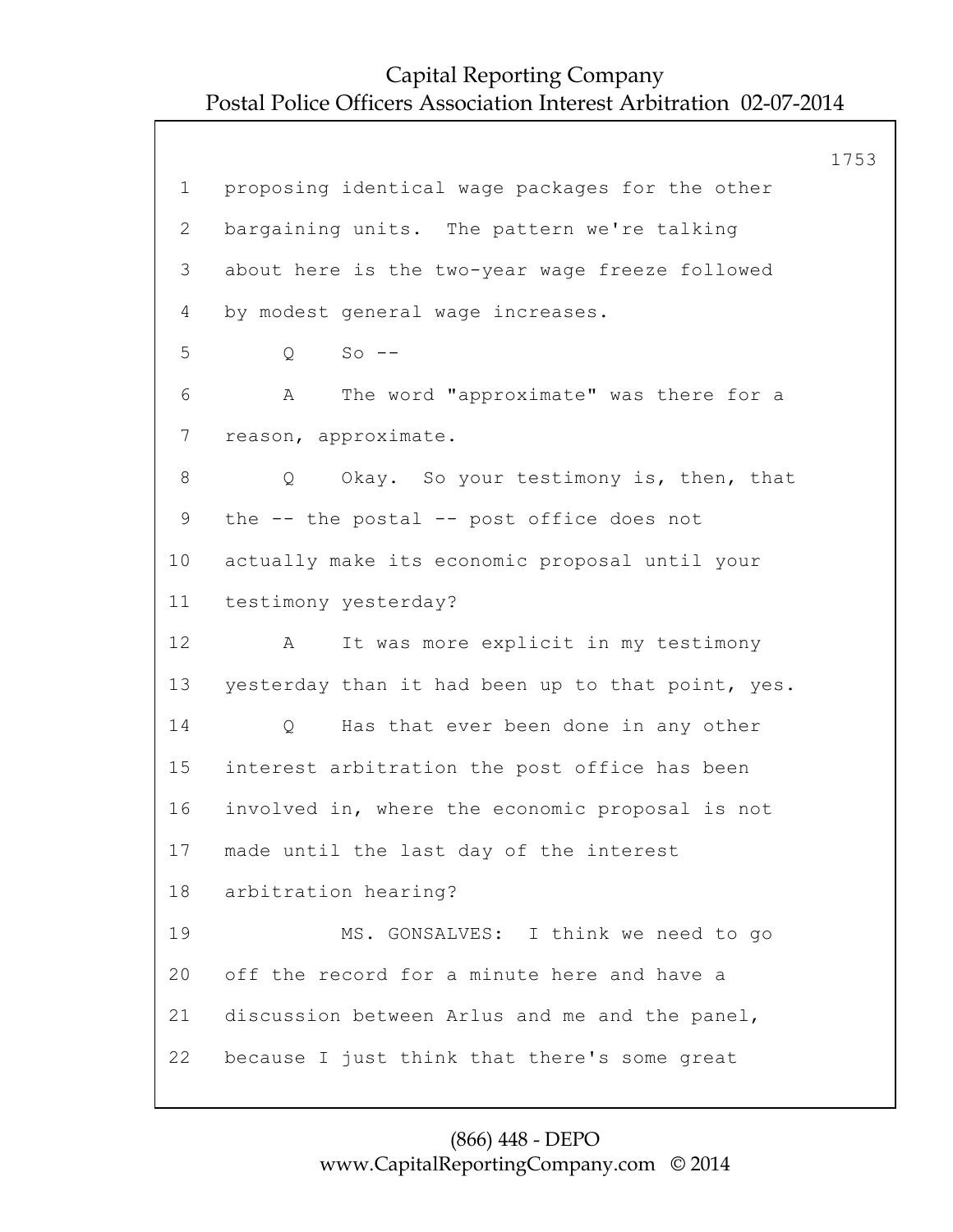1754 1 misrepresentations being made here, and I -- I -- 2 I think it just needs to be cleared up once and 3 for all. 4 ARBITRATOR OLDHAM: Fine. We can do 5 that. 6 (Brief recess.) 7 ARBITRATOR OLDHAM: All right. Arlus, 8 carry on. 9 MR. STEPHENS: Okay. 10 BY MR. STEPHENS 11 Q Joe, on Slide 67, is it correct to say, 12 then, that the -- management's proposal regarding 13 wages is based on a internal comparability rather 14 than comparing to any particular group in the 15 private sector? 16 A No. 17 Q It's not correct? 18 A No. 19 Q But the numbers are meant to simulate 20 the numbers from the last round of negotiations 21 with the other postal unions? 22 A No. The overall pattern of the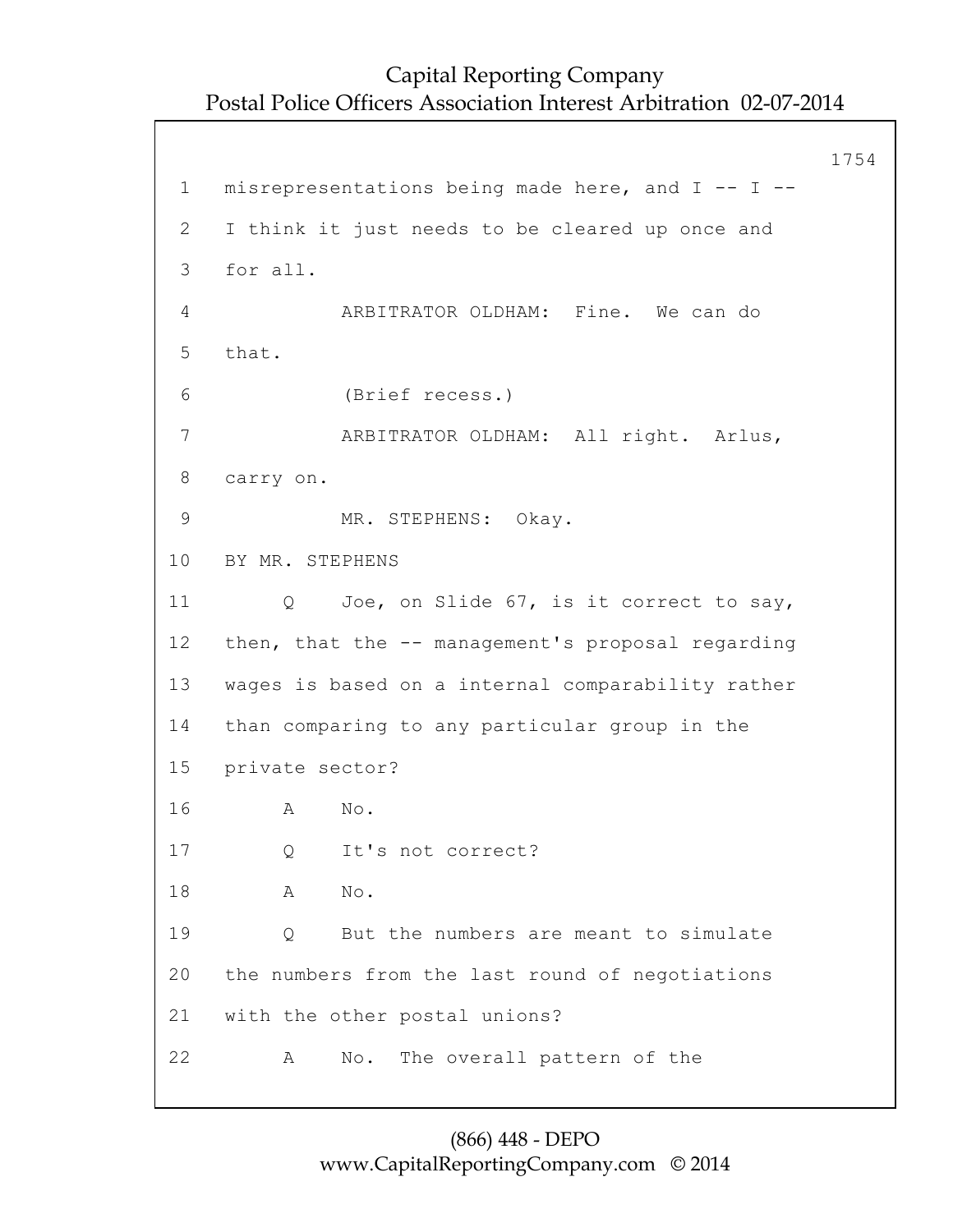|                 |                                                   | 1755 |
|-----------------|---------------------------------------------------|------|
| $\mathbf 1$     | two-year wage freeze followed by three modest     |      |
| 2               | general wage increases does comport with the      |      |
| 3               | pattern with the other bargaining units, but ECI  |      |
| 4               | minus one is -- we've included ECI minus one in   |      |
| 5               | our proposal based on our finding of -- of a wage |      |
| 6               | premium that exists between Postal Police         |      |
| $7\phantom{.0}$ | Officers and their private sector counterparts,   |      |
| 8               | that ECI minus one going forward is still         |      |
| 9               | justified.                                        |      |
| 10              | Let's go to Slide 68. Is it correct to<br>Q       |      |
| 11              | say that the reduction in employer contributions  |      |
| 12 <sup>°</sup> | matches that from the other bargaining units?     |      |
| 13              | In 2015 and 2016, it does, yes, but it<br>A       |      |
| 14              | does not currently, nor -- nor will it in 2014.   |      |
| 15              | But it's not based on a comparison to<br>Q        |      |
| 16              | police officer benefits in the private sector?    |      |
| 17              | A It's compared to the private sector             |      |
| 18              | average contribution, employer contribution       |      |
| 19              | towards employee health benefits of 76 percent.   |      |
| 20              | That's private sector comparability.              |      |
| 21              | One thing to note about health benefits           |      |
| 22              | is that they're not specific to -- to             |      |
|                 |                                                   |      |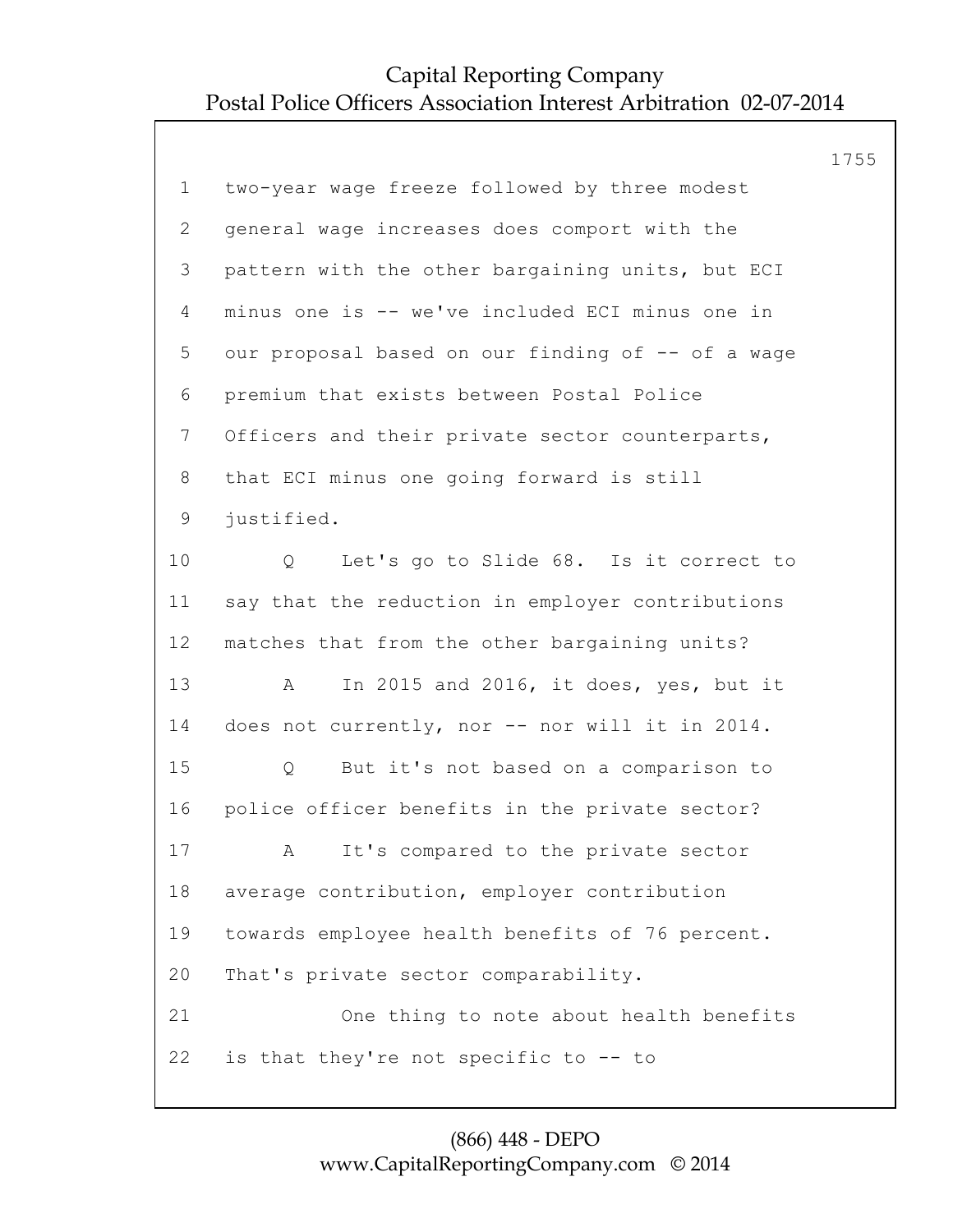|                |                                                   | 1756 |
|----------------|---------------------------------------------------|------|
| $\mathbf 1$    | occupations. A health benefit plan for you costs  |      |
| $\overline{2}$ | the same roughly as someone in the same           |      |
| 3              | demographic regardless of occupation, whether     |      |
| 4              | they're a custodian or, you know, a Wall Street   |      |
| 5              | trader. The health benefit premium costs are      |      |
| 6              | about the same, so -- so it isn't dependent on -- |      |
| $7\phantom{.}$ | on occupation.                                    |      |
| 8              | But it's correct that the employers<br>Q          |      |
| 9              | share the premium very significantly, is that     |      |
| 10             | correct, across --                                |      |
| 11             | Very significantly --<br>A                        |      |
| 12             | -- between occupations?<br>Q                      |      |
| 13             | -- I -- I haven't seen any evidence of<br>A       |      |
| 14             | that.                                             |      |
| 15             | So it's correct that some occupations<br>Q        |      |
| 16             | have a greater degree of health care paid for by  |      |
| 17             | their employer than other occupations; is that    |      |
| 18             | correct?                                          |      |
| 19             | Based on what? I've never seen -- I<br>A          |      |
| 20             | have not seen that, no. I've not seen any         |      |
| 21             | evidence that would corroborate that.             |      |
| 22             | ARBITRATOR OLDHAM: Well, it would                 |      |
|                |                                                   |      |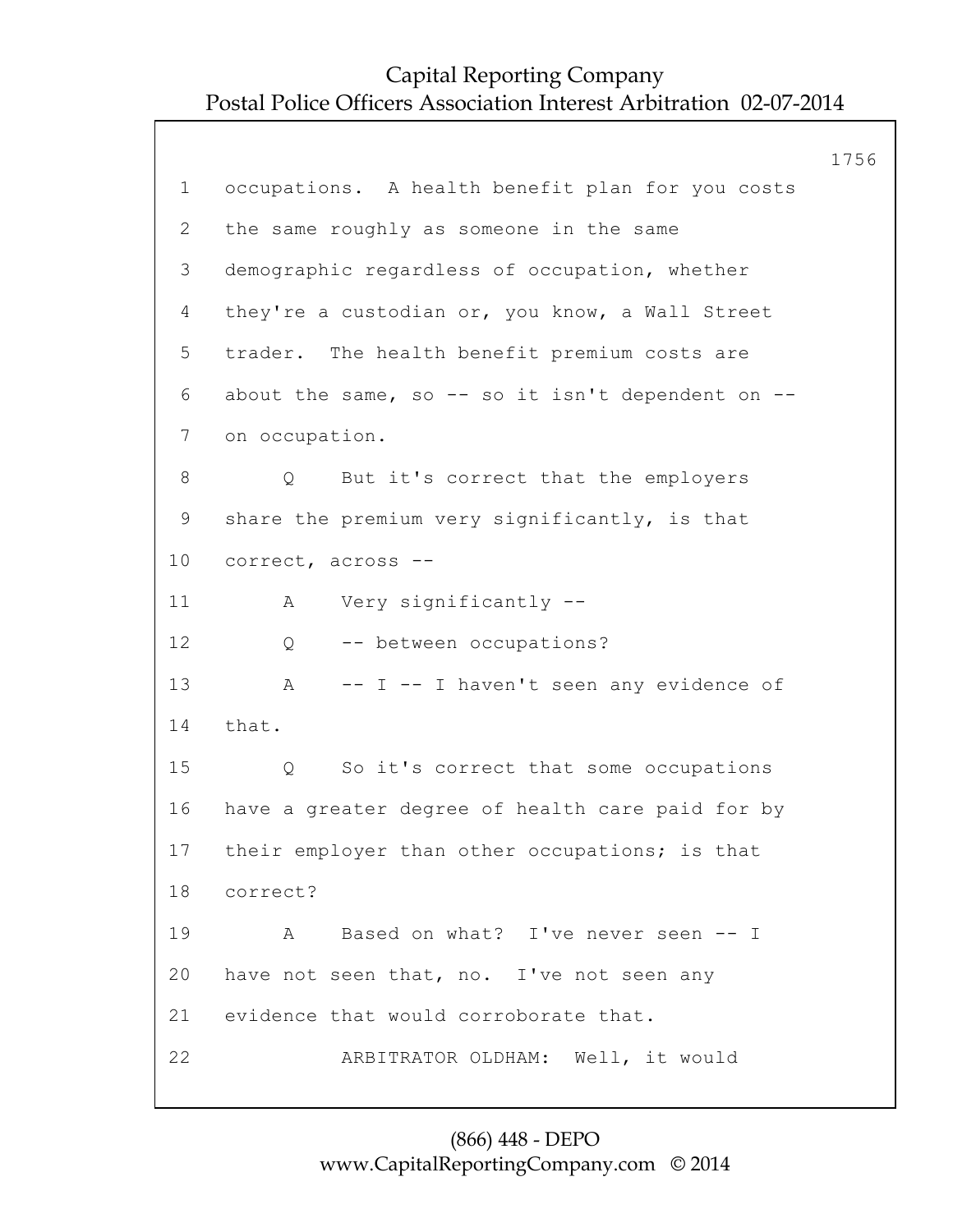1757 1 certainly be true that that's -- that variability 2 exists among employers. 3 THE WITNESS: Employers is probably 4 the -- the biggest variation is among employers, 5 but not occupations. 6 ARBITRATOR OLDHAM: Yes. 7 THE WITNESS: So an employer has a 8 health benefits plan that they apply to all of 9 their employees regardless of occupation. I 10 don't think there's a uniform police officer 11 employer contribution that makes any sense for 12 this -- 13 BY MR. STEPHENS 14 Q Joe, on Slide 68, they're reducing the 15 starting salary by 7.7 percent; is that right? 16 A That's correct. 17 Q Won't that actually reduce the starting 18 PPO pay below that of many ABM security guards 19 working for the post office? 20 A I -- I've not made that comparison. I 21 don't know. 22 MR. STEPHENS: Perhaps we'll just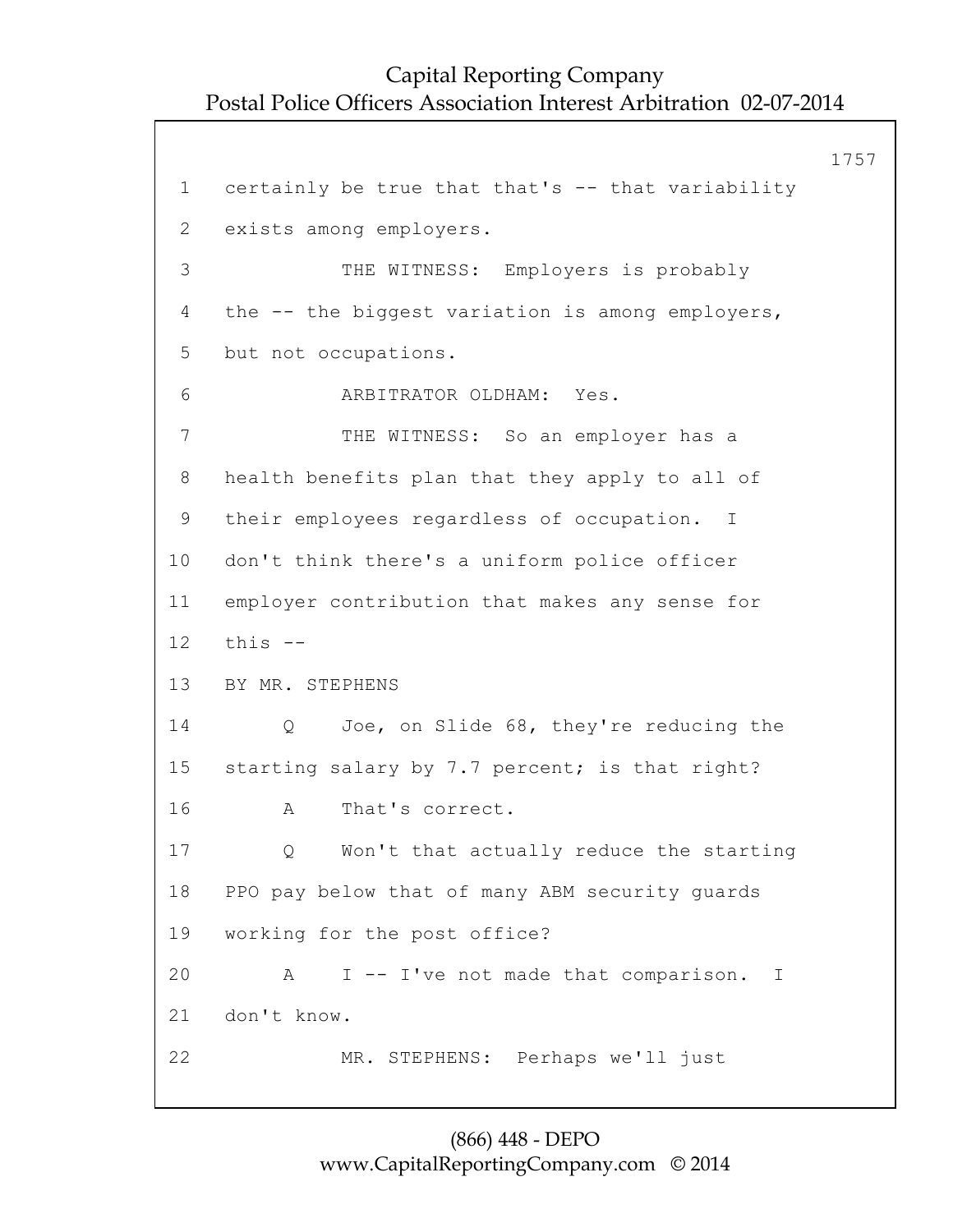1758 1 introduce that ourselves in a paper exhibit 2 afterwards. I have no further questions. 3 MS. GONSALVES: No redirect. 4 ARBITRATOR OLDHAM: Joe, you've 5 escaped. 6 ARBITRATOR DUFEK: Can I -- can I just 7 follow up, Joe? 8 **ARBITRATOR OLDHAM:** Whoops. Not quite. 9 ARBITRATOR DUFEK: I just want to go 10 back to Slide 15 and the whole issue of 11 contracting out. 12 THE WITNESS: Slide what? Excuse me. 13 ARBITRATOR DUFEK: It's 15. And I just 14 thought it might be helpful to the panel and, 15 frankly, to the parties in the room to -- for you 16 to kind of walk through for us -- as you said, 17 there were a multiplicity of factors that would 18 enter into a contracting out decision, not just 19 the wage rate, and I wanted to walk through some 20 of those factors and see whether you would agree 21 as an executive at the Postal Service. First and 22 foremost are the legacy cost issues, retiree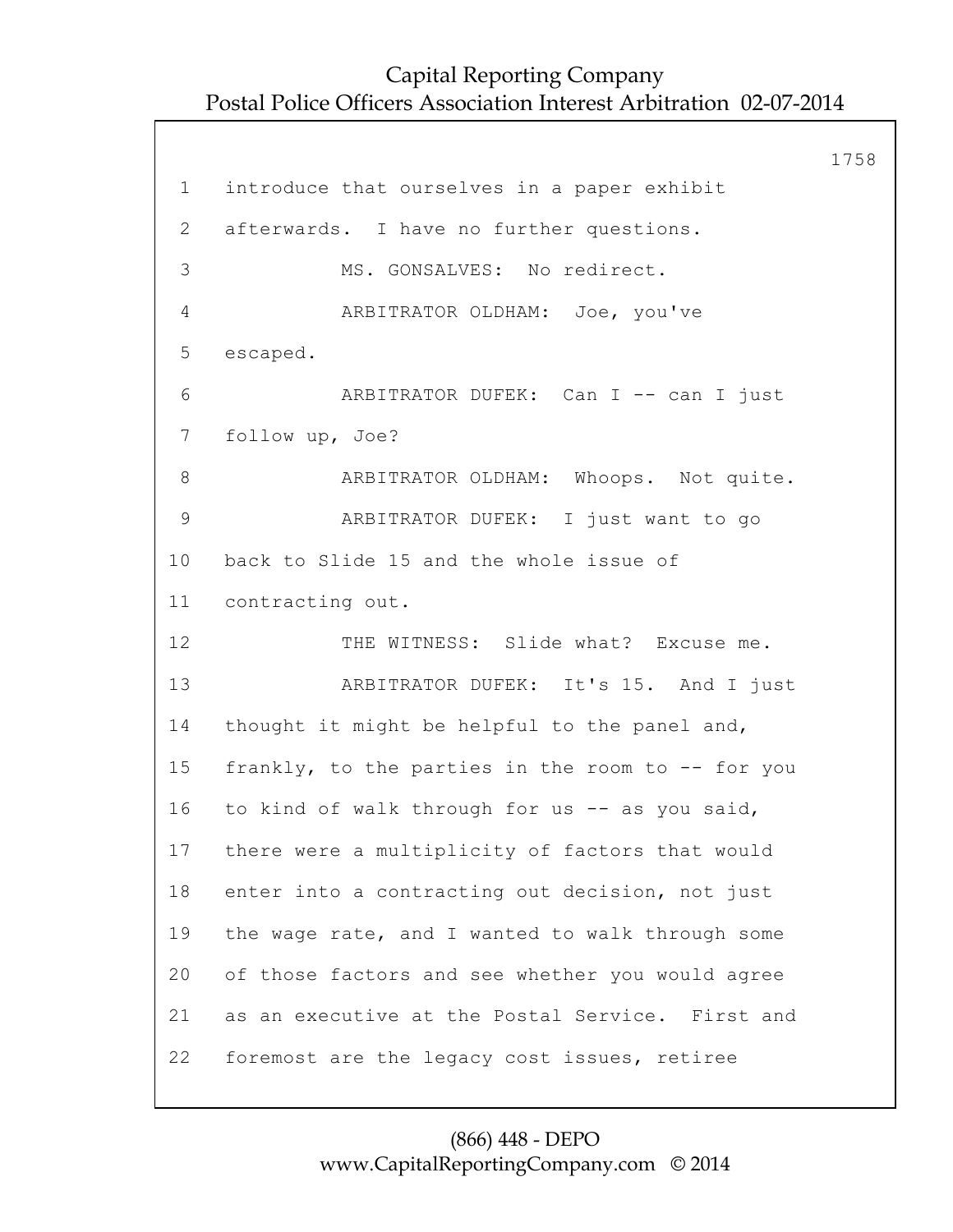1759 1 health care. 2 Would that be something that the Postal 3 Service would completely avoid through the 4 contracting out process? 5 THE WITNESS: It would, yes. 6 ARBITRATOR DUFEK: And the investment 7 risk associated with the pension plan, would that 8 be something that -- 9 THE WITNESS: Yes. The employer right 10 now, under both of our health -- retirement -- 11 retirement plans assumes considerable amount of 12 investment risk. 13 ARBITRATOR DUFEK: Could you explain 14 for the parties -- just give them an insight into 15 how changes in the discount rate, for example, 16 for either FERS for or the CSR, changes in which 17 the Postal Service has no control over, impact 18 the Postal Service's legacy costs? 19 THE WITNESS: Well, it has a tremendous 20 impact on a lot of our legacy costs, not only in 21 our pension area, but also on retiree health 22 benefits, workman's comp, anything that we have a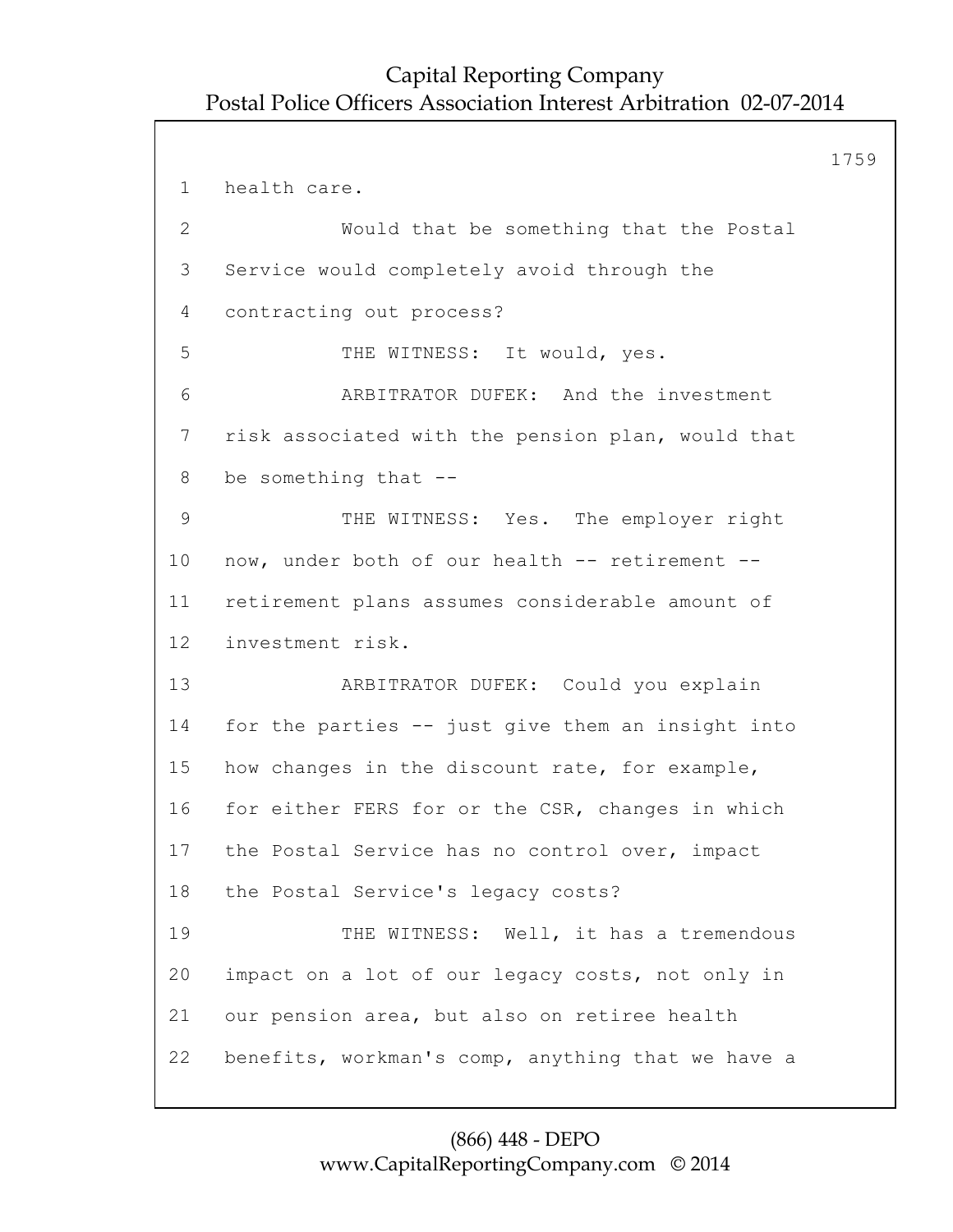|                |                                                   | 1760 |
|----------------|---------------------------------------------------|------|
| $\mathbf 1$    | long-term liability for, the discount rate, which |      |
| $\overline{2}$ | are currently very, very low, and, thus, the rate |      |
| 3              | of return that we can expect based on the low     |      |
| 4              | market rates now dramatically impacts what our    |      |
| 5              | liability is going forward.                       |      |
| 6              | ARBITRATOR DUFEK: Could you describe              |      |
| 7              | for the parties the flexibility that the Postal   |      |
| 8              | Service would have in determining, for example,   |      |
| $\mathsf 9$    | in a place like San Francisco, how they would     |      |
| 10             | contract out the work between, let's say,         |      |
| 11             | security quard and -- and a police officer        |      |
| 12             | function, particularly given the fact that        |      |
| 13             | 60 percent of the hours are going to be worked at |      |
| 14             | night?                                            |      |
| 15             | THE WITNESS: Well, there certainly                |      |
| 16             | would be a cost comparison made, not only of --   |      |
| 17             | between Postal Police Officers versus contract    |      |
| 18             | security -- and whether that's contract Guard II  |      |
| 19             | or Police I or some combination of the two, that  |      |
| 20             | would be part of it. But -- but there are other   |      |
| 21             | security alternatives. You know, there's          |      |
| 22             | technology. There's -- there's -- there are any   |      |
|                |                                                   |      |

### (866) 448 - DEPO www.CapitalReportingCompany.com © 2014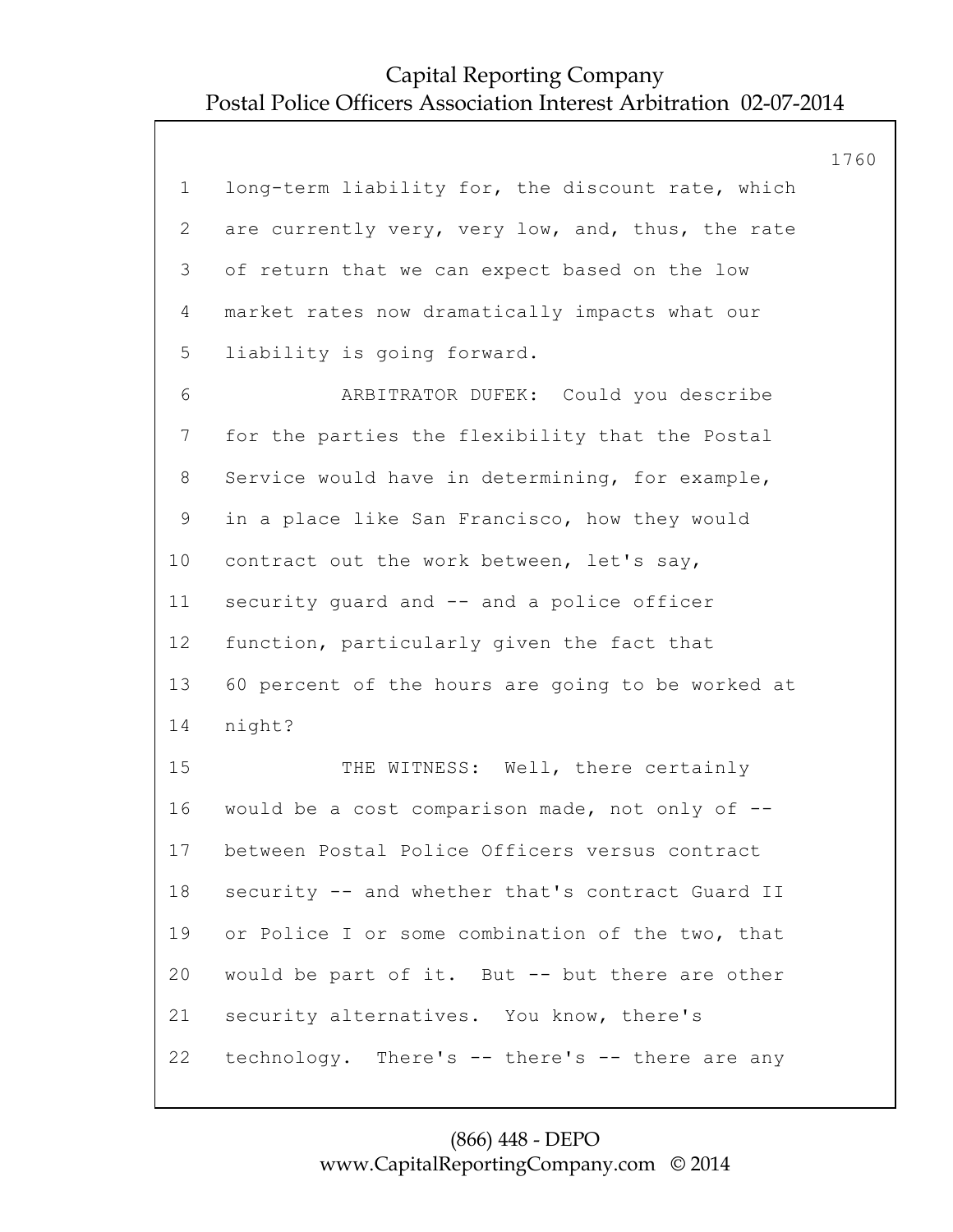|                |                                                   | 1761 |
|----------------|---------------------------------------------------|------|
| $\mathbf 1$    | number of, you know, access control, you know,    |      |
| $\mathbf{2}$   | options available there, and that would be        |      |
| 3              | considered. And I'm not an expert at this,        |      |
| 4              | but -- but from speaking with the Inspection      |      |
| 5              | Service, technology is -- is an alternative. It   |      |
| 6              | is a substitute in some cases for the activities  |      |
| $7\phantom{.}$ | performed by Postal Police Officers. So that      |      |
| 8              | would be part of the mix.                         |      |
| 9              | But you would do a lifetime cost or --            |      |
| 10             | or a fully-loaded cost. You would include the     |      |
| 11             | legacy costs as well as the wages and benefits.   |      |
| 12             | I think it's worth pointing out on this slide     |      |
| 13             | that no matter how you cut it, the -- the         |      |
| 14             | wages -- when you include the wages -- and these  |      |
| 15             | don't include the retiree health benefits -- that |      |
| 16             | the fully-loaded cost salaries plus benefits      |      |
| 17             | exceed even that of Police Officer I by -- by a   |      |
| 18             | significant amount.                               |      |
| 19             | ARBITRATOR DUFEK: Could I take you to             |      |
| 20             | the Vaughn award, which is, I think, Exhibit 12?  |      |
| 21             | Volume 3, Postal Service exhibit book. Could I    |      |
| 22             | take you specifically to page 13 of that award?   |      |
|                |                                                   |      |

### (866) 448 - DEPO www.CapitalReportingCompany.com © 2014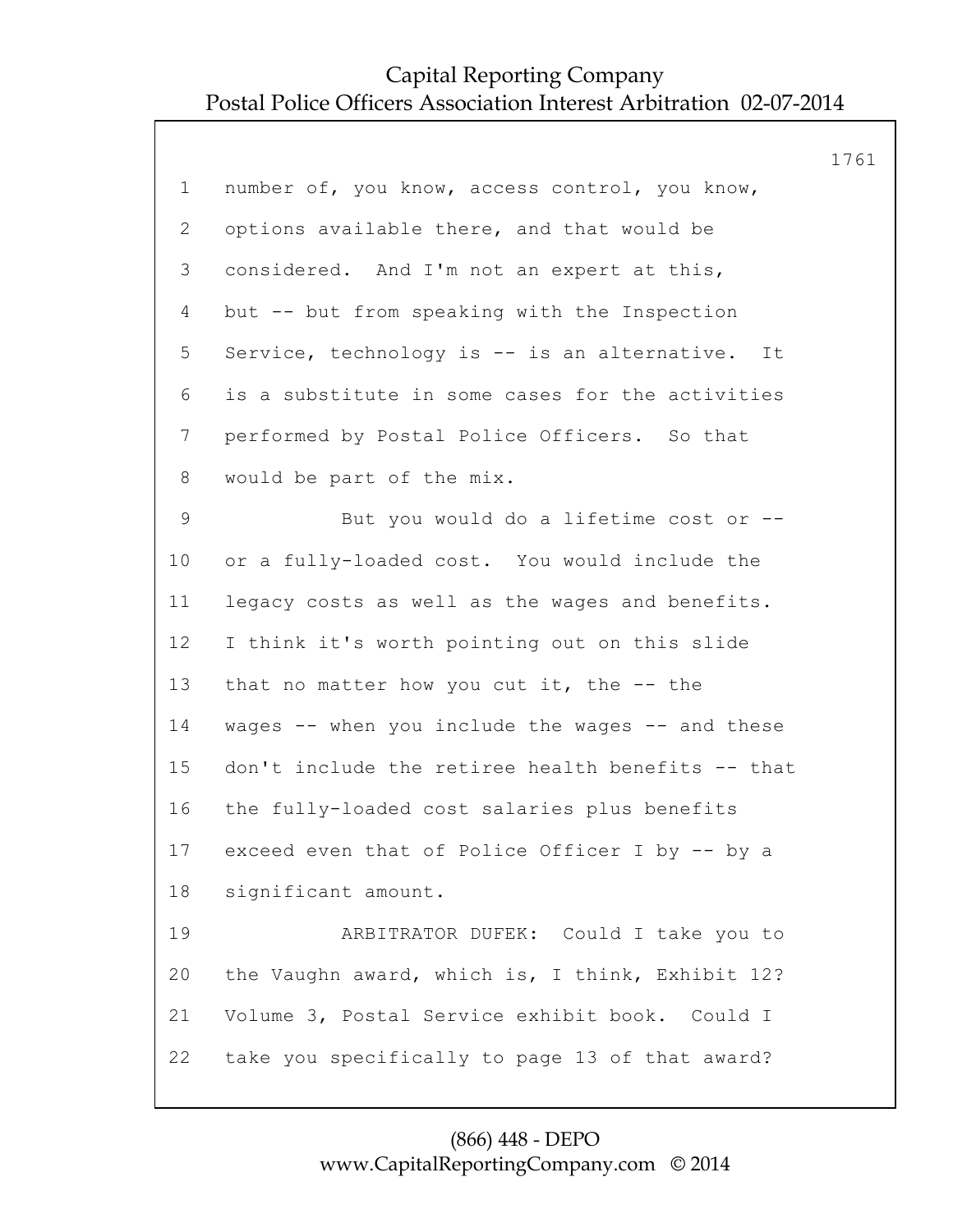1762 1 And give the panel some opportunity here. 2 And could I ask you to look at the 3 bottom of page 13, the paragraph beginning 4 "whether," and could I have you just read into 5 the record that -- from that -- beginning with 6 whether to the end of the paragraph on page 14? 7 THE WITNESS: Sure. Arbitrator Vaughn 8 wrote that whether, in hindsight, the value of 9 the Union's gains in the 1990s negotiations -- 10 1990 negotiations were worth the cost is not the 11 test of whether or not the agreement was valid or 12 indeed whether the trade-offs are now used up and 13 should now be reversed. Choices between wages 14 and benefits in long-term versus short-term gains 15 are the right and responsibility of each party in 16 collective bargaining. Interest arbitrators must 17 be reluctant to undo an earlier negotiated 18 agreement on the basis that one party, in 19 hindsight, thinks the other got the better of 20 the -- of the deal. Put another way, a deal is a 21 deal. The Rural Letter Carriers, for example, 22 struck a voluntary agreement with the Postal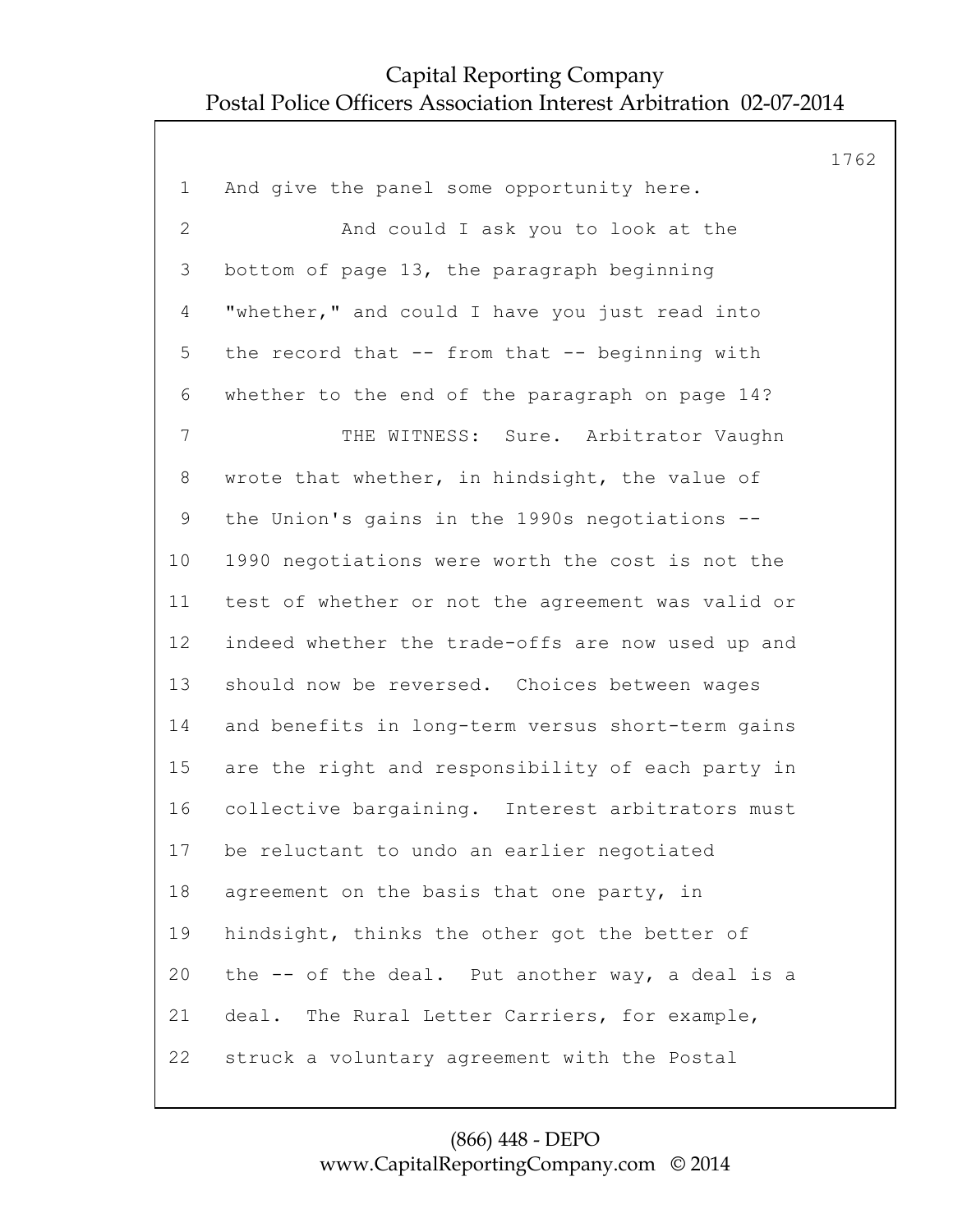|             |                                                   | 1763 |
|-------------|---------------------------------------------------|------|
| $\mathbf 1$ | Service in 1978 which included a cap on COLA.     |      |
| 2           | That agreement has cost those employees           |      |
| 3           | approximately \$2,000 each year since, yet the    |      |
| 4           | Rural Letter Carriers have not been able to       |      |
| 5           | correct the results of that bargaining through    |      |
| 6           | subsequent arbitration, including the 1985 Volz   |      |
| 7           | award. In light of the manner in which the        |      |
| 8           | internal wage differences at issue in this        |      |
| $\mathsf 9$ | proceeding have been created, the appropriate way |      |
| 10          | to correct previously bargained for results is    |      |
| 11          | through mutual agreement and not through the      |      |
| 12          | interest -- the arbitration process. I decline,   |      |
| 13          | therefore, to make the Union's requested equity   |      |
| 14          | adjustments to restore wage parity with the APWU  |      |
| 15          | bargaining unit.                                  |      |
| 16          | ARBITRATOR DUFEK: Does that paragraph,            |      |
| 17          | in essence, capture the point that you were       |      |
| 18          | trying to make with your slide?                   |      |
| 19          | THE WITNESS: It does. And I quoted a              |      |
| 20          | small part of that and -- and probably not        |      |
| 21          | enough. Yes, that is, in essence, the point that  |      |
| 22          | was being made.                                   |      |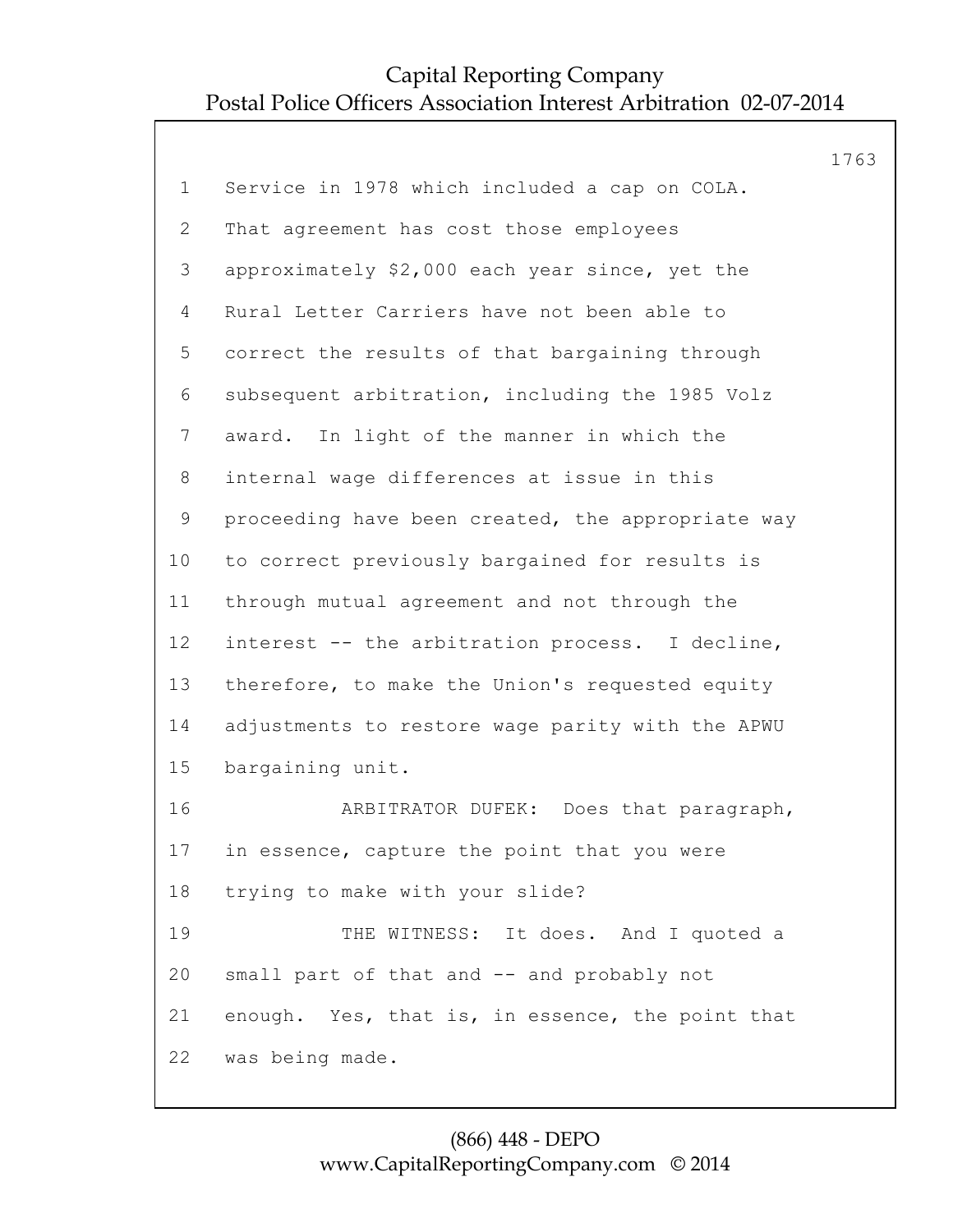|                |                                                  | 1764 |
|----------------|--------------------------------------------------|------|
| $\mathbf 1$    | ARBITRATOR DUFEK: That's all I have.             |      |
| $\mathbf{2}$   | ARBITRATOR BJORK: I just have one.               |      |
| 3              | ARBITRATOR OLDHAM: Yes.                          |      |
| $\overline{4}$ | ARBITRATOR BJORK: Actually, I have 20            |      |
| 5              | questions.                                       |      |
| 6              | THE WITNESS: Yes.                                |      |
| 7              | ARBITRATOR BJORK: No, just one.                  |      |
| 8              | Earlier, when you were talking about the         |      |
| 9              | carriers -- and I didn't hold it, but -- I think |      |
| 10             | you said they received -- regarding priorities,  |      |
| 11             | they received a bonus at the top, and for that,  |      |
| 12             | they gave up the tier at the bottom.             |      |
| 13             | THE WITNESS: In this contract?                   |      |
| 14             | ARBITRATOR BJORK: Yes.                           |      |
| 15             | THE WITNESS: When I was discussing               |      |
|                | 16 this contract? No, I don't think that's quite |      |
| 17             | right. In -- in the APWU agreement that preceded |      |
| 18             | it, we negotiated -- the parties negotiated a    |      |
| 19             | lower entry step and a lower top step. So future |      |
| 20             | career employees not only start out at a lower   |      |
| 21             | salary, but also max out at a lower salary than  |      |
| 22             | current career employees. That particular part   |      |
|                |                                                  |      |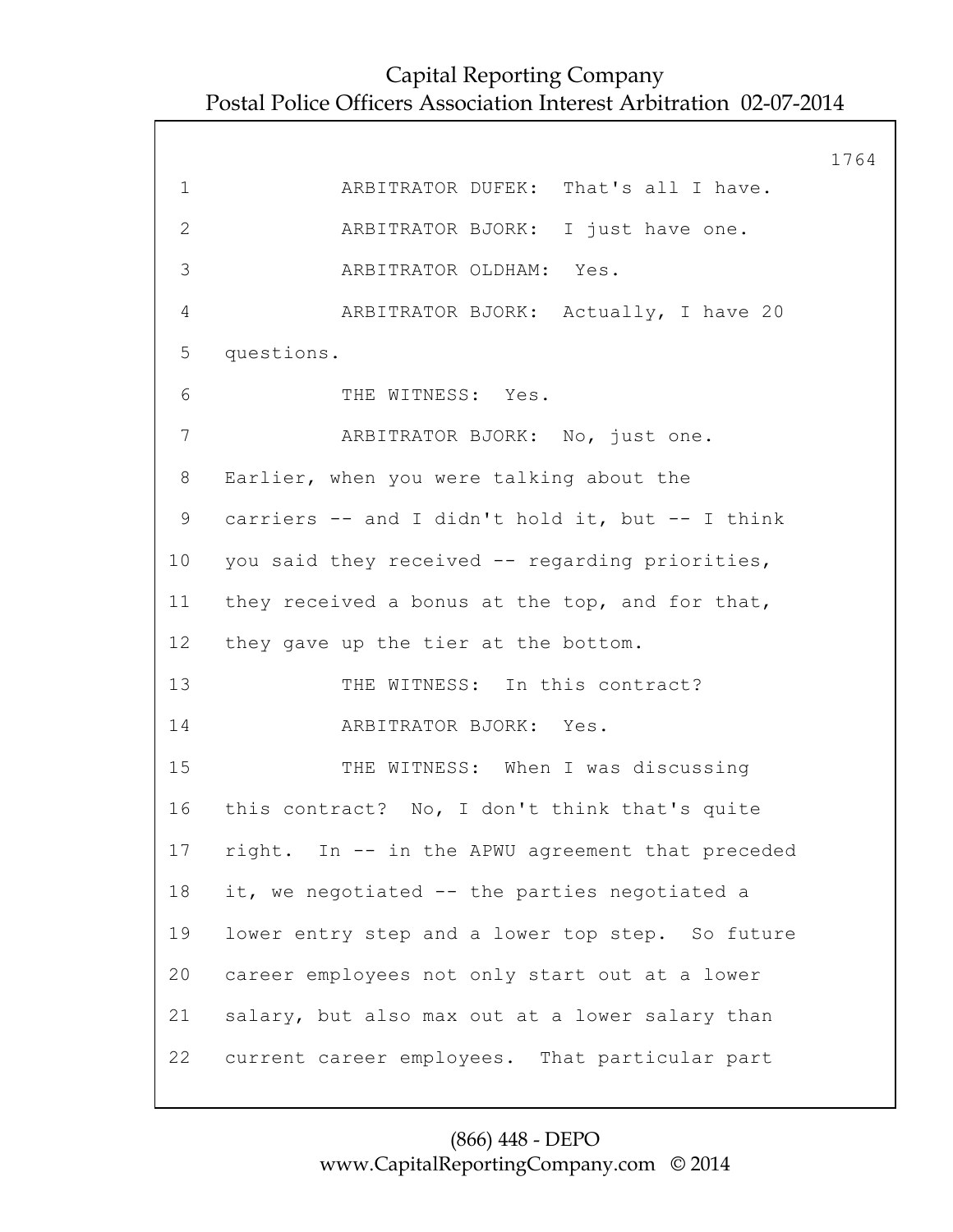|                |                                                   | 1765 |
|----------------|---------------------------------------------------|------|
| $\mathbf 1$    | was unacceptable to the NALC. We could not reach  |      |
| $\overline{2}$ | agreement and -- and they would not agree to      |      |
| 3              | future career employees being paid less at the    |      |
| 4              | top step than current career employees.           |      |
| 5              | So in the $--$ in the $--$ in this $--$ in        |      |
| 6              | the arbitration award, that top step remained the |      |
| $\overline{7}$ | same. It wasn't a bonus. It remained the same     |      |
| 8              | in the new top salary schedule as -- as the       |      |
| 9              | current employees make, but in -- in -- in        |      |
| $10 \,$        | exchange for that, if you will, they reduced the  |      |
| 11             | entry step. 13 percent for the APWU is over       |      |
| 12             | 20 percent for the NALC. So their entry           |      |
| 13             | employees -- their employees starting out as city |      |
| 14             | letter carriers will make far less than they      |      |
| 15             | currently do. In addition to that, those new      |      |
| 16             | career employees had their -- their COLA formula  |      |
| 17             | modified.                                         |      |
| 18             | Now, the Postal Service has tried to              |      |
| 19             | eliminate COLA for its bargaining units forever.  |      |
| 20             | It's an important bargaining goal. It's one of    |      |
| 21             | those things that it can probably only be         |      |
| 22             | accomplished through negotiated agreement,        |      |
|                |                                                   |      |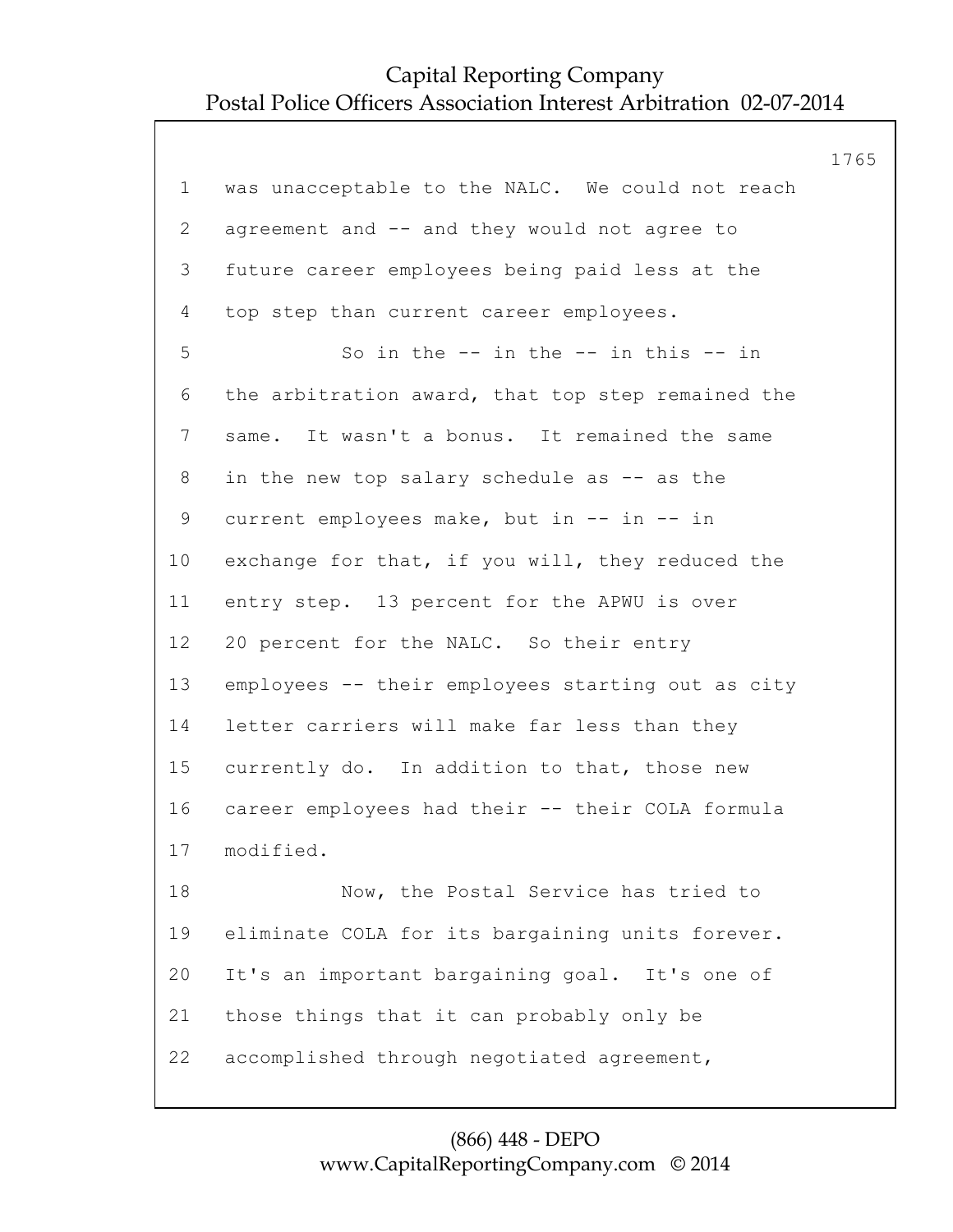|                 |                                                   | 1766 |
|-----------------|---------------------------------------------------|------|
| $\mathbf 1$     | because interest arbitrators -- arbitrators are   |      |
| $\mathbf{2}$    | loathe to make that kind of big change. So --     |      |
| 3               | and we've been unable to -- to negotiate away     |      |
| 4               | COLA for those bargaining units, although it's    |      |
| 5               | been a very important priority for the Postal     |      |
| 6               | Service. But in this contract for the very first  |      |
| $7\phantom{.0}$ | time, we were able to make a significant          |      |
| 8               | modification for the COLA formula for new career  |      |
| $\mathsf 9$     | employees that will pay them up to 35 percent     |      |
| 10              | less in COLA payments than current career         |      |
| 11              | employees make.                                   |      |
| 12              | ARBITRATOR BJORK: And I guess the                 |      |
| 13              | point I'm trying to make is that there's a        |      |
| 14              | certain pile of money, so to speak, that's going  |      |
| 15              | to be distributed among the bargaining unit. The  |      |
| 16              | other units were in a better position to allocate |      |
| 17              | that money than we ever would be based on the     |      |
| 18              | fact that we're not hiring people at the          |      |
| 19              | beginning step, by in large.                      |      |
| 20              | THE WITNESS: I think you could say the            |      |
| 21              | same thing for APWU. I don't -- I don't remember  |      |
| 22              | the last time the Postal Service hired an APWU    |      |
|                 |                                                   |      |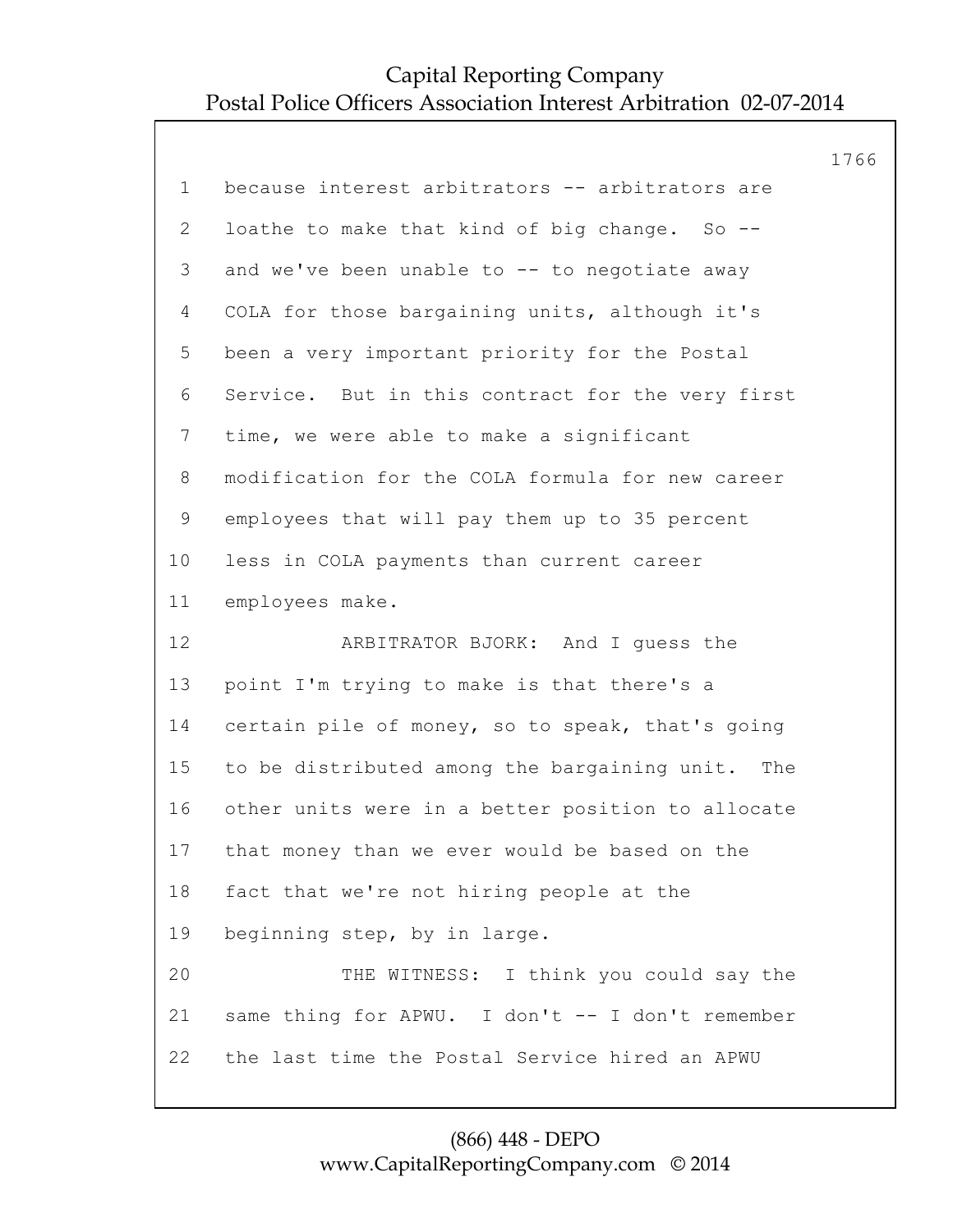|              |                                                   | 1767 |
|--------------|---------------------------------------------------|------|
| $\mathbf 1$  | clerk. We went years without hiring a single      |      |
| $\mathbf{2}$ | APWU clerk. We just don't hire them. We don't     |      |
| 3            | hire mail handlers anymore, career mail handlers, |      |
| 4            | and -- and for obvious reasons. The first         |      |
| 5            | negotiations I was involved with in 1998 with the |      |
| 6            | APWU, they had over 350,000 career employees.     |      |
| 7            | Today, they have fewer than 160,000. So their     |      |
| 8            | ranks have diminished greatly. So it's the same   |      |
| 9            | situation in the APWU. I don't think it's unique  |      |
| 10           | to the Postal Police Officers. But the other      |      |
| 11           | bargaining units were not hiring anybody.         |      |
| 12           | ARBITRATOR BJORK: But those PSEs would            |      |
| 13           | become career at some point when the need         |      |
| 14           | existed?                                          |      |
| 15           | THE WITNESS: At some point in time,               |      |
| 16           | the current career workforce for the APWU will    |      |
| 17           | retire to the point where the Postal Service will |      |
| 18           | have to replace them.                             |      |
| 19           | ARBITRATOR BJORK: And based on the                |      |
| 20           | discussions about the age of the PPO workforce    |      |
| 21           | and the nearing retirement by $-$ by a large      |      |
| 22           | percentage, would it not make sense to be able to |      |
|              |                                                   |      |

#### (866) 448 - DEPO www.CapitalReportingCompany.com © 2014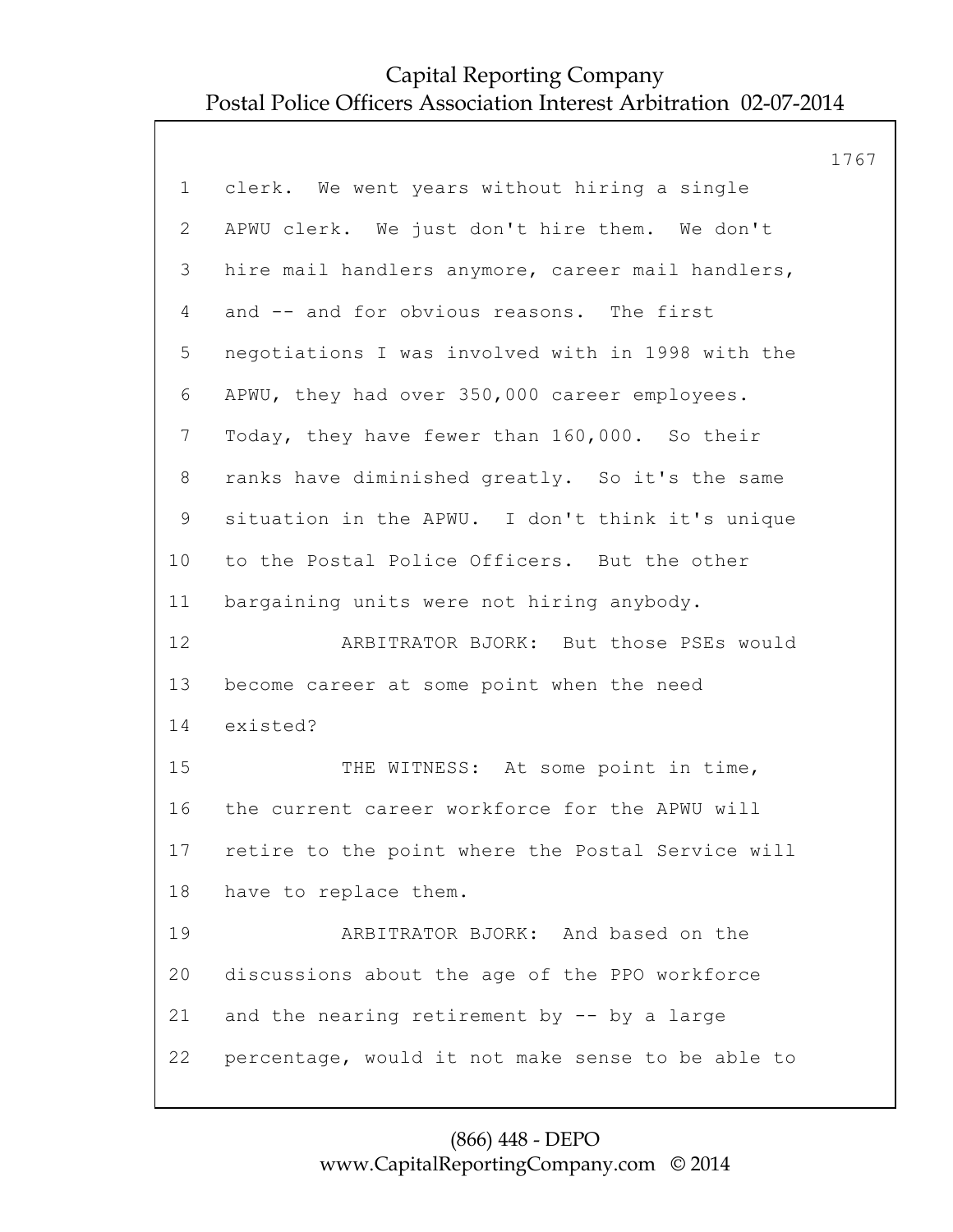|                |                                                   | 1768 |
|----------------|---------------------------------------------------|------|
| $\mathbf 1$    | hire at that beginning step in terms of the cost  |      |
| $\overline{2}$ | savings, which would free up that pile of money   |      |
| 3              | throughout the -- the occupation?                 |      |
| 4              | THE WITNESS: You know, I'm not really             |      |
| 5              | sure how to answer that question. Yes, if we had  |      |
| 6              | a lower starting salary for PPOs and -- and we    |      |
| $7\phantom{.}$ | changed our current policy of recruiting PPOs     |      |
| 8              | from within the organization and started hiring   |      |
| 9              | PPOs at a -- at a lower starting salary than we   |      |
| 10             | currently do, then, theoretically, there would be |      |
| 11             | some cost savings associated with that.           |      |
| 12             | It's -- it's virtually impossible to --           |      |
| 13             | you know, and that's -- that's very speculative.  |      |
| 14             | We don't currently hire from the outside. It's    |      |
| 15             | not known how we're going to be replacing PPOs    |      |
| 16             | over time and where they'll be coming from, so    |      |
| 17             | ARBITRATOR BJORK: Okay. Thank you.                |      |
| 18             | ARBITRATOR DUFEK: Joe, I just have                |      |
| 19             | one -- one final follow-up, because I think it's  |      |
| 20             | important for the panel and for the parties to    |      |
| 21             | understand this history, too.                     |      |
| 22             | We've had some reference to the                   |      |
|                |                                                   |      |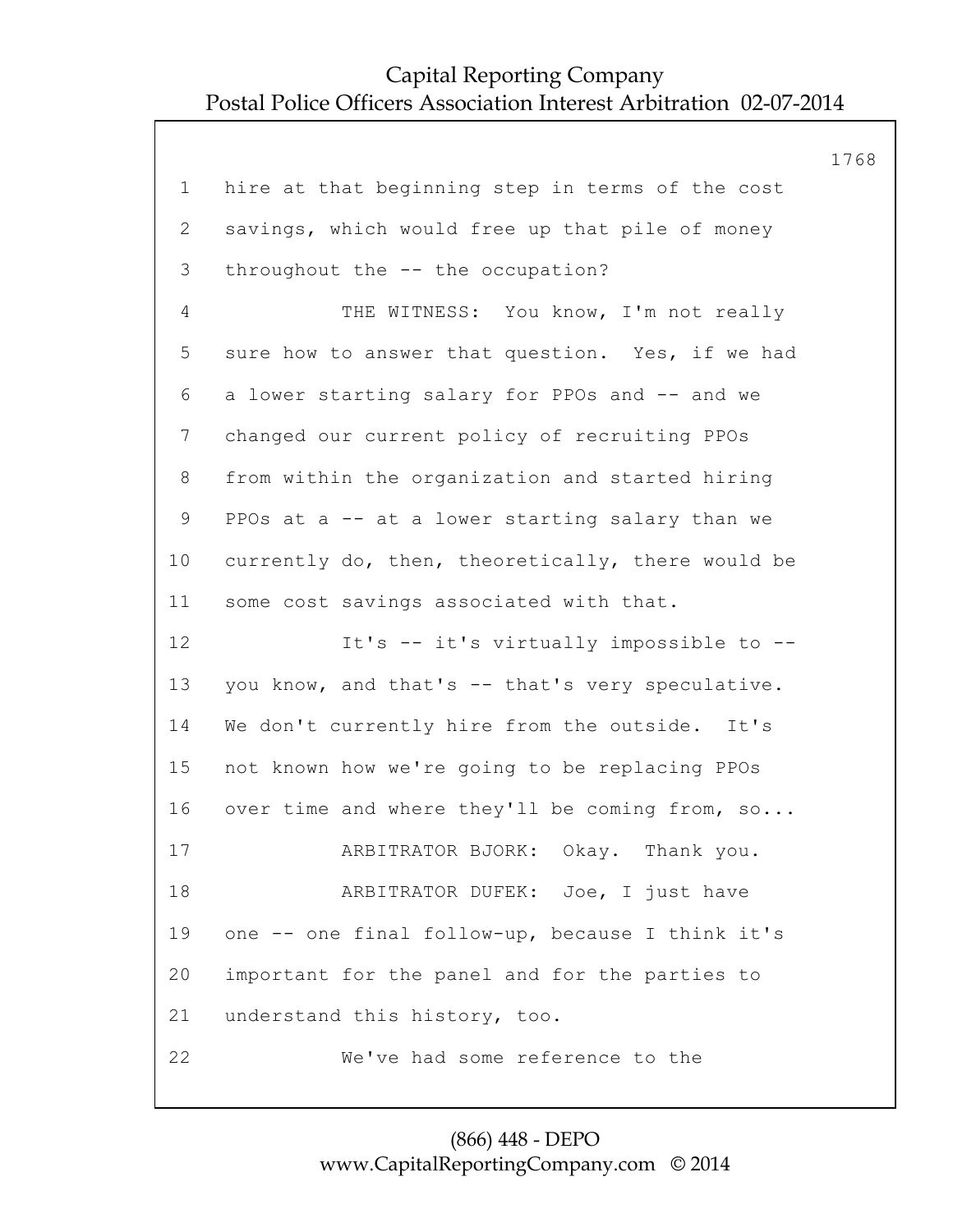|              |                                                   | 1769 |
|--------------|---------------------------------------------------|------|
| $\mathbf 1$  | Goldberg award, and in particular, I think the    |      |
| $\mathbf{2}$ | sentence in which Arbitrator Goldberg wrote that  |      |
| 3            | if the current legislative system for financing   |      |
| 4            | the Postal Service is no longer functioning well  |      |
| 5            | due to technological changes and the means by     |      |
| 6            | which Americans communicate, it is for Congress   |      |
| 7            | to provide an alternative financing system, not   |      |
| 8            | for this panel to require Postal Service          |      |
| 9            | employees to subsidize the long-term structural   |      |
| 10           | deficit of the Postal Service by working at wages |      |
| 11           | and benefits less than those earned by employees  |      |
| 12           | doing comparable work in the private sector.      |      |
| 13           | Are you aware that in the aftermath of            |      |
| 14           | this award, the President of the United States at |      |
| 15           | the time, George W. Bush, commissioned the Postal |      |
| 16           | Reform Committee?                                 |      |
| 17           | THE WITNESS: He did, yes.                         |      |
| 18           | ARBITRATOR DUFEK: And was there                   |      |
| 19           | hearings and testimony before that committee in   |      |
| 20           | 2003?                                             |      |
| 21           | THE WITNESS: There were.<br>The                   |      |
| 22           | President's commission met, and there was a       |      |
|              |                                                   |      |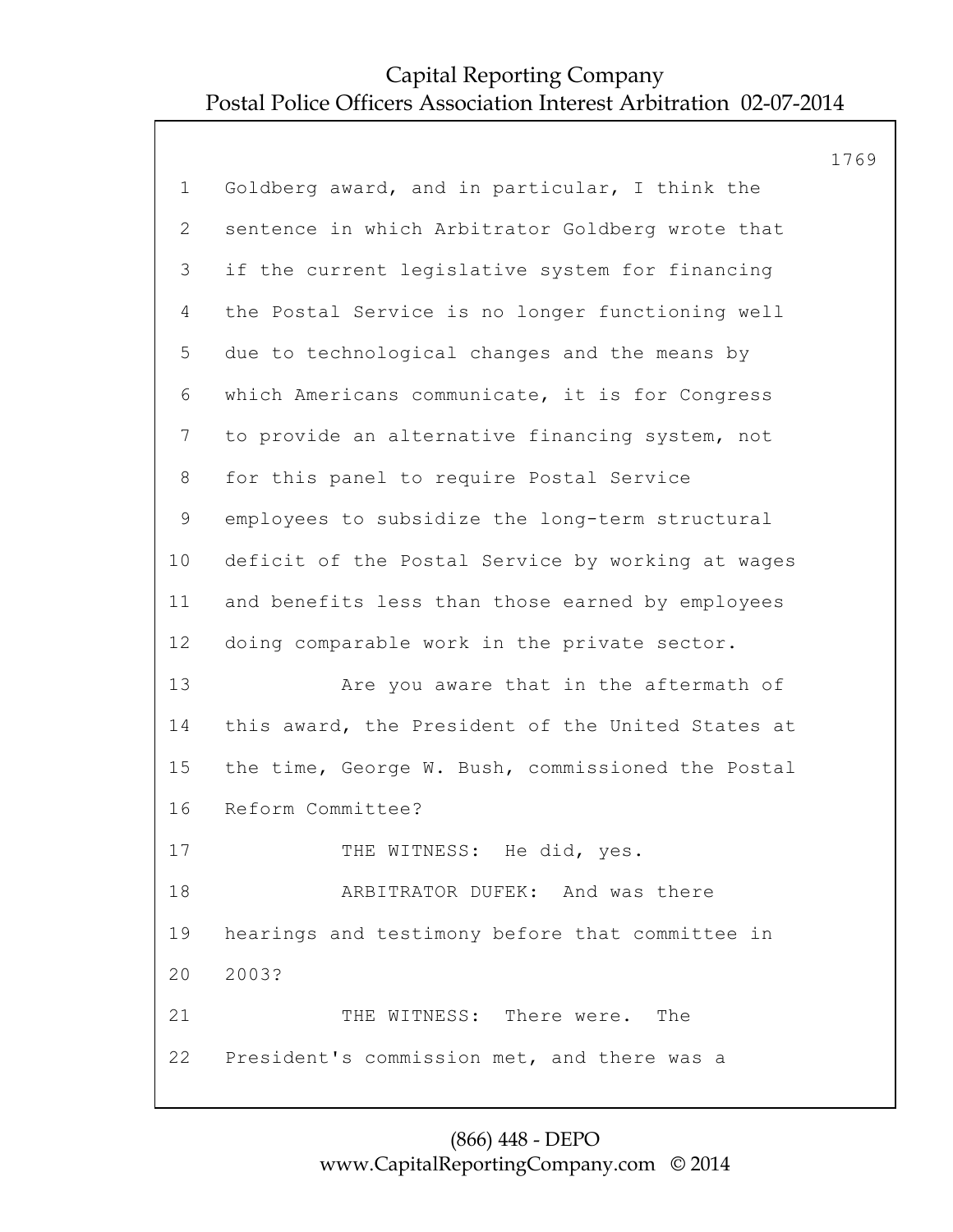1770 1 report published in 2003. 2 ARBITRATOR DUFEK: And part of this 3 issue was discussed in the context of that 4 report? 5 THE WITNESS: Yes. And that -- that 6 was -- 7 ARBITRATOR DUFEK: And that report then 8 went to Congress and that led in part to the 9 Postal Accountability Enhancement Act, in which 10 Congress specifically address addressed this 11 issue. And I would like your perspective on how 12 Congress addressed this issue. 13 THE WITNESS: Well, the Postal Service 14 was -- part of the argument back then that the 15 Postal Service had was that its current 16 ratemaking structure was unresponsive to market 17 needs. It took too long. You filed a rate case. 18 It took you nine, ten months to get a decision, 19 and it needed more flexibility in that regard. 20 So there were a lot of components. And that's 21 one of the main ones that they addressed, and 22 they did that through the implement -- imposition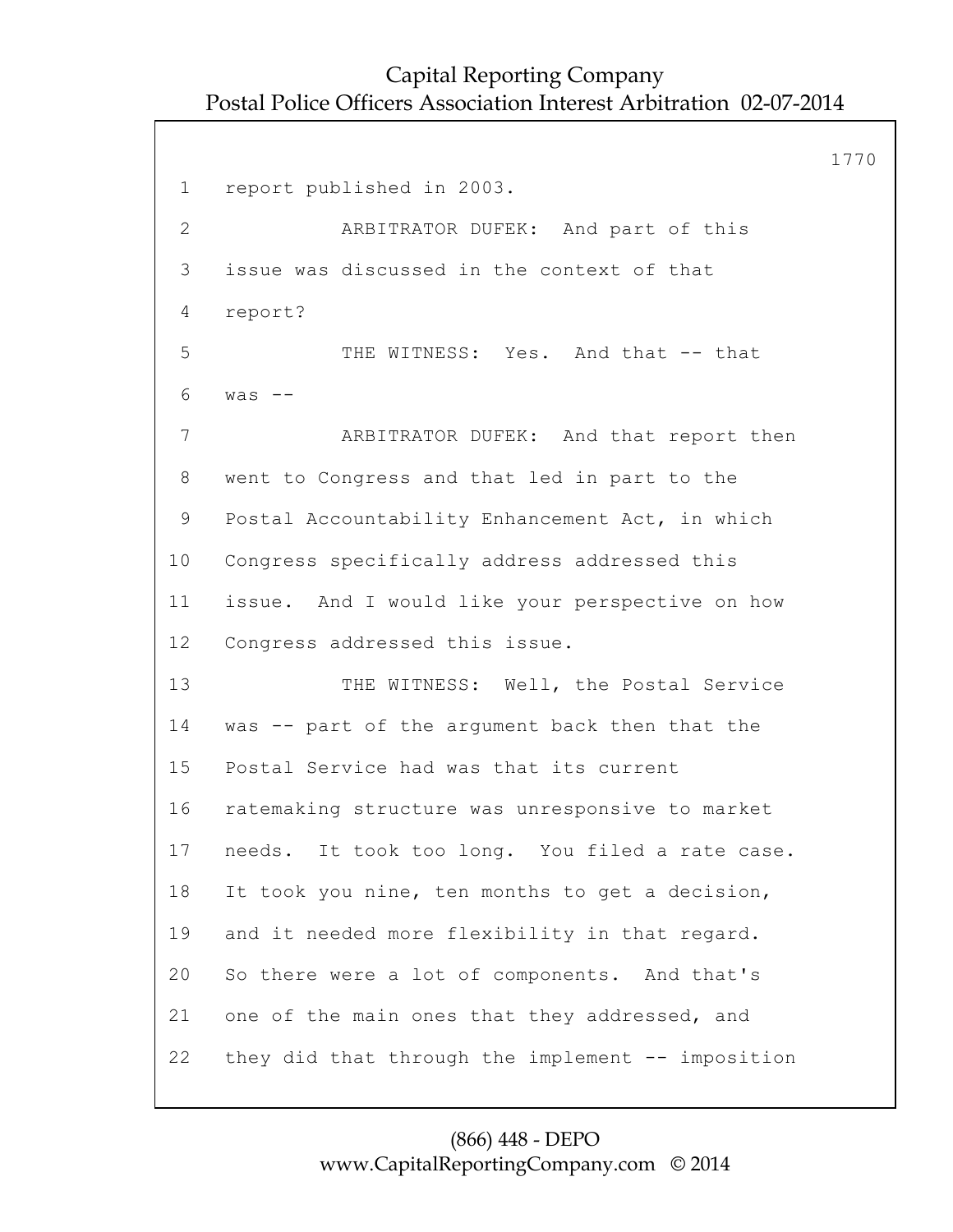1771

1 of a price gap. 2 And as I testified to yesterday, I 3 don't know if it was unintended consequences or 4 just a failure to -- to follow this through to 5 its logical conclusion, but that -- that price 6 cap has caused considerable problems for the 7 Postal Service, particularly in an -- in an era 8 where volume declined precipitously, especially 9 for first-class mail. Our labor cost could not 10 adjust as rapidly as our volume and revenue were 11 disappearing, and price gap prevented us from -- 12 from getting the revenue needed to cover that -- 13 that cost base. 14 The Postal Service has worked furiously 15 to -- to reduce its labor costs and to change its 16 labor cost structure and to reduce its workforce, 17 but we're always behind the curve. And because 18 of the price cap, we -- we've -- as has been 19 noted by many, we've lost billions and billions 20 of dollars since the implementation of the PAEA. 21 ARBITRATOR DUFEK: At any time during 22 the legislative deliberations leading up to the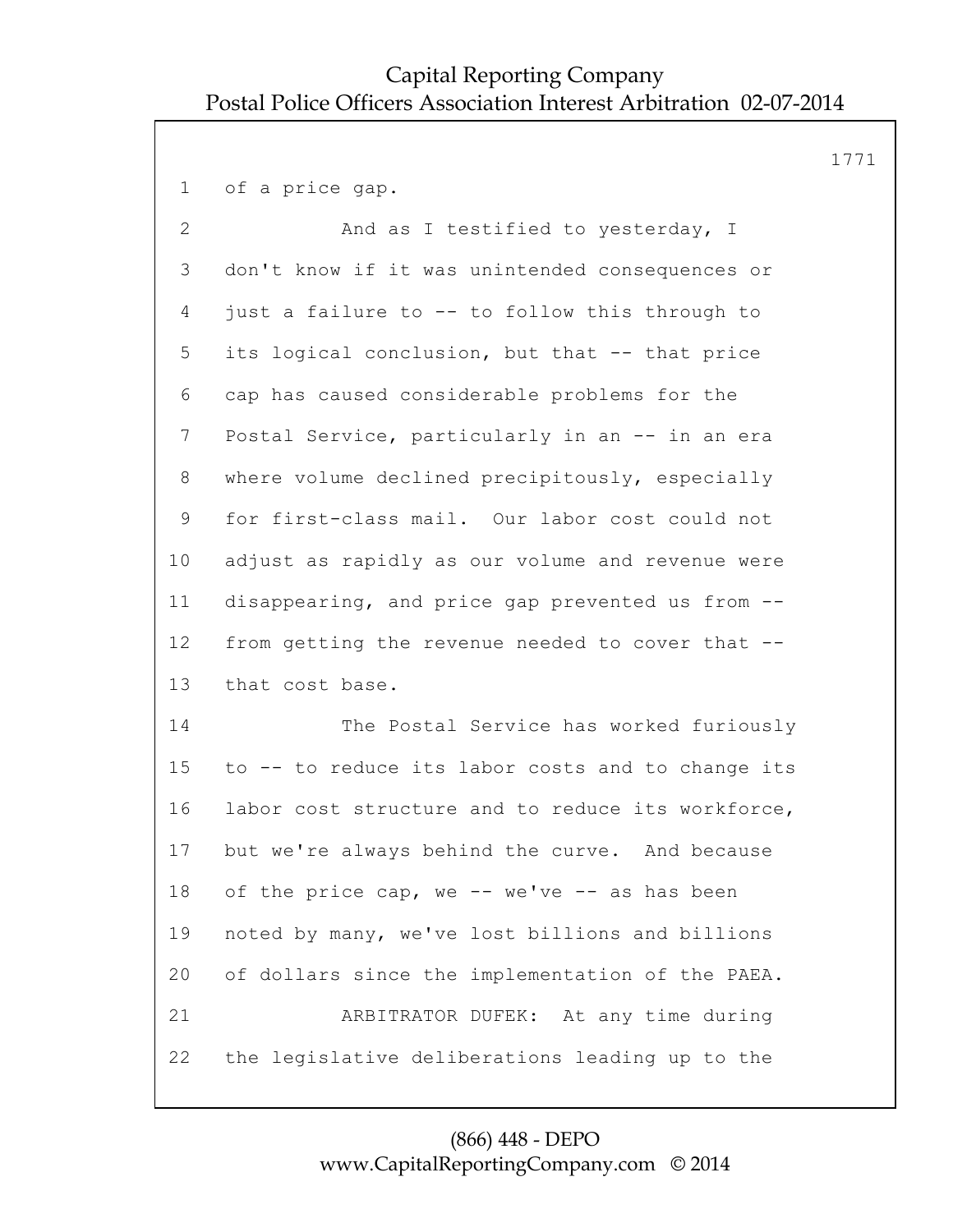|             |                                                   | 1772 |
|-------------|---------------------------------------------------|------|
| $\mathbf 1$ | PAEA, or indeed, over the last three years in the |      |
| 2           | legislative deliberations leading up to the       |      |
| 3           | proposal, which just recently, I understand from  |      |
| 4           | Jim, got through committee, has there been any    |      |
| 5           | suggestion from any member of Congress that the   |      |
| 6           | Postal Service will receive tax subsidies or      |      |
| 7           | appropriations?                                   |      |
| 8           | THE WITNESS: No, not that I'm aware               |      |
| 9           | of, and -- and I don't think the Postal Service   |      |
| 10          | would support that.                               |      |
| 11          | ARBITRATOR DUFEK: So the message from             |      |
| 12          | Congress is get our costs in line with the        |      |
| 13          | revenue?                                          |      |
| 14          | THE WITNESS: That -- that was                     |      |
| 15          | explicitly the message that Congress sent with    |      |
| 16          | the passage of the PAEA, that this -- now they're |      |
| 17          | giving the Postal Service the flexibility that    |      |
| 18          | they've asked for and it's up to them to -- to    |      |
| 19          | bring their costs in line with -- with their      |      |
| 20          | product market.                                   |      |
| 21          | ARBITRATOR OLDHAM: Anything else, Jim?            |      |
| 22          | ARBITRATOR BJORK:<br>No.                          |      |
|             |                                                   |      |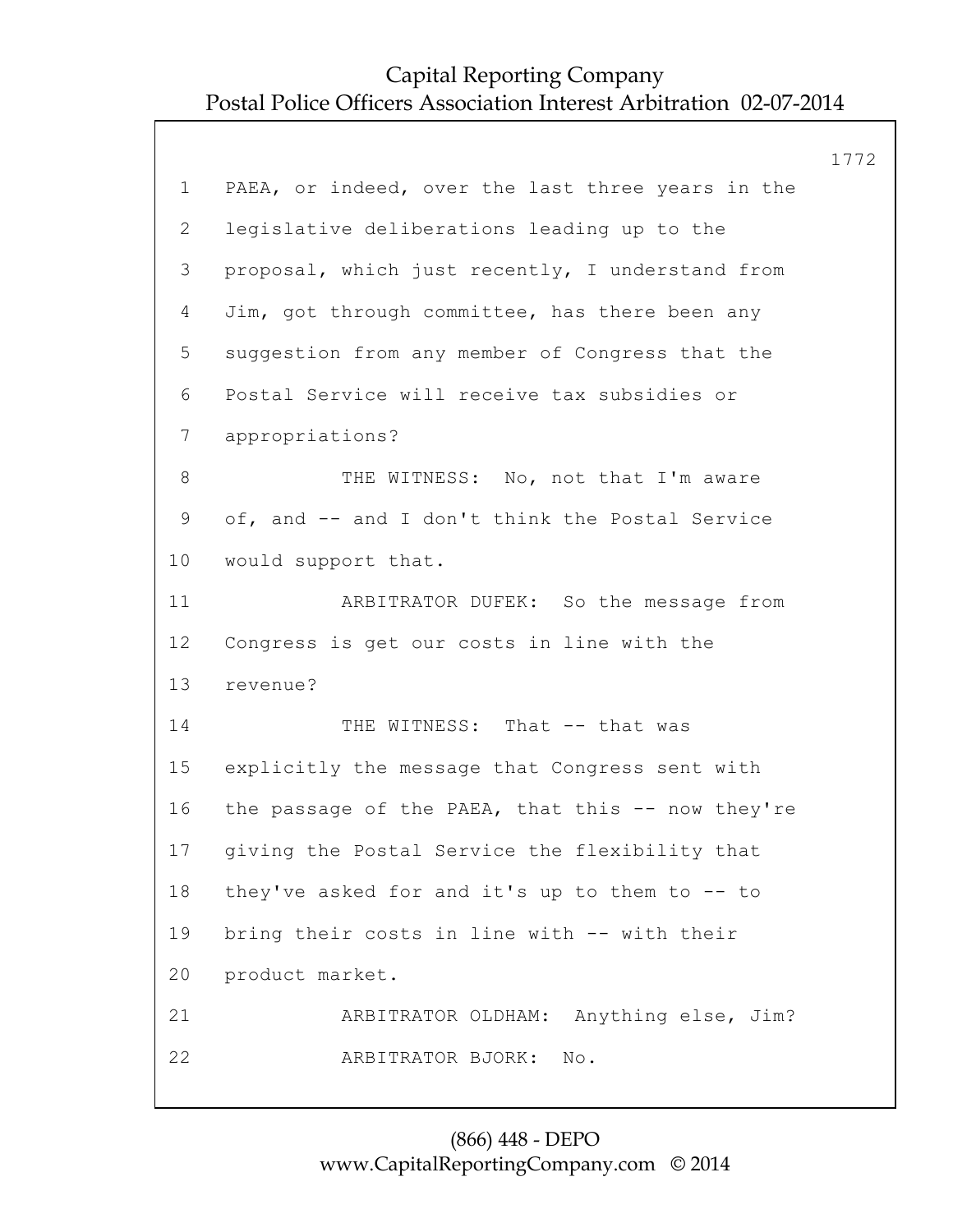1773 1 ARBITRATOR OLDHAM: All right. Thank 2 you very much, Joe. 3 (Witness excused.) 4 ARBITRATOR OLDHAM: Teresa, I believe 5 you have a short witness? 6 MS. GONSALVES: Yes. Our final witness 7 is just a short witness to address the panel's 8 questions regarding the methodology of the 9 putting together of the 5305 chart that we saw. 10 I don't know the exhibit number, but I think Kate 11 will know. 12 MS. SULLIVAN: It's D-8. 13 ARBITRATOR OLDHAM: D-8. 14 MS. GONSALVES: And just about how that 15 was put together. He -- the person testifying is 16 Michael Billingsley, and he was responsible for 17 assembling the information. 18 ARBITRATOR OLDHAM: Is this Volume 2? 19 MS. GONSALVES: What volume is this? 20 MS. SULLIVAN: It's Volume 1, I 21 believe, D-8, or actually -- 22 MS. GONSALVES: No, it's Volume 2.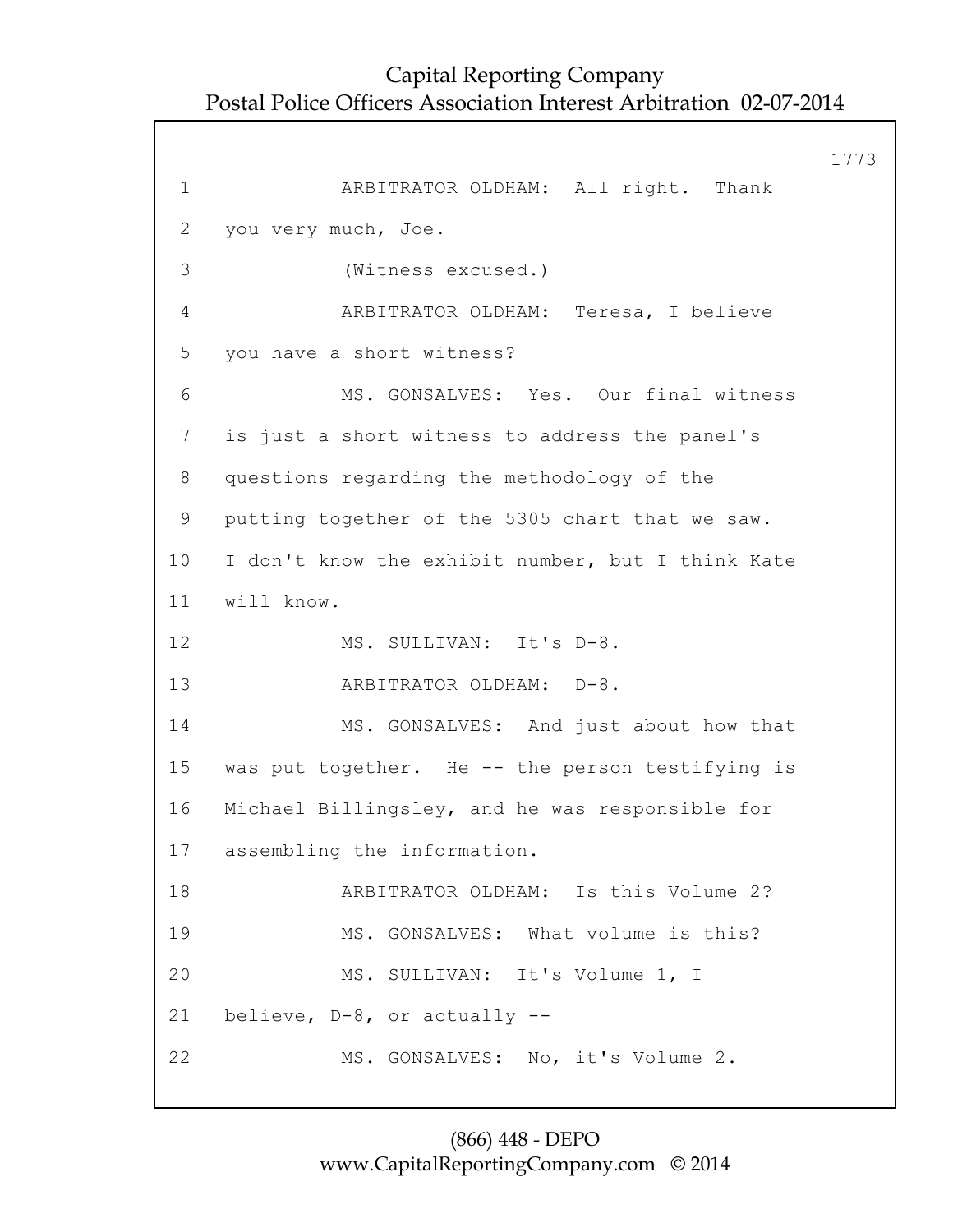1774 1 MS. SULLIVAN: It's Volume 2. My 2 apologies. D-8. 3 MS. GONSALVES: Michael, do you have it 4 up there? 5 MR. BILLINGSLEY: I don't see it. 6 ARBITRATOR DUFEK: Here, you can have 7 mine. I've seen it. 8 MS. GONSALVES: Do you have the one 9 that's written on? 10 ARBITRATOR DUFEK: There's no writing 11 on mine. 12 MS. SULLIVAN: And just to be clear, 13 Michael's testifying about how he put this data 14 together. He's not testifying as to the 15 substance behind it. That was Keith Milke. 16 ARBITRATOR OLDHAM: Fine. 17 Mr. Billingsley, you're still under oath. I 18 trust you will understand that. 19 THE WITNESS: Yes, sir. 20 21 22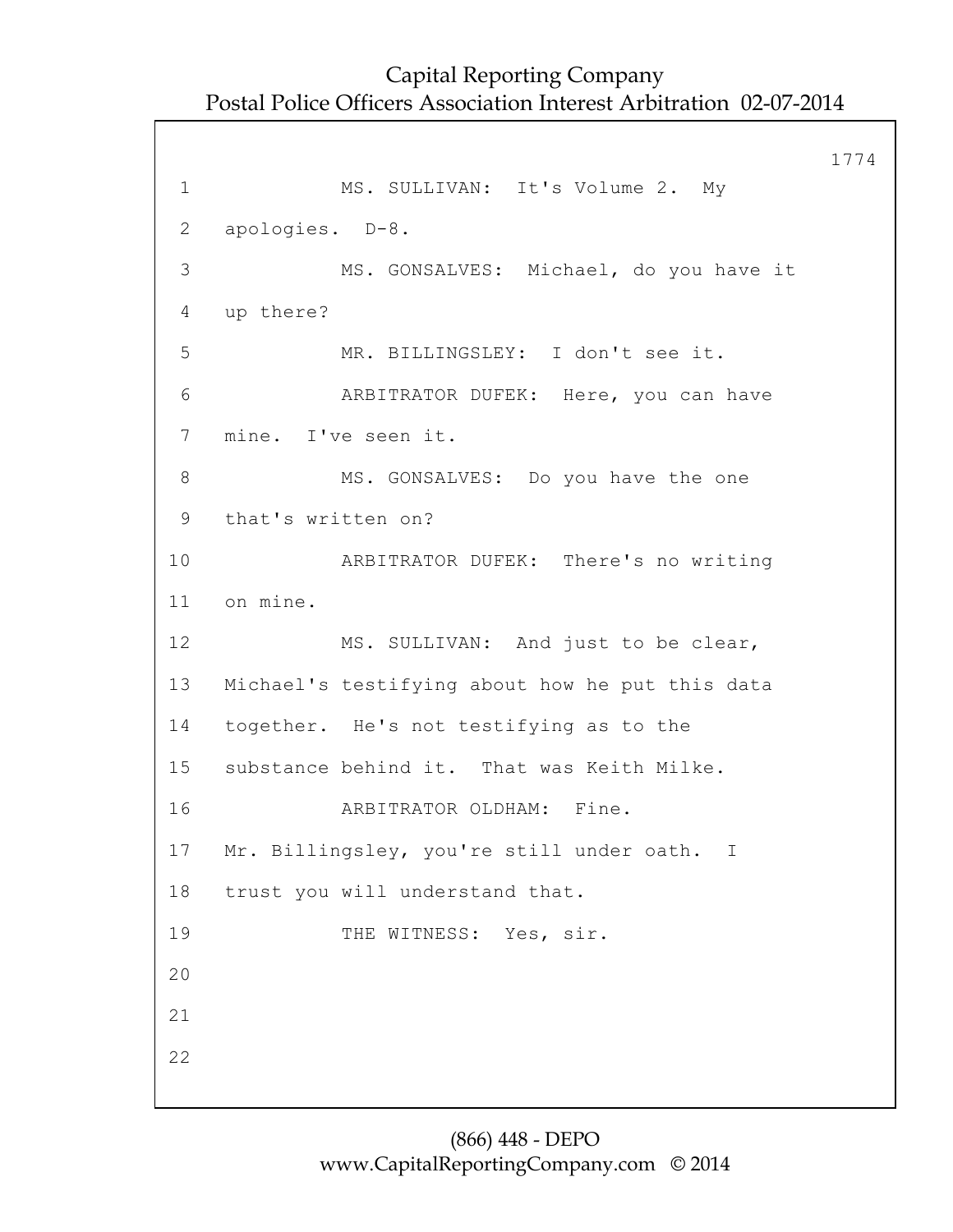1775 1 WHEREUPON, 2 MICHAEL BILLINGSLEY 3 was called for continued examination, and having 4 been previously duly sworn was examined and 5 testified further as follows: 6 DIRECT EXAMINATION BY COUNSEL FOR THE 7 POSTAL SERVICE 8 BY MS. SULLIVAN 9 Q Michael, did you prepare this chart for 10 interest arbitration? 11 A I did. 12 Q Can you just walk through -- the panel 13 through how you prepared the chart? 14 A Sure. I started with asking members of 15 our management contract administration group, who 16 work with the PPOA, to solicit 5305 forms for the 17 month of August. When those forms were mailed to 18 that group, they were given to me. I enlisted 19 the help of some data entry personnel, who 20 inputted the data from those forms into an Excel 21 sheet, for which I compiled the numbers, the 22 summary numbers that you see here for 2013.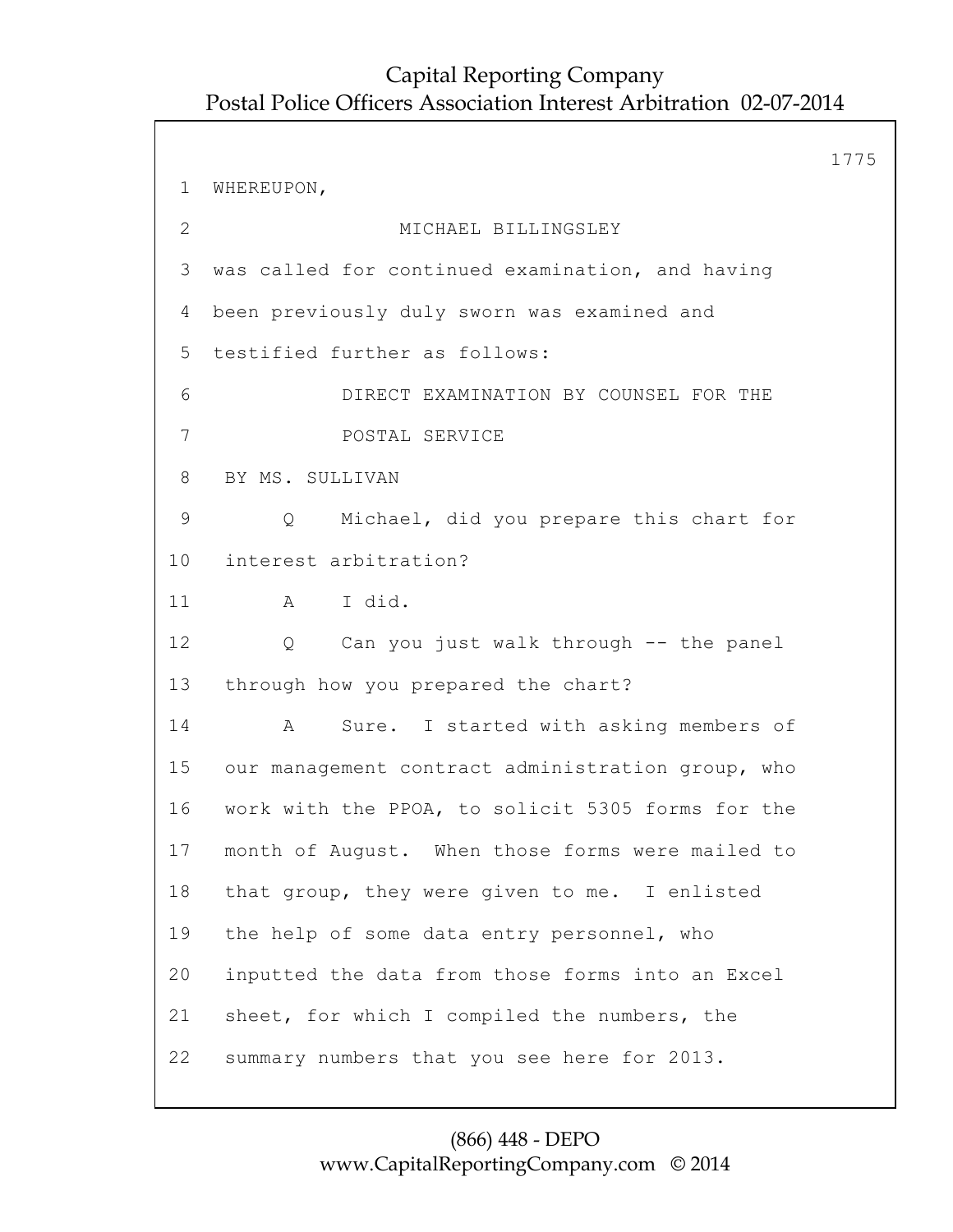1776 1 0 And is this chart a true and accurate 2 reflection of the 5305 data that was provided to 3 you by the Inspection Service? 4 A It is. 5 MS. SULLIVAN: Those are all the 6 questions I have. 7 MR. STEPHENS: Okay. I -- I have 8 cross. 9 CROSS-EXAMINATION BY COUNSEL FOR THE 10 UNION 11 BY MR. STEPHENS 12 Q You have numbers for 2013. What -- 13 what about the numbers for all the other years? 14 A They were supplied previously using the 15 same methodology that I used to compile the 2013 16 numbers. Unfortunately, the personnel who 17 completed those studies are no longer with this 18 group. 19 Q They were previously supplied in what 20 context? 21 A In summary fashion. I have sheets that 22 essentially look the same as the data that I put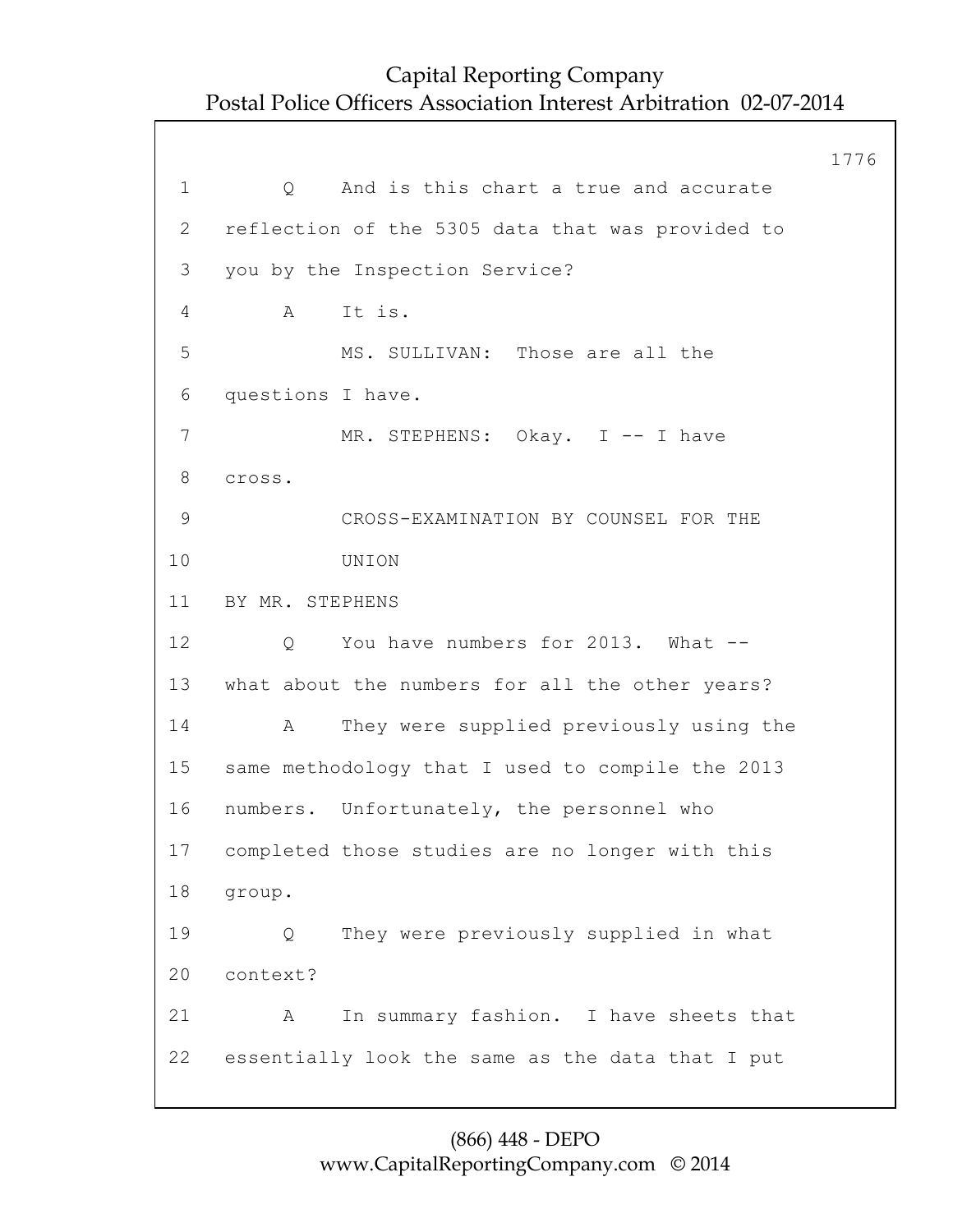1777 1 together for 2013 for the different work hour 2 classifications here. 3 Q But you never -- you never saw those 4 sheets; is that correct? 5 A I never saw those sheets, the physical 6 forms. 7 Q And the 5305 sheets are shredded after 8 six months; is that correct? 9 A I am not aware of that. I'm -- but I 10 have no reason to -- 11 Q They're actually -- directing you to 12 where it says it in the IS-701 -- 13 A I trust that that's true. 14 Q Now, in the 2008 case, the post office 15 didn't use the -- any 5305 analysis; isn't that 16 correct? 17 A I was not here. I don't recall. 18 Q Let me ask you some questions about the 19 form. In the binder, it should be the next tab, 20 Tab 9. 21 A Okay. 22 Q And did you receive -- what exactly did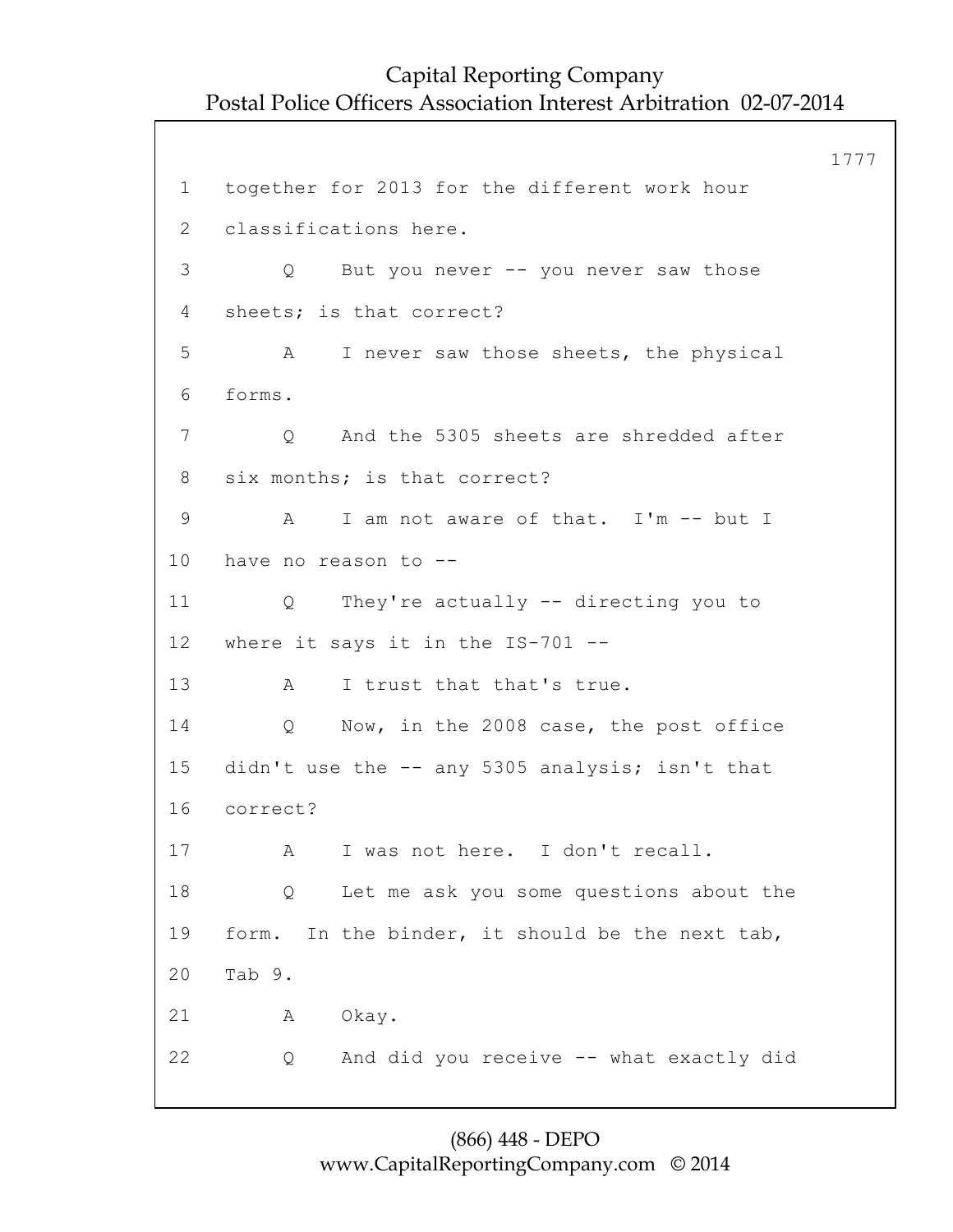1778 1 you go through? Did you receive copies of this 2 form filled out? 3 A Yes. 4 Q Okay. And from whom did you receive 5 them? From which divisions? 6 A All of the divisions that employed 7 PPOs. 8 Q Okay. And so you received -- now, 9 there will be -- these are created for every 10 tour; is that right? 11 A That's correct. 12 Q So for every day, every tour --13 A Every day, every tour -- 14 Q -- every -- 15 A -- signed off by a PPO supervisor 16 nationwide for every division that employed a 17 PPO. 18 Q Okay. And this was done in -- okay. 19 Now, August is when the PPOs are 20 typically on vacation; is that correct? 21 A I did not do that analysis. 22 Q And if PPOs are on vacation, they're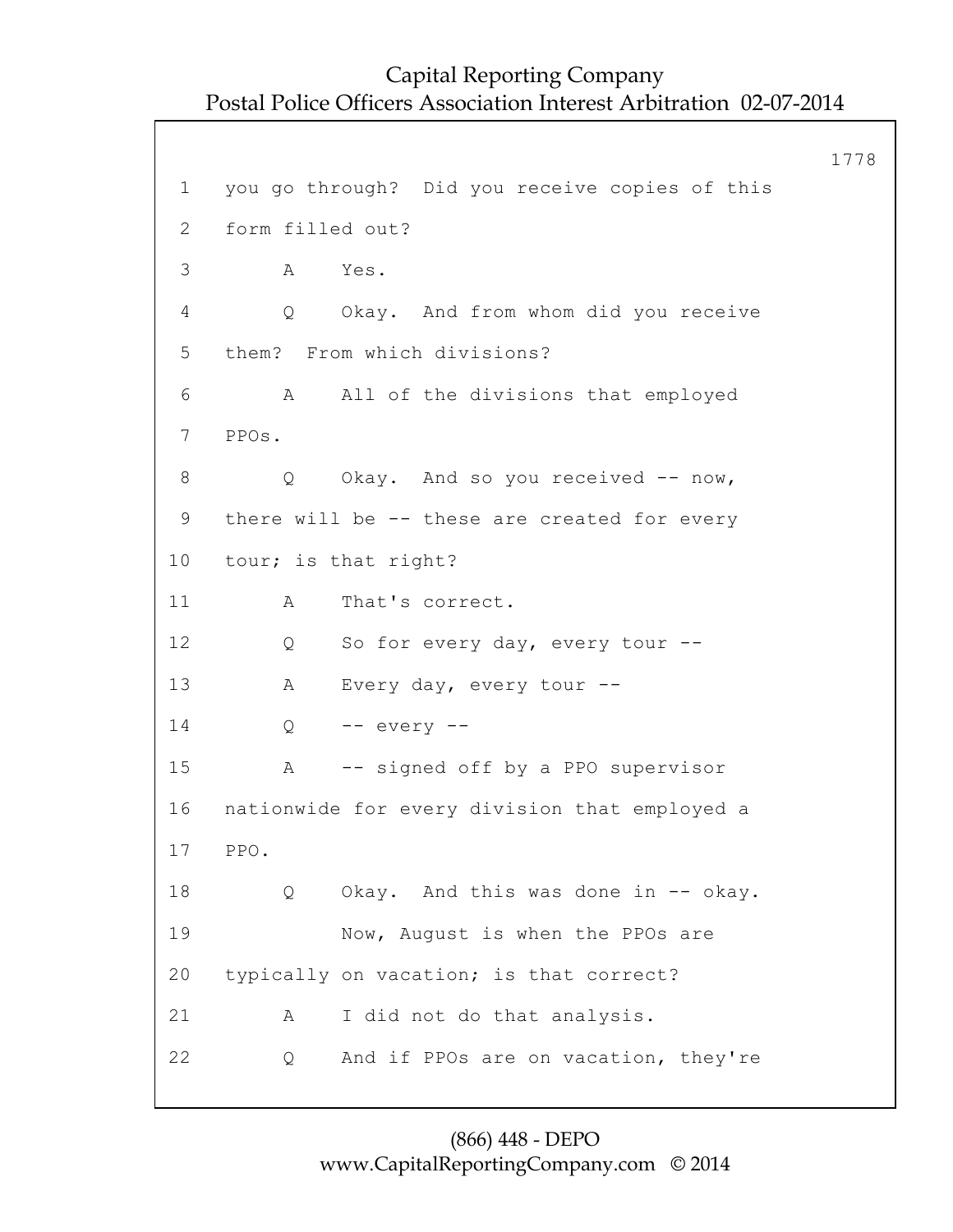1779 1 often pulled from mobile patrols because of 2 reduced manpower; is that correct? 3 A I have no knowledge of that. 4 Q And these are completed at the end 5 of -- at the end of the shift before the 6 supervisor's able to leave for the day; is that 7 correct? 8 A My understanding is that a supervisor 9 signs off on this form. I don't know the timing 10 of when that happens. I assume it's after the 11 shift occurs. 12 Q And are you aware that these forms are 13 actually filled out differently in different 14 divisions? 15 A I do not have any direct knowledge of 16 that. It wouldn't surprise me if -- if one 17 person -- human differences. I have no reason to 18 believe that they're substantively different 19 across divisions. 20 Q Are you aware, in some divisions, ABM 21 guards are included in the numbers? 22 A I am not.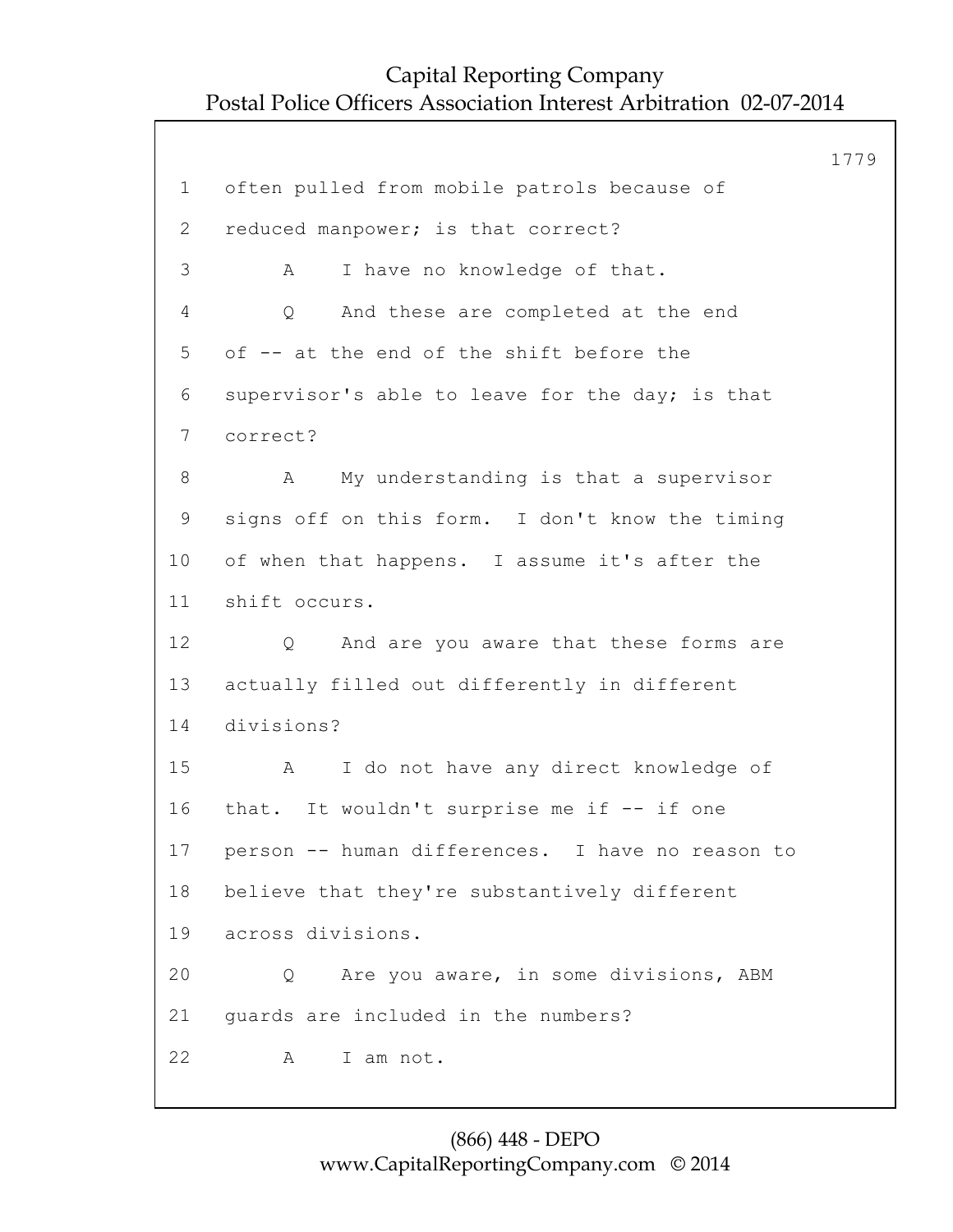1780 1 Q Are you aware that that's how it's done 2 here, for example, here in the headquarters 3 building? 4 A I am not. 5 MS. SULLIVAN: I'm going to object. 6 Mike -- Michael doesn't have any knowledge beyond 7 the -- the data -- I mean, he can testify to 8 that, but he doesn't have knowledge beyond the 9 5305 data that he was provided as far as the 10 procedures of the Inspection Service, and that's 11 not part of his -- 12 THE WITNESS: And maybe it would help 13 if I -- if I described to you exactly what 14 happened. You see these -- these boxes here for 15 fixed post, mobile posts, foot patrol, convoy 16 duty, administrative and other. In a filled-out 17 form, there's hours in these boxes. All I asked 18 the data entry personnel to do was take the 19 numbers, input them into electronic form so I 20 could compile the dita. I have no knowledge 21 beyond what the numbers are that are listed here, 22 signed off on by a PPO supervisor.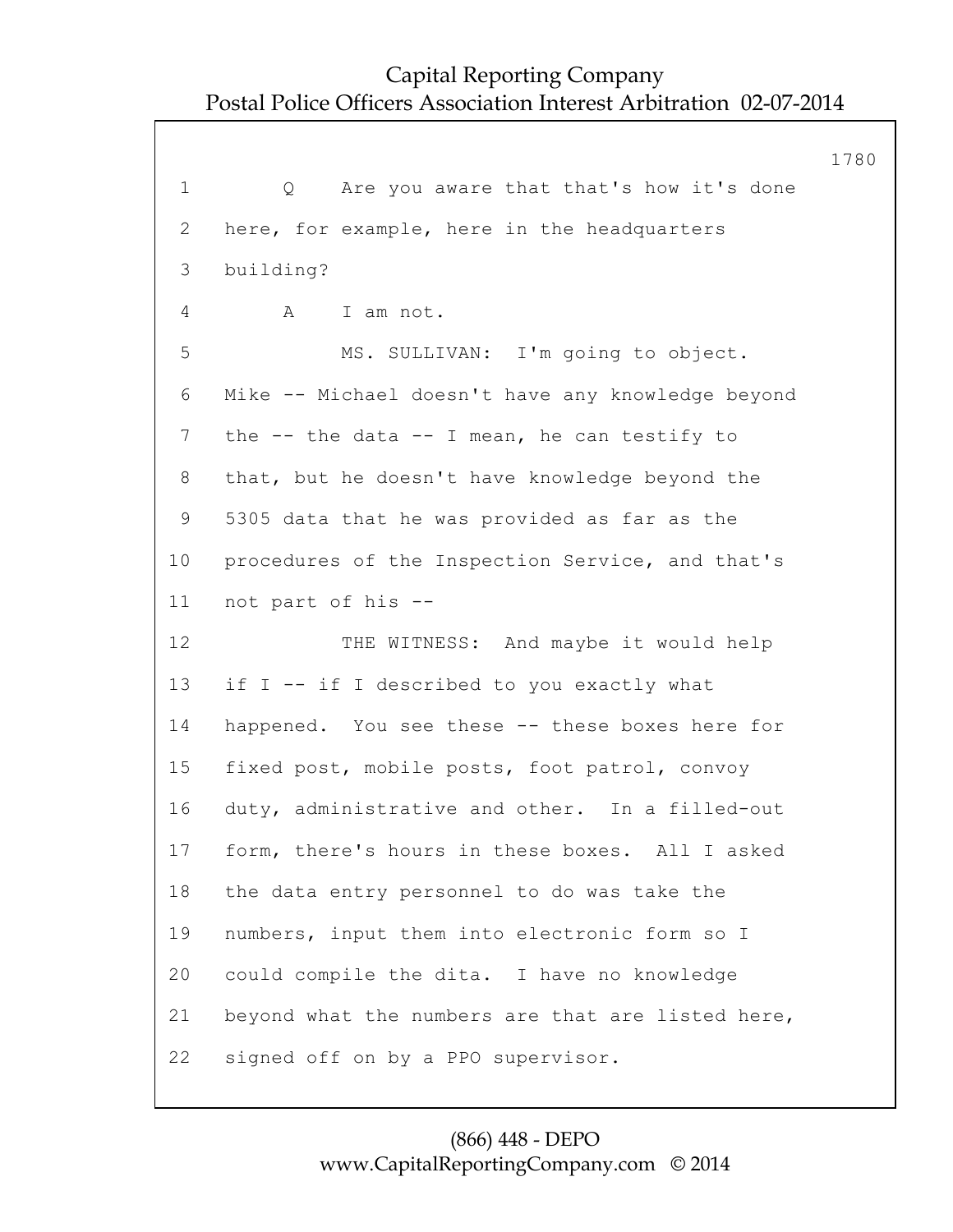1781 1 MR. STEPHENS: Okay. So my 2 understanding was that a witness was going to be 3 prepared in order to explain the chart and be 4 able to answer questions about the meaning of the 5 numbers, not just -- 6 MS. SULLIVAN: I believe -- 7 MR. STEPHENS: -- mechanical. 8 MS. SULLIVAN: -- that's what Keith 9 Milke's testimony was. 10 MR. STEPHENS: He testified he couldn't 11 testify -- he didn't know anything about the 12 chart. 13 MS. SULLIVAN: He couldn't testify as 14 to how the chart was compiled, but he could 15 testify about what PPO duties are and what fixed 16 post means, what mobile posts means, foot 17 patrols, convoy duty, and I believe he testified 18 to that. 19 MR. STEPHENS: Well, I didn't get a 20 chance to question -- cross-examine him fully 21 about this, because he pretty quickly 22 acknowledged he knew nothing about it. Isn't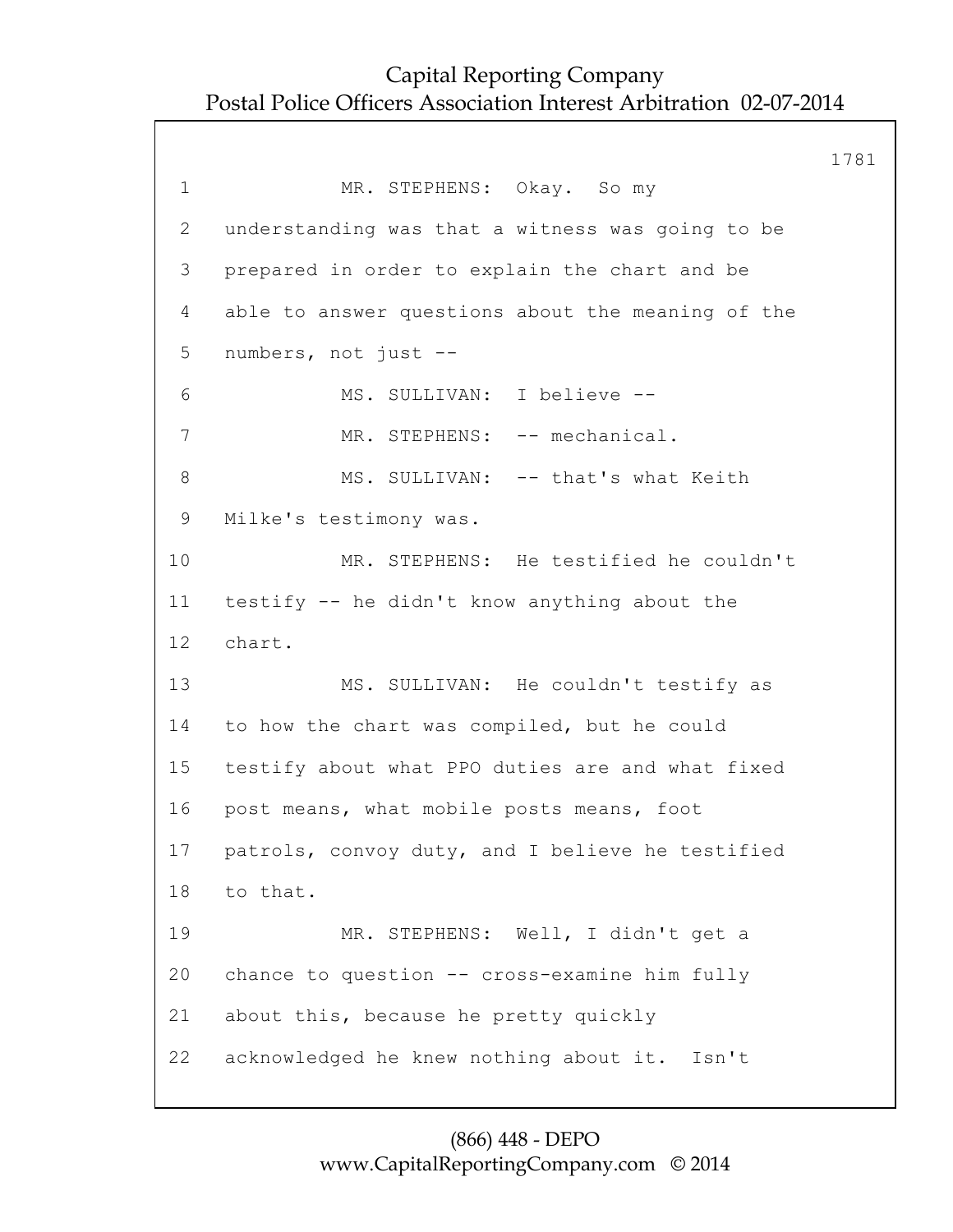1782 1 that your recollection? 2 MS. SULLIVAN: I believe his testimony 3 was that he didn't know how the chart was 4 compiled, so we put on Michael to explain how he 5 developed the chart. 6 MR. STEPHENS: But we have a need to 7 ask about the questions and about the 5305 form 8 which was used. I mean, I think -- is it fair to 9 say that the -- in order to understand the chart, 10 one must first understand what the Form 5305 11 gathers? 12 MS. SULLIVAN: Yes. If I remember 13 correctly, I believe Keith Milke testified what 14 the 5305 form was and who fills it out and what 15 it's used for. 16 MR. STEPHENS: But if it includes ABM 17 security guards in the number, that doesn't 18 actually reflect anything about what PPOs are 19 doing, does it? 20 MS. SULLIVAN: You had the opportunity 21 to ask that question of Keith Milke, and it 22 wasn't asked.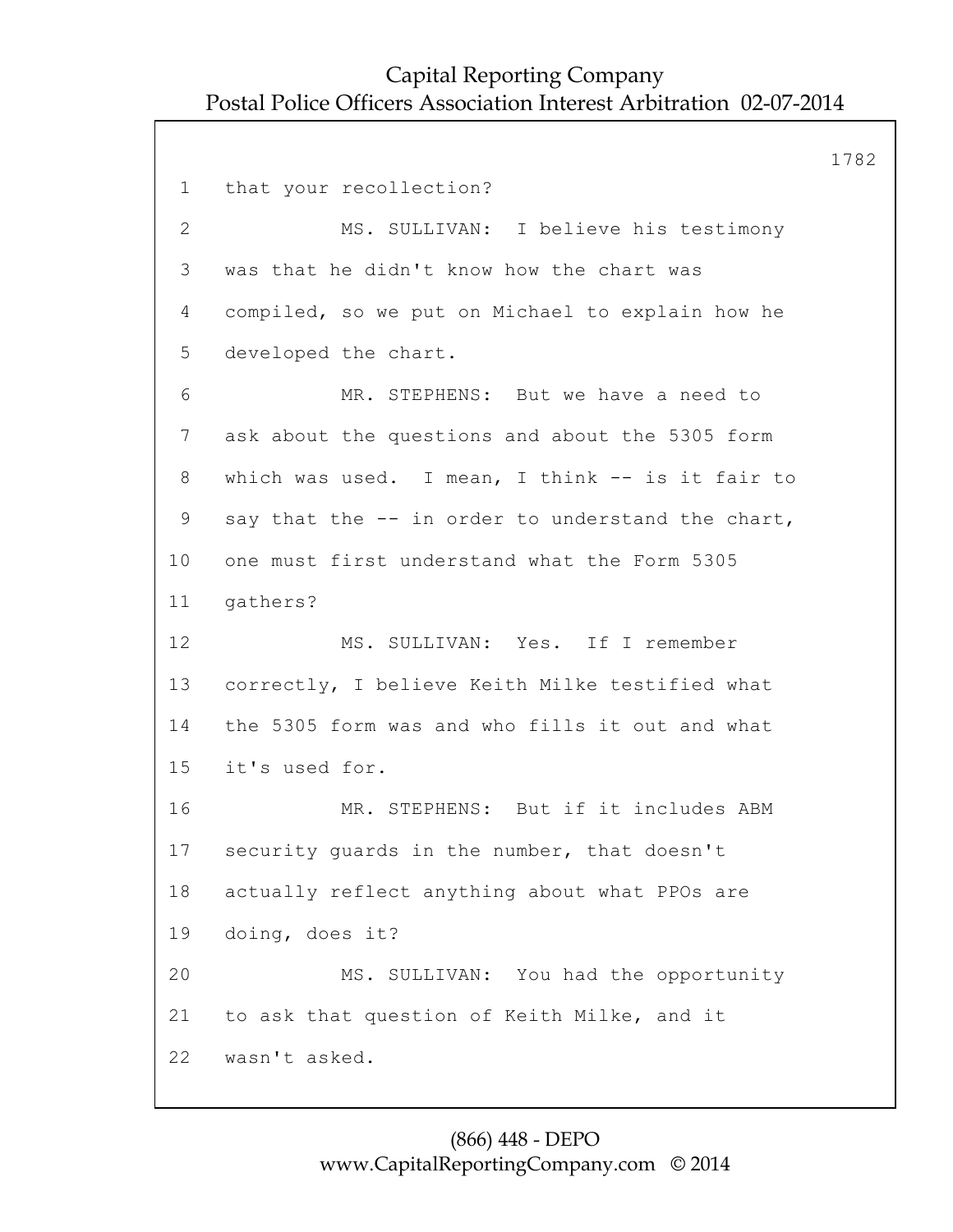|                 |                                                  | 1783 |
|-----------------|--------------------------------------------------|------|
| $\mathbf 1$     | MR. STEPHENS: Actually, I didn't have            |      |
| 2               | that opportunity because he said he didn't know  |      |
| 3               | anything about it. I mean, the problem is, this  |      |
| 4               | chart is meaningless, and I'd like to -- if      |      |
| 5               | it's -- if the panel wants -- finds the chart to |      |
| 6               | be of any relevance, I'd like the opportunity to |      |
| $7\phantom{.0}$ | actually cross-examine a witness who can -- to   |      |
| 8               | say something about the 5305 form.               |      |
| 9               | THE WITNESS: I just had one question             |      |
| 10 <sub>o</sub> | just so --                                       |      |
| 11              | MR. STEPHENS: Yeah.                              |      |
| 12              | THE WITNESS: -- I'm clear. Is -- are             |      |
| 13              | you saying that in 2013, it's not relevant as    |      |
| 14              | compared to 2007, as compared to whenever --     |      |
| 15              | MR. STEPHENS: I don't know anything              |      |
| 16              | about any of these numbers. I've never seen any  |      |
|                 | 17 of these numbers before.                      |      |
| 18              | THE WITNESS: So the whole chart is               |      |
| 19              | irrelevant? I'm just trying to understand.       |      |
| 20              | MR. STEPHENS: I'll just --                       |      |
| 21              | THE WITNESS: The methodology --                  |      |
| 22              | MR. STEPHENS: I'll save my own                   |      |
|                 |                                                  |      |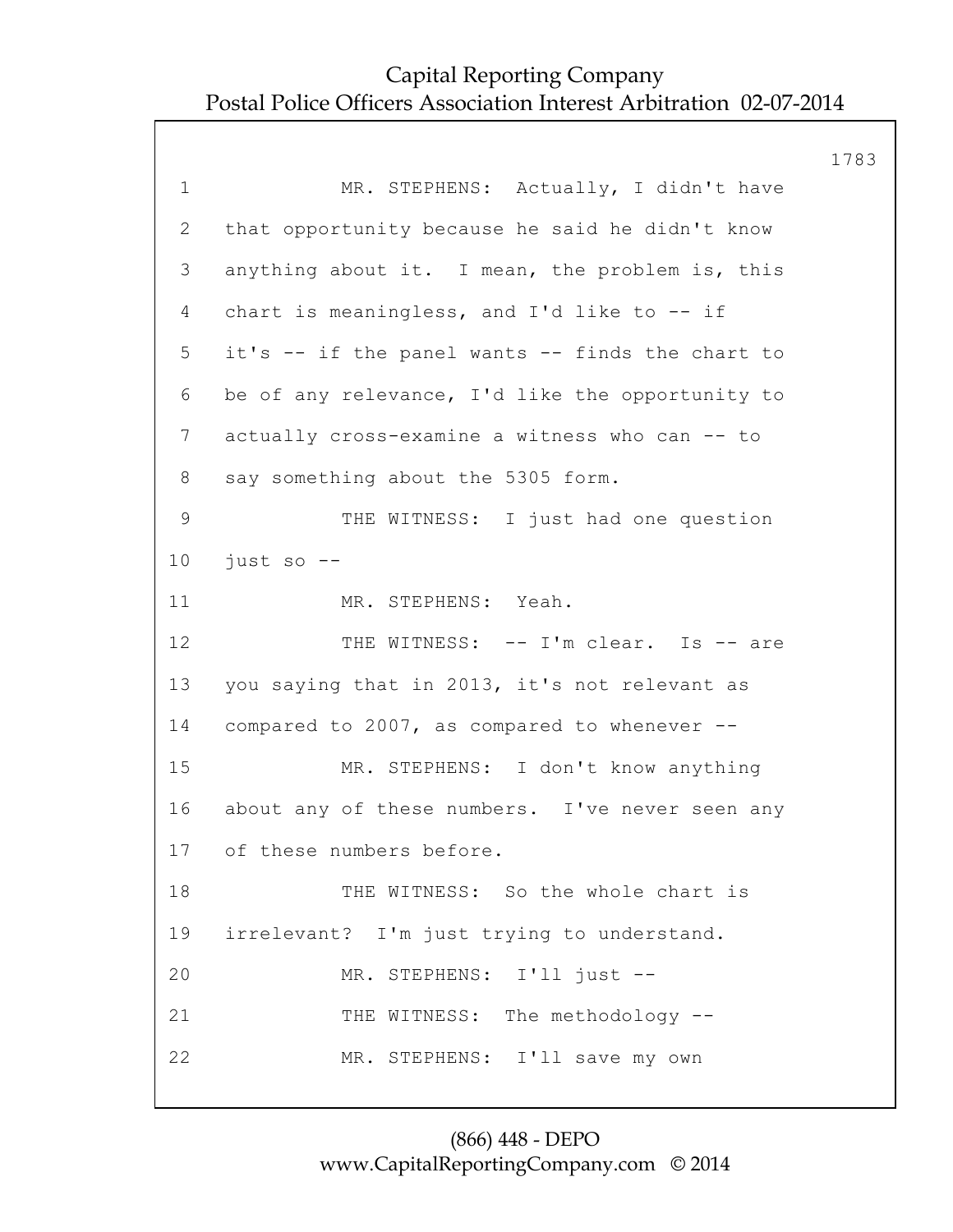| personal testimony -- I don't -- in order to<br>understand what the chart represents, I have to<br>understand what the data means, and if it's |  |
|------------------------------------------------------------------------------------------------------------------------------------------------|--|
|                                                                                                                                                |  |
|                                                                                                                                                |  |
|                                                                                                                                                |  |
| including ABM security quards on fixed posts, I                                                                                                |  |
| don't see how -- what relevance it has to this                                                                                                 |  |
| proceeding. That's my own personal opinion.                                                                                                    |  |
| MS. GONSALVES: All right. Well, it                                                                                                             |  |
| was our understanding that the questions were                                                                                                  |  |
| addressing: Did you put this chart together?                                                                                                   |  |
| No, I didn't. That sort of thing. You don't                                                                                                    |  |
| know how the chart was put together? No. Did                                                                                                   |  |
| you review the forms? No, I didn't.                                                                                                            |  |
| And we offered -- we volunteered to                                                                                                            |  |
| bring the person to -- to testify. It was                                                                                                      |  |
| Michael Billingsley who put together the chart                                                                                                 |  |
| and was responsible for that.                                                                                                                  |  |
| ARBITRATOR OLDHAM: Yes. And let me                                                                                                             |  |
| say a few -- a few things. The point is: What                                                                                                  |  |
| are we to make of this chart? It's now in                                                                                                      |  |
| evidence. And something has come out right now                                                                                                 |  |
| that didn't come out before, that is, a                                                                                                        |  |
| suggestion that fixed post security guards are                                                                                                 |  |
|                                                                                                                                                |  |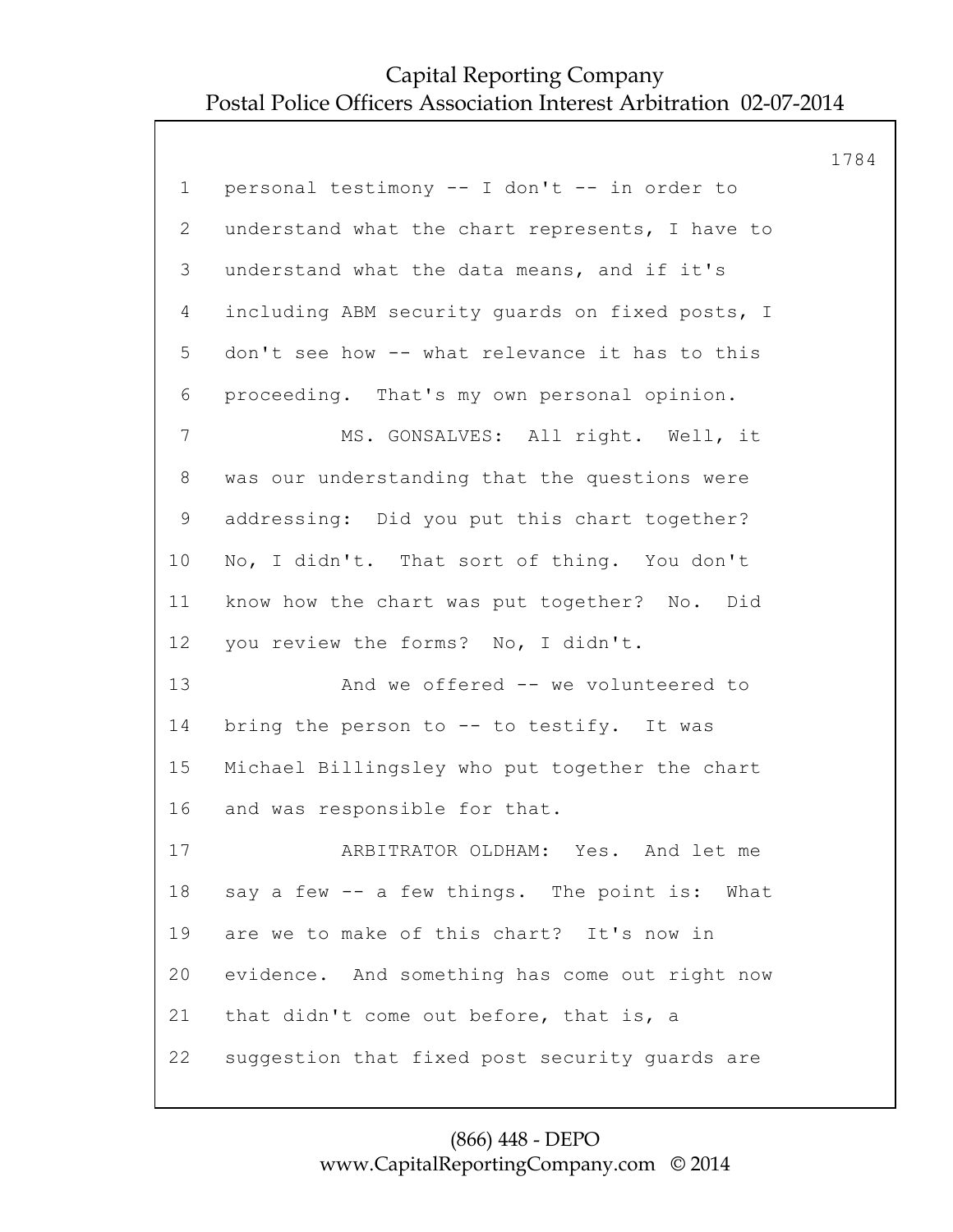1785 1 included in the numbers here. If that's so, that 2 infects the value of this chart. 3 MS. GONSALVES: So the -- the Postal 4 Service is willing to bring on another witness 5 if -- if the panel would like to address that 6 question specifically. 7 ARBITRATOR OLDHAM: These are always 8 cost benefit -- 9 MS. GONSALVES: Yeah. 10 ARBITRATOR OLDHAM: -- assessments. 11 MS. GONSALVES: I just don't know the 12 answer to that question. 13 ARBITRATOR OLDHAM: Yes. There were 14 some uncertainty before the security guard issue 15 was put into the mix with regard to the fact that 16 there would be differentiations according to the 17 tour, because time of day makes a difference, 18 whether you've got fixed posts or not, because 19 you've got fewer fixed posts in the nighttime 20 hours. That's obvious points. And I don't think 21 we can sort that out, even though we can 22 recognize that there is some variability there.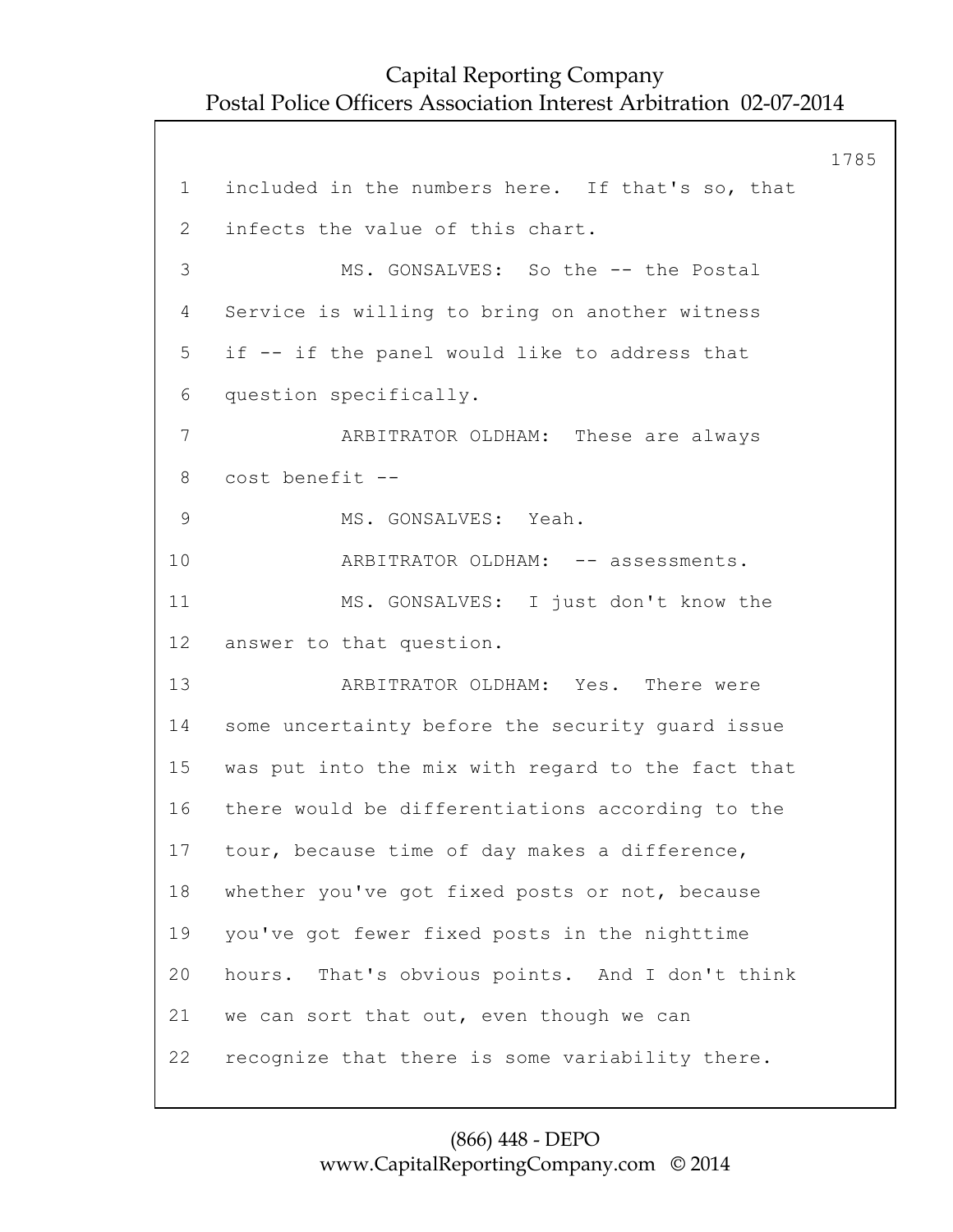1786 1 Yet, the numbers would be meaningful to us if we 2 could be assured that they're -- that they're not 3 partially security guard hours. How many we 4 couldn't possibly know. That possibility is not 5 available to us, I think. 6 THE WITNESS: At this moment, right. 7 ARBITRATOR OLDHAM: Yes. So my -- my 8 answer is, if you have a witness that can assure 9 us that this is all PPOs in the chart, that would 10 be useful. 11 MS. GONSALVES: Okay. We will look 12 into that. And I do believe that Michael is able 13 to do a further breakdown. I'm not sure how 14 useful that would be to the panel, but -- 15 ARBITRATOR OLDHAM: In terms of tours? 16 MS. GONSALVES: Right. But I don't -- 17 I don't know how helpful that would be. 18 ARBITRATOR OLDHAM: I think it's 19 probably not worth doing, because the numbers are 20 the PPO numbers. 21 MS. GONSALVES: Right. Okay. So I 22 will -- I will look into that, and I will let you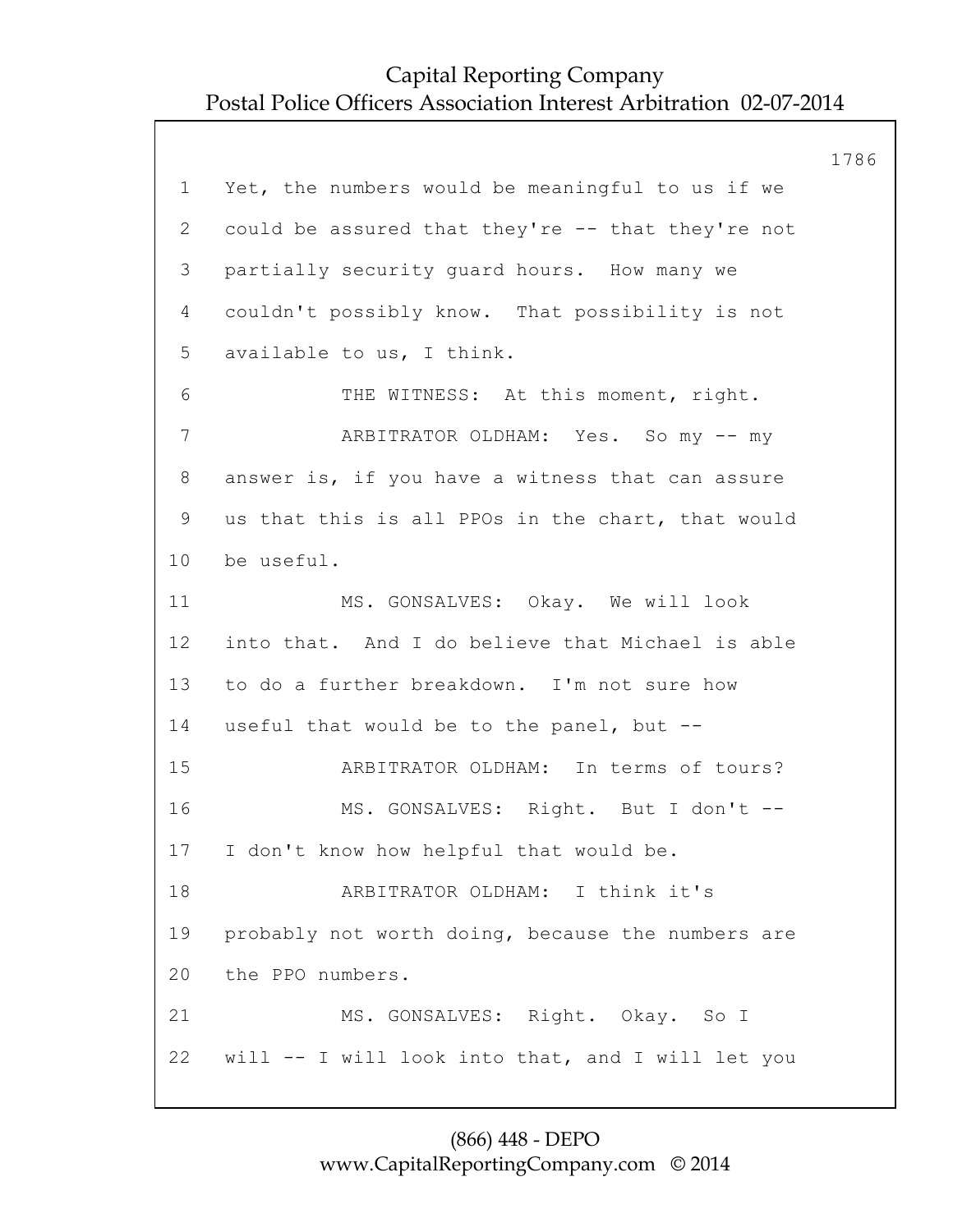```
1787
1 know, the panel and, of course, Arlus, whether we
2 have somebody who would be available to testify
3 on that.
4 ARBITRATOR OLDHAM: Fine. I think
5 that's it, isn't it --
6 MR. STEPHENS: Yes, sir.
7 ARBITRATOR OLDHAM: -- for
8 Mr. Billingsley?
9 MR. STEPHENS: Yeah. No further
10 questions.
11 (Witness excused.)
12 ARBITRATOR DUFEK: Can I have my book
13 back, please?
14 ARBITRATOR OLDHAM: No, the book, the
15 book.
16 MR. STEPHENS: I thought you said
17 Michael.
18 ARBITRATOR DUFEK: Thank you.
19 ARBITRATOR OLDHAM: All right. Where
20 do we stand? If I'm -- if I understand it, that
21 is the end of the testimony or evidence that we
22 have for the day and that we're uncertain whether
```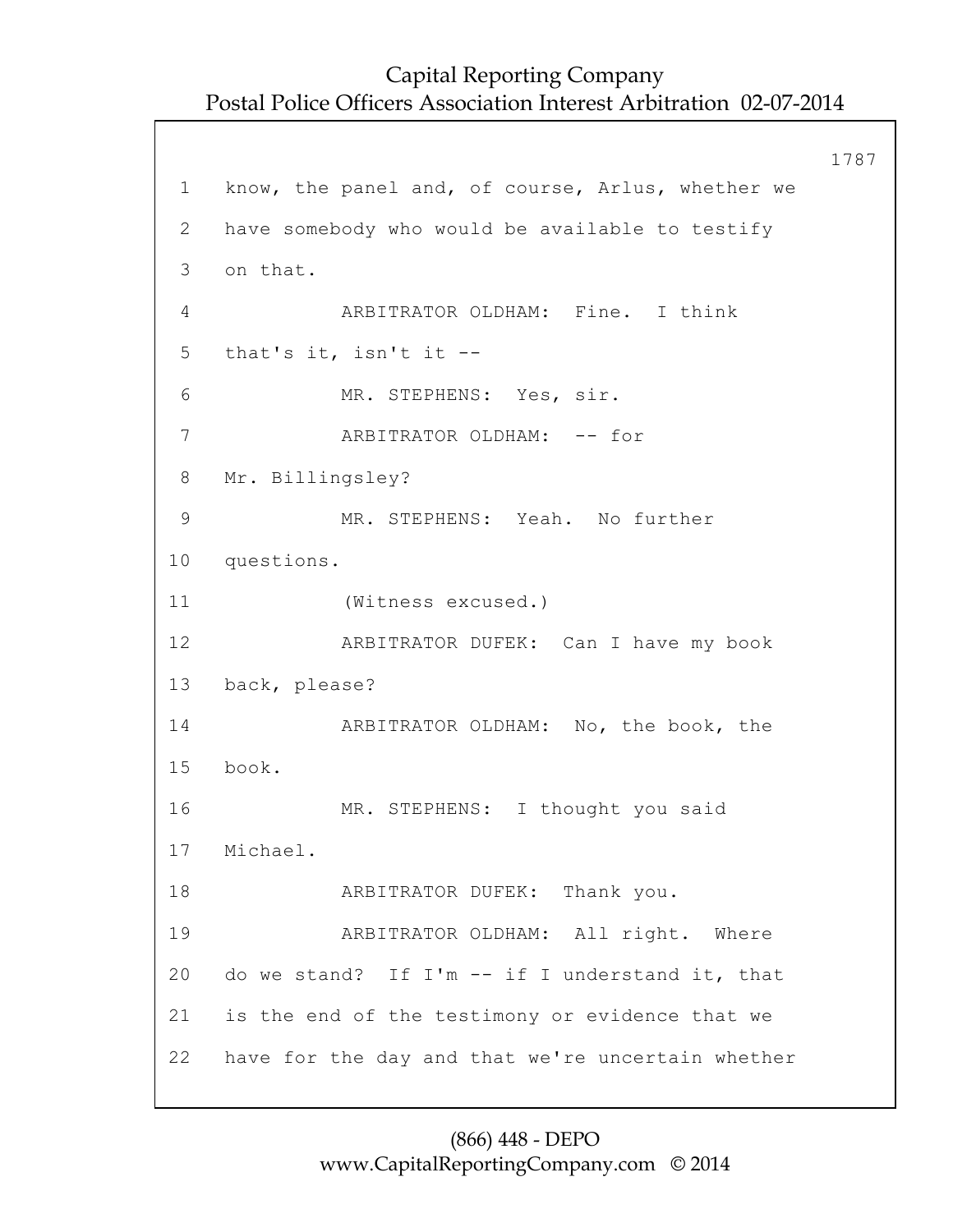1788 1 there will, at some point, be any rebuttal 2 testimony? 3 MR. STEPHENS: I think that's a fair 4 statement. I think that -- that can be cleared 5 up in pretty short order. 6 ARBITRATOR OLDHAM: All right. 7 MR. STEPHENS: There -- there are a 8 couple of documents -- we're worried the panel 9 didn't have enough in their binders. Perhaps we 10 can mail them with Teresa's consent rather than 11 have everyone have to shuffle them out tonight. 12 ARBITRATOR OLDHAM: Well, I'm not 13 carrying this pile of things tonight anyway, so 14 we'll have to work that out. All right. 15 It's possible -- and I'm just saying 16 this for the large audience in the room -- it's 17 possible that we have arrived at the end of this 18 hearing. But one thing is certain, that we've -- 19 we've arrived at the end of testimonial evidence 20 for today. So we're going to break now for -- 21 for the rest of you, for the viewers, we're done 22 for the day. This -- the lawyers and the three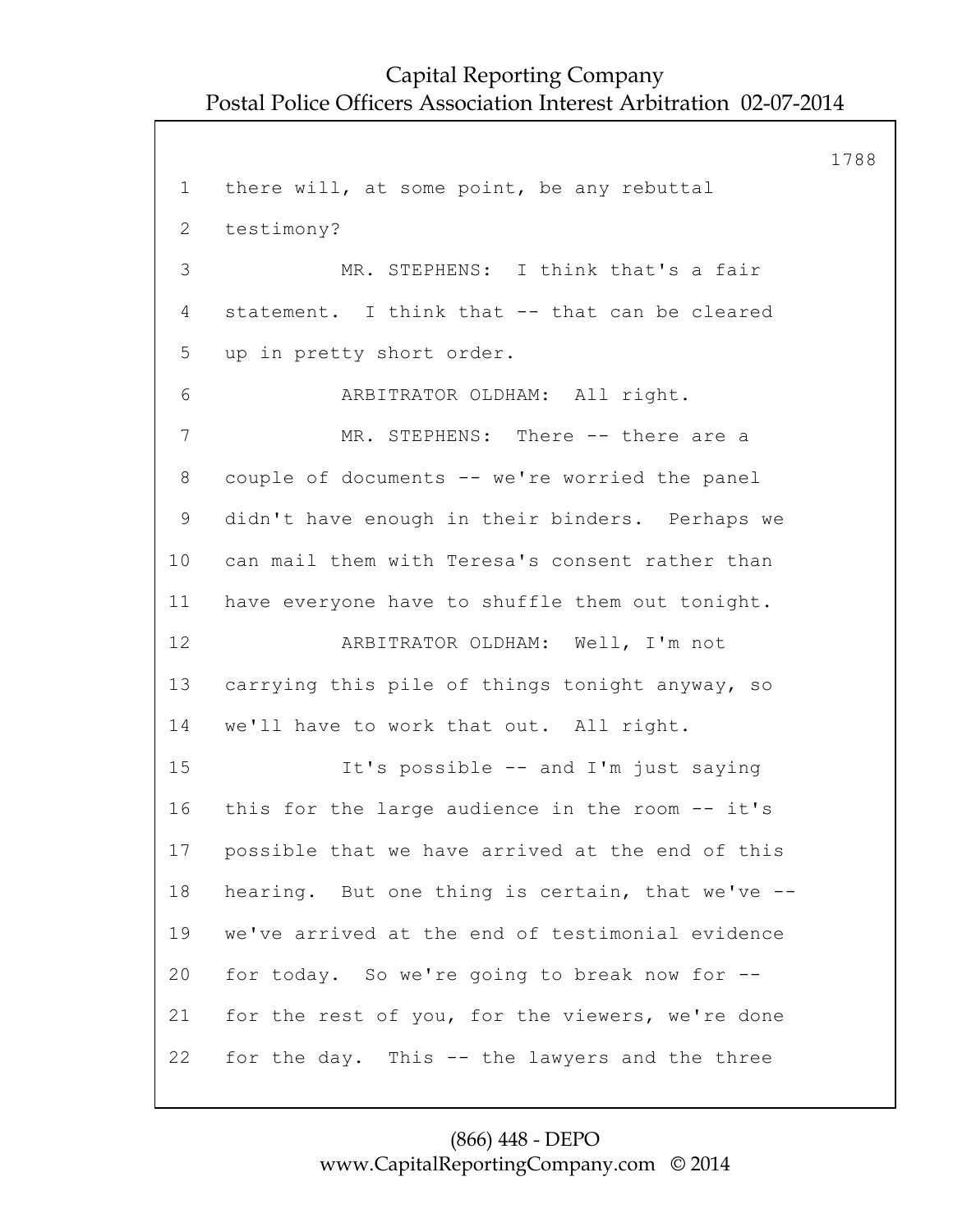1789 1 of us are going to reconvene and talk a bit after 2 a lunch break, and -- and we'll see where we are 3 at the end of that. Will that work? 4 MS. GONSALVES: Yes. 5 ARBITRATOR OLDHAM: Okay. Thank you. 6 (Whereupon, the proceedings were 7 adjourned at 12:05 p.m.) 8 9 \* \* \* \* \* 10 11 12 13 14 15 16 17 18 19 20 21 22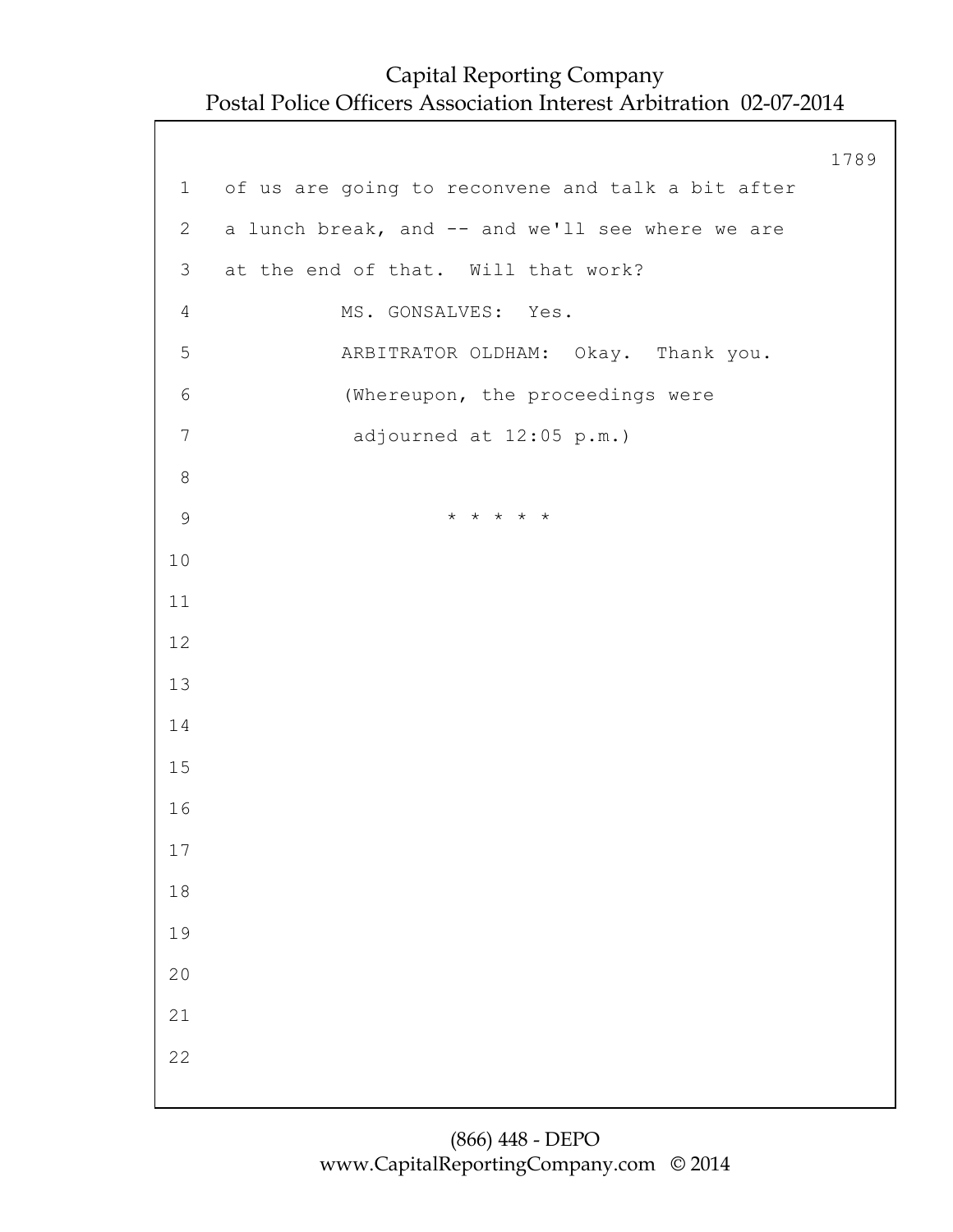|                |                                                  | 1790 |
|----------------|--------------------------------------------------|------|
| $\mathbf 1$    | CERTIFICATE OF NOTARY PUBLIC                     |      |
| $\mathbf{2}$   | I, ERICK M. THACKER, the officer before whom     |      |
| 3              | the foregoing arbitration was taken, do hereby   |      |
| 4              | certify that the testimony appearing in the      |      |
| 5              | foregoing arbitration was taken by me in         |      |
| 6              | stenotype and thereafter reduced to typewriting  |      |
| $7\phantom{.}$ | by me; that said transcription is a true record  |      |
| 8              | of the proceedings; that I am neither counsel    |      |
| $\mathsf 9$    | for, related to, nor employed by any of the      |      |
| 10             | parties to the action in which this was taken;   |      |
| 11             | and, further, that I am not a relative or        |      |
| 12             | employee of any counsel or attorney employed by  |      |
| 13             | the parties hereto, nor financially or otherwise |      |
| 14             | interested in the outcome of this action.        |      |
| 15             |                                                  |      |
| 16             | ERICK M. THACKER<br>Notary Public in and for the |      |
| 17             | District of Columbia                             |      |
| 18             |                                                  |      |
| 19             |                                                  |      |
| 20             | My commission expires:<br>June 14, 2014          |      |
| 21             |                                                  |      |
| 22             |                                                  |      |
|                |                                                  |      |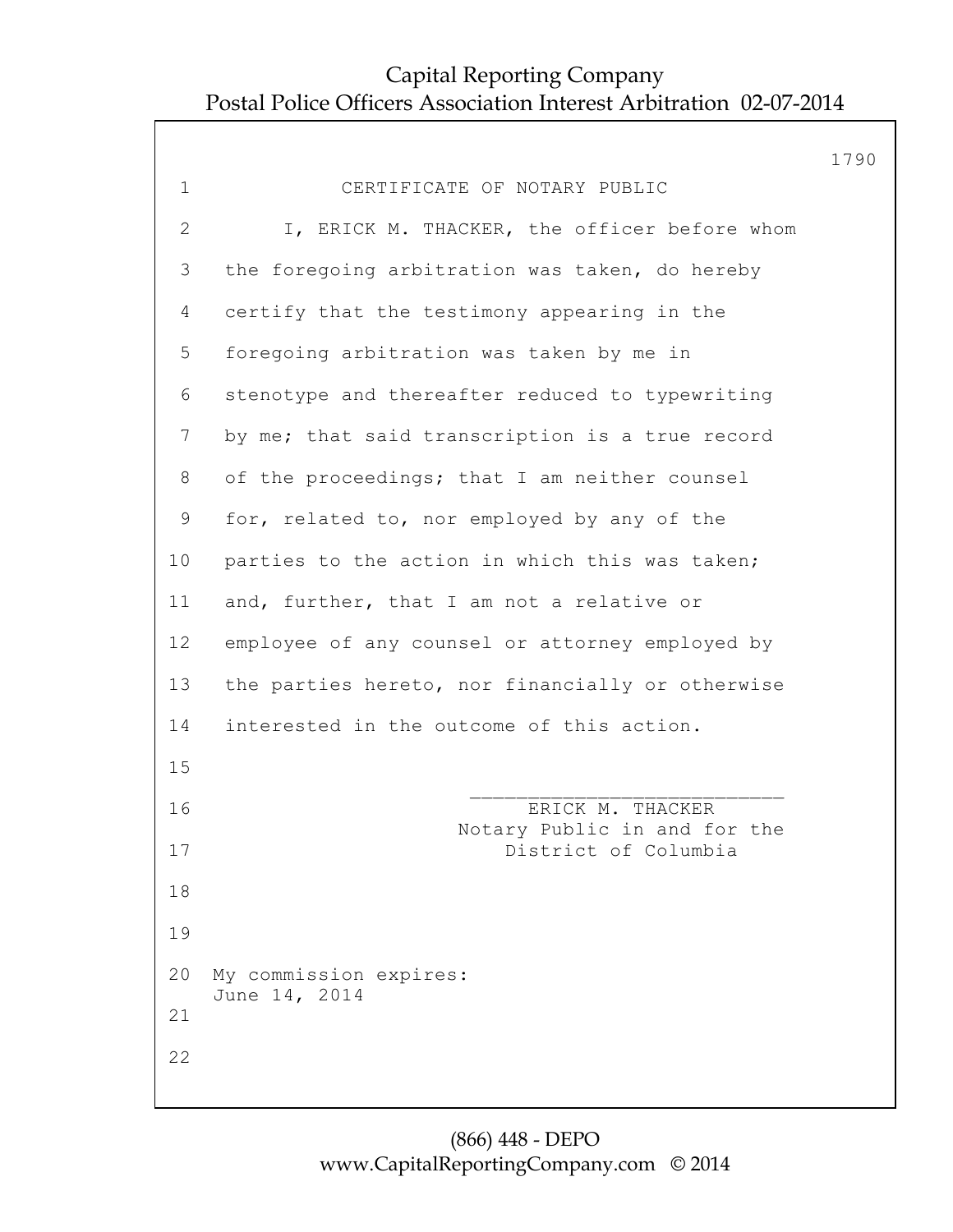Capital Reporting Company Postal Police Officers Association Interest Arbitration 02-07-2014

|                                 | Page 1                             |                                |                                 |
|---------------------------------|------------------------------------|--------------------------------|---------------------------------|
| $\mathbb{S}$                    | 105 1749:20,21,22                  | 1978 1730:6                    | 1783:14                         |
| \$14 1689:19                    | 11 1679:12                         | 1763:1                         | 2008 1698:11                    |
| \$19 1691:4                     | 1682:18                            | 1984 1737:19                   | 1704:8,15                       |
| \$2,000 1763:3                  | 1691:9,11,16                       | 1985 1763:6                    | 1727:4                          |
| \$200 1701:22                   | 1709:17,19<br>1710:1               | 1990 1762:10                   | 1742:15,17,19<br>1743:3 1748:21 |
| \$25 1694:10                    | 1711:11,12                         | 1990s 1762:9                   | 1777:14                         |
| \$26 1689:2                     | 1723:22 1725:3                     | 1991 1731:15                   | 2009 1704:8,16                  |
| \$27.60 1688:4                  | 12 1679:7 1685:6                   | 1994 1732:16                   | 2010 1703:19                    |
| \$29 1694:11                    | 1709:14,16<br>1712:1 1761:20       | 1733:6 1737:10                 | 1705:6 1747:18                  |
| \$29.45 1688:19                 | 12:05 1789:7                       | 1740:12                        | 2012 1702:7                     |
| \$32 1689:17                    | 120 1679:14                        | 1996 1709:14<br>1732:20        | 2013 1702:9                     |
| \$4 1694:10                     |                                    | 1733:2,6                       | 1705:6 1750:9<br>1751:12,20     |
| \$42 1691:18                    | 13 1679:7,8,9,12<br>1761:22 1762:3 | 1740:12                        | 1775:22                         |
| \$5 1694:13                     | 1765:11                            | 1998 1767:5                    | 1776:12,15                      |
|                                 | 14 1679:5,8,9                      | 1999 1740:12                   | 1777:1 1783:13                  |
| \$8.65 1686:4                   | 1691:6,16                          |                                | 2014 1667:10                    |
| 1                               | 1717:1,21<br>1720:3,5,22           | $\overline{2}$                 | 1702:13,14<br>1755:14           |
| 1 1702:8 1706:3                 | 1721:6 1762:6                      | 2 1671:10,12<br>1744:4 1751:10 | 1790:20                         |
| 1742:8                          | 1790:20                            | 1773:18,22                     | 2015 1755:13                    |
| 1751:10,13,15<br>1752:11        | 145 1679:15                        | 1774:1                         | 2016 1755:13                    |
| 1773:20                         | 15 1688:2 1719:14                  | 20 1703:4,9                    | 202 1668:9,13                   |
| 1.2 1672:5                      | 1723:21<br>1758:10,13              | 1721:16 1764:4<br>1765:12      | 20260 1668:13                   |
| 1673:22                         | 16 1694:18 1700:3                  | 2000 1704:20                   | 21 1691:9 1703:15               |
| 1674:3,17                       | 160,000 1767:7                     | 1705:5 1706:19                 | 210 1668:8                      |
| 1.5 1751:14                     | 1667 1667:5                        | 20006 1668:8                   | 223-2620 1668:9                 |
| 100 1671:20,21<br>1676:1 1679:3 | 1670 1669:3                        | 2000s 1696:13                  | 23 1705:13                      |
| 1689:13                         | 17 1698:8                          | 2001 1696:18,22                | 24 1683:16                      |
| 1003(a 1726:13                  | 1701 1668:7                        | 1697:13                        | 26.88 1689:4                    |
| 1003(c 1726:9,19                | 1775 1669:4                        | 1704:20 1705:5                 | 268-6704 1668:13                |
| 1727:7,13                       | 1776 1669:4                        | 2003 1740:12<br>1745:16        | 27 1706:14 1729:9               |
| 1728:3,6<br>1730:15,21          | 1790 1667:5                        | 1769:20 1770:1                 | 27th 1750:9,14                  |
| 1732:17 1748:5                  |                                    | 2004 1696:19                   |                                 |
| 101 1677:16                     | 18 1679:10<br>1699:13 1727:2       | 2006 1742:22                   | 3                               |
| 1683:15                         | 19 1679:10                         | 1743:5 1747:18                 | 3 1709:15,16                    |
| 1694:21 1700:4                  |                                    | 2007 1745:16                   | 1752:15                         |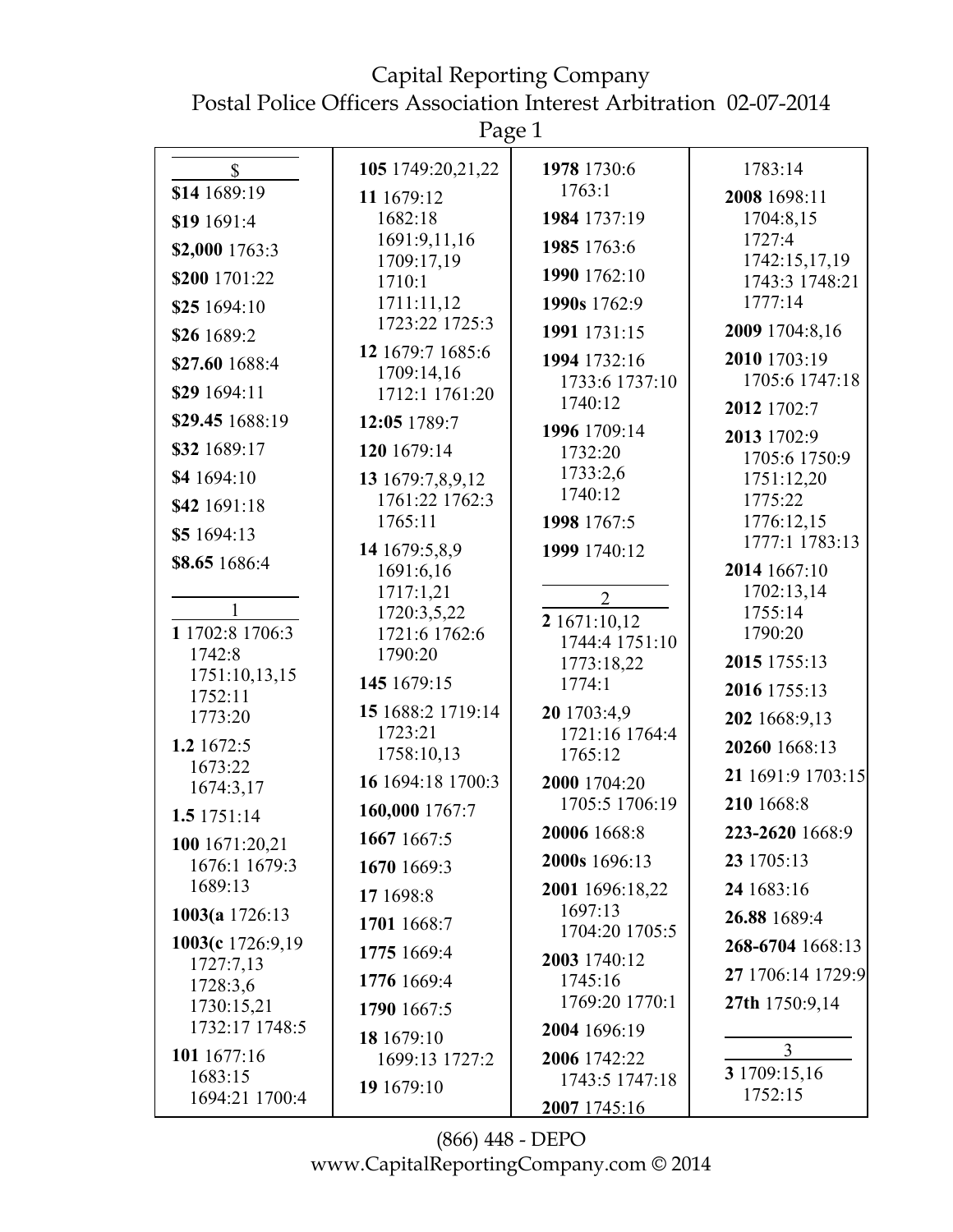Page 2

| 1761:21                         | 52,000 1681:11              |                          | 1776:1                       |
|---------------------------------|-----------------------------|--------------------------|------------------------------|
| 3061 1727:2                     | 53,000 1678:21              | 9                        | accurately 1709:8            |
| 32 1683:17                      | 5305 1773:9                 | 9 1777:20                | achieved 1743:13             |
| 1691:20 1729:9                  | 1775:16 1776:2              | 9/11 1696:13             | acknowledged                 |
| 34 1709:14                      | 1777:7,15                   | 9:31 1667:20             | 1781:22                      |
| 35 1728:12 1766:9               | 1780:9<br>1782:7,10,14      | 90s 1745:8,9             | across 1673:16               |
| 350,000 1767:6                  | 1783:8                      | 90th 1682:2              | 1675:17                      |
| 37 1716:6                       | 55 1746:12                  | 94 1739:9 1747:17        | 1677:7,8 1689:6<br>1690:9,15 |
| 38 1718:8                       |                             |                          | 1697:20                      |
| 384 1680:21                     | 6                           | $\mathbf{A}$             | 1699:22                      |
|                                 | 6 1684:5                    | $a.m$ 1667:20            | 1710:14                      |
| 39 1726:13,18<br>1730:15 1748:5 | 60 1674:21                  | able 1674:6              | 1747:14                      |
|                                 | 1760:13                     | 1735:15 1763:4           | 1756:10                      |
| $\overline{4}$                  | 62 1674:20,22               | 1766:7 1767:22           | 1779:19                      |
| 4 1671:4 1706:7                 | 1675:3 1748:3               | 1779:6 1781:4<br>1786:12 | act 1685:9                   |
| 1719:10,14                      | 63 1748:11                  |                          | 1686:10,13,18                |
| 1720:7 1722:12                  |                             | <b>ABM</b>               | 1690:7 1692:19               |
|                                 | 65 1678:4                   | 1686:16,19,20            | 1693:11                      |
| 4,800 1673:16                   | 67 1749:19                  | 1745:14<br>1746:10       | 1711:15<br>1717:14 1725:5    |
| 4,880 1674:6                    | 1754:11                     | 1757:18                  | 1770:9                       |
| 1675:4                          | 68 1755:10                  | 1779:20                  |                              |
| 40 1726:5                       | 1757:14                     | 1782:16 1784:4           | action 1790:10,14            |
| 41 1728:8                       |                             | above-captioned          | activities 1761:6            |
| 44 1731:14                      | $\overline{7}$              | 1667:15                  | actors 1700:13               |
| 45 1732:16                      | 7 1667:10 1672:20<br>1677:6 | absolutely               | actual 1675:8                |
| 46 1733:12                      |                             | 1701:10                  | actually                     |
|                                 | 7.7 1757:15                 | 1717:12                  | 1681:6,11,22                 |
| 475 1667:16                     | 700,000 1672:9              | academy 1703:6           | 1687:12                      |
| 1668:12                         | 74,940 1681:12              | access 1761:1            | 1696:10,19                   |
|                                 | 76 1755:19                  |                          | 1698:3 1703:5                |
| 5                               |                             | accomplished             | 1704:21<br>1710:21           |
| 5 1684:4 1688:7                 | 77 1741:12 1742:7           | 1765:22                  | 1711:19 1715:6               |
| 1689:22                         |                             | according                | 1728:17 1749:3               |
| 1722:13<br>1747:22              | 8                           | 1785:16                  | 1753:10                      |
| 1750:10,12,18,2                 | 8 1667:5 1681:7,9           | <b>Accountability</b>    | 1757:17 1764:4               |
| 1 1751:2                        | 1717:1                      | 1770:9                   | 1773:21                      |
| 50s 1695:7                      | 84 1747:17                  | accruals 1696:7          | 1777:11                      |
|                                 | 86 1680:21                  | accrued 1695:15          | 1779:13                      |
| 51 1744:10                      |                             | accurate 1745:19         | 1782:18                      |
|                                 |                             |                          |                              |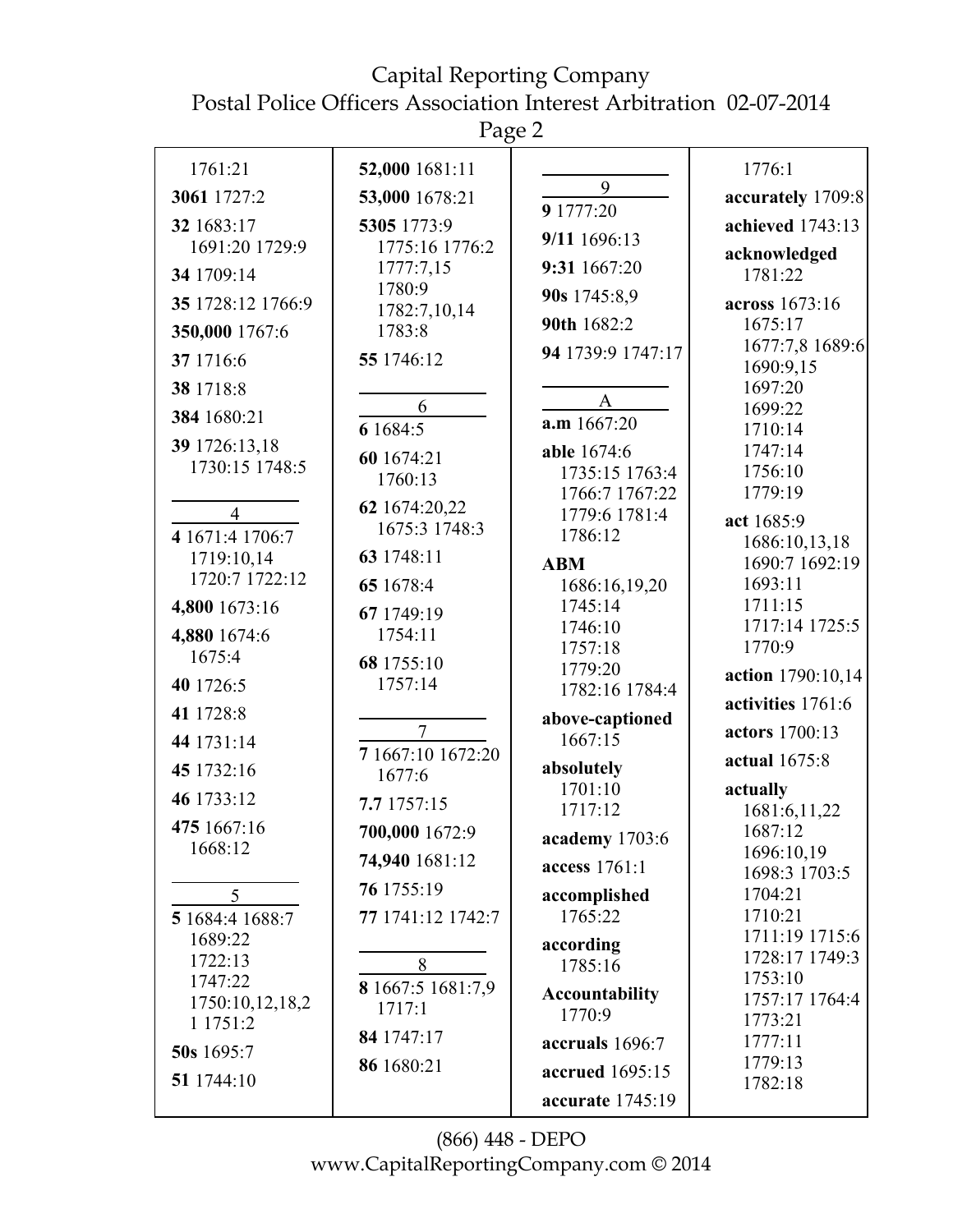Page 3

| 1783:1,7             | agency 1695:22                  | 1671:20                 | 1717:21               |
|----------------------|---------------------------------|-------------------------|-----------------------|
| addition 1765:15     | 1697:7                          | 1675:1,2                | apologies 1774:2      |
| additional           | aging 1700:18                   | Americans 1769:6        | apologize             |
| 1693:21              | agreed 1740:11                  | among 1681:15           | 1750:1,4              |
| address 1697:3       | agreement                       | 1697:1 1713:18          | appearing 1790:4      |
| 1724:20              | 1702:5,6,12                     | 1735:5 1757:2,4         |                       |
| 1737:19              | 1731:15                         | 1766:15                 | appendices<br>1708:16 |
| 1770:10 1773:7       | 1732:7,9                        | amount 1686:20          |                       |
| 1785:5               | 1733:20                         | 1692:3 1718:9           | appendix 1697:5       |
| addressed            | 1734:4,5                        | 1759:11                 | 1751:7                |
| 1728:21              | 1737:10 1739:1                  | 1761:18                 | applied 1687:16       |
| 1770:10,12,21        | 1740:15                         | Amtrak                  | 1730:12               |
| addressing 1784:9    | 1762:11,18,22                   | 1676:10,13              | applies 1730:2        |
|                      | 1763:2,11                       | analysis 1690:2         | apply 1696:8          |
| adjourned 1789:7     | 1764:17                         | 1725:4 1777:15          | 1757:8                |
| adjust 1771:10       | 1765:2,22                       | 1778:21                 |                       |
| adjustments          | agreements                      | <b>ANDERSON</b>         | approach 1682:2       |
| 1763:14              | 1713:15                         | 1668:7                  | 1735:14<br>1747:12    |
| administration       | 1733:14                         |                         |                       |
| 1775:15              | ahead 1706:13                   | <b>Angeles</b> 1683:16  | approaching           |
|                      | Air 1697:17                     | 1684:3 1685:1           | 1695:8                |
| administrative       |                                 | annual 1688:16          | appropriate           |
| 1780:16              | Alexandrovich<br>1668:17 1669:3 | 1696:5                  | 1711:20 1713:3        |
| adopted 1746:15      | 1670:12                         | answer 1714:20          | 1721:14 1731:3        |
| advance 1750:4       |                                 | 1740:3 1768:5           | 1763:9                |
| aftermath            | alleged 1738:16                 | 1781:4 1785:12          | appropriations        |
| 1769:13              | allocate 1766:16                | 1786:8                  | 1772:7                |
|                      | already 1709:1                  | <b>answered</b> 1730:17 | approximate           |
| afterwards<br>1758:2 | 1745:6,22                       | anybody 1767:11         | 1752:8,19             |
|                      | alternate 1707:7                |                         | 1753:6,7              |
| against 1732:11      | 1708:9                          | anymore 1767:3          | approximately         |
| age 1677:7           | alternative                     | <b>anyone</b> 1702:18   | 1721:16 1763:3        |
| 1681:14,18,21        | 1706:22 1761:5                  | 1726:8 1730:14          | APWU 1702:2,4,7       |
| 1682:15              | 1769:7                          | 1750:3                  | 1712:14,15            |
| 1683:4,8             |                                 | anything $1714:16$      | 1713:15 1716:1        |
| 1695:5,6,14          | alternatives                    | 1759:22                 | 1717:3 1722:10        |
| 1703:16              | 1760:21                         | 1772:21                 | 1726:3 1731:17        |
| 1767:20              | am 1702:21                      | 1781:11                 | 1739:11               |
| agencies 1695:21     | 1711:17 1777:9                  | 1782:18                 | 1744:12,16            |
| 1696:8               | 1779:22 1780:4                  | 1783:3,15               | 1747:22               |
| 1697:10,20           | 1790:8,11                       | anyway 1788:13          | 1763:14               |
| 1698:4,18            | American                        | anywhere                | 1764:17               |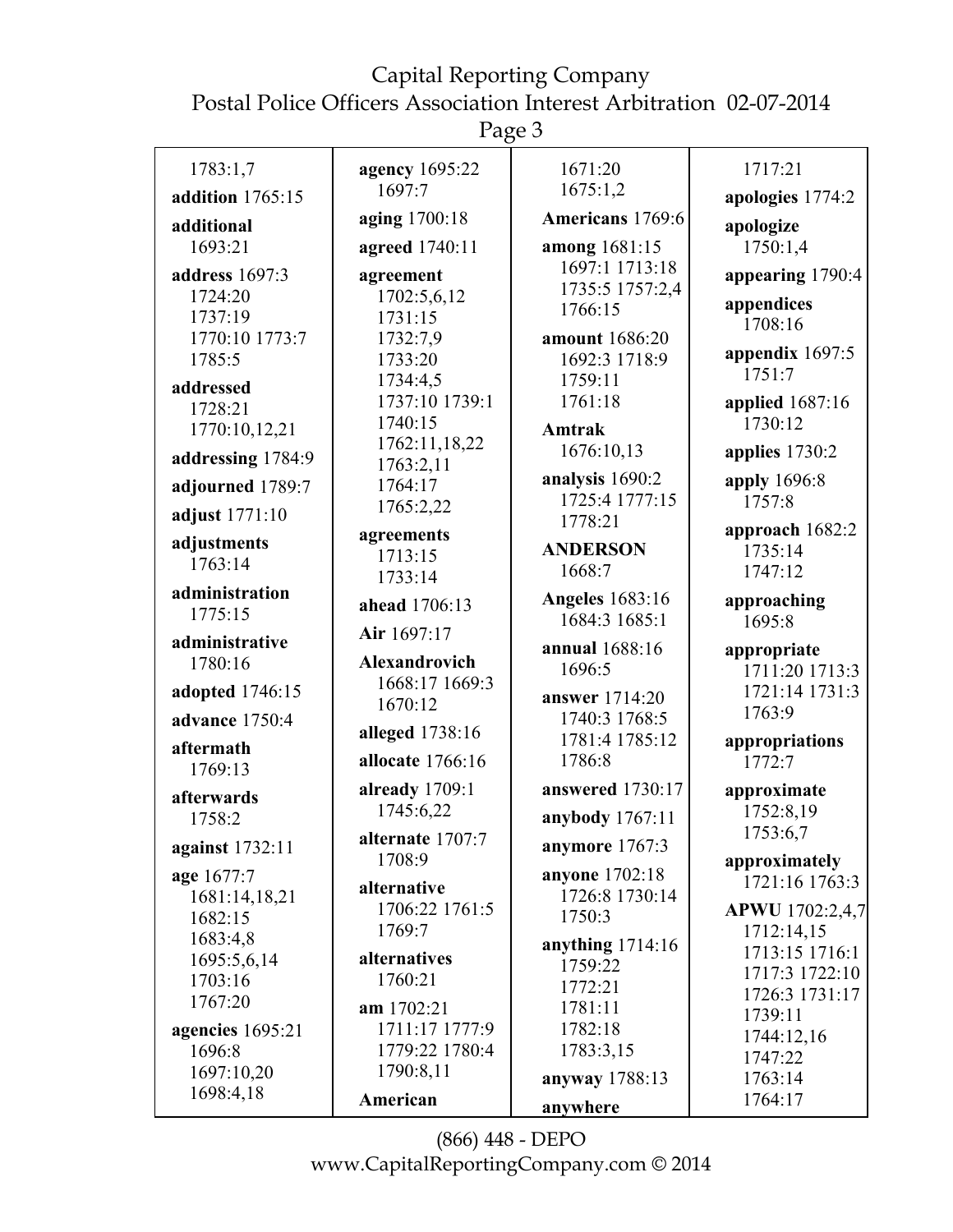Page 4

|                 | O                  |                        |                         |
|-----------------|--------------------|------------------------|-------------------------|
| 1765:11         | 1748:2,12,20       | 1739:13                | 1692:6                  |
| 1766:21,22      | 1749:21            |                        | 1700:10,11              |
| 1767:2,6,9,16   | 1754:4,7           | argued 1716:18         | 1733:15 1734:1          |
|                 | 1756:22 1757:6     | 1724:6                 |                         |
| arbitration     | 1758:4,6,8,9,13    | argues 1711:14         | assure 1786:8           |
| 1667:1 1706:20  | 1759:6,13          | arguing 1713:12        | assured 1786:2          |
| 1714:4 1715:1,2 | 1760:6 1761:19     | 1715:10                | <b>Atlanta</b> 1679:3   |
| 1720:14 1724:8  | 1762:7 1763:16     | 1716:16                | 1683:21                 |
| 1726:7 1728:13  | 1764:1,2,3,4,7,1   |                        | 1691:4,6,9,13,1         |
| 1729:17         | 4 1766:12          | argument               | 6,20 1693:3             |
| 1730:6,10       | 1767:12,19         | 1710:22 1711:1         |                         |
| 1734:18,19      | 1768:17,18         | 1714:11 1715:5         | attention 1751:9        |
| 1735:1,16       | 1769:2,18          | 1724:12                | attorney 1706:21        |
| 1741:2,4        | 1770:2,7           | 1726:8,17              | 1790:12                 |
| 1753:15,18      | 1771:21            | 1727:5,16,17,21        | audience 1788:16        |
| 1763:6,12       | 1772:11,21,22      | 1728:1,3               |                         |
| 1765:6 1775:10  | 1773:1,4,13,18     | 1730:21                | <b>August</b> 1775:17   |
| 1790:3,5        | 1774:6,10,16       | 1731:13 1748:5         | 1778:19                 |
| arbitrations    | 1784:17            | 1770:14                | authority 1726:22       |
| 1710:14         | 1785:7,10,13       | arguments 1724:3       | available 1680:11       |
| 1713:4,17       | 1786:7,15,18       | 1748:17                |                         |
| 1734:16 1735:3  | 1787:4,7,12,14,    | <b>Arlus</b> 1668:6    | 1761:2 1786:5<br>1787:2 |
| arbitrator      | 18,19 1788:6,12    | 1670:10,20             |                         |
| 1669:16         | 1789:5             | 1671:6 1678:16         | average 1675:17         |
| 1670:2,5,8      |                    | 1709:21 1723:2         | 1677:8 1678:21          |
| 1671:5,7,10,13  | arbitrators        | 1753:21 1754:7         | 1679:20,21              |
| 1677:19         | 1707:21,22         | 1787:1                 | 1688:13,14,15,1         |
| 1678:6,16       | 1710:16            |                        | 6 1 689:5               |
| 1693:15         | 1711:17            | arrived                | 1690:8,13,15            |
| 1707:16         | 1713:17            | 1788:17,19             | 1695:5,6                |
| 1708:21         | 1715:17 1716:3     | assembling             | 1755:18                 |
| 1709:9,17,19,21 | 1725:22 1739:2     | 1773:17                | averages 1679:19        |
| 1710:4,8,20     | 1747:1 1762:16     | assessments            | avoid 1759:3            |
| 1712:7 1713:1,2 | 1766:1             | 1785:10                |                         |
| 1714:1 1716:15  | arbitrator's       |                        | award 1713:19           |
| 1718:18 1719:1  | 1707:19            | associated 1759:7      | 1715:16                 |
| 1720:9 1721:22  | <b>Arbitrators</b> | 1768:11                | 1716:6,8,11,13,         |
| 1723:7,12,14    | 1668:2             | <b>ASSOCIATION</b>     | 15,17 1717:2            |
| 1724:11,19,20,2 |                    | 1667:7                 | 1718:10                 |
| 2 1726:7 1727:5 | area 1672:12       | assume 1779:10         | 1719:15,16,17           |
| 1728:17,19,22   | 1759:21            |                        | 1720:4,8                |
| 1737:1,5 1739:5 | areas 1673:3       | assumed 1736:7         | 1721:1,22               |
| 1741:21         | aren't 1738:14     | <b>assumes</b> 1700:13 | 1723:18                 |
| 1742:1,2,3,4    |                    | 1759:11                | 1724:9,22               |
| 1746:14         | argue 1727:8       |                        | 1728:20                 |
|                 |                    | assuming 1688:18       | 1729:17                 |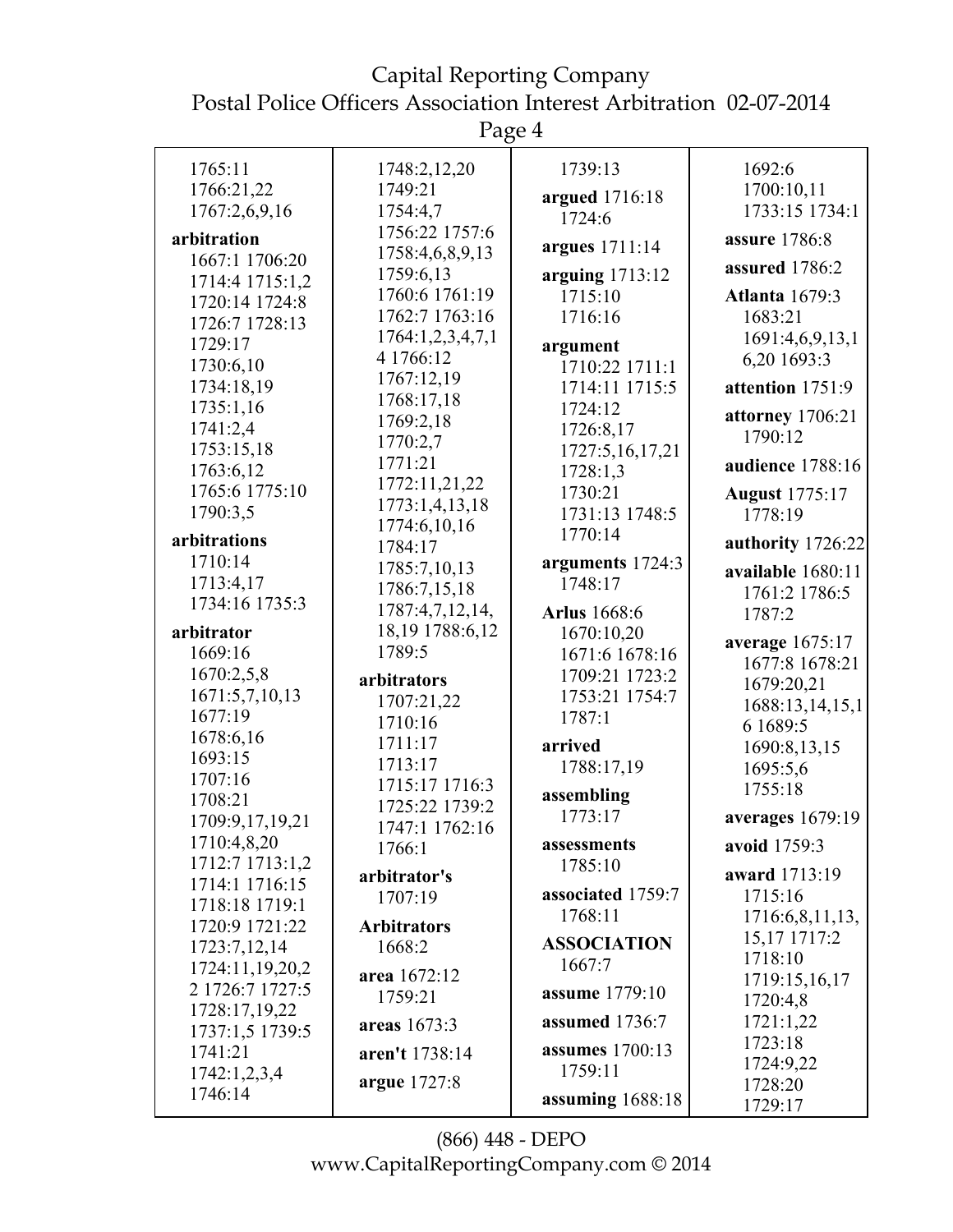Page 5

| 1730:3,10             | 1705:15                           | 1767:19                   | 1718:13               |
|-----------------------|-----------------------------------|---------------------------|-----------------------|
| 1739:7 1743:3         | 1706:15                           | <b>basic</b> 1737:6       | benefit               |
| 1746:16,21            | 1707:1,7                          | <b>basis</b> 1716:20      | 1687:13,15,21         |
| 1748:16,21            | 1713:10,18,22                     | 1719:8 1762:18            | 1695:15 1707:5        |
| 1749:5                | 1715:13                           |                           | 1717:19               |
| 1761:20,22            | 1716:19                           | <b>Bear</b> 1749:18       | 1756:1,5 1785:8       |
| 1763:7 1765:6         | 1718:19                           | became 1696:14            | benefits $1687:10$    |
| 1769:1,14             | 1731:2,10,12                      | 1701:21                   | 1693:13,20,22         |
| awarded 1715:17       | 1732:2                            | become 1702:20            | 1694:1,10,13          |
| 1718:16               | 1733:14,19                        | 1706:9 1767:13            | 1696:3 1699:9         |
| 1719:1,22             | 1735:15                           |                           | 1717:12,13            |
| 1720:9                | 1736:8,21                         | beginning 1695:9          | 1718:5 1725:6         |
| 1722:20,22            | 1737:3 1740:1                     | 1717:3,7 1725:3           | 1755:16,19,21         |
| 1728:22 1739:8        | 1742:22                           | 1745:7,9                  | 1757:8 1759:22        |
| awarding 1739:3       | 1743:5,12,17                      | 1762:3,5                  | 1761:11,15,16         |
|                       | 1744:7,19                         | 1766:19 1768:1            | 1762:14               |
| awards 1719:19        | 1745:4 1746:5,7<br>1747:2,4,13,14 | <b>behalf</b> 1667:21     | 1769:11               |
| 1720:14 1726:2        | 1752:1,20,21                      | 1668:5,10                 | benefits-wise         |
| 1739:15               | 1753:2                            | <b>behind</b> 1700:11     | 1695:22               |
| 1746:20,22<br>1747:15 | 1755:3,12                         | 1771:17                   |                       |
|                       | 1762:16                           | 1774:15                   | best 1748:10          |
| aware 1673:21         | 1763:5,15                         |                           | <b>better</b> 1686:11 |
| 1676:12               | 1765:19,20                        | <b>believe</b> 1670:9     | 1762:19               |
| 1683:12               | 1766:4,15                         | 1685:7,8<br>1692:17       | 1766:16               |
| 1684:2,10             | 1767:11                           | 1694:21                   | beyond                |
| 1701:7                |                                   | 1705:16 1710:3            | 1780:6,8,21           |
| 1702:15,21            | bargains 1734:9                   | 1718:8,14                 |                       |
| 1732:13               | 1747:10                           | 1726:3                    | <b>biggest</b> 1757:4 |
| 1769:13 1772:8        | <b>base</b> 1771:13               | 1728:11,16                | <b>bill</b> 1701:16   |
| 1777:9                | <b>based</b> 1671:1,20            | 1731:14                   | 1706:18               |
| 1779:12,20<br>1780:1  | 1684:3 1685:14                    | 1732:19                   | 1725:11,15            |
|                       | 1689:20 1713:9                    | 1773:4,21                 | Billingsley 1669:4    |
| away 1766:3           | 1716:17                           | 1779:18                   | 1773:16               |
|                       | 1719:7,22                         | 1781:6,17                 | 1774:5,17             |
| B                     | 1720:10,13                        | 1782:2,13                 | 1775:2 1784:15        |
| background            | 1721:7                            | 1786:12                   | 1787:8                |
| 1707:6 1708:10        | 1722:1,14                         | believes 1708:6           | billions $1771:19$    |
| balance 1696:4        | 1736:9                            |                           |                       |
| bargained             | 1748:14,17                        | <b>Belman</b> 1688:11     | <b>binder</b> 1741:11 |
| 1731:20               | 1750:20                           | 1690:12 1692:4<br>1718:18 | 1777:19               |
| 1763:10               | 1754:13                           | 1741:14                   | <b>binders</b> 1788:9 |
|                       | 1755:5,15                         |                           | bit 1683:11           |
| bargaining            | 1756:19 1760:3                    | <b>Belman's</b> 1688:9    | 1789:1                |
| 1702:5,6              | 1766:17                           | 1692:21                   |                       |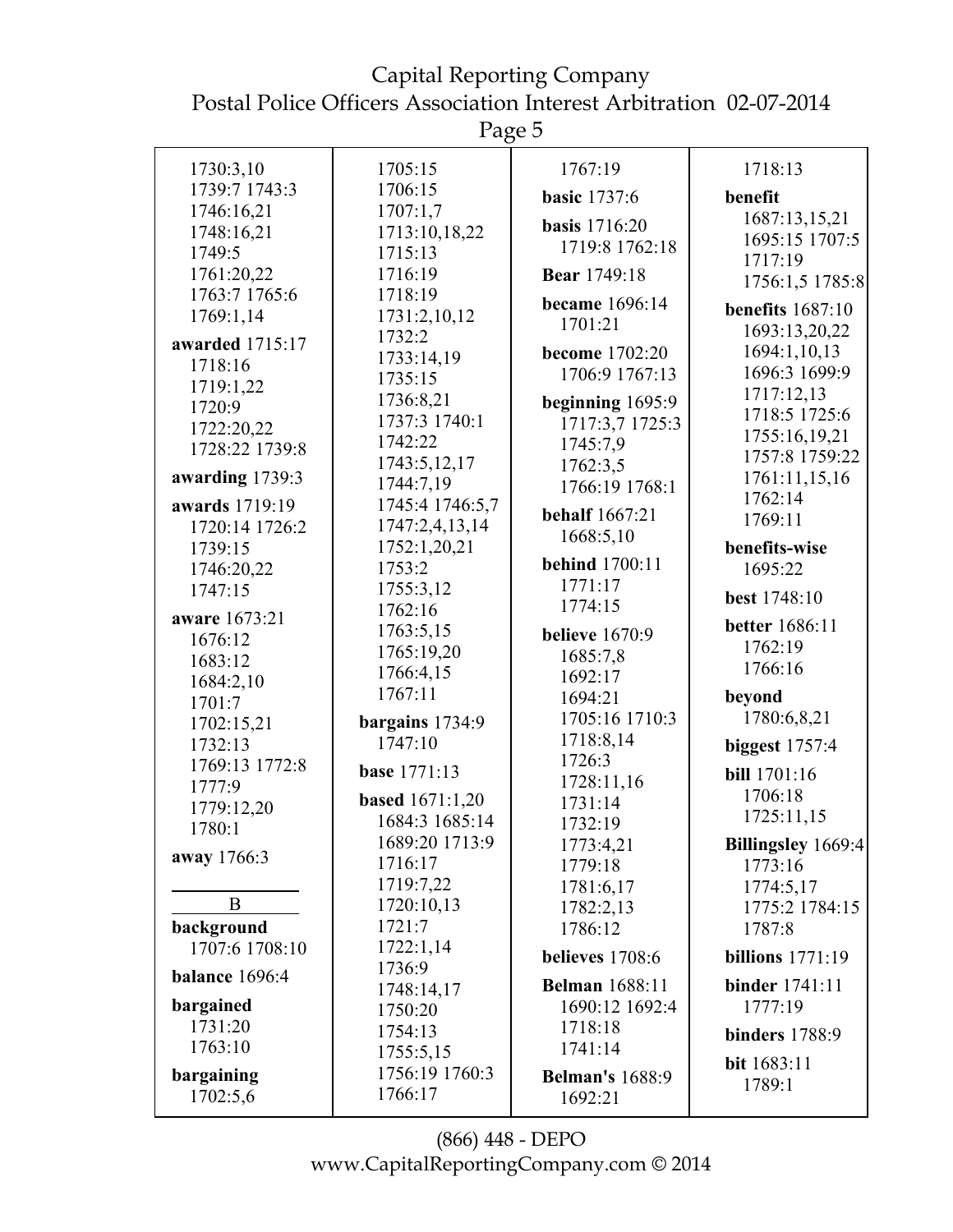Page 6

|                          | U                                       |                      |                              |
|--------------------------|-----------------------------------------|----------------------|------------------------------|
| <b>Bjork</b> 1668:4      | 1734:10,21                              | 1734:9,10,21         | 1714:19                      |
| 1678:16                  | 1738:7 1739:20                          | 1735:5 1740:6        | 1781:20                      |
| 1709:19                  | 1772:19                                 | 1742:15 1743:1       | change 1697:18               |
| 1742:1,3                 | 1784:14 1785:4                          | 1762:21 1763:4       | 1745:15                      |
| 1749:21                  | broad 1745:1,3                          | 1764:9 1765:14       | 1750:14 1766:2               |
| 1764:2,4,7,14            |                                         | carry 1754:8         | 1771:15                      |
| 1766:12                  | <b>broken</b> 1672:22<br>1676:22 1677:3 |                      | changed $1720:1$             |
| 1767:12,19               | 1683:3 1731:16                          | carrying 1788:13     | 1750:15 1768:7               |
| 1768:17                  |                                         | case 1709:6          |                              |
| 1772:22                  | <b>brought</b> 1720:20                  | 1715:22 1724:2       | changes                      |
| <b>blame</b> 1750:2      | <b>build</b> 1692:2                     | 1734:20<br>1748:6,15 | 1759:15,16<br>1769:5         |
| <b>blank</b> 1747:13     | building                                | 1749:6 1752:5        |                              |
| <b>block</b> 1735:11     | 1735:6,12                               | 1770:17              | characterization             |
|                          | 1780:3                                  | 1777:14              | 1716:8 1724:14               |
| <b>BOARD</b> 1667:1      | <b>bullet</b> 1672:14                   | cases 1708:15        | characterized                |
| <b>bonus</b> 1764:11     | 1728:16                                 | 1761:6               | 1709:8                       |
| 1765:7                   | 1729:21 1730:1                          |                      | chart 1677:17                |
| book 1761:21             | 1731:1                                  | cash 1693:21         | 1692:14 1773:9               |
| 1787:12,14,15            | <b>burden</b> 1708:17                   | catch 1713:14        | 1775:9,13                    |
| <b>books</b> 1669:16     | <b>Bush 1769:15</b>                     | catch-up             | 1776:1                       |
| borrowing                |                                         | 1712:13,17           | 1781:3,12,14                 |
| 1693:13                  | $\mathcal{C}$                           | 1713:21              | 1782:3,5,9                   |
|                          |                                         | 1731:10              | 1783:4,5,18                  |
| <b>Boston</b> 1679:7     | cap 1763:1<br>1771:6,18                 | cause 1696:15,18     | 1784:2,9,11,15,<br>19 1785:2 |
| <b>bottom</b> 1752:11    |                                         | caused 1771:6        | 1786:9                       |
| 1762:3 1764:12           | <b>Capital</b> 1667:18                  |                      |                              |
| box 1705:14              | <b>Capitol</b> 1735:12                  | Cell 1733:8          | <b>Chicago</b> 1679:10       |
| boxes 1780:14,17         | capture 1763:17                         | central 1685:16      | choice 1693:2                |
| <b>BRAMESCO</b>          | care 1756:16                            | 1724:21              | <b>Choices</b> 1762:13       |
| 1668:11                  | 1759:1                                  | certain 1720:14      | chose 1690:12                |
| <b>break</b> 1687:12     | career 1695:9,10                        | 1766:14<br>1788:18   | chosen 1673:6                |
| 1723:4 1788:20           | 1729:11                                 |                      | <b>Chris</b> 1668:15         |
| 1789:2                   | 1764:20,22                              | certainly 1698:17    | 1750:5                       |
| breakdown                | 1765:3,4,16                             | 1747:18 1757:1       |                              |
| 1786:13                  | 1766:8,10                               | 1760:15              | circumstance                 |
| <b>brief</b> 1706:22     | 1767:3,6,13,16                          | <b>CERTIFICATE</b>   | 1744:19                      |
| 1707:6 1723:13           | carrier 1706:2,3                        | 1790:1               | cite 1716:11                 |
| 1750:15 1751:8           | 1742:8,18                               | certify 1790:4       | cited 1710:15                |
| 1754:6                   | 1743:15                                 | <b>Chair</b> 1668:3  | 1716:5,8                     |
| <b>briefs</b> 1708:16,18 | carriers                                | chairman 1718:1      | city 1706:2,3                |
|                          | 1706:1,16,20                            |                      | 1715:19,21                   |
| <b>bring</b> 1700:20     | 1715:21 1729:8                          | chance 1678:1        | 1729:7 1734:20               |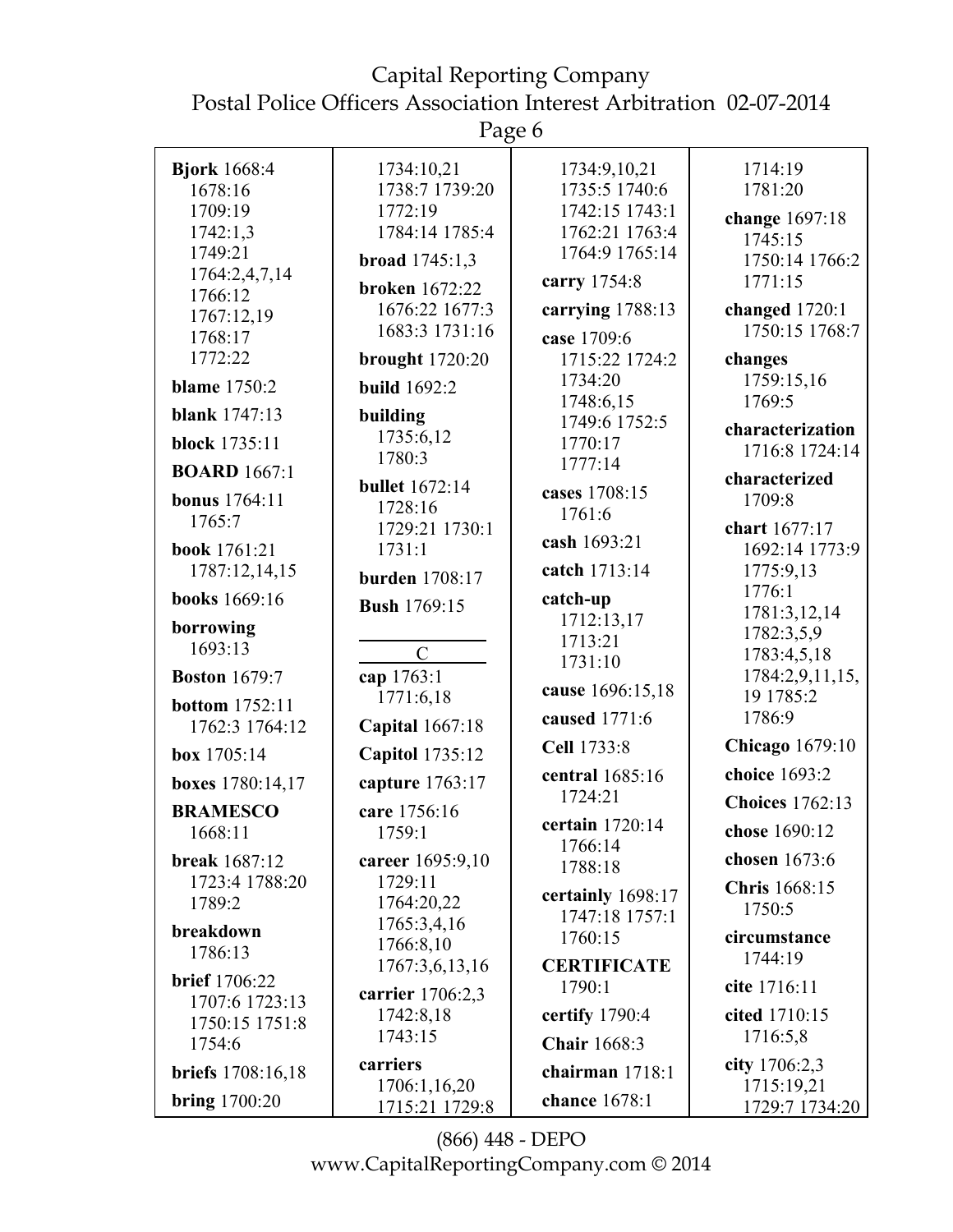Page 7

| 1742:14,18            | 1762:16                | 1725:7,13                  | 1781:14 1782:4               |
|-----------------------|------------------------|----------------------------|------------------------------|
| 1743:1,15             | <b>Collins</b>         | 1726:10,15,18              | completed                    |
| 1765:13               | 1716:6,11,13,15        | 1727:14 1728:4             | 1776:17 1779:4               |
| claim 1672:2          | 1717:1                 | 1730:2,9,12<br>1731:2      | completely 1759:3            |
| claimed 1719:22       | Columbia               | 1746:13,16                 | compliance                   |
| claims 1717:22        | 1667:19                | 1747:20,21                 | 1694:4                       |
| clarity 1728:2        | 1790:17                | 1748:20                    |                              |
|                       | combination            | 1749:5,6                   | component<br>1681:16         |
| <b>Clark</b> 1737:18  | 1760:19                | 1754:13                    |                              |
| class 1703:3,4,8,9    | comes 1703:12          | 1755:20                    | components<br>1770:20        |
| classification        | 1730:3                 | comparable                 |                              |
| 1687:13               | coming 1768:16         | 1725:5 1749:8              | comport 1755:2               |
| 1719:12               | commencing             | 1769:12                    | computer 1718:3              |
| 1722:12               | 1667:20                | comparables                | concept 1738:18              |
| classifications       | commission             | 1727:19                    | concern                      |
| 1777:2                | 1769:22                | compare 1675:9             | 1696:15,18                   |
| classified            | 1790:20                | 1749:9                     | 1715:7                       |
| 1676:14,15            | commissioned           | compared 1735:3            | concerning                   |
| 1692:8                | 1696:19                | 1749:1 1755:17             | 1721:14                      |
| clear 1721:2,10,21    | 1769:15                | 1783:14                    | conclude 1712:3              |
| 1727:16               | committee 1732:2       | comparing                  | concluded                    |
| 1774:12               | 1769:16,19             | 1678:20                    | 1720:17                      |
| 1783:12               | 1772:4                 | 1679:18,19                 |                              |
| cleared 1754:2        | communicate            | 1749:12                    | conclusion<br>1707:15 1721:8 |
| 1788:4                | 1769:6                 | 1754:14                    | 1748:13 1771:5               |
| clerk 1767:1,2        |                        | comparison                 |                              |
| climate 1720:21       | comp 1759:22           | 1680:14 1727:9             | conclusions<br>1707:12,14    |
| close 1673:22         | companies              | 1748:20<br>1755:15         | 1728:9                       |
| closer 1695:8         | 1676:11,18             | 1757:20                    | condition 1724:4             |
|                       | Company                | 1760:16                    | 1725:6,10                    |
| closure 1720:20       | 1667:18                | Compensation               | 1726:1                       |
| <b>COLA</b> 1702:9    | comparability          | 1683:9                     | <b>Congress</b> 1696:21      |
| 1763:1                | 1675:12,13,15,2        | competition                | 1725:11,16                   |
| 1765:16,19            | 0 1710:5<br>1711:15,19 | 1734:7                     | 1769:6                       |
| 1766:4,8,10           | 1713:3,11,21           |                            | 1770:8,10,12                 |
| <b>COLAs</b> 1702:3   | 1714:7,8               | competitive<br>1700:20     | 1772:5,12,15                 |
| 1751:15               | 1715:6,11,19           |                            | congressional                |
| collective            | 1716:2 1719:7,8        | compile 1776:15<br>1780:20 | 1724:18                      |
| 1702:4,5              | 1722:1,2,14,17,        |                            | consent 1788:10              |
| 1733:13,19<br>1752:21 | 19 1724:22             | compiled 1775:21           |                              |
|                       |                        |                            | consequences                 |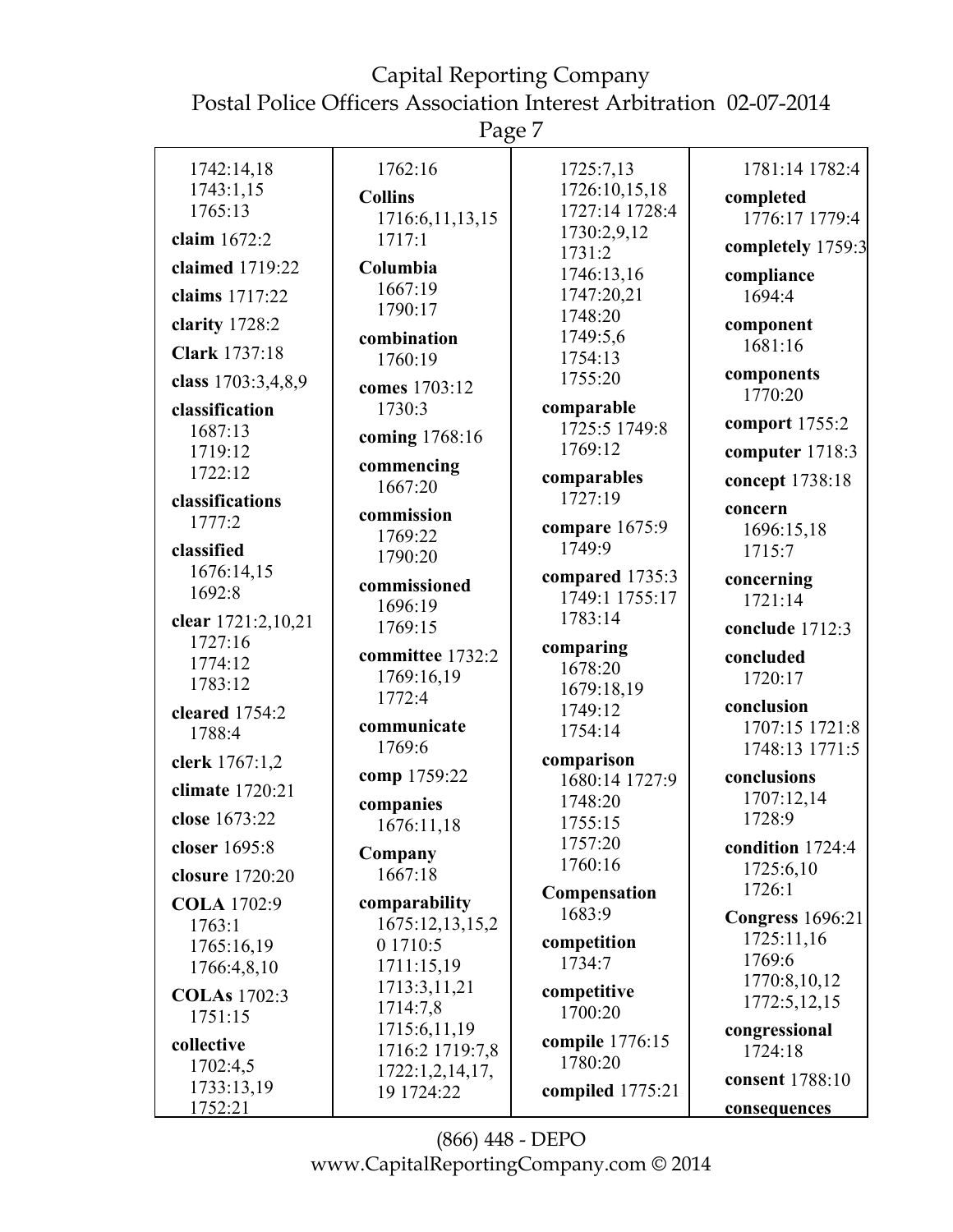Page 8

| 1771:3             | 1693:11                       | 7,22 1673:1,12  | 1744:17            |
|--------------------|-------------------------------|-----------------|--------------------|
| consider 1670:5    | 1698:12 1739:9                | 1675:2,6,10     | 1745:14            |
| 1711:17            | 1743:21                       | 1676:2,6        | 1746:14            |
| 1712:11            | 1752:18                       | 1677:10,15      | 1748:5,11,15       |
| 1725:22            | 1760:10,17,18                 | 1678:21         | 1750:8,13,16,21    |
|                    | 1764:13,16                    | 1680:14         | 1751:10,16         |
| considerable       | 1766:6 1775:15                | 1682:3,6,7      | 1754:11,17         |
| 1717:16            | contracted 1745:6             | 1683:15         | 1755:10            |
| 1759:11 1771:6     |                               | 1684:7,19       | 1756:8,10,15,18    |
| Considerably       | contracting                   | 1685:1,2,5      | 1757:16            |
| 1698:7             | 1687:3 1692:7                 | 1686:11,14,21   | 1763:5,10          |
| consideration      | 1758:11,18                    | 1687:7,11,18,22 | 1777:4,8,16        |
| 1725:14            | 1759:4                        | 1688:1,9,14,20  | 1778:11,20         |
|                    | contractor                    | 1689:4,10,13    | 1779:2,7           |
| considered         | 1685:13                       | 1690:14,16      | correction         |
| 1705:19 1711:2     | 1693:11                       | 1691:4,17       | 1717:15            |
| 1761:3             |                               | 1692:5          |                    |
| considering        | contractors<br>1686:12 1687:5 | 1693:10,14,18   | correctly 1782:13  |
| 1712:4             |                               | 1694:6,17       | corroborate        |
|                    | contracts 1739:3              | 1695:3,11       | 1756:21            |
| consistent         | 1742:21 1743:2                | 1696:10,16      |                    |
| 1675:18            | 1747:15                       | 1698:10,16      | cost 1693:5        |
| 1710:13,14         | contribution                  | 1700:1,2,6,20   | 1741:1,4,5,6       |
| consistently       | 1755:18                       | 1701:1,4,17,22  | 1744:2 1758:22     |
| 1707:22            | 1757:11                       | 1702:3,9,13     | 1760:16            |
| constitute         |                               | 1703:21         | 1761:9,10,16       |
| 1667:14            | contributions                 | 1707:10         | 1762:10 1763:2     |
|                    | 1755:11                       | 1710:17,20      | 1768:1,11          |
| contains 1707:7    | control 1759:17               | 1711:3 1713:1   | 1771:9,13,16       |
| contends 1717:3    | 1761:1                        | 1720:8,12       | 1785:8             |
|                    |                               | 1722:15         | costs              |
| contentious        | controversial                 | 1724:2,10,12    | 1743:7,8,9,11      |
| 1720:18            | 1731:6                        | 1725:2,8        | 1747:8 1756:1,5    |
| context 1714:5     | conveying 1709:9              | 1726:6,9,13,18, | 1759:18,20         |
| 1715:1 1747:11     | 1713:7                        | 19,20 1727:2,6  | 1761:11            |
| 1770:3 1776:20     | convinced 1718:1              | 1728:4,5        | 1771:15            |
| continued          |                               | 1730:16,19      | 1772:12,19         |
| 1670:13 1775:3     | convoy 1780:15                | 1731:17,18,22   | counsel 1670:16    |
|                    | 1781:17                       | 1732:1,7,18     | 1775:6 1776:9      |
| continuing         | copies 1708:18                | 1733:5          | 1790:8,12          |
| 1704:12            | 1778:1                        | 1734:3,12       |                    |
| contract 1685:9    | copy 1678:10                  | 1735:7 1736:3   | counterparts       |
| 1686:10,13,18      | 1741:15,17                    | 1738:17,22      | 1717:20 1738:8     |
| 1687:6 1688:17     |                               | 1741:3          | 1739:21 1755:7     |
| 1690:6 1691:22     | correct                       | 1742:9,13       | counting $1691:11$ |
| 1692:2, 16, 19, 21 | 1672:4,7,8,14,1               |                 |                    |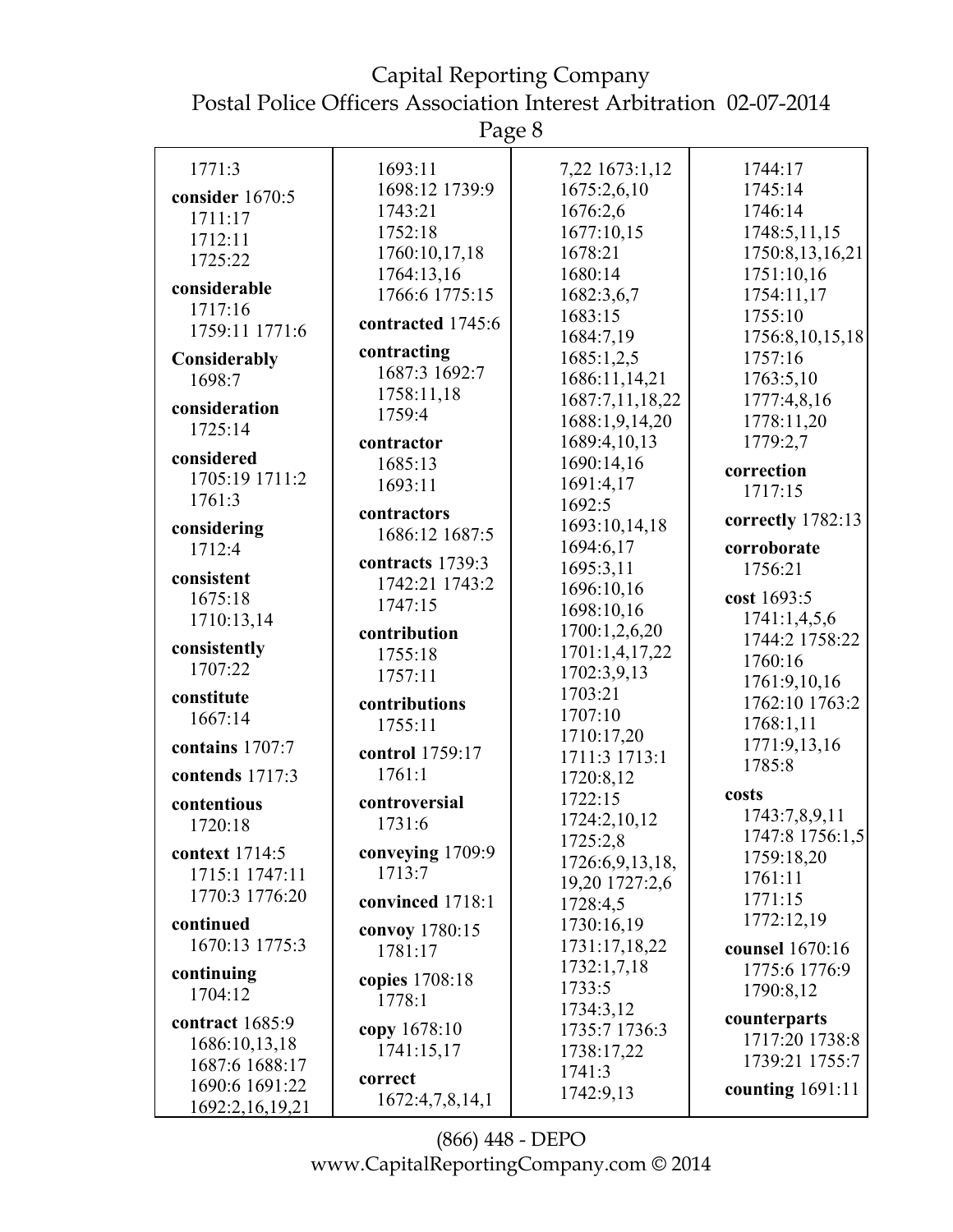Page 9

|                                                         | $\circ$                                         |                                                  |                                              |
|---------------------------------------------------------|-------------------------------------------------|--------------------------------------------------|----------------------------------------------|
| country 1673:16                                         | currently 1692:18                               | <b>David</b> 1709:13                             | 1771:22 1772:2                               |
| 1687:18                                                 | 1755:14 1760:2                                  | 1710:12                                          | delivers 1684:18                             |
| couple 1671:15<br>1681:6 1709:11                        | 1765:15<br>1768:10,14                           | day 1703:6<br>1704:12                            | demand 1712:13<br>1713:20 1714:7             |
| 1718:11<br>1735:20 1748:1<br>1788:8                     | curve 1771:17<br>custodian 1701:21<br>1756:4    | 1753:17<br>1778:12,13<br>1779:6 1785:17          | demanded<br>1712:16                          |
| course 1684:18<br>1701:7 1703:17<br>1717:7,11<br>1787:1 | custodians<br>1687:20 1701:8<br>1706:6,10       | 1787:22<br>1788:22<br>deal 1686:21<br>1762:20,21 | demands 1713:8<br>demerged<br>1736:22        |
| cover 1771:12                                           | cut 1702:19<br>1729:1,8,14                      | dealing 1672:1,3<br>1674:20                      | demographic<br>1756:3                        |
| coverage 1674:22<br>1676:1                              | 1750:10,12,19,2<br>1 1751:2<br>1761:13          | 1696:21<br>1720:15                               | Department<br>1687:12<br>1697:14             |
| covered 1676:18<br>craft 1705:20                        | cuts 1706:11                                    | dealt 1715:2<br>dearth 1727:18                   | dependent 1756:6                             |
| 1743:16<br>crafts 1701:4                                | cycles 1747:15                                  | debate 1712:6                                    | depends 1686:6<br>1692:22<br>1712:10         |
| created 1750:2<br>1763:9 1778:9                         | D<br>D.C $1667:10,17$<br>1668:8,13              | <b>December</b><br>1750:9,14<br>1751:11,20       | describe 1760:6                              |
| creation $1697:14$                                      |                                                 | decertified 1732:6                               | described 1780:13                            |
| credit 1696:6                                           | $D-8$ 1773:12,13,21<br>1774:2                   | decision 1709:18                                 | description<br>1752:12                       |
| crisis 1698:13<br>1705:2                                | <b>Dakota</b><br>1684:21,22                     | 1716:4 1748:3<br>1749:10                         | detail 1709:4                                |
| cross 1669:2<br>1723:3 1776:8                           | 1687:20<br>data 1671:16                         | 1758:18<br>1770:18                               | detailed $1672:19$<br>determining            |
| cross-<br>examination<br>1670:9,16                      | 1672:15,19,21<br>1673:1,2,3,10,1<br>1,12 1677:6 | decisions 1714:4<br>declared 1750:20             | 1712:5 1760:8<br>developed<br>1737:20 1782:5 |
| 1776:9<br>cross-examine                                 | 1682:13,22<br>1683:1,11                         | decline 1763:12<br>declined 1771:8               | develops 1747:4                              |
| 1781:20 1783:7<br>CSR 1759:16                           | 1684:4,6,7,9,12<br>1699:22                      | deduced 1688:16<br>deficit 1724:7                | devices 1733:10<br>differ 1746:21            |
| current 1725:15<br>1764:22                              | 1700:5,12<br>1703:18<br>1774:13                 | 1769:10<br>definition                            | difference<br>1701:22                        |
| 1765:4,9<br>1766:10                                     | 1775:19,20<br>1776:2,22                         | 1705:4,5,9<br>degree 1674:7                      | 1785:17<br>differences                       |
| 1767:16 1768:7<br>1769:3 1770:15                        | 1780:7,9,18<br>1784:3                           | 1756:16<br>deliberations                         | 1763:8 1779:17<br>different 1680:18          |
|                                                         |                                                 |                                                  |                                              |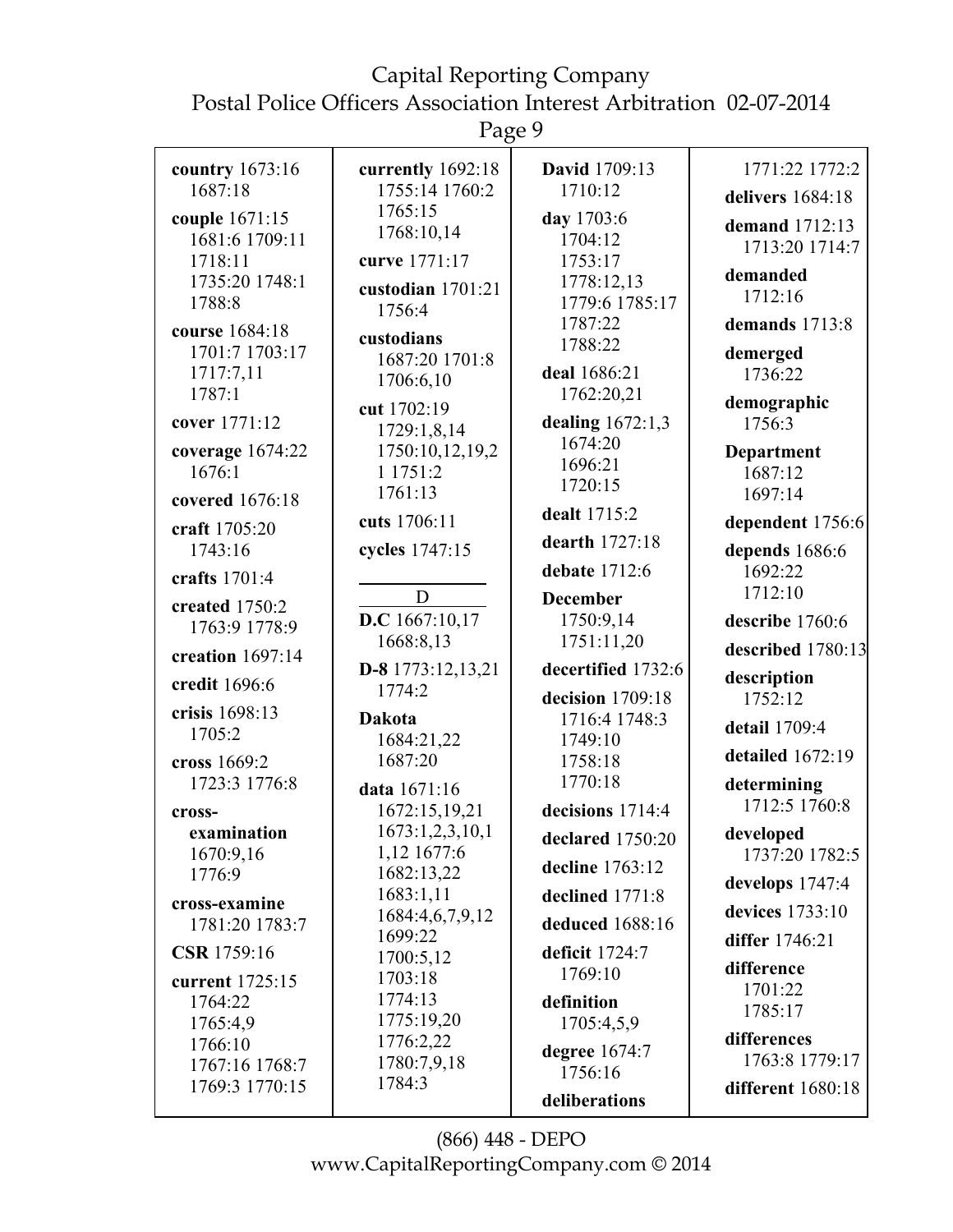Page 10

| 1686:6,7<br>1703:20 1704:3  | 1764:15<br>discussion 1676:8 | 1753:14<br>1778:18 1780:1 | 1781:17                           |
|-----------------------------|------------------------------|---------------------------|-----------------------------------|
| 1705:10 1713:6              | 1687:2 1694:19               | 1788:21                   | E                                 |
| 1715:18                     | 1718:9 1726:13               | <b>DONNA</b> 1668:6       | earlier 1682:20                   |
| 1736:20 1737:3              | 1730:20                      |                           | 1703:18                           |
| 1777:1                      | 1753:21                      | Dr 1690:12                | 1729:22                           |
| 1779:13,18                  |                              | 1692:3,21                 | 1762:17 1764:8                    |
| differential                | discussions                  | dramatically              |                                   |
| 1689:3                      | 1767:20                      | 1760:4                    | early 1695:6,14                   |
| 1717:19,21                  | dispute $1712:6$             | drive 1693:5              | 1696:13 1730:6                    |
| 1718:2                      | 1719:11                      |                           | earned 1769:11                    |
|                             | 1721:13                      | drivers 1719:4            | ECI 1737:10,16                    |
| differentiations<br>1785:16 | 1722:3,12,13                 | driving $1675:5$          | 1738:21,22                        |
| differently                 | dissatisfied                 | due 1708:6 1769:5         | 1739:4,10,17                      |
| 1779:13                     | 1699:9                       | <b>Dufek</b> 1668:3       | 1740:18                           |
|                             | distributed                  | 1671:5,10                 | 1743:10,11                        |
| differing 1734:8            | 1677:22                      | 1677:19 1678:6            | 1744:2,3,4                        |
| differs 1744:19             | 1766:15                      | 1708:21                   | 1747:9                            |
| difficult 1702:18           | distribution                 | 1709:21                   | 1755:3,4,8                        |
| diminished                  | 1680:4,16,17,19              | 1758:6,9,13               | economic 1674:19                  |
| 1767:8                      | 1681:14,18                   | 1759:6,13                 | 1736:4 1748:14                    |
|                             | 1682:15                      | 1760:6 1761:19            | 1750:9 1751:20                    |
| direct 1669:2               | 1688:19                      | 1763:16 1764:1            | 1753:10,16                        |
| 1711:6 1716:22              | 1703:16                      | 1768:18                   | economy 1736:7                    |
| 1717:5 1726:5               | <b>District</b> 1667:19      | 1769:18                   | effectively                       |
| 1741:10 1751:9              | 1790:17                      | 1770:2,7                  | 1746:15                           |
| 1775:6 1779:15              |                              | 1771:21                   |                                   |
| directed 1711:15            | dita 1780:20<br>divided      | 1772:11<br>1774:6,10      | efficient 1736:7<br>either 1684:5 |
| directing 1777:11           | 1721:11,15                   | 1787:12,18                | 1693:21                           |
| disagree 1705:8             |                              | dug 1683:10               | 1695:12                           |
| 1724:15                     | division $1778:16$           |                           | 1759:16                           |
|                             | divisions $1778:5,6$         | duly 1670:14              |                                   |
| disappear<br>1738:17        | 1779:14,19,20                | 1775:4                    | electronic 1719:4                 |
|                             | doctrine 1737:18             | during 1705:11            | 1733:10                           |
| disappearing                |                              | 1706:19 1726:6            | 1780:19                           |
| 1771:11                     | document 1742:7              | 1727:4 1771:21            | element 1696:9                    |
| discount 1759:15            | 1751:4,6                     | duties                    | eliminate 1693:4                  |
| 1760:1                      | documents 1788:8             | 1720:1,11,15              | 1765:19                           |
| discussed 1725:17           | dollars 1691:4               | 1721:3                    | else 1750:3                       |
| 1770:3                      | 1771:20                      | 1749:13,14                | 1772:21                           |
| discussing                  | done 1714:15                 | 1781:15                   |                                   |
| 1716:12                     | 1745:12,13                   | duty 1780:16              | embodiment<br>1737:17             |
|                             | 1746:10                      |                           |                                   |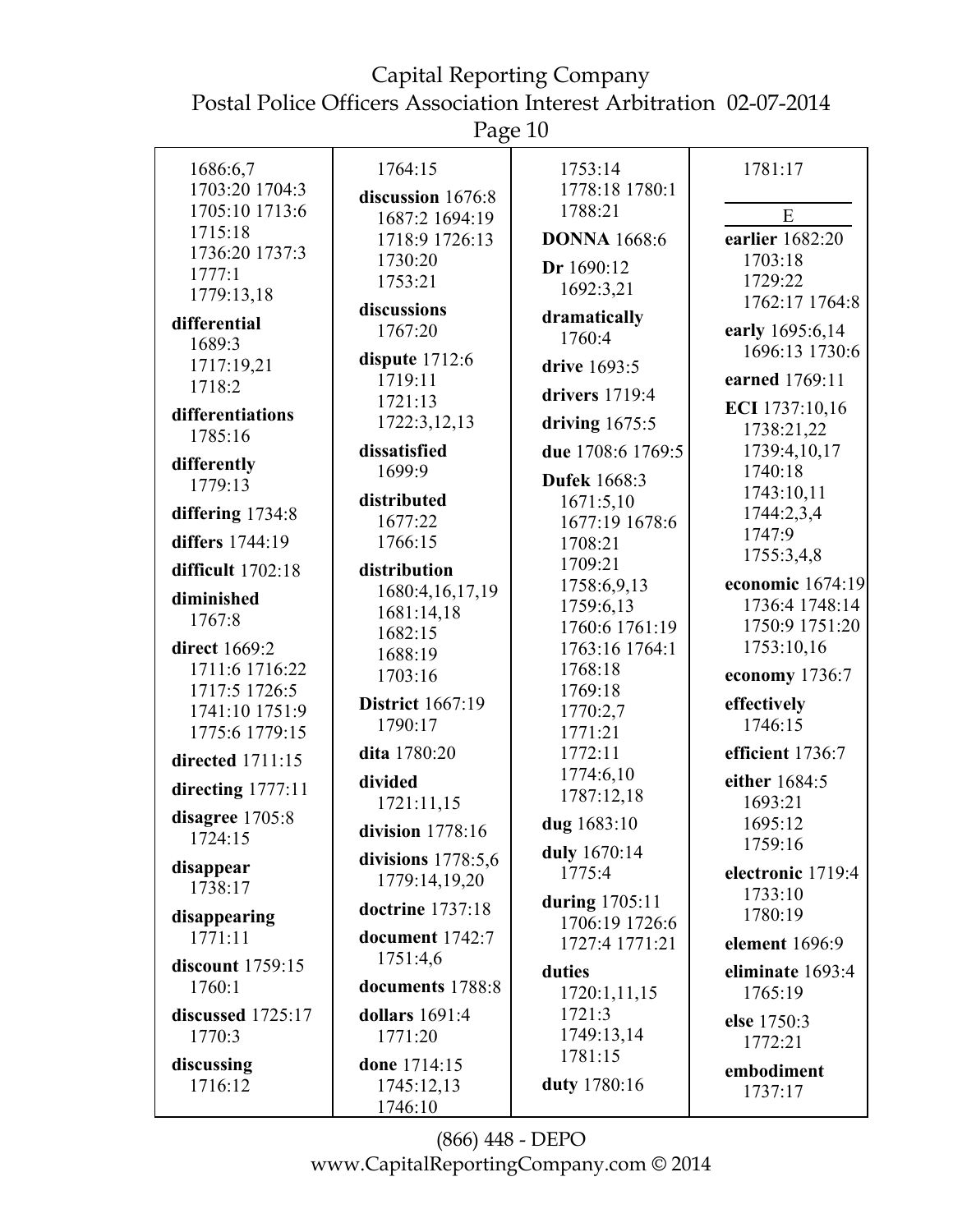# Capital Reporting Company

Postal Police Officers Association Interest Arbitration 02-07-2014

Page 11

| emphasis 1697:15                | enforcement<br>1696:18 1697:1 | established<br>1728:12           | exceeded 1739:11      |
|---------------------------------|-------------------------------|----------------------------------|-----------------------|
| employ 1685:3                   |                               | 1752:9,20                        | <b>Excel 1775:20</b>  |
| 1686:16 1687:5<br>1693:2        | <b>Enhancement</b><br>1770:9  | establishments                   | exchange              |
|                                 |                               | 1672:6 1673:19                   | 1740:2,7              |
| employed                        | enjoy 1717:18                 | 1674:3                           | 1765:10               |
| 1683:16,20,21<br>1690:10 1693:1 | 1718:2                        | estimate 1674:6                  | exclusive 1711:16     |
| 1778:6,16                       | enlisted 1775:18              |                                  | excuse 1674:4         |
| 1790:9,12                       | enter 1758:18                 | estimates 1671:19                | 1693:12 1694:4        |
|                                 | entire 1718:19                | 1674:11                          | 1715:20               |
| employee 1729:1<br>1755:19      | entitled 1713:13              | event 1745:19                    | 1758:12               |
| 1790:12                         | 1716:19 1721:9                | everyone 1723:7                  | excused 1773:3        |
|                                 |                               | 1788:11                          | 1787:11               |
| employees<br>1674:2,15          | entry 1764:19<br>1765:11,12   | everywhere                       | executive 1758:21     |
| 1675:4 1682:15                  | 1775:19                       | 1687:17                          | exhibit 1669:16       |
| 1685:13                         | 1780:18                       | evidence 1676:9                  | 1677:16               |
| 1707:17                         | equal 1713:12                 | 1717:17 1718:5                   | 1683:15               |
| 1713:10                         |                               | 1720:10,15                       | 1688:7,12             |
| 1716:19                         | equity 1711:2                 | 1756:13,21                       | 1689:22               |
| 1717:13,18                      | 1712:4,11,16                  | 1784:20                          | 1694:21 1739:9        |
| 1718:2,3                        | 1713:8 1716:20<br>1763:13     | 1787:21                          | 1741:12 1742:7        |
| 1721:15                         |                               | 1788:19                          | 1750:2 1758:1         |
| 1722:10,21<br>1729:10,11,12,1   | equivalent<br>1705:20         | exactly 1690:3                   | 1761:20,21<br>1773:10 |
| 4,15 1738:7                     | 1712:14 1713:9                | 1712:21                          |                       |
| 1743:19 1757:9                  |                               | 1777:22                          | exhibits 1741:13      |
| 1763:2                          | era 1771:7                    | 1780:13                          | exist 1692:18         |
| 1764:20,22                      | Eric 1668:16                  | examination<br>1670:13           | existed 1767:14       |
| 1765:3,4,9,13,1<br>6 1766:9,11  | Erick 1667:17                 | 1775:3,6                         | existence 1708:1      |
| 1767:6                          | 1790:2,16                     | examined 1670:14                 | exists 1755:6         |
| 1769:9,11                       | error 1674:11                 | 1775:4                           | 1757:2                |
| employer                        | escaped 1758:5                | example                          | expand 1743:5         |
| 1694:3,12                       | especially 1771:8             | 1683:12,14,22                    | expanding             |
| 1755:11,18                      | <b>ESQUIRE</b>                | 1694:9 1707:16                   | 1720:1,11,15          |
| 1756:17                         | 1668:6,11                     | 1736:19 1740:6                   | 1721:3                |
| 1757:7,11                       | essence 1733:22               | 1743:15                          | expands 1720:5        |
| 1759:9                          | 1745:21                       | 1744:12                          | 1721:1                |
| employers 1756:8                | 1763:17,21                    | 1745:10                          | expect 1760:3         |
| 1757:2,3,4                      | essentially                   | 1759:15 1760:8<br>1762:21 1780:2 |                       |
| employs 1687:15                 | 1718:21                       |                                  | experience 1733:1     |
| enacted 1732:17                 | 1776:22                       | exceed 1761:17                   | expert 1761:3         |
|                                 |                               |                                  | experts               |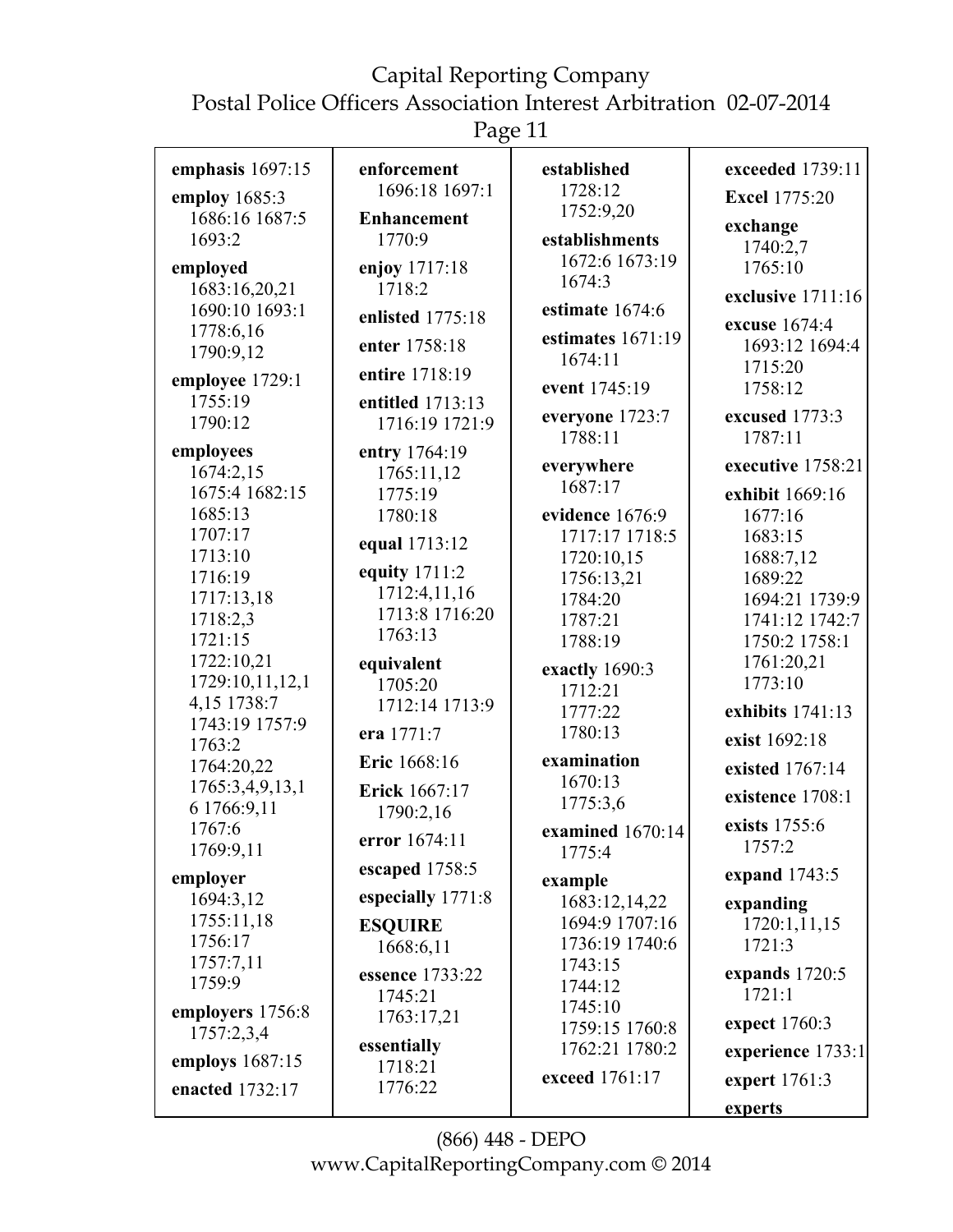Page 12

| 1734:10,21                       | 1680:20                           | 1724:4                           | <b>Fleischli</b> 1713:2,5 |
|----------------------------------|-----------------------------------|----------------------------------|---------------------------|
| 1735:2                           | 1683:16                           | 1725:7,9,12                      | 1716:14,17                |
| expires 1790:20                  | 1699:13 1707:1                    | 1726:1 1741:5,6                  | flexibility 1760:7        |
| explain                          | 1709:4 1711:20<br>1712:7 1718:8,9 | financially                      | 1770:19                   |
| 1695:17,19                       | 1719:21 1731:5                    | 1790:13                          | 1772:17                   |
| 1711:18                          | 1733:16                           | financing                        | flip $1700:5,7$           |
| 1759:13 1781:3                   | 1735:18 1782:8                    | 1769:3,7                         | floating $1735:22$        |
| 1782:4                           | 1788:3                            | finding $1723:1$                 | focus 1724:21             |
| explicit 1752:16                 | fall 1697:8                       | 1728:19                          | <b>Folks</b> 1670:2       |
| 1753:12                          | fallacy 1701:15                   | 1741:22 1755:5                   |                           |
| explicitly 1710:5                | fallen 1742:14                    | finds 1783:5                     | follow-up 1768:19         |
| 1728:20<br>1739:1,4              | Fargo 1684:21                     | <b>Fine 1754:4</b>               | foot 1780:15<br>1781:16   |
| 1740:19                          |                                   | 1774:16 1787:4                   |                           |
| 1749:11                          | fashion 1776:21                   | finish 1714:20                   | FOP 1739:2<br>1740:11     |
| 1772:15                          | fashioning<br>1713:19             | finished 1714:15                 | force 1680:21             |
| express 1721:12                  |                                   | firm $1675:17$                   | 1683:6                    |
| external 1711:15                 | faster 1742:19                    | 1686:9                           | forces 1676:11            |
| 1719:8                           | <b>February</b> 1667:10           | firms 1675:14,17                 | 1681:20                   |
| extra 1693:13                    | <b>federal</b> 1695:22            | first $1671:3,15,17$             |                           |
| 1744:5                           | 1696:17                           | 1682:19 1689:2                   | foregoing<br>1790:3,5     |
|                                  | 1697:2,9,20                       | 1711:5,13                        |                           |
| F                                | 1699:3,6,21<br>1727:10,14         | 1718:12                          | foremost 1758:22          |
| facing 1724:16                   |                                   | 1728:16                          | forever 1765:19           |
| fact 1689:8,13                   | fell 1717:12                      | 1731:16 1742:6<br>1748:3 1752:18 | form 1777:19              |
| 1694:7 1732:10                   | FERS 1695:12                      | 1758:21 1766:6                   | 1778:2 1779:9             |
| 1740:11,20                       | 1759:16                           | 1767:4 1782:10                   | 1780:17,19                |
| 1745:5 1746:9                    | fewer 1767:7                      | first-class $1771:9$             | 1782:7,10,14              |
| 1760:12                          | 1785:19                           |                                  | 1783:8                    |
| 1766:18<br>1785:15               | field 1720:19                     | <b>Fishgold</b> 1726:8<br>1727:5 | former 1732:10            |
|                                  | <b>figure</b> 1712:20             | 1730:3,11,21                     | forms                     |
| factored 1724:8                  | filed 1770:17                     | 1743:3 1746:15                   | 1775:16,17,20             |
| factors 1693:7                   | <b>filled</b> 1778:2              | 1748:12,21                       | 1777:6 1779:12<br>1784:12 |
| 1758:17,20                       | 1779:13                           | <b>Fishgold's 1748:2</b>         |                           |
| facts 1707:12                    | <b>filled-out</b> 1780:16         | five 1751:15                     | formula 1765:16<br>1766:8 |
| factually $1704:10$<br>1718:22   | fills 1782:14                     | fixed 1745:11                    | <b>fortune</b> 1735:13    |
|                                  | final 1768:19                     | 1780:15                          | forward $1737:6$          |
| failure 1693:12<br>1694:4 1771:4 | 1773:6                            | 1781:15                          | 1755:8 1760:5             |
| fair 1679:2                      | financial 1698:13                 | 1784:4,22                        | <b>Fourteen</b> 1691:10   |
|                                  |                                   | 1785:18,19                       |                           |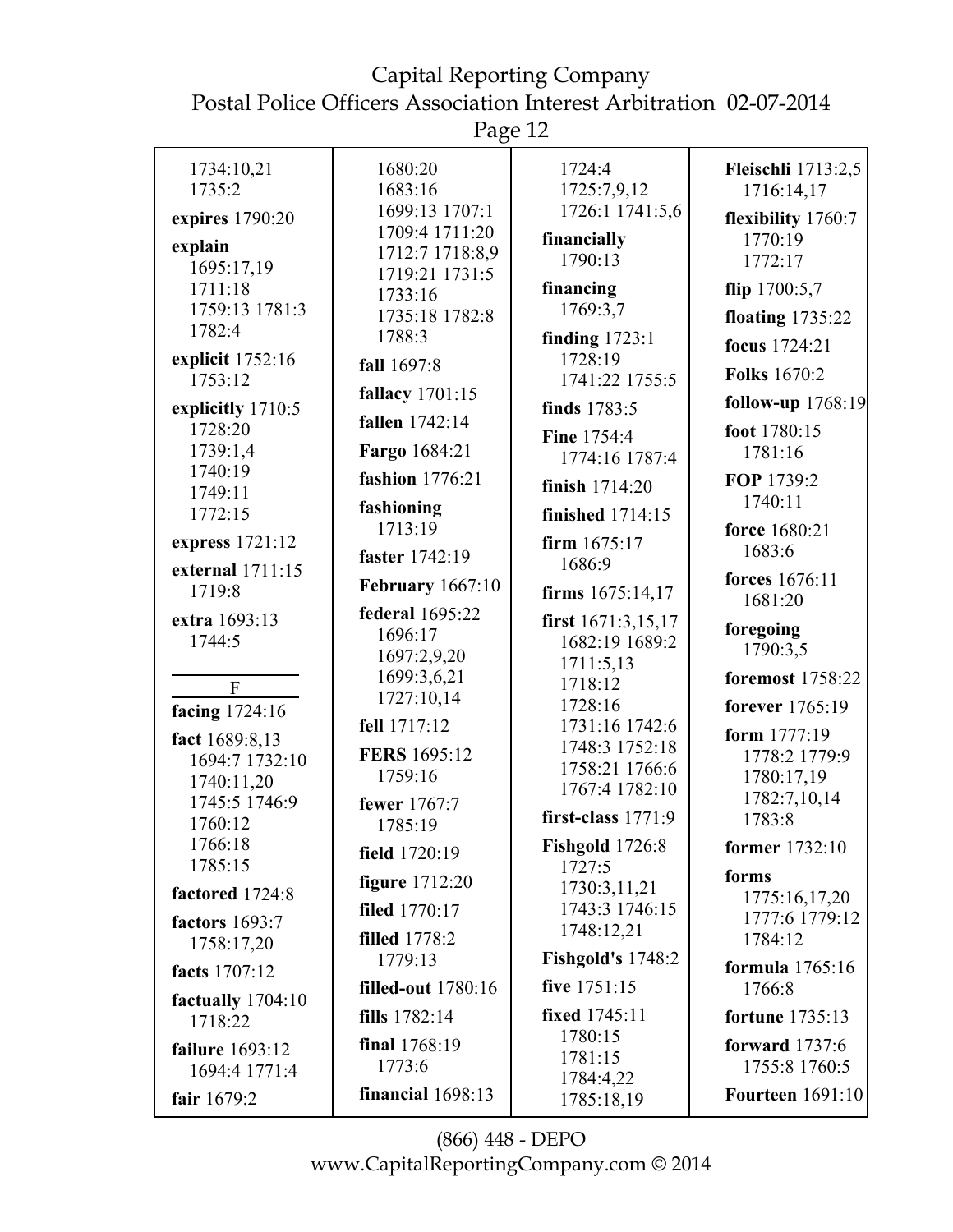Capital Reporting Company

Postal Police Officers Association Interest Arbitration 02-07-2014

Page 13

| fourth 1717:6           | gains 1762:9,14                | 1741:16,19                        | guard 1692:11               |
|-------------------------|--------------------------------|-----------------------------------|-----------------------------|
| FPPO 1732:5             | gap 1771:1,11                  | 1748:7 1750:5                     | 1760:11,18                  |
| <b>Francisco</b>        | gathers 1782:11                | 1753:19 1758:3<br>1773:6,14,19,22 | 1785:14 1786:3              |
| 1683:17                 | general 1675:15                | 1774:3,8 1784:7                   | guards 1686:16              |
| 1684:3,22               | 1700:22 1702:8                 | 1785:3,9,11                       | 1745:14                     |
| 1691:18,20              | 1722:22 1747:6                 | 1786:11,16,21                     | 1757:18                     |
| 1760:9                  | 1753:4 1755:2                  | 1789:4                            | 1779:21                     |
| <b>frankly</b> 1758:15  |                                |                                   | 1782:17                     |
| free 1734:6             | generally 1718:2<br>1734:13,15 | gotten 1702:3                     | 1784:4,22                   |
| 1768:2                  |                                | grade 1697:6                      | guess 1671:2,17             |
|                         | George 1769:15                 | 1706:3,7                          | 1679:20                     |
| <b>Freeman</b> 1668:16  | gets 1733:15                   | 1719:10                           | 1682:12,19                  |
| freeze 1702:7           | 1736:8,18                      | 1722:12,13                        | 1695:7 1703:14              |
| 1751:12 1752:7          | getting 1771:12                | 1747:22                           | 1707:14                     |
| 1753:3 1755:1           |                                | graduated                         | 1746:12                     |
| <b>Friday</b> 1667:10   | given 1673:11                  | 1703:5,7                          | 1751:10                     |
|                         | 1690:3 1693:21                 | great 1698:9,22                   | 1766:12                     |
| fringe                  | 1719:6,10                      | 1704:6,11,15                      |                             |
| 1687:10,13,15,2         | 1748:14                        | 1717:21                           | H                           |
|                         | 1760:12                        | 1753:22                           | hand 1678:14                |
| front 1688:21           | 1775:18                        |                                   | 1715:10,12                  |
| 1713:13                 | giving 1772:17                 | greater 1756:16                   | <b>handed</b> 1751:3        |
| full 1689:14            | goal 1743:6                    | greatly 1746:5                    | <b>Handler</b> 1706:7       |
| 1711:5 1734:7           | 1765:20                        | 1767:8                            |                             |
| full-time 1701:21       | Goldberg                       | grievances                        | handlers 1712:13<br>1713:12 |
| fully 1676:1            | 1718:16,18                     | 1720:19                           | 1715:22                     |
| 1781:20                 | 1719:1 1720:9                  | 1721:5,17                         | 1746:17                     |
|                         | 1721:22                        | grounds 1719:7                    | 1747:21 1767:3              |
| fully-loaded            | 1723:18                        | 1722:14                           |                             |
| 1761:10,16              | 1724:11                        | group 1749:9,11                   | happen $1729:3$             |
| <b>function</b> 1760:12 | 1769:1,2                       | 1754:14                           | happened 1703:6             |
| functioning             | Goldberg's                     | 1775:15,18                        | 1780:14                     |
| 1769:4                  | 1724:22                        | 1776:18                           | happens $1779:10$           |
| functions 1687:4        | <b>GONSALVES</b>               | groups 1677:7                     | hard 1693:7                 |
| 1691:22                 | 1668:11                        | grow 1738:19                      | hardly $1737:7$             |
| furiously $1771:14$     | 1671:11 1678:3                 | grows 1682:1                      | haven't 1676:9              |
| future 1729:11          | 1708:3,13                      |                                   | 1714:16                     |
| 1738:6 1764:19          | 1709:15                        | growth                            | 1742:11                     |
| 1765:3                  | 1714:12,14,19                  | 1738:1,3,5,6,12                   | 1756:13                     |
|                         | 1716:7 1719:15                 | 1739:6,10,18                      |                             |
|                         | 1723:2 1730:17                 | 1740:7 1742:19                    | having 1670:9,13            |
| G                       | 1733:9 1735:19                 | 1743:10 1747:8                    | 1741:21 1746:1              |
|                         | 1736:2,11                      |                                   |                             |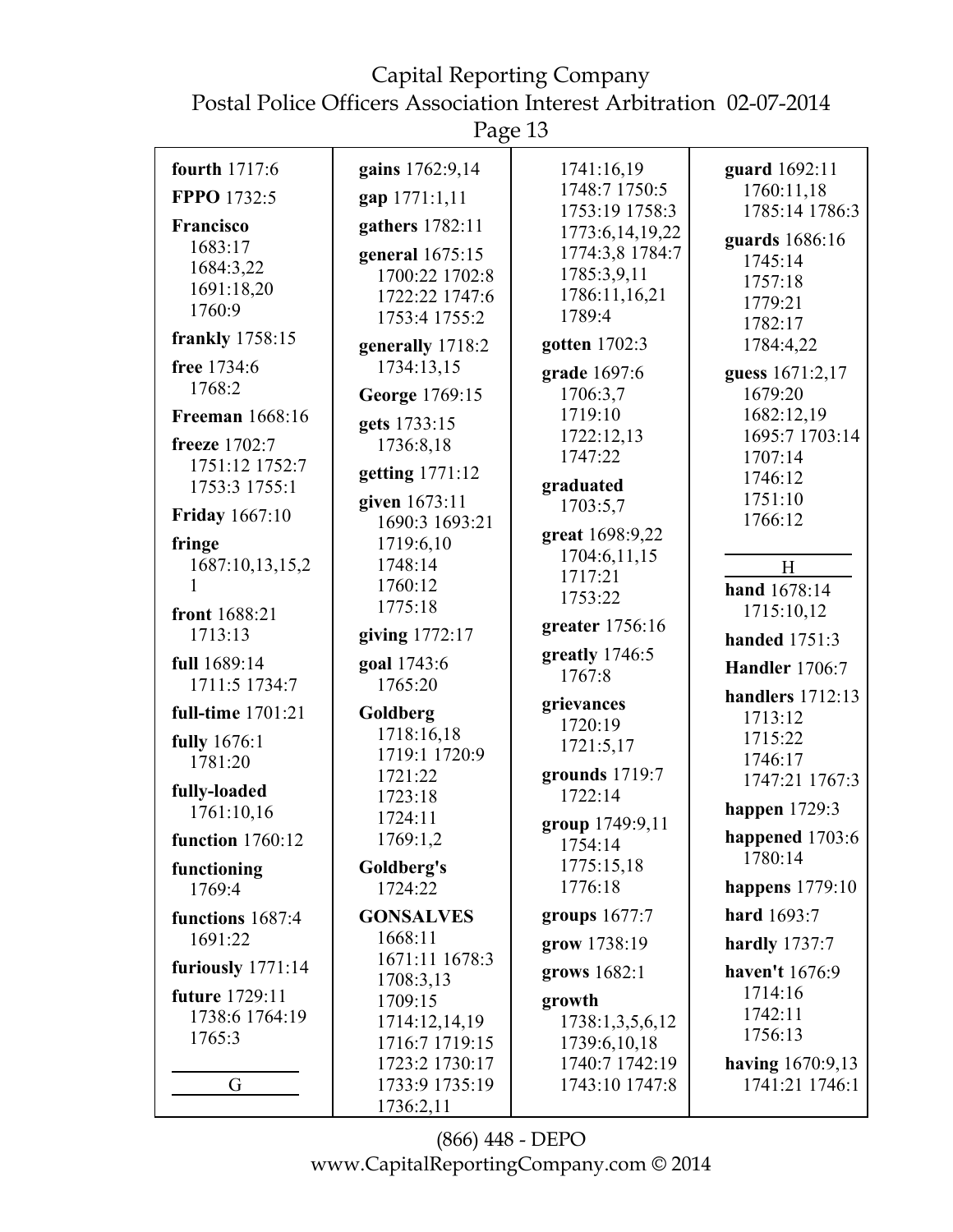Page 14

| 1775:3                          | 1768:1,14                         | 1710:18                             | 1786:13                           |
|---------------------------------|-----------------------------------|-------------------------------------|-----------------------------------|
| headquarters                    | hired 1686:12                     | 1714:16<br>1718:10 1748:1           | 1787:20<br>1788:12,15             |
| 1735:6 1780:2                   | 1701:4 1766:22                    | 1783:4,6                            | <b>impact</b> 1696:1,2            |
| health 1693:22<br>1696:4 1725:7 | hires 1729:6                      | idea 1680:5                         | 1759:17,20                        |
| 1755:19,21                      | hiring 1698:15<br>1700:19 1701:2  | 1703:10 1732:4                      | impacts 1760:4                    |
| 1756:1,5,16                     | 1702:18                           | 1746:13                             | Impartial 1668:3                  |
| 1757:8<br>1759:1,10,21          | 1766:18                           | identical 1744:22<br>1747:16 1753:1 | impasse 1750:20                   |
| 1761:15                         | 1767:1,11<br>1768:8               | identified                          | implement                         |
| hear 1703:7                     | <b>history</b> 1706:15            | 1674:2,16                           | 1770:22                           |
| <b>heard</b> 1703:1             | 1707:1,8                          | II 1692:11                          | implementation                    |
| 1732:15,20                      | 1715:1,13                         | 1760:18                             | 1771:20                           |
| 1733:2                          | 1728:13<br>1768:21                | I'll 1671:17                        | important 1699:2<br>1745:20       |
| hearing $1753:18$<br>1788:18    | hit 1695:14                       | 1672:12<br>1703:14,17               | 1765:20 1766:5                    |
|                                 | hold 1764:9                       | 1705:7 1708:13                      | 1768:20                           |
| hearings $1769:19$              |                                   | 1783:20,22                          | imposition                        |
| held 1667:15                    | Homeland<br>1697:14               | illustrative 1690:6                 | 1770:22                           |
| help 1690:18<br>1775:19         | hoped 1706:15                     | I'm $1670:21,22$                    | impossible                        |
| 1780:12                         | hoping $1698:2$                   | 1671:9 1673:21                      | 1681:14<br>1682:3,9,11            |
| helpful 1709:6                  | hospitals                         | 1674:18,19<br>1675:5                | 1768:12                           |
| 1758:14                         | 1676:2,7,20                       | 1676:12,13                          | improve 1720:20                   |
| 1786:17                         | hour 1686:4                       | 1679:9 1688:6                       | inability 1708:10                 |
| hereby 1790:3                   | 1688:20                           | 1690:20<br>1691:11,12               | inaccurate                        |
| hereto 1790:13                  | 1689:19<br>1694:10,11,13          | 1692:13                             | 1704:11                           |
| He's 1774:14                    | 1723:3 1777:1                     | 1699:20                             | incentive 1695:12                 |
| high 1674:7<br>1679:1 1681:21   | hour-and-a-half                   | 1707:14<br>1708:7,17                | include                           |
| 1696:14                         | 1715:12                           | 1709:3,17                           | 1761:10,14,15                     |
| 1697:11                         | hours 1760:13                     | 1711:4 1713:6                       | included 1699:3<br>1718:20 1755:4 |
| higher $1673:5$                 | 1780:17<br>1785:20 1786:3         | 1714:13 1715:8<br>1723:2            | 1763:1 1779:21                    |
| 1699:11,14,16,1                 | human 1779:17                     | 1739:13,16                          | 1785:1                            |
| 7 1743:16,21                    |                                   | 1741:19,21                          | includes 1725:16                  |
| hindsight<br>1762:8,19          | <b>hundreds</b> 1720:19<br>1721:4 | 1749:8 1750:1<br>1751:19 1761:3     | 1782:16                           |
| hire 1686:8                     |                                   | 1766:13 1768:4                      | including $1679:14$               |
| 1700:5 1702:17                  |                                   | 1772:8 1777:9                       | 1743:1 1763:6<br>1784:4           |
| 1767:2,3                        | I'd 1671:3                        | 1780:5<br>1783:12,19                | incorrect                         |
|                                 | 1704:19 1707:3                    |                                     |                                   |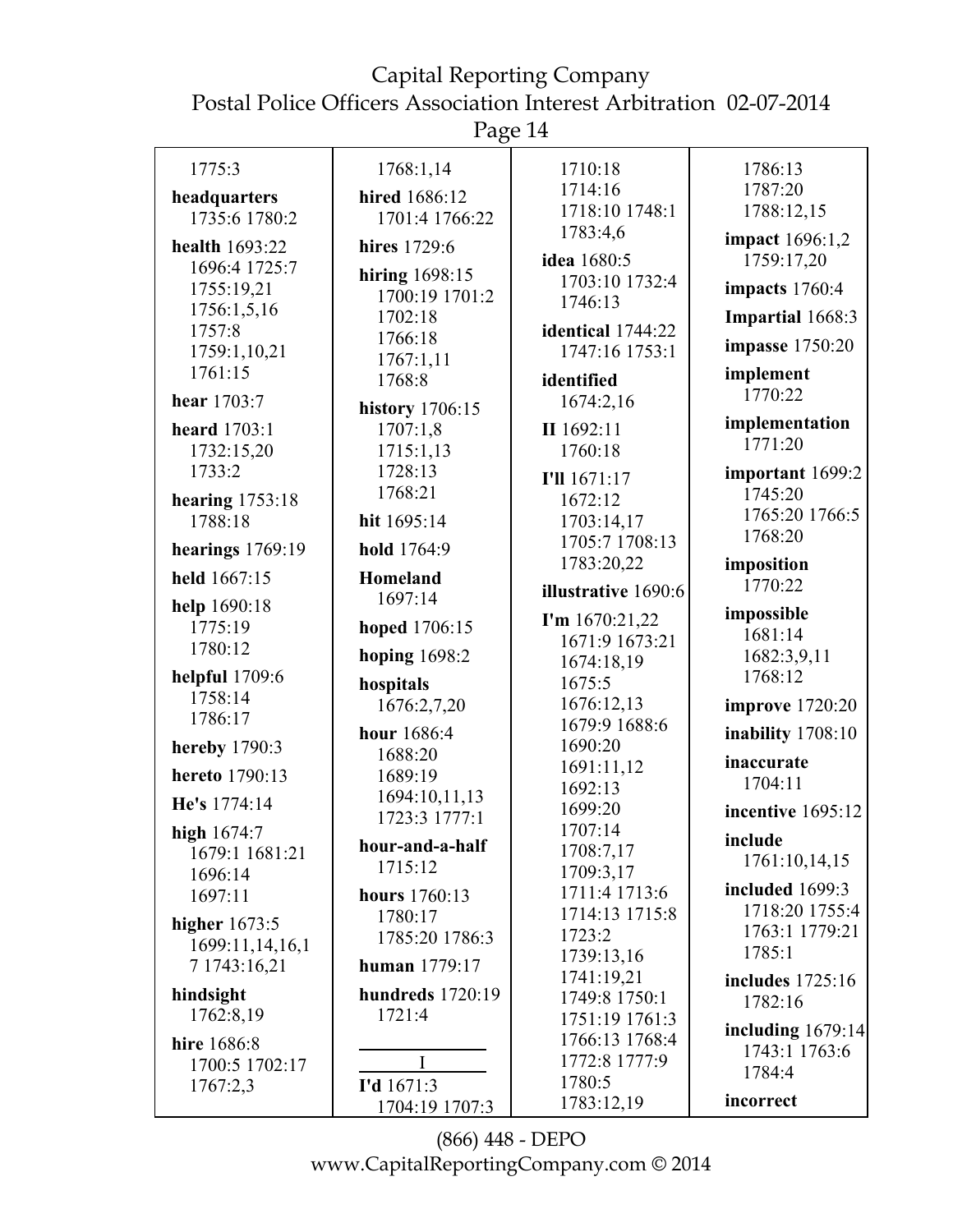Page 15

| 1718:15,22              | insight 1759:14        | involved 1682:16          | 1690:8 1691:18              |
|-------------------------|------------------------|---------------------------|-----------------------------|
| increase 1702:8         | <b>Inspection</b>      | 1753:16 1767:5            | 1692:11                     |
| 1731:20                 | 1696:15 1701:3         | irrelevant                | 1693:1,6,7,10,1             |
| 1743:18,22              | 1761:4 1776:3          | 1715:7,11                 | 1 1695:22                   |
| 1744:2,8 1747:6         | 1780:10                | 1783:19                   | 1696:7,11                   |
| 1751:13                 | <b>instead</b> 1731:19 | IS-701 1777:12            | 1699:1 1701:14<br>1704:1,10 |
| increased 1697:15       | intended 1738:10       | ISC 1716:18               | 1708:8 1710:11              |
| 1746:5                  |                        | 1717:18 1718:1            | 1713:1 1717:6               |
| increases 1702:9        | interest $1667:1$      |                           | 1723:22                     |
| 1716:20                 | 1706:20                | isn't 1678:21             | 1725:16,19                  |
| 1743:16,22              | 1711:16 1713:4         | 1687:11                   | 1731:4,13                   |
| 1744:5,6 1752:7         | 1715:1                 | 1688:13                   | 1733:20                     |
| 1753:4 1755:2           | 1724:19,20             | 1696:10                   | 1735:13                     |
|                         | 1726:7 1728:13         | 1698:10 1699:6            | 1736:18                     |
| incredibly<br>1699:18   | 1730:6,10              | 1710:20 1726:6            | 1741:12                     |
|                         | 1734:16,18,19          | 1735:7 1756:6             | 1745:1,13,19                |
| indeed 1762:12          | 1735:1,16              | 1777:15<br>1781:22 1787:5 | 1747:19 1748:4              |
| 1772:1                  | 1753:15,17<br>1762:16  |                           | 1751:22                     |
| <b>indicate</b> 1722:21 | 1763:12 1766:1         | issue 1696:22             | 1752:16                     |
| 1748:16                 | 1775:10                | 1708:17                   | 1754:17                     |
| 1749:4,12               |                        | 1717:17                   | 1755:15,17                  |
| indicated 1718:18       | interested             | 1724:18                   | 1756:8,15                   |
| 1725:21                 | 1684:14                | 1726:21                   | 1758:13                     |
|                         | 1790:14                | 1749:4,17                 | 1761:12                     |
| indicative              | internal 1710:5        | 1758:10 1763:8            | 1765:20 1766:4              |
| 1694:22                 | 1711:1,19              | 1770:3,11,12              | 1767:8,9                    |
| individual              | 1712:4,11,16           | 1785:14                   | 1768:12,14,19               |
| 1674:17 1675:8          | 1713:3,7 1714:7        | <b>issued</b> 1718:18     | 1772:18                     |
| individually            | 1715:19                | <b>issues</b> 1715:3      | 1773:12,20,22               |
| 1673:5                  | 1716:20 1731:1         | 1758:22                   | 1774:1 1779:10              |
|                         | 1746:13,16             |                           | 1780:1 1782:15              |
| <b>industry</b> 1672:16 | 1747:20,21             | <b>ITAS</b> 1716:18       | 1783:5,13                   |
| inefficiencies          | 1749:6 1754:13         | it's 1671:20,21           | 1784:3,19                   |
| 1734:2                  | 1763:8                 | 1672:14,21                | 1786:18                     |
| infects 1785:2          | interruption           | 1673:20                   | 1788:15,16                  |
| information             | 1733:8                 | 1677:3,15                 | I've 1671:7 1678:6          |
| 1680:10                 | introduce              | 1678:3 1679:17            | 1697:4 1702:22              |
| 1681:17                 | 1707:4,5 1758:1        | 1680:6,7,9,16,2           | 1708:22 1709:8              |
| 1682:14 1697:6          |                        | 0 1681:13                 | 1732:15 1751:3              |
| 1773:17                 | investigative          | 1682:3,5,6,8,11           | 1756:19,20                  |
|                         | 1726:21                | 1683:1,2,3                | 1757:20 1774:7              |
| <b>input</b> 1780:19    | investment             | 1685:12,15,20             | 1783:16                     |
| inputted 1775:20        | 1759:6,12              | 1687:11 1688:7            |                             |
|                         |                        | 1689:2,4,13               | J                           |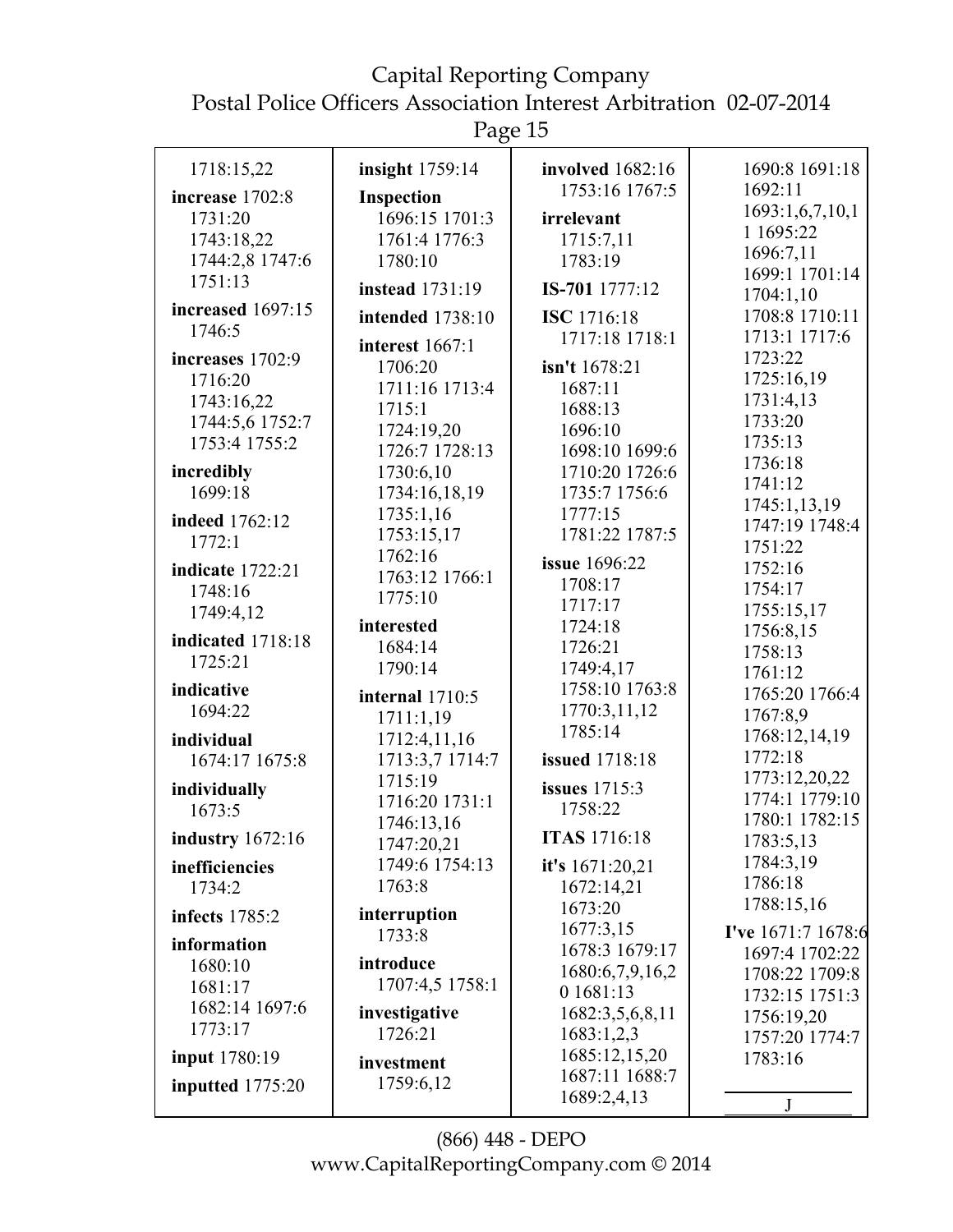Page 16

| <b>James</b> 1668:3,4 | 1735:21                   | 1766:22 1772:1              | 1691:2 1694:18                |
|-----------------------|---------------------------|-----------------------------|-------------------------------|
| <b>Janet</b> 1668:19  | 1742:10                   | late 1745:7,9               | 1709:10,13                    |
| <b>Jim</b> 1706:16    | 1748:10                   | lateral 1705:18,19          | 1711:3,4                      |
| 1772:4,21             | 1779:3,15                 |                             | 1712:19 1716:4                |
|                       | 1780:6,8,20               | law 1696:17                 | 1718:7                        |
| job 1695:13           | known 1768:15             | 1697:1                      | 1723:8,20                     |
| 1702:20 1740:7        |                           | lawyers 1788:22             | 1726:12                       |
| jobs 1703:12          | $\mathbf{L}$              | lay-down                    | 1728:15                       |
| Joe 1668:17           | labor 1687:12             | 1750:11,18                  | 1731:14 1737:5<br>1744:10,11  |
| 1669:3                | 1700:13                   |                             | 1752:10                       |
| 1670:5,12,19          | 1720:21                   | leading $1771:22$<br>1772:2 | 1755:10                       |
| 1710:3                | 1743:7,8,10               |                             | 1760:10                       |
| 1741:8,10             | 1744:2 1747:8             | least 1686:17               |                               |
| 1746:11               | 1771:9,15,16              | 1687:6 1706:9               | letter                        |
| 1749:18               | laid 1707:12              | 1725:20                     | 1706:1,16,20                  |
| 1754:11               |                           | 1741:2,3                    | 1715:19,21                    |
| 1757:14               | language 1725:21          | 1747:19                     | 1729:8                        |
| 1758:4,7              | 1730:8 1744:18            | leave 1695:13               | 1734:9,10,21<br>1735:5 1740:5 |
| 1768:18 1773:2        | large 1671:22             | 1696:4,5,6                  | 1742:14                       |
| <b>JOLTS</b> 1699:22  | 1673:20                   | 1702:19 1779:6              | 1743:1,15                     |
| <b>Joshua</b> 1668:16 | 1674:3,8,12               | leaving $1699:8$            | 1762:21 1763:4                |
|                       | 1689:11 1699:8            | led 1770:8                  | 1765:14                       |
| judgment 1721:13      | 1743:18,22                |                             | level 1683:3                  |
| <b>JULIENNE</b>       | 1744:8 1766:19<br>1767:21 | legacy 1758:22              | 1684:4,5                      |
| 1668:11               | 1788:16                   | 1759:18,20                  | 1685:14                       |
| <b>June 1790:20</b>   |                           | 1761:11                     | 1696:14 1697:7                |
| junior 1677:12        | largely 1670:22           | legal 1728:1,2              | 1706:5,6                      |
|                       | 1671:1 1708:8             | legislative 1769:3          | 1720:14                       |
| jurisdictions         | 1724:11                   | 1771:22 1772:2              | 1721:9,14                     |
| 1698:19               | 1742:21                   | <b>L'Enfant</b> 1667:16     | 1731:11                       |
| justified 1755:9      | 1745:13,16<br>1746:9      | 1668:12                     | liability $1760:1,5$          |
|                       | larger 1726:4             | length $1683:5$             | lifetime 1761:9               |
| K                     |                           | less 1689:2 1718:5          |                               |
| Kate 1773:10          | largest 1673:21           | 1729:16                     | light 1763:7                  |
| <b>Katherine</b>      | last 1698:12              | 1734:22 1739:3              | limitation                    |
| 1668:18               | 1701:20                   | 1743:11 1744:2              | 1680:12,15                    |
| Keith 1706:21         | 1706:19                   | 1747:9                      | 1684:11,16                    |
| 1774:15 1781:8        | 1711:21                   | 1765:3,14                   | limitations                   |
| 1782:13,21            | 1729:4,18                 | 1766:10                     | 1671:16                       |
| <b>Kerr</b> 1737:18   | 1731:1 1734:22            | 1769:11                     | <b>limited</b> 1700:1         |
|                       | 1735:1 1746:17            | let's 1672:20               | 1735:4                        |
| knew 1781:22          | 1753:17                   | 1688:2 1690:22              |                               |
| knowledge 1733:1      | 1754:20                   |                             | line 1738:7                   |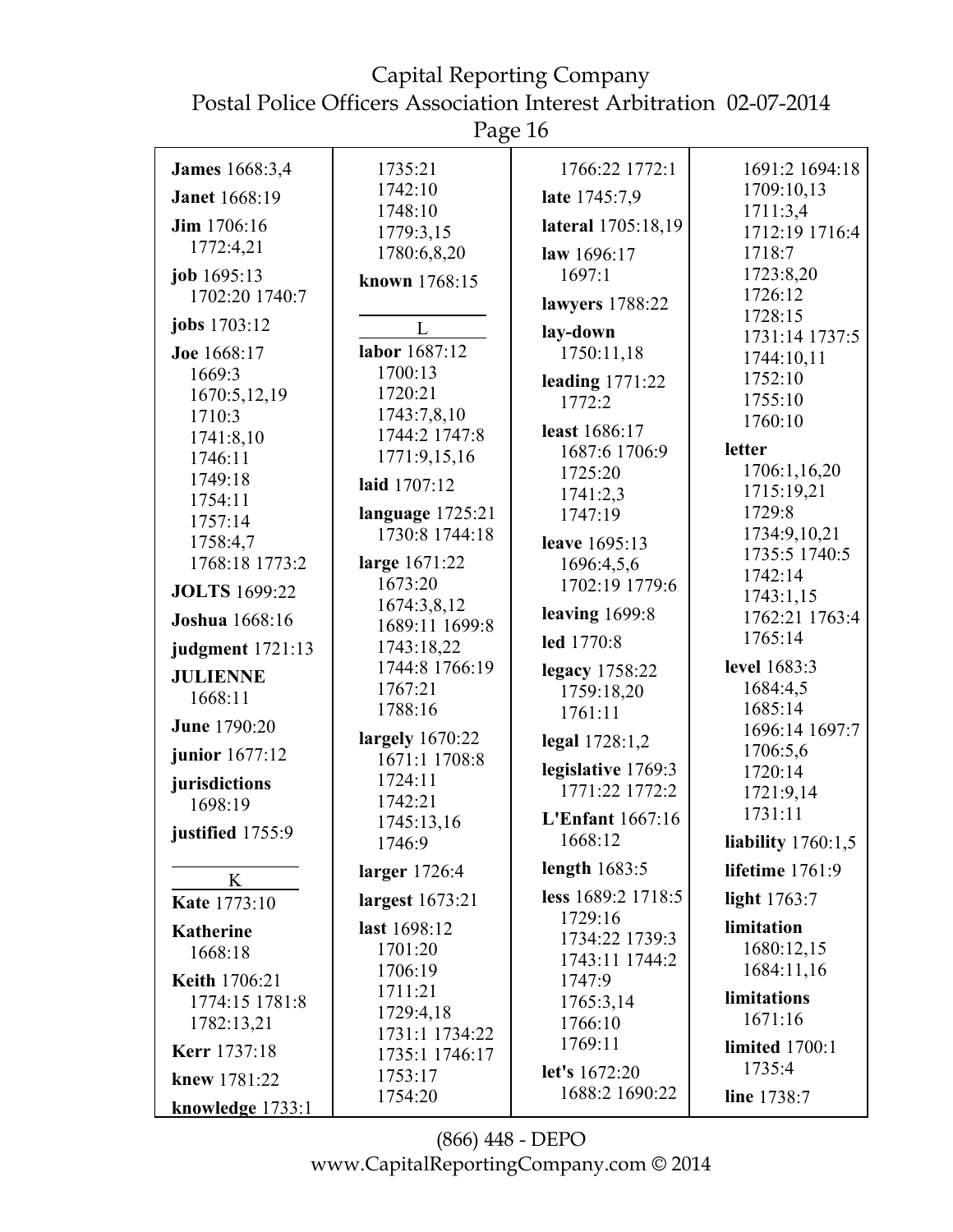Page 17

| 1739:20                  | 1697:17,18            | manpower 1779:2         | 1740:9 1747:1          |
|--------------------------|-----------------------|-------------------------|------------------------|
| 1772:12,19               | 1698:3 1735:19        | market 1700:10          | 1750:17                |
| listed 1673:15           | 1745:6,10             | 1705:1,2 1719:6         | 1752:10 1780:7         |
| 1780:21                  | 1759:20               | 1733:15 1734:1          | 1782:8 1783:3          |
| literally 1721:5         | 1770:20               | 1760:4 1770:16          | meaning 1781:4         |
|                          | Louis 1679:12         | 1772:20                 | meaningful             |
| little 1683:11           | low 1674:12           | markets 1700:14         | 1786:1                 |
| 1752:16                  | 1691:3,8              |                         |                        |
| loads 1734:10            | 1760:2,3              | markup 1706:18          | meaningless            |
| loathe 1766:2            |                       | <b>Marshals</b> 1697:17 | 1783:4                 |
|                          | lower 1706:4,6        | matches 1755:12         | means 1769:5           |
| localities 1686:7        | 1729:13               |                         | 1781:16 1784:3         |
| 1689:6 1690:15           | 1764:19,20,21         | matter 1667:3,15        | meant 1754:19          |
| locality                 | 1768:6,9              | 1720:18                 |                        |
| 1672:16,19,22            | <b>lowest</b> 1685:22 | 1721:11 1740:1          | measure 1728:4         |
| 1673:2 1676:22           | lump 1731:20          | 1761:13                 | measured 1683:7        |
| 1677:3 1684:14           |                       | max 1764:21             | 1699:15                |
| 1685:18                  | lunch 1789:2          | may 1693:13             | mechanical             |
| 1686:1,3                 |                       | 1710:18                 | 1781:7                 |
| locations 1684:5         | M                     | 1711:17                 |                        |
| 1685:4 1690:9            | mail 1684:18          | 1728:13                 | median 1685:17         |
| 1692:16                  | 1706:7 1712:13        |                         | 1686:2                 |
| 1702:16                  | 1713:12               | maybe 1691:11           | member 1668:3,4        |
|                          | 1715:22               | 1693:13 1705:8          | 1772:5                 |
| logical $1771:5$         | 1719:12               | 1712:20                 | members 1775:14        |
| long 1770:17             | 1720:16,17            | 1713:6,19<br>1780:12    |                        |
| longer 1695:15           | 1721:8 1746:17        |                         | membership             |
| 1769:4 1776:17           | 1747:21 1767:3        | <b>MCKINNON</b>         | 1732:6 1740:22         |
|                          | 1771:9 1788:10        | 1668:6 1749:22          | <b>Memphis</b> 1683:21 |
| long-standing<br>1719:11 | mailed 1775:17        | mean                    | 1691:8,9,15,16         |
| 1722:11                  | main 1719:15,17       | 1673:6,7,11,12          | mentioned 1701:1       |
|                          | 1720:7 1770:21        | 1677:6,7,8              | 1719:2 1728:6          |
| long-term                |                       | 1681:10 1683:4          | 1740:5 1748:4          |
| 1724:6,15                | maintenance           | 1685:16 1686:2          | mentioning             |
| 1725:7 1760:1            | 1719:3                | 1691:21                 | 1710:10                |
| 1762:14 1769:9           | major 1725:20         | 1693:15                 |                        |
| Los 1683:16              | management            | 1694:12                 | mentions 1721:6        |
| 1684:3,22                | 1696:16               | 1700:11                 | message $1709:9$       |
| lose 1696:6              | 1775:15               | 1704:1,7                | 1710:13,14,16          |
|                          |                       | 1711:20                 | 1772:11,15             |
| lost 1713:14             | management's          | 1712:12                 | met 1769:22            |
| 1771:19                  | 1754:12               | 1713:16                 |                        |
| lot 1693:6 1694:19       | mandate 1730:2        | 1715:19 1719:3          | methodological         |
| 1696:22                  | manner 1763:7         | 1727:12 1728:2          | 1690:14                |
|                          |                       |                         |                        |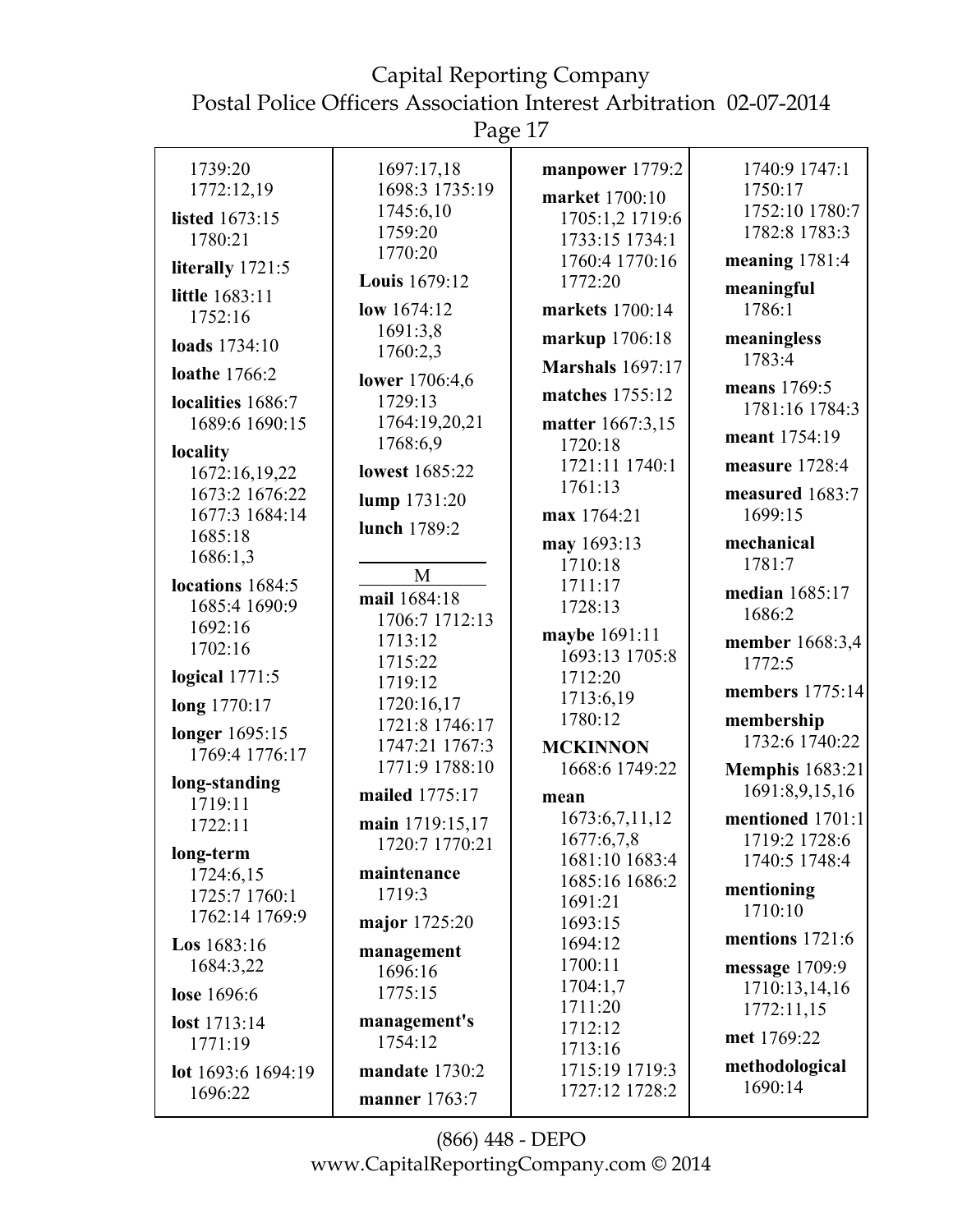Page 18

| methodology                     | mischaracterizati         | 1698:9,22               | 1732:3 1733:22          |
|---------------------------------|---------------------------|-------------------------|-------------------------|
| 1773:8 1776:15                  | on 1736:12                | move 1681:5             | negotiations            |
| 1783:21                         | misrepresentatio          | 1700:14                 | 1729:5 1732:13          |
| metropolitan                    | ns 1754:1                 | 1706:13 1737:6          | 1734:13,15              |
| 1673:3                          | <b>Mittenthal</b>         | 1741:9                  | 1746:18                 |
| <b>Michael 1669:4</b>           | 1720:13 1739:7            | multiples 1699:11       | 1747:2,5,12             |
| 1773:16 1774:3                  |                           |                         | 1750:12                 |
| 1775:2,9 1780:6                 | mix 1761:8<br>1785:15     | multiplicity<br>1758:17 | 1754:20                 |
| 1782:4 1784:15                  |                           |                         | 1762:9,10               |
| 1786:12                         | mobile 1779:1             | <b>MURPHY 1668:7</b>    | 1767:5                  |
| 1787:17                         | 1780:15                   | mutual 1763:11          | neither 1790:8          |
| <b>Michael's 1774:13</b>        | 1781:16                   |                         | nice 1735:8,9           |
| middle 1717:2                   | model 1738:21             | $\mathbf N$             | night 1760:14           |
|                                 | moderate 1737:18          | <b>NALC</b> 1731:17     |                         |
| Mike 1668:17                    | 1752:7                    | 1739:12 1744:6          | nighttime 1785:19       |
| 1780:6                          | modest 1739:6             | 1765:1,12               | nine 1706:9             |
| <b>Milke 1774:15</b>            | 1753:4 1755:1             | national 1672:21        | 1770:18                 |
| 1782:13,21                      | modification              | 1673:1,11,12            | <b>Nodding 1687:19</b>  |
| <b>Milke's 1781:9</b>           | 1766:8                    | 1677:4                  | non-career              |
| million $1672:5$                |                           | 1679:19,21              | 1729:7,10,11            |
| 1673:22                         | modified 1765:17          | 1682:22                 | 1743:19                 |
| 1674:3,17                       | <b>moment</b> 1681:7      | 1683:1,9                | 1744:1,8,11             |
| mine 1678:8                     | 1683:13                   | 1684:12,14              | 1746:6,8 1747:7         |
| 1774:7,11                       | 1693:10 1700:4            | 1687:15                 | none 1676:18            |
|                                 | 1703:15 1711:8            | 1720:13                 |                         |
| minimum                         | 1728:9 1729:22            | nationwide              | <b>Nonetheless</b>      |
| 1685:9,11,12,15                 | 1733:12 1741:9            | 1672:10                 | 1699:17                 |
| ,21 1686:4,7,10                 | 1744:10<br>1746:12 1786:6 | 1778:16                 | nor 1755:14             |
| 1687:1,7 1690:7<br>1693:12      |                           | <b>NCS</b> 1684:6,8     | 1790:9,13               |
| 1694:4,5                        | money 1686:21             | necessarily             | normally 1699:6         |
|                                 | 1692:2,3                  | 1707:11                 | North 1684:21           |
| <b>Minot</b> 1684:21<br>1687:20 | 1701:8,10,15              | 1724:13 1736:3          | 1687:20                 |
|                                 | 1766:14,17<br>1768:2      | negotiate 1766:3        | <b>Northwest 1668:7</b> |
| minus 1737:10,16                |                           |                         |                         |
| 1738:21<br>1739:1,4,10,17       | month 1775:17             | negotiated<br>1740:20   | <b>Notary 1667:19</b>   |
| 1740:18                         | months 1770:18            | 1742:22                 | 1790:1,16               |
| 1743:10,11                      | 1777:8                    | 1743:18 1744:6          | note 1755:21            |
| 1744:2,3,4                      | moratorium                | 1762:17                 | noted 1771:19           |
| 1747:9 1755:4,8                 | 1752:17                   | 1764:18                 | nothing 1697:5          |
| minute 1753:20                  | morning                   | 1765:22                 | 1702:22 1721:2          |
|                                 | 1670:9,19,20              | negotiation             | 1722:16 1746:7          |
| minutes 1723:12                 | mostly 1682:5             |                         | 1781:22                 |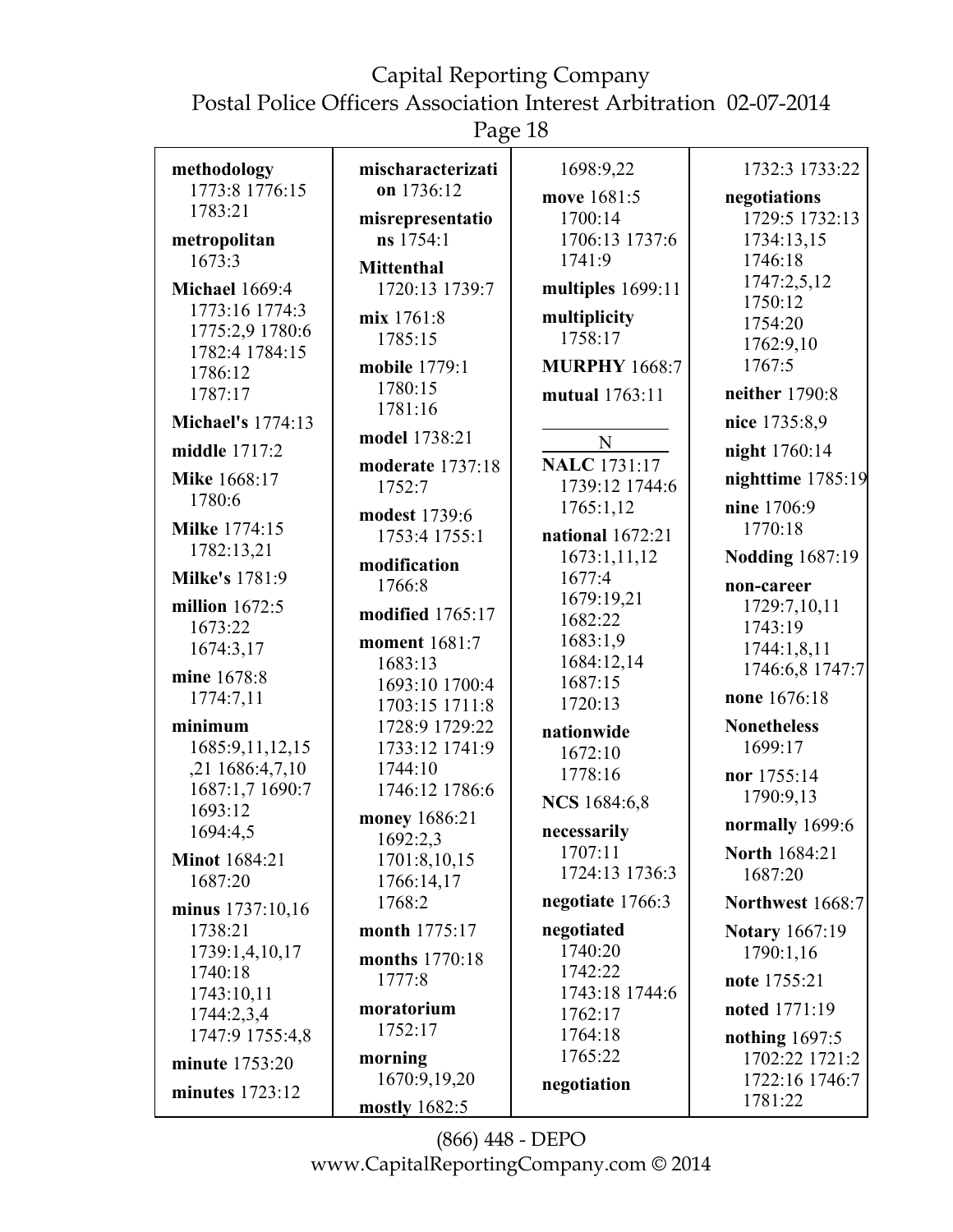Page 19

| noting 1725:19                 | 1684:3,8             | 1727:10,15                        | 1733:7 1737:9                   |
|--------------------------------|----------------------|-----------------------------------|---------------------------------|
| notion 1710:5                  | offered 1675:7       | 1731:19                           | 1741:18 1742:6                  |
| notwithstanding                | 1784:13              | 1732:1,11                         | 1745:5,18                       |
| 1681:21                        | offering 1708:7      | 1744:17                           | 1748:9 1751:3                   |
|                                | 1715:15              | 1745:13<br>1749:15 1755:7         | 1753:8 1754:9<br>1768:17 1776:7 |
| November 1702:7                | office 1675:7        | 1760:17 1761:7                    | 1777:21                         |
|                                | 1677:18              | 1767:10                           | 1778:4,8,18                     |
| $\Omega$                       | 1684:17,18           |                                   | 1781:1                          |
| <b>Oakland</b> 1683:17         | 1686:8 1687:3        | office's 1709:6<br>1710:21 1750:9 | 1786:11,21                      |
| oath 1774:17                   | 1688:17              | 1751:19                           | 1789:5                          |
| object 1716:7                  | 1690:11              |                                   | <b>Oldham</b> 1668:3            |
| 1780:5                         | 1691:21 1701:8       | official 1726:2                   | 1670:2,5,8                      |
| objection 1708:4               | 1702:16 1707:8       | offset 1743:22                    | 1671:7,13                       |
|                                | 1712:9               | oh 1692:10,12                     | 1693:15                         |
| obtained $1677:1,2$<br>1745:22 | 1715:14,15           | 1698:6 1741:9                     | 1723:7,12,14                    |
|                                | 1722:7 1724:3        | okay 1670:19                      | 1737:1,5                        |
| obvious $1767:4$               | 1732:11 1734:9       | 1671:13                           | 1741:21                         |
| 1785:20                        | 1744:13,15           | 1672:11,20                        | 1742:2,4                        |
| obviously 1671:19              | 1745:5,21<br>1751:12 | 1673:10,13                        | 1754:4,7                        |
| 1693:4                         | 1753:9,15            | 1674:14                           | 1756:22 1757:6                  |
| occasions 1740:21              | 1757:19              | 1675:21                           | 1758:4,8 1764:3                 |
|                                | 1777:14              | 1676:17,21                        | 1772:21                         |
| occupation<br>1675:16 1677:9   |                      | 1678:5,8,13,18                    | 1773:1,4,13,18                  |
| 1685:17 1686:3                 | officer 1684:5       | 1681:5,8,19                       | 1774:16<br>1784:17              |
| 1687:17                        | 1687:4,21<br>1692:17 | 1682:17                           | 1785:7,10,13                    |
| 1722:11                        | 1699:14              | 1683:10 1685:6                    | 1786:7,15,18                    |
| 1756:3,7 1757:9                | 1702:20 1745:7       | 1687:9 1688:8                     | 1787:4,7,14,19                  |
| 1768:3                         | 1755:16              | 1689:1 1698:20                    | 1788:6,12                       |
| occupations                    | 1757:10              | 1702:15                           | 1789:5                          |
| 1687:16                        | 1760:11              | 1703:2,14                         | ones 1679:18                    |
| 1756:1,12,15,17                | 1761:17 1790:2       | 1704:18<br>1705:7,13              | 1741:13                         |
| 1757:5                         | officers 1667:6      | 1706:8                            | 1770:21                         |
|                                | 1672:3,8,10          | 1707:3,20                         |                                 |
| occurred 1697:13               | 1674:5 1679:22       | 1708:2 1709:12                    | one's 1695:13                   |
| occurs 1779:11                 | 1680:2,5             | 1710:9                            | opening 1706:21                 |
| <b>OES</b> 1671:16             | 1681:15 1685:4       | 1711:8,13                         | operates 1684:17                |
| 1672:15                        | 1686:9,13            | 1718:7 1722:18                    | opinion 1690:17                 |
| 1673:16                        | 1692:1,3 1697:2      | 1723:11,14                        | 1721:12                         |
| 1674:10                        | 1698:16              | 1724:1,21                         | 1723:21,22                      |
| 1676:14                        | 1699:12 1700:1       | 1725:18 1728:8                    | 1784:6                          |
| 1681:18                        | 1701:9,11            | 1729:18                           |                                 |
| 1682:14                        | 1702:17              | 1731:14                           | opinions 1709:5                 |
|                                | 1715:20              | 1732:10,16                        |                                 |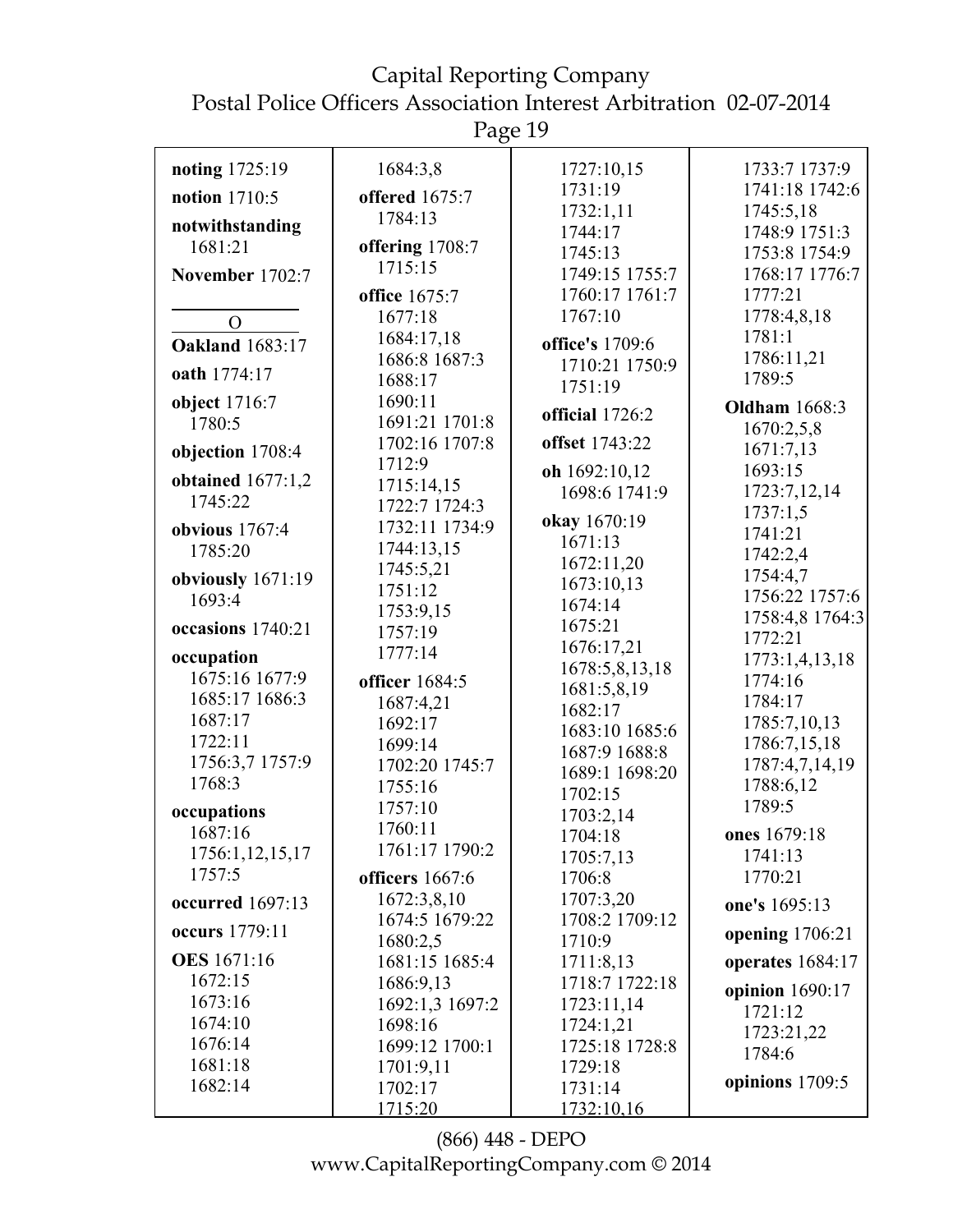Postal Police Officers Association Interest Arbitration 02-07-2014 Page 20 **OPM** 1696:19 **opportunity** 1762:1 1782:20 1783:2,6 **options** 1761:2 **order** 1720:20 1781:3 1782:9 1784:1 1788:5 **organization** 1768:8 **original** 1741:13 **Orleans** 1689:20 **others** 1719:5 **otherwise** 1790:13 **ought** 1712:14 1713:11 1715:20 1716:1 1727:14 **ourselves** 1758:1 **outcome** 1790:14 **outside** 1730:9 1768:14 **overall** 1743:10,11 1747:8 1754:22 P **p.m** 1789:7 **package** 1718:19 1722:8,19,20 1723:1 1739:12 1740:10 **packages** 1753:1 **PAEA** 1771:20 1772:1,16 **page** 1709:17,19,21 1710:1 1711:11,12 1712:1 1717:1,3 1719:14 1720:3,5,7,22 1721:6 1723:22 1725:3 1752:11,15 1761:22 1762:3,6 **pages** 1667:14 1751:10 **paid** 1685:22 1693:20 1713:8 1715:21 1716:1 1744:7 1747:22 1756:16 1765:3 **panel** 1682:22 1698:21 1706:22 1708:5,17,20 1712:3 1715:3,16 1718:16 1720:17 1728:14 1751:22 1753:21 1758:14 1762:1 1768:20 1769:8 1775:12 1783:5 1785:5 1786:14 1787:1 1788:8 **panels** 1715:2 1749:15 **panel's** 1707:5 1773:7 **paper** 1758:1 **paragraph** 1711:5,12,13,22 1717:2 1725:3 1762:3,6 1763:16 **parity** 1731:16 1763:14 **partially** 1786:3 **particular** 1675:9,16 1683:6 1685:18 1722:10 1754:14 1764:22 1769:1 **particularly** 1760:12 1771:7 **parties** 1667:21 1720:21 1721:11,15 1734:5,17 1758:15 1759:14 1760:7 1764:18 1768:20 1790:10,13 **party** 1762:15,18 **passage** 1772:16 **past** 1749:15 **patrol** 1674:5 1679:22 1780:15 **patrols** 1779:1 1781:17 **pattern** 1743:14 1752:8,19 1753:2 1754:22 1755:3 **pay** 1681:20 1684:13,14 1685:13 1686:10,12,17 1687:6 1688:18 1692:1,2,18,20 1693:12,14 1694:4,9,12,16 1699:9 1702:19 1706:11 1713:21 1716:2,20 1720:9 1721:9,14 1723:1 1728:22 1731:11,16 1742:13 1746:2 1757:18 1766:9 **payment** 1693:21 **payments** 1731:21 1766:10 **pays** 1686:19 1694:8 **pending** 1721:17 **Penn** 1668:18 **pension** 1693:22 1759:7,21 **people** 1686:18 1692:22 1699:8 1700:20 1702:18 1703:12 1706:8 1766:18 **percent** 1671:20,21 1674:20,22 1675:3 1676:1 1679:3 1680:21 1702:8 1717:22 1729:9 1744:3,4 1750:10,12,18,2 1 1751:2,13,14,15 1755:19 1757:15 1760:13 1765:11,12 1766:9 **percentage** 1702:3 1767:22 **percentile** 1682:2

Capital Reporting Company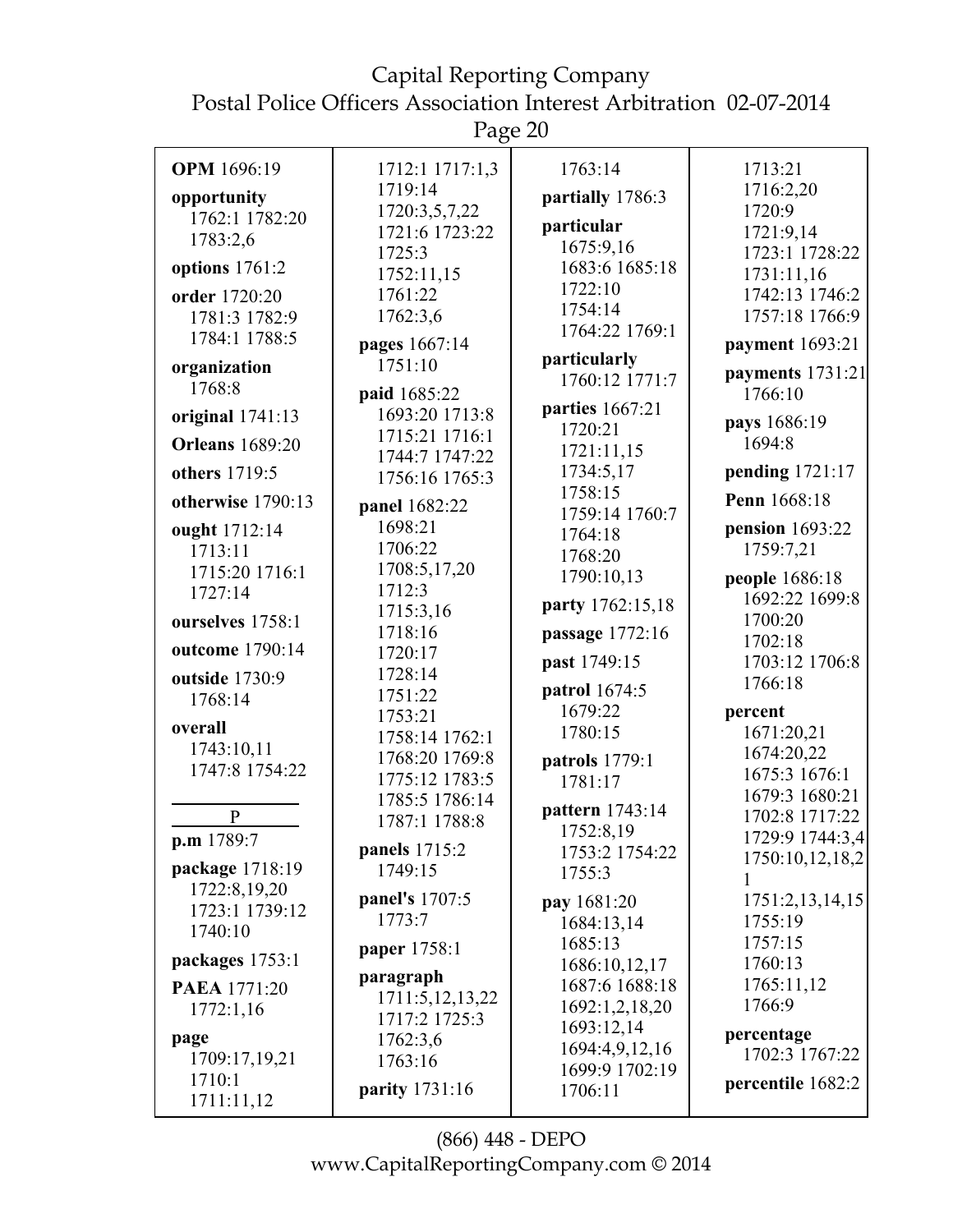Page 21

| perfect 1733:15              | 1756:1 1757:8           | 1761:12                        | possibility 1786:4       |
|------------------------------|-------------------------|--------------------------------|--------------------------|
| performed 1761:7             | 1759:7                  | points 1709:5                  | possible 1684:11         |
| perhaps 1705:9               | plans 1759:11           | 1785:20                        | 1788:15,17               |
| 1757:22 1788:9               | <b>Plaugher</b> 1668:17 | police 1667:6                  | possibly 1786:4          |
| period 1698:12               | <b>Plaza</b> 1667:16    | 1672:2,7,9                     | post 1675:7              |
| 1699:11                      | 1668:12                 | 1673:4,15                      | 1677:17                  |
| 1704:21                      | please 1685:7           | 1674:5 1675:10                 | 1684:17,18               |
| 1745:17                      | 1717:10                 | 1676:11                        | 1686:8 1687:3            |
| periods 1705:11              | 1723:15                 | 1680:2,5,21<br>1681:10,20      | 1688:17                  |
| permitted 1722:4             | 1726:5,11               | 1683:6 1685:3                  | 1690:11                  |
|                              | 1730:1 1733:9           | 1686:9,13                      | 1691:21 1701:8           |
| person 1773:15               | 1751:18                 | 1687:3,21                      | 1702:16 1707:8           |
| 1779:17                      | 1787:13                 | 1688:4 1691:22                 | 1709:6 1710:21<br>1712:9 |
| 1784:14                      | <b>PLLC</b> 1668:7      | 1692:1,3,8,16                  | 1715:14,15               |
| personal 1732:22             | plus 1751:15            | 1697:7 1698:16                 | 1722:7 1724:3            |
| 1733:1 1735:20               | 1761:16                 | 1699:12,14                     | 1732:11 1734:8           |
| 1784:1,6                     |                         | 1700:1,21                      | 1744:13,15               |
| personnel                    | point 1671:2            | 1701:9,11                      | 1745:5,11,21             |
| 1775:19                      | 1672:14 1675:5          | 1702:17,20                     | 1750:9                   |
| 1776:16                      | 1682:5 1694:17          | 1715:20                        | 1751:12,19               |
| 1780:18                      | 1698:2                  | 1727:10,11,14,1                | 1753:9,15                |
| perspective                  | 1699:4,19,20            | 9 1732:12                      | 1757:19                  |
| 1700:10                      | 1700:17<br>1701:19      | 1744:17                        | 1777:14                  |
| 1770:11                      | 1703:17                 | 1745:2,3,7,12                  | 1780:15                  |
| persuaded                    | 1704:19                 | 1749:2,9,14                    | 1781:16                  |
| 1711:17                      | 1710:9,22               | 1751:21                        | 1784:22                  |
|                              | 1714:2 1716:5,9         | 1755:6,16<br>1757:10           | postal 1667:4,6,16       |
| persuasive 1718:4<br>1748:17 | 1728:16                 | 1760:11,17,19                  | 1668:10,12               |
|                              | 1729:21 1730:1          | 1761:7,17                      | 1673:4 1674:4            |
| pertaining                   | 1731:1 1736:14          | 1767:10                        | 1675:9,11,15,19          |
| 1673:14 1720:6               | 1737:7,9                |                                | 1679:21 1680:2           |
| <b>Peterson</b> 1668:19      | 1739:2,16               | <b>policy</b> 1701:3<br>1768:7 | 1684:13 1685:3           |
| Pgs 1667:5                   | 1740:6,16               |                                | 1686:15                  |
| <b>phone</b> 1733:8          | 1745:20                 | posited 1712:9                 | 1692:7,15<br>1694:11     |
|                              | 1751:22<br>1752:22      | position $1692:13$             | 1695:18                  |
| phrase 1744:14               | 1753:13                 | 1705:20                        | 1697:7,21                |
| physical 1777:5              | 1763:17,21              | 1706:2,3<br>1720:17 1726:2     | 1698:17                  |
| <b>Pierce</b> 1668:16        | 1766:13                 | 1766:16                        | 1699:12,14,15            |
| pile 1766:14                 | 1767:13,15,17           |                                | 1700:21                  |
| 1768:2 1788:13               | 1784:18 1788:1          | positions $1692:17$            | 1701:11                  |
|                              | pointing 1694:7         | 1705:19 1719:4                 | 1702:17,20               |
| plan 1696:4                  |                         | 1720:10                        | 1707:11,17               |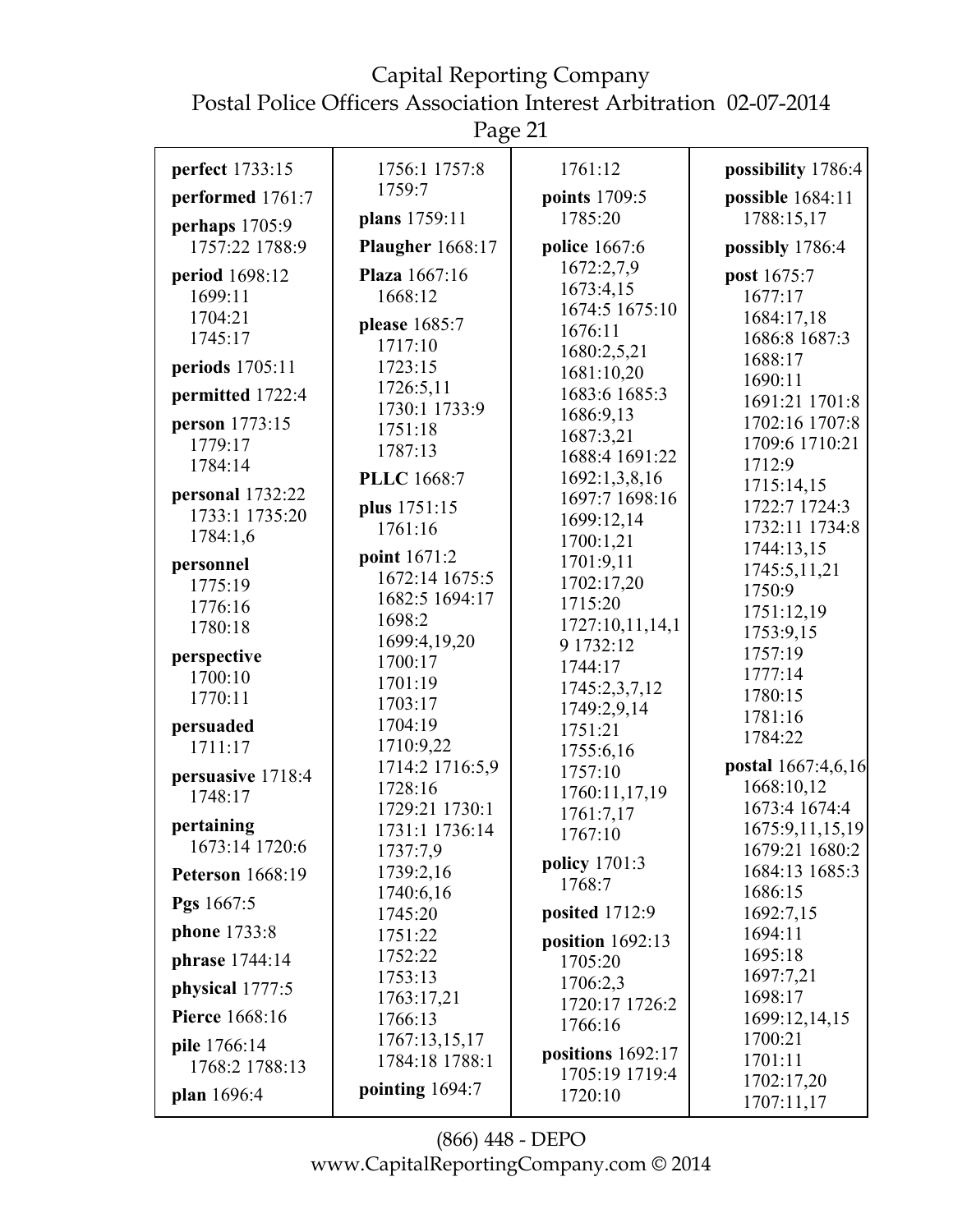Postal Police Officers Association Interest Arbitration 02-07-2014

Page 22

| 1708:14,18<br>1711:14<br>1715:20<br>1717:11,13<br>1722:21<br>1724:16<br>1725:4,8,10<br>1726:1 1727:9<br>1729:1 1732:12<br>1738:20<br>1743:6,19<br>1745:1,3,7,12<br>1747:4 1749:2,9<br>1751:8,21<br>1752:17,22<br>1753:9 1754:21<br>1755:6 1758:21<br>1759:2,17,18<br>1760:7,17<br>1761:7,21<br>1762:22<br>1765:18<br>1766:5,22<br>1767:10,17<br>1769:4,8,10,15<br>1770:9,13,15<br>1771:7,14 | 1780:22<br>1781:15<br>1786:20<br><b>PPOA</b><br>1668:4,5,15,16,<br>17 1680:18<br>1730:7,10<br>1742:19 1746:8<br>1775:16<br>PPOs 1678:22<br>1683:16 1688:5<br>1689:7 1690:9<br>1691:6,9<br>1695:6,20<br>1701:4<br>1730:2,13<br>1739:10 1740:2<br>1741:3 1742:14<br>1768:6,7,9,15<br>1778:7,19,22<br>1782:18 1786:9<br>PRA 1711:16<br>1722:4 1725:9<br>practice 1701:5<br>preceded 1764:17 | prepare 1775:9<br>prepared 1775:13<br>1781:3<br>present 1667:20<br>1668:14 1688:8<br>1701:17,18<br>presentation<br>1714:3 1730:15<br>1748:14<br>presentations<br>1708:15<br>1735:15<br>presented<br>1706:21<br>President 1769:14<br><b>President's</b><br>1769:22<br>pretty 1781:21<br>1788:5<br>prevailing<br>1685:15<br>1693:16,17,19<br>prevented | private 1672:12<br>1673:15 1674:4<br>1675:4,12,14,20<br>1676:5,10<br>1680:4<br>1681:10,15,20<br>1686:9 1699:21<br>1717:13,20<br>1718:6 1722:2<br>1726:14<br>1727:18,19<br>1729:20<br>1730:1,8,12<br>1738:8,19<br>1739:20<br>1754:15<br>1755:7,16,17,20<br>1769:12<br>probably $1673:5,8$<br>1680:20 1757:3<br>1763:20<br>1765:21<br>1786:19<br>problem<br>1703:8,13<br>1724:16,18 |
|---------------------------------------------------------------------------------------------------------------------------------------------------------------------------------------------------------------------------------------------------------------------------------------------------------------------------------------------------------------------------------------------|------------------------------------------------------------------------------------------------------------------------------------------------------------------------------------------------------------------------------------------------------------------------------------------------------------------------------------------------------------------------------------------|------------------------------------------------------------------------------------------------------------------------------------------------------------------------------------------------------------------------------------------------------------------------------------------------------------------------------------------------------|-----------------------------------------------------------------------------------------------------------------------------------------------------------------------------------------------------------------------------------------------------------------------------------------------------------------------------------------------------------------------------------|
| 1772:6,9,17<br>1775:7 1785:3<br>posts 1780:15                                                                                                                                                                                                                                                                                                                                               | precedents<br>1728:12                                                                                                                                                                                                                                                                                                                                                                    | 1771:11<br>previous $1713:15$<br>1715:2 1735:3                                                                                                                                                                                                                                                                                                       | 1783:3<br>problematical<br>1717:22                                                                                                                                                                                                                                                                                                                                                |
| 1781:16 1784:4<br>1785:18,19<br><b>power</b> 1736:4<br><b>PowerPoint</b><br>1671:2 1693:10                                                                                                                                                                                                                                                                                                  | precipitously<br>1771:8<br>precluded 1712:4<br>predecessors<br>1730:7                                                                                                                                                                                                                                                                                                                    | previously<br>1670:14<br>1763:10 1775:4<br>1776:14,19<br>price                                                                                                                                                                                                                                                                                       | problems $1771:6$<br>procedures<br>1780:10<br>proceed 1723:15                                                                                                                                                                                                                                                                                                                     |
| PPO 1678:20<br>1695:1,21<br>1703:12,20<br>1704:5<br>1739:18,22<br>1742:8 1746:2<br>1757:18<br>1767:20<br>1778:15,17                                                                                                                                                                                                                                                                         | prehearing<br>1750:15 1751:7<br>premium<br>1707:16,19<br>1708:1 1722:22<br>1728:18,20,21<br>1737:19<br>1738:16 1755:6<br>1756:5,9                                                                                                                                                                                                                                                        | 1771:1,5,11,18<br>principles<br>1746:15<br>priorities 1733:16<br>1736:9,19,21<br>1737:3 1740:1<br>1764:10<br>priority 1766:5                                                                                                                                                                                                                         | proceeding<br>1709:7 1714:6<br>1726:7 1727:4<br>1728:7 1730:22<br>1763:9 1784:6<br>proceedings<br>1667:14<br>1708:19<br>1734:11 1789:6                                                                                                                                                                                                                                            |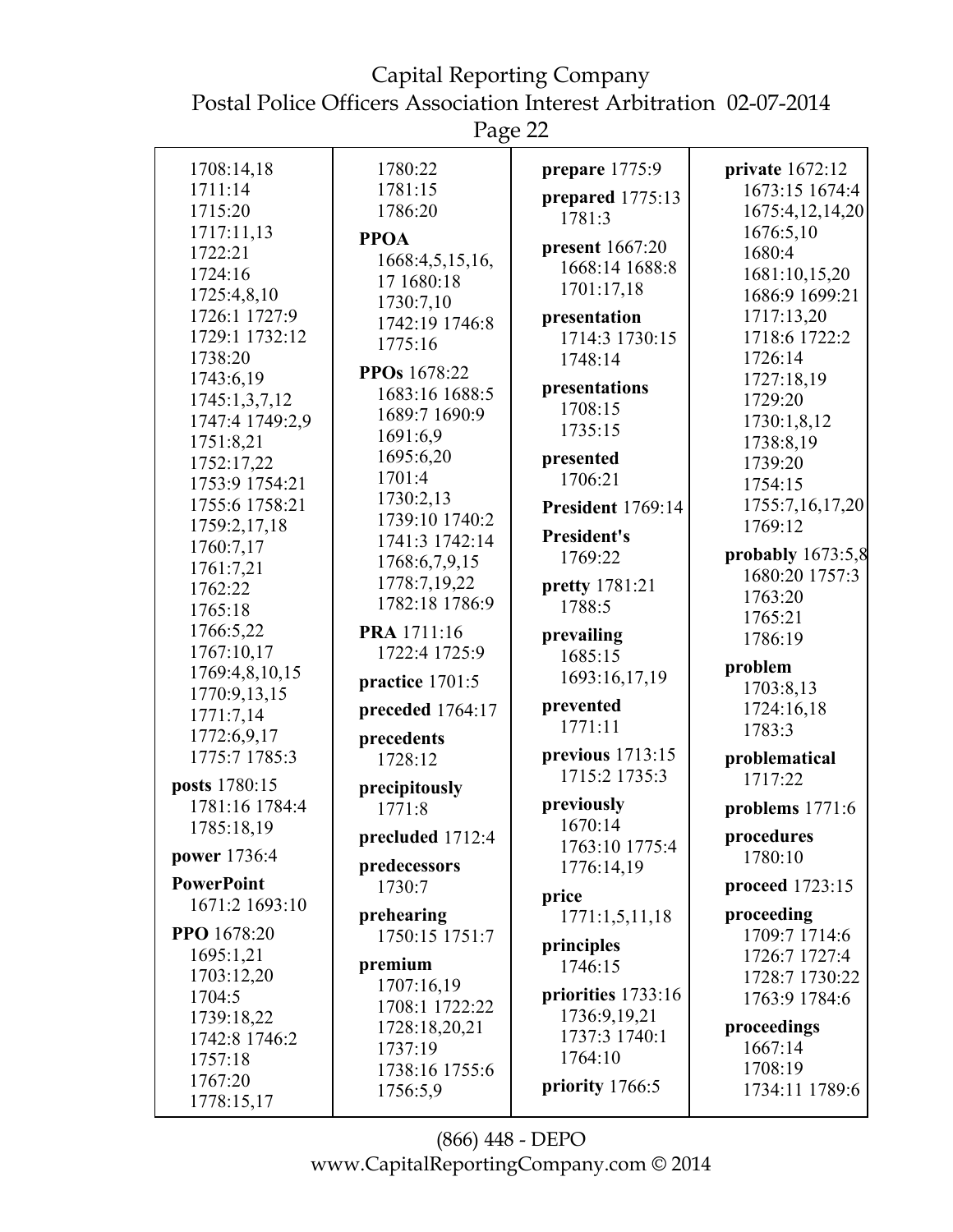Postal Police Officers Association Interest Arbitration 02-07-2014

Page 23

| 1790:8                   | 1772:3                    | 1723:17                        | range 1681:11              |
|--------------------------|---------------------------|--------------------------------|----------------------------|
| process 1733:20          | proposals 1746:4          | 1729:22                        | 1682:1 1697:8              |
| 1759:4 1763:12           | proposed 1751:12          | 1736:10<br>1739:15,16          | ranks 1767:8               |
| processor                | proposes 1752:17          | 1740:4 1742:6                  | rapid 1738:20              |
| 1720:16,17               | proposing 1753:1          | 1751:17 1768:5                 | rapidly 1771:10            |
| processors               | protection 1740:7         | 1781:20<br>1782:21 1783:9      | rate 1684:15               |
| 1719:12<br>1721:8,9      | provide 1708:12           | 1785:6,12                      | 1687:16 1688:4             |
|                          | 1714:5,22                 |                                | 1689:17 1692:4             |
| produced 1744:1          | 1769:7                    | questions 1670:21<br>1671:15   | 1696:9,12,14,17<br>1699:14 |
| product 1772:20          | provided 1726:9           | 1675:21                        | 1700:12                    |
| professions              | 1728:3 1776:2             | 1718:11                        | 1703:18,21                 |
| 1699:22                  | 1780:9                    | 1735:20 1748:2                 | 1704:5 1705:10             |
| <b>Professor</b>         | provides 1725:5           | 1758:2 1764:5                  | 1738:6,20                  |
| 1688:9,11                |                           | 1773:8 1776:6                  | 1758:19                    |
| 1718:13,17               | providing<br>1726:14      | 1777:18 1781:4                 | 1759:15                    |
| 1741:14                  |                           | 1782:7 1784:8<br>1787:10       | 1760:1,2<br>1770:17        |
| proffer 1708:13          | <b>PSEs</b> 1767:12       |                                |                            |
| profit 1686:19,20        | public 1667:19            | quibble 1674:18                | ratemaking<br>1770:16      |
| program $1697:17$        | 1676:15<br>1727:11        | quick 1687:10                  |                            |
| programmers              | 1790:1,16                 | quickly 1781:21                | rates 1692:21              |
| 1719:3                   |                           | quid 1740:17                   | 1694:20<br>1697:6,8,20     |
| programming              | publish 1674:10           | quit 1694:20                   | 1698:22                    |
| 1718:4                   | published 1770:1          | 1696:9,12,14,17                | 1699:3,10                  |
| programs 1718:6          | pulled 1779:1             | 1697:6,8,20                    | 1700:5 1703:22             |
|                          | punch 1750:3,6            | 1698:21                        | 1760:4                     |
| promoted 1732:2          | purports 1674:21          | 1699:3,10,14                   | rather 1721:13             |
| promotion                | purpose 1684:12           | 1700:5,12                      | 1754:13                    |
| 1705:18                  | 1690:2 1714:3             | 1703:18,21,22<br>1704:5        | 1788:10                    |
| proper 1712:5,22         | 1716:12                   |                                | ratified 1732:8            |
| 1713:7 1727:9            | putting 1773:9            | quite 1674:6<br>1681:11 1698:3 | 1740:13,20                 |
| proportion               |                           | 1745:1,3,6,18                  | <b>rational</b> 1700:13    |
| 1679:1                   | $\Omega$                  | 1758:8 1764:16                 | rationale 1727:21          |
| proposal $1715:15$       | question 1672:12          | quits 1695:18                  | 1746:4                     |
| 1737:11,21               | 1673:13                   | quo 1740:17                    | reach 1765:1               |
| 1739:17<br>1750:10,11,18 | 1682:4,5,18,19            |                                | readily 1735:16            |
| 1751:1,11,20             | 1687:9 1692:13            | quoted 1763:19                 |                            |
| 1752:3                   | 1699:19 1700:9            |                                | ready 1670:3,10<br>1723:14 |
| 1753:10,16               | 1705:14<br>1714:21 1715:9 | $\mathbf R$                    | 1741:19                    |
| 1754:12 1755:5           | 1720:6,7,8                | rail 1676:8,10,18              |                            |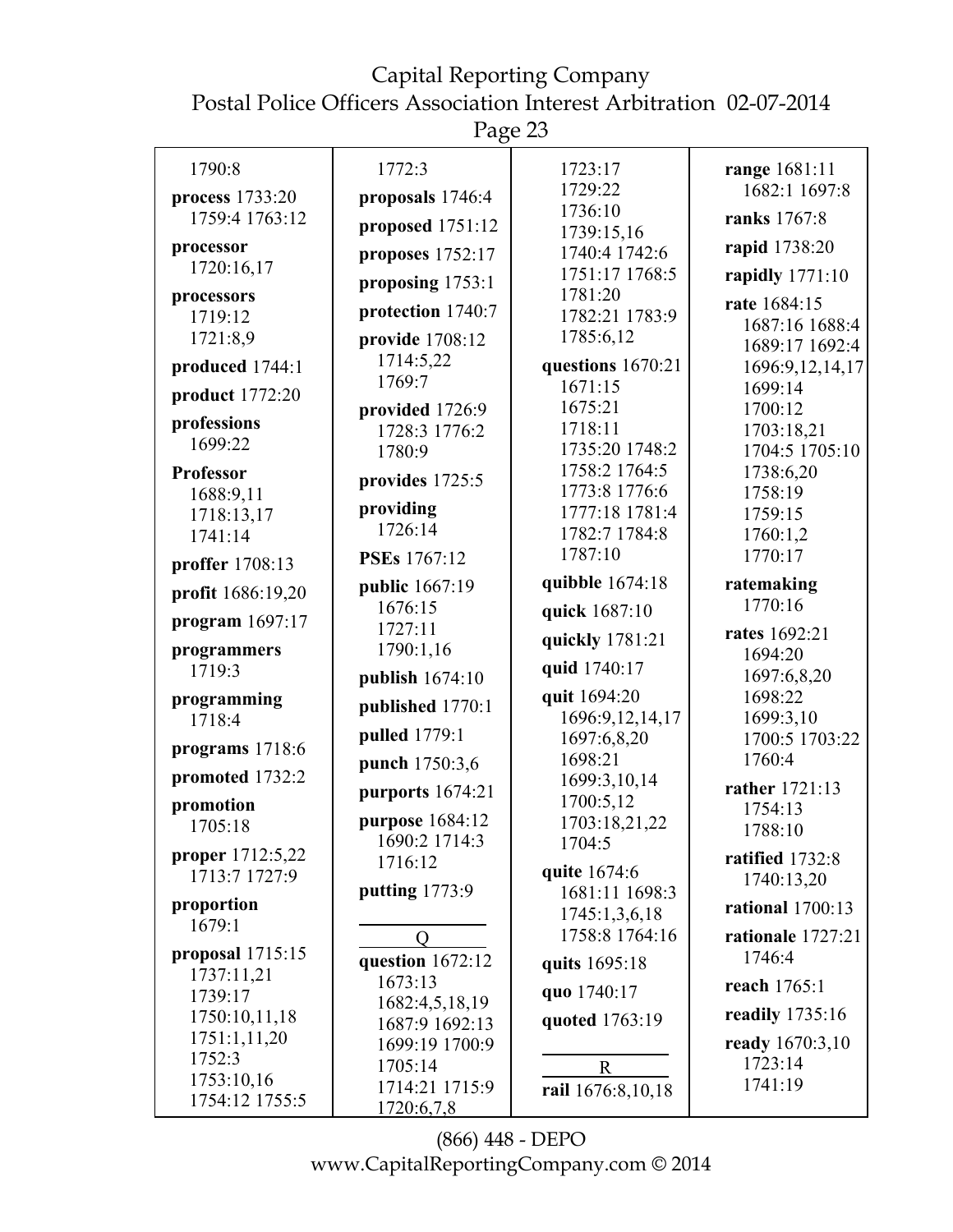Postal Police Officers Association Interest Arbitration 02-07-2014

Page 24

| real 1687:9               | 1790:7                           | reflect 1782:18                    | 1783:13                            |
|---------------------------|----------------------------------|------------------------------------|------------------------------------|
| really 1680:7             | recovery                         | reflected 1696:11                  | reluctant 1762:17                  |
| 1768:4                    | 1704:9,17                        | 1697:19 1723:1                     | remain 1695:13                     |
| reason 1742:20            | recovery's 1704:8                | 1749:13                            | remained                           |
| 1747:3 1753:7             | <b>RECROSS</b>                   | reflection 1776:2                  | 1765:6,7                           |
| 1777:10                   | 1669:2                           | <b>Reform</b> 1769:16              | remember                           |
| 1779:17                   | recruit 1703:11                  | regard 1743:13                     | 1705:17                            |
| reasons 1701:3            | recruited                        | 1770:19                            | 1726:12                            |
| 1767:4                    | 1703:3,9                         | 1785:15                            | 1766:21                            |
| rebuttal 1788:1           |                                  | regarding                          | 1782:12                            |
| recall 1726:17            | recruiting 1703:8<br>1768:7      | 1723:18                            | reminded 1737:7                    |
| 1728:6 1777:17            |                                  | 1730:1,15                          | rendering                          |
| receive 1696:3            | redirect 1669:2<br>1758:3        | 1748:2,13                          | 1746:16                            |
| 1722:22 1772:6            |                                  | 1754:12                            | 1749:10                            |
| 1777:22                   | reduce 1690:18<br>1691:1 1694:13 | 1764:10 1773:8                     | renewed 1697:15                    |
| 1778:1,4                  | 1737:12,22                       | regardless 1734:6<br>1756:3 1757:9 | Reorganization                     |
| received 1677:17          | 1738:5,6,11,12                   |                                    | 1717:14 1725:5                     |
| 1702:7,9,10               | 1739:18 1747:7                   | reiterate 1683:2                   | repeat 1715:9                      |
| 1731:11 1733:3<br>1752:13 | 1757:17                          | reject 1712:17                     | 1726:11                            |
| 1764:10,11                | 1771:15,16                       | rejected                           | 1751:17                            |
| 1778:8                    | reduced 1765:10                  | 1710:4,21                          | repeating 1682:20                  |
| recently 1772:3           | 1779:2 1790:6                    | 1711:1 1713:22                     | replace 1767:18                    |
|                           | reducing 1743:6                  | 1716:2,21                          |                                    |
| recess 1723:13<br>1754:6  | 1757:14                          | 1724:12<br>1731:13                 | replacing 1768:15                  |
|                           | reduction 1755:11                |                                    | report 1696:21                     |
| recession<br>1698:9,14,22 | refer 1703:14                    | <b>related</b> 1790:9              | 1697:5 1730:11<br>1732:16 1733:4   |
| 1704:6,7,11,15,           | 1746:11                          | relating $1736:10$                 | 1770:1,4,7                         |
| 21 1705:3,5,9             | reference 1671:2                 | relations 1720:21                  |                                    |
| recognition               | 1699:2,5                         | relative 1674:11                   | <b>Reporting</b><br>1667:18        |
| 1746:9                    | 1727:7,12                        | 1713:18 1736:4                     |                                    |
| recognize 1751:4          | 1768:22                          | 1742:14 1745:4                     | represent<br>1685:11,22            |
| 1785:22                   | referenced                       | 1790:11                            |                                    |
| recollection              | 1718:12                          | relatively 1735:4                  | represents 1686:2<br>1689:5 1690:8 |
| 1782:1                    | referred 1724:7                  | 1744:13                            | 1784:2                             |
| reconvene 1789:1          | 1746:20                          | relevance 1708:4                   |                                    |
|                           | referring $1678:12$              | 1735:21 1783:6                     | requested<br>1763:13               |
| record 1708:14            | 1694:20 1700:4                   | 1784:5                             |                                    |
| 1711:7,21<br>1717:10,17   | 1712:12,18                       | relevant 1725:13                   | require 1717:15<br>1769:8          |
| 1753:20 1762:5            | 1729:12                          | 1728:14                            |                                    |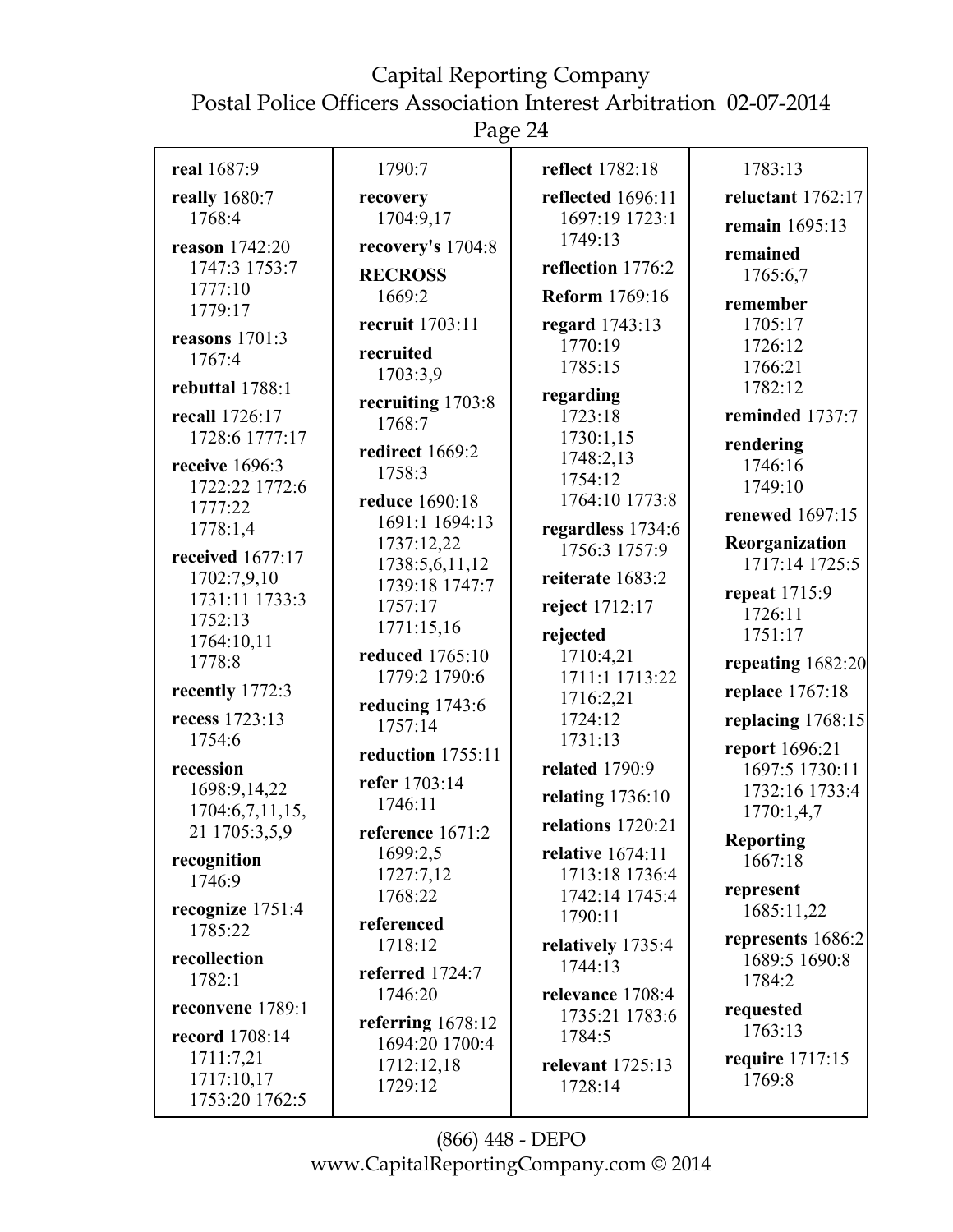Page 25

| required 1688:18<br>resignations<br>1695:18                | reversed 1762:13<br>review 1784:12           | 1684:2,22<br>1691:18,20<br>1760:9                               | security $1686:16$<br>1697:14,16<br>1745:14                        |
|------------------------------------------------------------|----------------------------------------------|-----------------------------------------------------------------|--------------------------------------------------------------------|
| resolution 1712:5                                          | revised 1715:14<br>1751:11                   | <b>Sauber</b> 1706:16<br>save 1783:22                           | 1749:13<br>1757:18                                                 |
| resources 1735:17<br>1739:14                               | risk 1759:7,12<br><b>Robert 1668:3</b>       | savings 1768:2,11                                               | 1760:11,18,21<br>1782:17<br>1784:4,22                              |
| respect 1717:19                                            | rolls 1729:15                                | saw 1739:8<br>1747:17 1773:9                                    | 1785:14 1786:3                                                     |
| respective<br>1667:21                                      | room 1758:15<br>1788:16                      | 1777:3,5                                                        | seeing 1697:9                                                      |
| respects 1746:22                                           | roughly 1756:2                               | scale 1680:1                                                    | seen 1696:12<br>1756:13,19,20                                      |
| responsibilities                                           | round 1729:4,18                              | Scarpello 1701:17                                               | 1774:7 1783:16                                                     |
| 1720:2,11,16<br>1721:3                                     | 1734:22 1743:5                               | schedule 1765:8                                                 | selected 1709:5                                                    |
| responsibility                                             | 1744:7<br>1746:4,17                          | seamless 1696:1,7                                               | <b>Senate 1706:18</b>                                              |
| 1762:15<br>responsible                                     | 1747:2,5<br>1752:21                          | second 1671:5,18<br>1672:13<br>1682:17 1685:7                   | senior 1677:13<br>1720:16 1721:8                                   |
| 1773:16<br>1784:16                                         | 1754:20<br>routinely 1725:22                 | 1729:20 1741:8<br>1745:22                                       | seniority 1682:1<br>1683:3                                         |
| rest 1788:21                                               | <b>RPR</b> 1667:18                           | 1749:18                                                         | sense 1685:20                                                      |
| <b>restore</b> 1763:14                                     | rural 1734:20<br>1740:5 1762:21              | section 1707:7<br>1732:17                                       | 1757:11<br>1767:22                                                 |
| <b>restored</b> 1731:11                                    | 1763:4                                       | sector 1672:12,15                                               | sent 1772:15                                                       |
| restraint 1737:18                                          |                                              | 1673:15 1674:4                                                  | sentence                                                           |
| result 1733:14<br>1742:21                                  | S<br>salaries 1675:8                         | 1675:4,12,14,20<br>1676:5,15<br>1680:4                          | 1711:6,9,14,22<br>1717:6 1769:2                                    |
| results 1763:5,10<br>retire 1767:17                        | 1761:16<br>salary 1675:18                    | 1681:10,16,20<br>1697:2                                         | separate 1687:13<br>1740:21                                        |
| retiree 1758:22                                            | 1677:8 1678:21<br>1681:22 1682:3             | 1699:4,6,21,22                                                  | separately 1683:6                                                  |
| 1759:21<br>1761:15                                         | 1742:8 1757:15                               | 1717:13,20<br>1718:6 1722:2                                     | sergeant 1732:3                                                    |
|                                                            | 1764:21 1765:8                               | 1726:14                                                         | <b>SERS</b> 1695:12                                                |
| retirement<br>1695:3,14<br>1696:2<br>1759:10,11<br>1767:21 | 1768:6,9<br>sample<br>1671:21,22<br>1672:4,5 | 1727:11,18,19<br>1729:20<br>1730:2,8,12<br>1738:8,19<br>1739:21 | service 1667:4,16<br>1668:10,12<br>1675:11,15,19<br>1683:5 1684:13 |
| return 1760:3                                              | 1673:14,18,19,2<br>1,22                      | 1754:15                                                         | 1685:9<br>1686:10,13,15,1                                          |
| revenue<br>1771:10,12<br>1772:13                           | 1674:3,8,12,16,<br>17<br>San 1683:17         | 1755:7,16,17,20<br>1769:12<br><b>Secular 1706:21</b>            | 7 1 687:6<br>1688:16 1690:6<br>1692:7,15,18,20                     |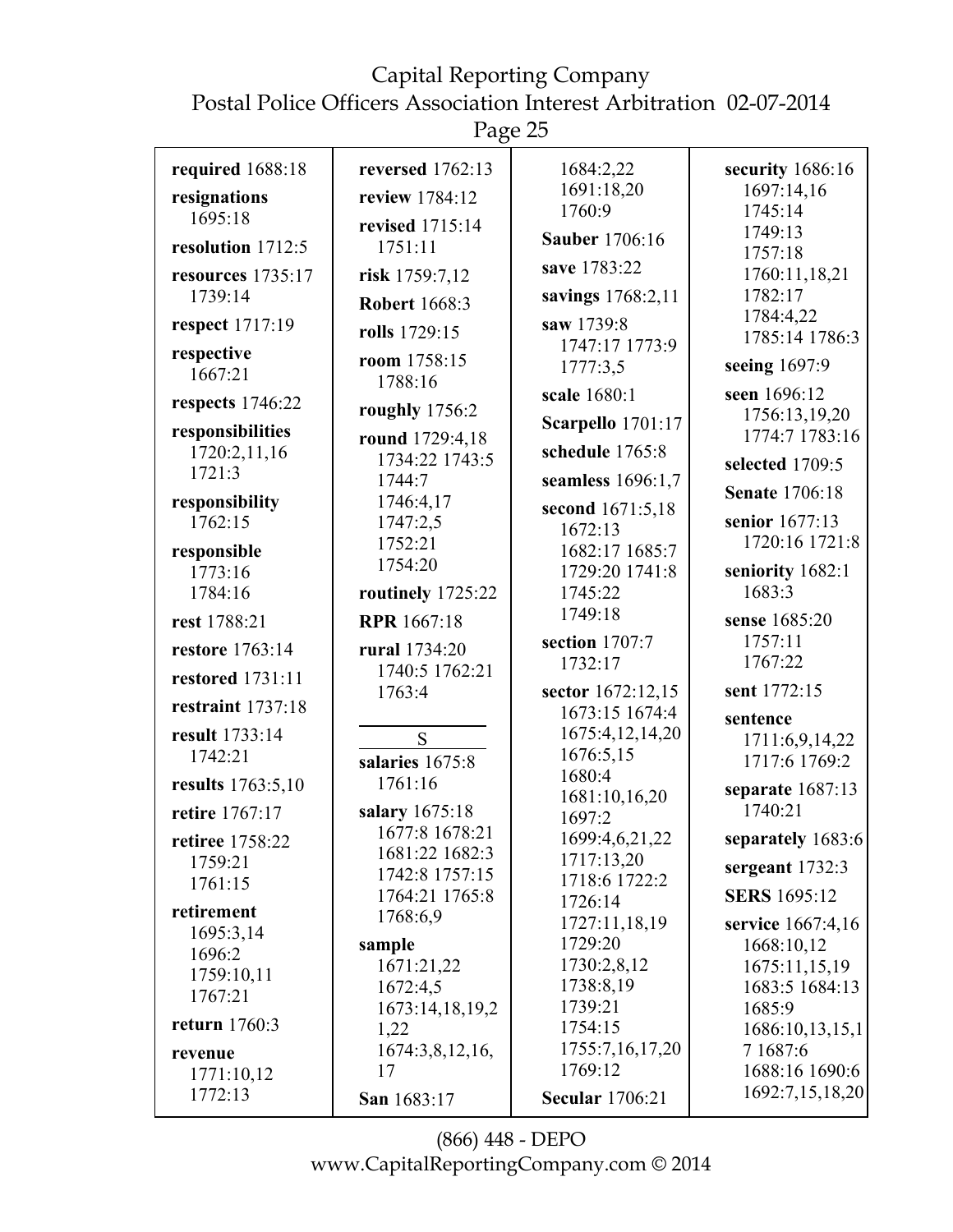Postal Police Officers Association Interest Arbitration 02-07-2014

Page 26

| 1693:11                  | sheets 1776:21        | single $1684:4$                   | slides 1681:6        |
|--------------------------|-----------------------|-----------------------------------|----------------------|
| 1694:12                  | 1777:4,5,7            | 1767:1                            | slightly 1699:17     |
| 1695:19                  | sheriff's $1674:5$    | sir 1670:7 1712:2                 | 1704:1               |
| 1696:15<br>1697:21       | shift 1689:3          | 1732:21                           | slow 1704:9          |
|                          | 1779:5,11             | 1774:19 1787:6                    |                      |
| 1698:17 1701:3           |                       | situation $1717:16$               | slowly 1737:21,22    |
| 1708:14                  | short 1773:5,7        | 1767:9                            | 1739:18              |
| 1711:14                  | 1788:5                |                                   | small 1673:13,18     |
| 1717:11,22<br>1722:21    | short-term 1724:7     | six 1777:8                        | 1674:6 1695:20       |
| 1724:16                  | 1762:14               | size 1672:4,5                     | 1699:18              |
| 1725:8,10                | shown 1703:20         | 1673:14,18,19,2                   | 1763:20              |
| 1726:1                   | 1745:15               |                                   | smaller 1672:3,8     |
| 1743:6,19                | shows 1679:16         | 1674:1,3,8,12,1                   | 1735:16              |
| 1747:4 1751:8            |                       | 6,17 1747:6                       | solicit 1775:16      |
| 1752:17,22               | shredded 1777:7       | skewed 1679:22                    |                      |
| 1758:21                  | shuffle 1788:11       | skilled 1719:2,3                  | somebody 1787:2      |
| 1759:3,17                | sick 1696:5           | skills 1700:14                    | someone 1712:8       |
| 1760:8                   | sides 1733:20         | slate 1747:13                     | 1756:2               |
| 1761:5,21                |                       |                                   | somewhere            |
| 1763:1 1765:18           | sidestepped<br>1749:4 | slide 1671:3,4                    | 1695:6               |
| 1766:6,22                |                       | 1672:20 1677:6                    | <b>Sonya</b> 1668:18 |
| 1767:17                  | signed $1743:2$       | 1681:7,9                          | sorry 1671:9         |
| 1769:4,8,10              | 1778:15               | 1682:17,18,21                     | 1679:9 1714:13       |
| 1770:13,15               | 1780:22               | 1685:6 1688:2                     | 1741:20              |
| 1771:7,14<br>1772:6,9,17 | significance          | 1694:18 1698:8                    |                      |
| 1775:7 1776:3            | 1674:7                | 1699:4,13                         | sort 1685:15         |
| 1780:10 1785:4           | significant $1674:9$  | 1700:3 1703:15                    | 1708:5 1712:15       |
|                          | 1690:20               | 1705:13                           | 1784:10              |
| <b>Service's 1708:18</b> | 1746:22               | 1706:13                           | 1785:21              |
| 1759:18                  | 1761:18 1766:7        | 1709:14 1716:6<br>1718:7,8 1726:5 | sought 1702:16       |
| setting 1746:21          | significantly         | 1728:8 1731:14                    | sounds 1688:22       |
| settled 1698:5           | 1690:19               | 1732:16                           | 1689:16              |
| 1722:3,13                | 1756:9,11             | 1733:12                           | <b>Southwest</b>     |
| settlement               |                       | 1744:10                           | 1667:17              |
| 1719:10 1721:4           | signs 1779:9          | 1746:11                           | 1668:12              |
|                          | silence 1733:9        | 1748:3,11                         |                      |
| seven 1747:10            | silent 1725:9         | 1749:19                           | speak 1698:18        |
| several 1724:3           |                       | 1754:11                           | 1732:22 1744:7       |
| share 1756:9             | similar 1747:3,16     | 1755:10                           | 1766:14              |
|                          | simple 1690:13,14     | 1757:14                           | speaking $1761:4$    |
| sharply $1721:11$        | 1747:4                | 1758:10,12                        | specific 1705:3      |
| sheet 1691:11            | simulate $1754:19$    | 1761:12                           | 1727:7 1752:10       |
| 1775:21                  |                       | 1763:18                           | 1755:22              |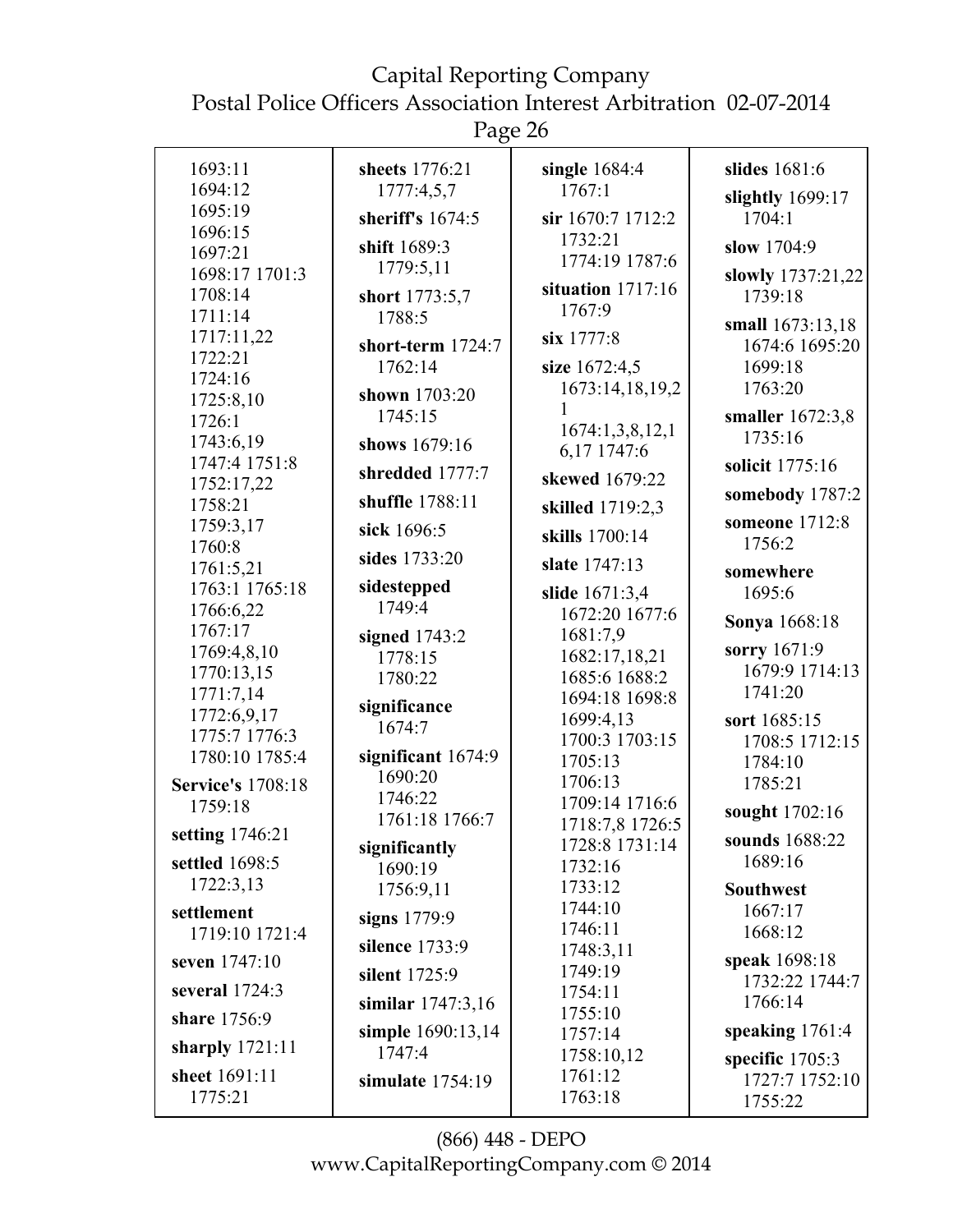Page 27

|                                    | ັ                     |                   |                                  |
|------------------------------------|-----------------------|-------------------|----------------------------------|
| specifically                       | 1679:15               | strict 1713:11,21 | 1740:12,14,21                    |
| 1740:17                            | 1680:22               | 1716:1 1744:13    | <b>Suite 1668:8</b>              |
| 1761:22                            | 1683:13               | 1747:20           |                                  |
| 1770:10 1785:6                     | 1701:13 1742:9        | struck 1762:22    | <b>Sullivan</b> 1668:18          |
| speculate 1693:8                   | 1764:19               |                   | 1773:12,20                       |
|                                    | 1765:4,6,11           | structural        | 1774:1,12                        |
| speculative<br>1768:13             | 1766:19 1768:1        | 1724:7,16         | 1775:8 1776:5                    |
|                                    | <b>STEPHENS</b>       | 1769:9            | 1780:5                           |
| spent 1715:12                      | 1668:6                | structure 1770:16 | 1781:6,8,13                      |
| St 1679:12                         | 1670:4,18             | 1771:16           | 1782:2,12,20                     |
| stand 1787:20                      | 1671:9,12,14          | studied 1696:20   | sum 1731:20                      |
|                                    | 1677:21               | studies 1776:17   | 1743:20                          |
| standard 1711:16                   | 1678:5,9,13,17,       |                   | summary 1775:22                  |
| 1712:5 1726:9                      | 19 1693:17            | stuff 1708:5      | 1776:21                          |
| standing 1713:18                   | 1694:2 1707:3,9       | subcontract       | summation                        |
| <b>Stark 1739:5</b>                | 1708:7                | 1744:16           | 1733:16                          |
|                                    | 1709:2,16,20          | subcontracting    |                                  |
| start 1709:13                      | 1710:1,2              | 1744:18           | supervisor                       |
| 1764:20                            | 1714:13,18            |                   | 1778:15 1779:8                   |
| started 1768:8                     | 1715:4 1716:10        | subject 1720:19   | 1780:22                          |
| 1775:14                            | 1719:17,20            | 1721:16           | supervisor's                     |
| starting                           | 1723:5,11,16          | submitted         | 1779:6                           |
| 1757:15,17                         | 1730:18               | 1708:16           | supplemental                     |
| 1765:13                            | 1733:11               | subsequent        | 1719:16 1720:4                   |
| 1768:6,9                           | 1736:1,6,17           | 1732:12 1763:6    | 1721:1                           |
|                                    | 1737:8 1742:5         |                   | 1723:21,22                       |
| start-up $1697:16$                 | 1748:8 1749:20        | subset 1722:9     |                                  |
| state 1684:19                      | 1750:1,7              | subsidies 1772:6  | supplied                         |
| statement                          | 1754:9,10             | subsidize 1769:9  | 1776:14,19                       |
| 1720:12                            | 1757:13,22            |                   | support 1772:10                  |
| 1734:12                            | 1776:7,11             | substance         | supported                        |
| 1735:18 1788:4                     | 1781:1,7,10,19        | 1774:15           | 1710:16                          |
|                                    | 1782:6,16             | substantial       | supports 1712:8                  |
| <b>States</b> 1667:4,16<br>1668:12 | 1783:1,11,15,20       | 1717:18           |                                  |
| 1769:14                            | ,22 1787:6,9,16       | substantively     | sure 1676:13                     |
|                                    | 1788:3,7              | 1779:18           | 1686:22                          |
| statistically                      | stock 1705:1          | substitute 1761:6 | 1690:20                          |
| 1674:9                             | strategy $1747:5$     |                   | 1700:21                          |
| status 1725:12                     | <b>Street 1668:7</b>  | suffered 1708:22  | 1705:12                          |
| statute 1675:13                    | 1756:4                | suggested 1718:14 | 1714:18 1715:8                   |
| 1726:14,18                         |                       | suggestion 1772:5 | 1726:12 1762:7<br>1768:5 1775:14 |
| stenotype 1790:6                   | strenuously<br>1727:9 | 1784:22           | 1786:13                          |
|                                    |                       | suggests $1681:9$ |                                  |
| step 1678:22                       | stretch 1699:16       |                   | surprise $1779:16$               |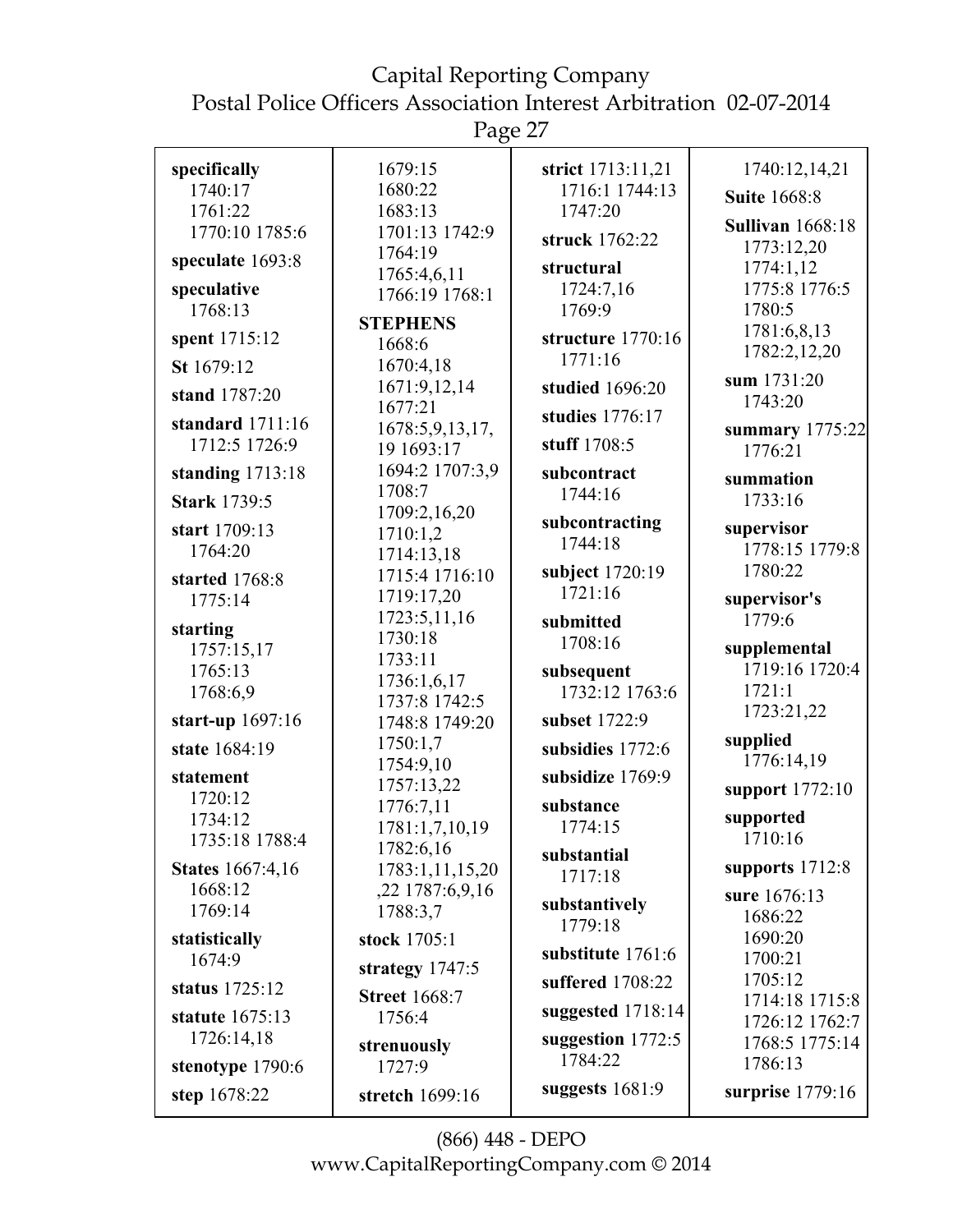Page 28

| survey 1673:21        | 1773:4            | 1718:13 1731:6         | 1746:3 1747:1     |
|-----------------------|-------------------|------------------------|-------------------|
| 1683:9 1694:5         | Teresa's 1788:10  | 1732:20                | 1750:3 1752:12    |
| surveyed 1673:20      |                   | 1733:17 1735:1         | 1755:20           |
|                       | terminated        | 1736:6,13,14           | 1757:1,16         |
| surveys 1674:17       | 1721:18           | 1745:12                | 1760:18           |
| sworn 1670:6,14       | terms 1672:2      | 1753:8,11,12           | 1764:1,16         |
| 1775:4                | 1674:19 1682:2    | 1769:19 1781:9         | 1766:14           |
| system 1769:3,7       | 1685:12 1696:6    | 1782:2 1784:1          | 1768:13           |
|                       | 1700:18           | 1787:21 1788:2         | 1770:20 1774:9    |
| T                     | 1702:11 1714:6    | 1790:4                 | 1777:13           |
| tab 1671:11,12        | 1737:9 1743:14    | <b>Thacker</b> 1667:18 | 1778:11           |
| 1688:7                | 1746:8            | 1790:2,16              | 1780:1,10         |
| 1709:14,16            | 1747:6,20         | <b>Thank 1768:17</b>   | 1781:8 1784:6     |
| 1717:1 1719:14        | 1768:1 1786:15    | 1773:1 1787:18         | 1785:1,20         |
| 1723:21               | test 1762:11      | 1789:5                 | 1787:5 1788:3     |
| 1777:19,20            | testified 1670:15 |                        | themselves        |
|                       | 1675:22 1685:8    | <b>Thanks</b> 1671:13  | 1734:17           |
| table 1750:22         | 1692:4 1701:2     | 1742:4                 | theoretically     |
| 1751:1                |                   | that's $1673:1,6,10$   | 1768:10           |
| talk 1744:11          | 1710:3 1731:15    | 1674:13,16             |                   |
| 1789:1                | 1733:2,13,18      | 1675:4,5,6,11          | theory 1700:11    |
|                       | 1737:11,13,16     | 1679:16                | 1712:9            |
| talking 1674:1        | 1741:14 1771:2    | 1680:12 1682:8         | thereafter 1790:6 |
| 1715:13               | 1775:5            | 1684:11                |                   |
| 1748:19 1749:8        | 1781:10,17        | 1687:16                | therefore 1763:13 |
| 1753:2 1764:8         | 1782:13           | 1691:17                | there's 1676:10   |
| target 1743:9         | testify 1706:14   | 1694:17 1696:9         | 1681:11,17        |
| tax 1772:6            | 1736:15 1780:7    | 1698:5,20              | 1683:13,15,20,2   |
|                       | 1781:11,13,15     | 1699:1,3               | 1 1684:4 1687:2   |
| technically 1705:4    | 1784:14 1787:2    | 1700:2,7               | 1690:13           |
| technicians           | testifying 1736:4 | 1701:5,14              | 1691:6,9,20       |
| 1719:5                | 1773:15           | 1704:12                | 1695:12           |
| technological         | 1774:13,14        | 1712:18                | 1704:17 1718:8    |
| 1769:5                |                   | 1713:12                | 1725:11 1734:6    |
|                       | testimonial       | 1716:1,2               | 1736:6 1740:3     |
| technology            | 1788:19           | 1718:22                | 1745:11           |
| 1760:22 1761:5        | testimony         | 1722:18                | 1753:22           |
| ten 1723:12           | 1681:13           | 1723:20                | 1757:10           |
| 1770:18               | 1685:10 1688:9    | 1724:10                | 1760:21,22        |
| tendency 1685:16      | 1694:22           | 1726:2,14              | 1766:13           |
|                       | 1701:16           | 1731:5,18,22           | 1774:10           |
| tendered 1669:16      | 1704:14           | 1733:22 1734:1         | 1780:17           |
| <b>Tenure</b> 1683:8  | 1705:17           | 1736:12 1737:6         | they'll 1768:16   |
| <b>Teresa</b> 1668:11 | 1707:13 1710:6    | 1738:18,22             |                   |
|                       | 1712:21,22        | 1745:18,19             | they're 1674:11   |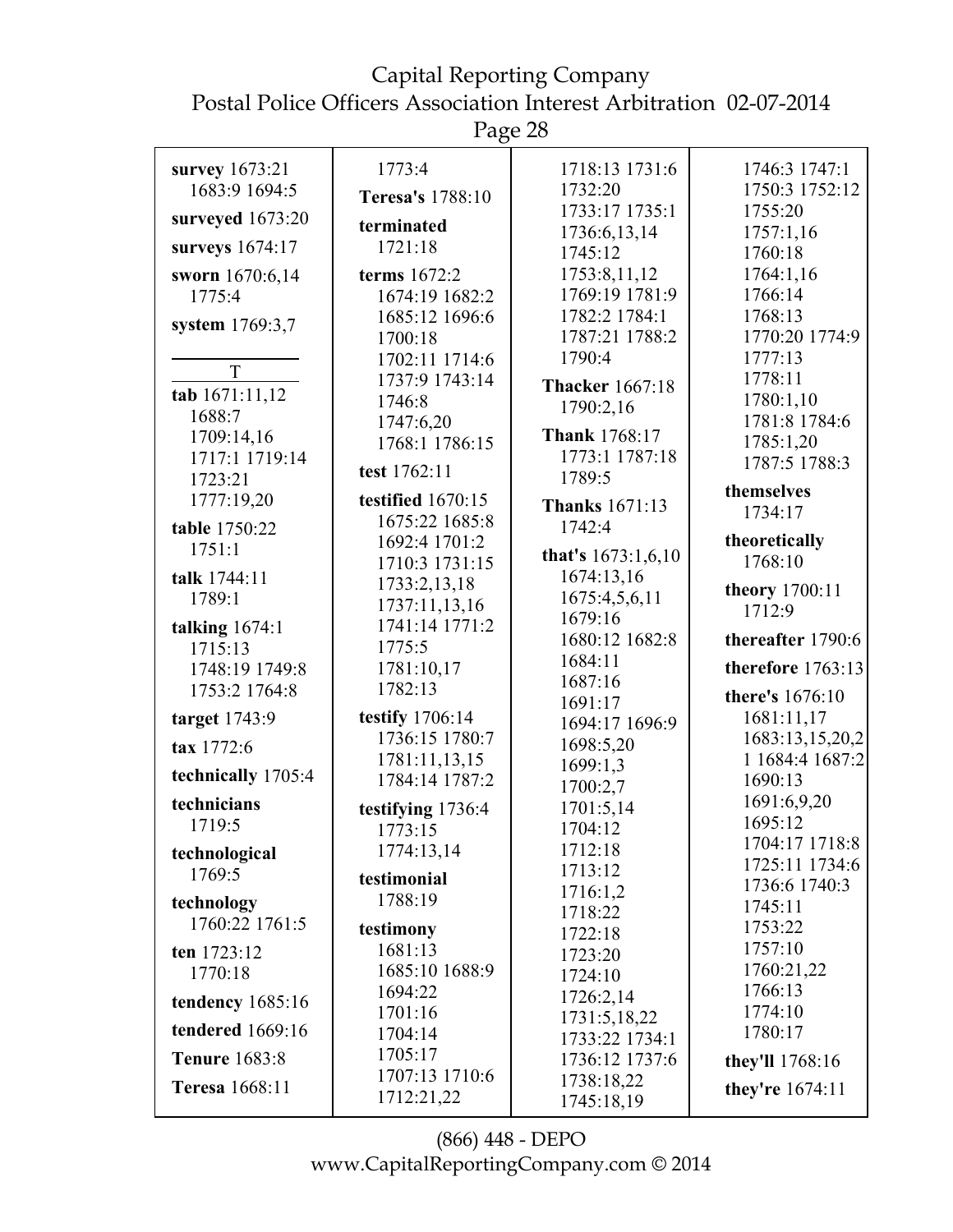Page 29

| 1676:13 1695:8<br>total 1694:11<br>trying 1763:18<br>understand<br>1696:3 1698:11<br>1766:13<br>1743:7,8,20<br>1681:13<br>1699:9,18<br>1783:19<br>1692:10,12<br>1744:1<br>1704:7 1728:11<br>1701:6 1703:9<br>TSA 1697:16<br>tour<br>1735:15<br>1715:9 1768:21<br>1778:10,12,13<br>turmoil $1697:1$<br>1744:22<br>1772:3 1774:18<br>1785:17<br>1755:22 1756:4<br>1782:9,10<br>turn 1685:6<br>tours 1786:15<br>1757:14<br>1783:19<br>1688:2 1693:8<br>1772:16<br>1752:15<br>1784:2,3<br><b>toward</b> 1680:1<br>1777:11<br>1787:20<br>towards 1755:19<br>turned 1744:4<br>1778:22<br>understanding<br>twice 1691:19<br>tractor-trailer<br>1779:18 1786:2<br>1703:13 1779:8<br>1719:4<br>two-year 1702:6<br>they've 1772:18<br>1781:2 1784:8<br>1752:6 1753:3<br>trade-offs<br>third 1672:14<br>undo 1762:17<br>1755:1<br>1762:12<br>1689:14<br>unemployment<br>trader 1756:5<br>typewriting<br>1711:6,8,14<br>1705:10<br>1790:6<br>1748:7<br>transcript<br><b>Unfortunately</b><br>1710:19<br>typical $1675:12$<br>thousands<br>1776:16<br>1721:5,17<br>typically $1675:19$<br>transcription<br>uniform 1757:10<br>1790:7<br>1708:3 1778:20<br>three-hole<br>unintended<br>1750:3,6<br>transcripts<br>1771:3<br>U<br>1708:19<br>throughout<br><b>U.S</b> 1668:10<br>union 1670:17<br>1768:3<br>transfer 1695:21<br>1677:16<br>1696:7<br>U.S.C 1726:13,19<br>thus 1712:3<br>1683:15<br>1727:2 1730:15<br>1760:2<br>transferred<br>1684:19<br>1748:5<br>1696:5<br>tier 1745:22<br>1694:21 1700:4<br>Uh-huh 1679:6,13<br>1764:12<br>1713:8<br>transfers $1695:21$<br>1689:18 1690:1<br>1716:16,18<br>1696:8 1697:19<br>today 1670:22<br>1691:7 1700:16<br>1727:8 1731:19<br>1688:19<br>tremendous<br>1717:4<br>1735:17<br>1729:15 1767:7<br>1759:19<br>1740:15<br>unable 1703:11<br>1788:20<br>tried 1765:18<br>1741:3,11,12<br>1706:17<br>tonight<br>1742:7 1776:10<br>1708:11 1766:3<br>trouble 1703:11<br>1788:11,13<br>1741:21<br>unions 1707:11<br>unacceptable<br>top 1678:22<br>1715:14<br>1765:1<br>true 1682:8,10<br>1679:15<br>1725:19,20<br>1757:1 1776:1<br>unarmed 1745:13<br>1680:1,22<br>1726:4 1731:9<br>1777:13 1790:7<br>1686:20<br>uncertain 1787:22<br>1736:5,21<br>trust 1774:18<br>1701:13 1721:6<br>1747:10<br>uncertainty<br>1777:13<br>1742:8<br>1752:9,13,20<br>1785:14<br>1764:11,19<br>truth 1736:11<br>1754:21<br>undercut 1715:5<br>1765:4,6,8<br>try 1737:5<br><b>Union's 1672:2</b><br>1746:2 |  |  |
|--------------------------------------------------------------------------------------------------------------------------------------------------------------------------------------------------------------------------------------------------------------------------------------------------------------------------------------------------------------------------------------------------------------------------------------------------------------------------------------------------------------------------------------------------------------------------------------------------------------------------------------------------------------------------------------------------------------------------------------------------------------------------------------------------------------------------------------------------------------------------------------------------------------------------------------------------------------------------------------------------------------------------------------------------------------------------------------------------------------------------------------------------------------------------------------------------------------------------------------------------------------------------------------------------------------------------------------------------------------------------------------------------------------------------------------------------------------------------------------------------------------------------------------------------------------------------------------------------------------------------------------------------------------------------------------------------------------------------------------------------------------------------------------------------------------------------------------------------------------------------------------------------------------------------------------------------------------------------------------------------------------------------------------------------------------------------------------------------------------------------------------------------------------------------------------------------------------------------------------------------------------------------------------------------------------------------------------------------------------------------------------------------------------------------|--|--|
|                                                                                                                                                                                                                                                                                                                                                                                                                                                                                                                                                                                                                                                                                                                                                                                                                                                                                                                                                                                                                                                                                                                                                                                                                                                                                                                                                                                                                                                                                                                                                                                                                                                                                                                                                                                                                                                                                                                                                                                                                                                                                                                                                                                                                                                                                                                                                                                                                          |  |  |
|                                                                                                                                                                                                                                                                                                                                                                                                                                                                                                                                                                                                                                                                                                                                                                                                                                                                                                                                                                                                                                                                                                                                                                                                                                                                                                                                                                                                                                                                                                                                                                                                                                                                                                                                                                                                                                                                                                                                                                                                                                                                                                                                                                                                                                                                                                                                                                                                                          |  |  |
|                                                                                                                                                                                                                                                                                                                                                                                                                                                                                                                                                                                                                                                                                                                                                                                                                                                                                                                                                                                                                                                                                                                                                                                                                                                                                                                                                                                                                                                                                                                                                                                                                                                                                                                                                                                                                                                                                                                                                                                                                                                                                                                                                                                                                                                                                                                                                                                                                          |  |  |
|                                                                                                                                                                                                                                                                                                                                                                                                                                                                                                                                                                                                                                                                                                                                                                                                                                                                                                                                                                                                                                                                                                                                                                                                                                                                                                                                                                                                                                                                                                                                                                                                                                                                                                                                                                                                                                                                                                                                                                                                                                                                                                                                                                                                                                                                                                                                                                                                                          |  |  |
|                                                                                                                                                                                                                                                                                                                                                                                                                                                                                                                                                                                                                                                                                                                                                                                                                                                                                                                                                                                                                                                                                                                                                                                                                                                                                                                                                                                                                                                                                                                                                                                                                                                                                                                                                                                                                                                                                                                                                                                                                                                                                                                                                                                                                                                                                                                                                                                                                          |  |  |
|                                                                                                                                                                                                                                                                                                                                                                                                                                                                                                                                                                                                                                                                                                                                                                                                                                                                                                                                                                                                                                                                                                                                                                                                                                                                                                                                                                                                                                                                                                                                                                                                                                                                                                                                                                                                                                                                                                                                                                                                                                                                                                                                                                                                                                                                                                                                                                                                                          |  |  |
|                                                                                                                                                                                                                                                                                                                                                                                                                                                                                                                                                                                                                                                                                                                                                                                                                                                                                                                                                                                                                                                                                                                                                                                                                                                                                                                                                                                                                                                                                                                                                                                                                                                                                                                                                                                                                                                                                                                                                                                                                                                                                                                                                                                                                                                                                                                                                                                                                          |  |  |
|                                                                                                                                                                                                                                                                                                                                                                                                                                                                                                                                                                                                                                                                                                                                                                                                                                                                                                                                                                                                                                                                                                                                                                                                                                                                                                                                                                                                                                                                                                                                                                                                                                                                                                                                                                                                                                                                                                                                                                                                                                                                                                                                                                                                                                                                                                                                                                                                                          |  |  |
|                                                                                                                                                                                                                                                                                                                                                                                                                                                                                                                                                                                                                                                                                                                                                                                                                                                                                                                                                                                                                                                                                                                                                                                                                                                                                                                                                                                                                                                                                                                                                                                                                                                                                                                                                                                                                                                                                                                                                                                                                                                                                                                                                                                                                                                                                                                                                                                                                          |  |  |
|                                                                                                                                                                                                                                                                                                                                                                                                                                                                                                                                                                                                                                                                                                                                                                                                                                                                                                                                                                                                                                                                                                                                                                                                                                                                                                                                                                                                                                                                                                                                                                                                                                                                                                                                                                                                                                                                                                                                                                                                                                                                                                                                                                                                                                                                                                                                                                                                                          |  |  |
|                                                                                                                                                                                                                                                                                                                                                                                                                                                                                                                                                                                                                                                                                                                                                                                                                                                                                                                                                                                                                                                                                                                                                                                                                                                                                                                                                                                                                                                                                                                                                                                                                                                                                                                                                                                                                                                                                                                                                                                                                                                                                                                                                                                                                                                                                                                                                                                                                          |  |  |
|                                                                                                                                                                                                                                                                                                                                                                                                                                                                                                                                                                                                                                                                                                                                                                                                                                                                                                                                                                                                                                                                                                                                                                                                                                                                                                                                                                                                                                                                                                                                                                                                                                                                                                                                                                                                                                                                                                                                                                                                                                                                                                                                                                                                                                                                                                                                                                                                                          |  |  |
|                                                                                                                                                                                                                                                                                                                                                                                                                                                                                                                                                                                                                                                                                                                                                                                                                                                                                                                                                                                                                                                                                                                                                                                                                                                                                                                                                                                                                                                                                                                                                                                                                                                                                                                                                                                                                                                                                                                                                                                                                                                                                                                                                                                                                                                                                                                                                                                                                          |  |  |
|                                                                                                                                                                                                                                                                                                                                                                                                                                                                                                                                                                                                                                                                                                                                                                                                                                                                                                                                                                                                                                                                                                                                                                                                                                                                                                                                                                                                                                                                                                                                                                                                                                                                                                                                                                                                                                                                                                                                                                                                                                                                                                                                                                                                                                                                                                                                                                                                                          |  |  |
|                                                                                                                                                                                                                                                                                                                                                                                                                                                                                                                                                                                                                                                                                                                                                                                                                                                                                                                                                                                                                                                                                                                                                                                                                                                                                                                                                                                                                                                                                                                                                                                                                                                                                                                                                                                                                                                                                                                                                                                                                                                                                                                                                                                                                                                                                                                                                                                                                          |  |  |
|                                                                                                                                                                                                                                                                                                                                                                                                                                                                                                                                                                                                                                                                                                                                                                                                                                                                                                                                                                                                                                                                                                                                                                                                                                                                                                                                                                                                                                                                                                                                                                                                                                                                                                                                                                                                                                                                                                                                                                                                                                                                                                                                                                                                                                                                                                                                                                                                                          |  |  |
|                                                                                                                                                                                                                                                                                                                                                                                                                                                                                                                                                                                                                                                                                                                                                                                                                                                                                                                                                                                                                                                                                                                                                                                                                                                                                                                                                                                                                                                                                                                                                                                                                                                                                                                                                                                                                                                                                                                                                                                                                                                                                                                                                                                                                                                                                                                                                                                                                          |  |  |
|                                                                                                                                                                                                                                                                                                                                                                                                                                                                                                                                                                                                                                                                                                                                                                                                                                                                                                                                                                                                                                                                                                                                                                                                                                                                                                                                                                                                                                                                                                                                                                                                                                                                                                                                                                                                                                                                                                                                                                                                                                                                                                                                                                                                                                                                                                                                                                                                                          |  |  |
|                                                                                                                                                                                                                                                                                                                                                                                                                                                                                                                                                                                                                                                                                                                                                                                                                                                                                                                                                                                                                                                                                                                                                                                                                                                                                                                                                                                                                                                                                                                                                                                                                                                                                                                                                                                                                                                                                                                                                                                                                                                                                                                                                                                                                                                                                                                                                                                                                          |  |  |
|                                                                                                                                                                                                                                                                                                                                                                                                                                                                                                                                                                                                                                                                                                                                                                                                                                                                                                                                                                                                                                                                                                                                                                                                                                                                                                                                                                                                                                                                                                                                                                                                                                                                                                                                                                                                                                                                                                                                                                                                                                                                                                                                                                                                                                                                                                                                                                                                                          |  |  |
|                                                                                                                                                                                                                                                                                                                                                                                                                                                                                                                                                                                                                                                                                                                                                                                                                                                                                                                                                                                                                                                                                                                                                                                                                                                                                                                                                                                                                                                                                                                                                                                                                                                                                                                                                                                                                                                                                                                                                                                                                                                                                                                                                                                                                                                                                                                                                                                                                          |  |  |
|                                                                                                                                                                                                                                                                                                                                                                                                                                                                                                                                                                                                                                                                                                                                                                                                                                                                                                                                                                                                                                                                                                                                                                                                                                                                                                                                                                                                                                                                                                                                                                                                                                                                                                                                                                                                                                                                                                                                                                                                                                                                                                                                                                                                                                                                                                                                                                                                                          |  |  |
|                                                                                                                                                                                                                                                                                                                                                                                                                                                                                                                                                                                                                                                                                                                                                                                                                                                                                                                                                                                                                                                                                                                                                                                                                                                                                                                                                                                                                                                                                                                                                                                                                                                                                                                                                                                                                                                                                                                                                                                                                                                                                                                                                                                                                                                                                                                                                                                                                          |  |  |
|                                                                                                                                                                                                                                                                                                                                                                                                                                                                                                                                                                                                                                                                                                                                                                                                                                                                                                                                                                                                                                                                                                                                                                                                                                                                                                                                                                                                                                                                                                                                                                                                                                                                                                                                                                                                                                                                                                                                                                                                                                                                                                                                                                                                                                                                                                                                                                                                                          |  |  |
|                                                                                                                                                                                                                                                                                                                                                                                                                                                                                                                                                                                                                                                                                                                                                                                                                                                                                                                                                                                                                                                                                                                                                                                                                                                                                                                                                                                                                                                                                                                                                                                                                                                                                                                                                                                                                                                                                                                                                                                                                                                                                                                                                                                                                                                                                                                                                                                                                          |  |  |
|                                                                                                                                                                                                                                                                                                                                                                                                                                                                                                                                                                                                                                                                                                                                                                                                                                                                                                                                                                                                                                                                                                                                                                                                                                                                                                                                                                                                                                                                                                                                                                                                                                                                                                                                                                                                                                                                                                                                                                                                                                                                                                                                                                                                                                                                                                                                                                                                                          |  |  |
|                                                                                                                                                                                                                                                                                                                                                                                                                                                                                                                                                                                                                                                                                                                                                                                                                                                                                                                                                                                                                                                                                                                                                                                                                                                                                                                                                                                                                                                                                                                                                                                                                                                                                                                                                                                                                                                                                                                                                                                                                                                                                                                                                                                                                                                                                                                                                                                                                          |  |  |
|                                                                                                                                                                                                                                                                                                                                                                                                                                                                                                                                                                                                                                                                                                                                                                                                                                                                                                                                                                                                                                                                                                                                                                                                                                                                                                                                                                                                                                                                                                                                                                                                                                                                                                                                                                                                                                                                                                                                                                                                                                                                                                                                                                                                                                                                                                                                                                                                                          |  |  |
|                                                                                                                                                                                                                                                                                                                                                                                                                                                                                                                                                                                                                                                                                                                                                                                                                                                                                                                                                                                                                                                                                                                                                                                                                                                                                                                                                                                                                                                                                                                                                                                                                                                                                                                                                                                                                                                                                                                                                                                                                                                                                                                                                                                                                                                                                                                                                                                                                          |  |  |
|                                                                                                                                                                                                                                                                                                                                                                                                                                                                                                                                                                                                                                                                                                                                                                                                                                                                                                                                                                                                                                                                                                                                                                                                                                                                                                                                                                                                                                                                                                                                                                                                                                                                                                                                                                                                                                                                                                                                                                                                                                                                                                                                                                                                                                                                                                                                                                                                                          |  |  |
|                                                                                                                                                                                                                                                                                                                                                                                                                                                                                                                                                                                                                                                                                                                                                                                                                                                                                                                                                                                                                                                                                                                                                                                                                                                                                                                                                                                                                                                                                                                                                                                                                                                                                                                                                                                                                                                                                                                                                                                                                                                                                                                                                                                                                                                                                                                                                                                                                          |  |  |
|                                                                                                                                                                                                                                                                                                                                                                                                                                                                                                                                                                                                                                                                                                                                                                                                                                                                                                                                                                                                                                                                                                                                                                                                                                                                                                                                                                                                                                                                                                                                                                                                                                                                                                                                                                                                                                                                                                                                                                                                                                                                                                                                                                                                                                                                                                                                                                                                                          |  |  |
|                                                                                                                                                                                                                                                                                                                                                                                                                                                                                                                                                                                                                                                                                                                                                                                                                                                                                                                                                                                                                                                                                                                                                                                                                                                                                                                                                                                                                                                                                                                                                                                                                                                                                                                                                                                                                                                                                                                                                                                                                                                                                                                                                                                                                                                                                                                                                                                                                          |  |  |
|                                                                                                                                                                                                                                                                                                                                                                                                                                                                                                                                                                                                                                                                                                                                                                                                                                                                                                                                                                                                                                                                                                                                                                                                                                                                                                                                                                                                                                                                                                                                                                                                                                                                                                                                                                                                                                                                                                                                                                                                                                                                                                                                                                                                                                                                                                                                                                                                                          |  |  |
|                                                                                                                                                                                                                                                                                                                                                                                                                                                                                                                                                                                                                                                                                                                                                                                                                                                                                                                                                                                                                                                                                                                                                                                                                                                                                                                                                                                                                                                                                                                                                                                                                                                                                                                                                                                                                                                                                                                                                                                                                                                                                                                                                                                                                                                                                                                                                                                                                          |  |  |
|                                                                                                                                                                                                                                                                                                                                                                                                                                                                                                                                                                                                                                                                                                                                                                                                                                                                                                                                                                                                                                                                                                                                                                                                                                                                                                                                                                                                                                                                                                                                                                                                                                                                                                                                                                                                                                                                                                                                                                                                                                                                                                                                                                                                                                                                                                                                                                                                                          |  |  |
|                                                                                                                                                                                                                                                                                                                                                                                                                                                                                                                                                                                                                                                                                                                                                                                                                                                                                                                                                                                                                                                                                                                                                                                                                                                                                                                                                                                                                                                                                                                                                                                                                                                                                                                                                                                                                                                                                                                                                                                                                                                                                                                                                                                                                                                                                                                                                                                                                          |  |  |
|                                                                                                                                                                                                                                                                                                                                                                                                                                                                                                                                                                                                                                                                                                                                                                                                                                                                                                                                                                                                                                                                                                                                                                                                                                                                                                                                                                                                                                                                                                                                                                                                                                                                                                                                                                                                                                                                                                                                                                                                                                                                                                                                                                                                                                                                                                                                                                                                                          |  |  |
|                                                                                                                                                                                                                                                                                                                                                                                                                                                                                                                                                                                                                                                                                                                                                                                                                                                                                                                                                                                                                                                                                                                                                                                                                                                                                                                                                                                                                                                                                                                                                                                                                                                                                                                                                                                                                                                                                                                                                                                                                                                                                                                                                                                                                                                                                                                                                                                                                          |  |  |
|                                                                                                                                                                                                                                                                                                                                                                                                                                                                                                                                                                                                                                                                                                                                                                                                                                                                                                                                                                                                                                                                                                                                                                                                                                                                                                                                                                                                                                                                                                                                                                                                                                                                                                                                                                                                                                                                                                                                                                                                                                                                                                                                                                                                                                                                                                                                                                                                                          |  |  |
|                                                                                                                                                                                                                                                                                                                                                                                                                                                                                                                                                                                                                                                                                                                                                                                                                                                                                                                                                                                                                                                                                                                                                                                                                                                                                                                                                                                                                                                                                                                                                                                                                                                                                                                                                                                                                                                                                                                                                                                                                                                                                                                                                                                                                                                                                                                                                                                                                          |  |  |
|                                                                                                                                                                                                                                                                                                                                                                                                                                                                                                                                                                                                                                                                                                                                                                                                                                                                                                                                                                                                                                                                                                                                                                                                                                                                                                                                                                                                                                                                                                                                                                                                                                                                                                                                                                                                                                                                                                                                                                                                                                                                                                                                                                                                                                                                                                                                                                                                                          |  |  |
|                                                                                                                                                                                                                                                                                                                                                                                                                                                                                                                                                                                                                                                                                                                                                                                                                                                                                                                                                                                                                                                                                                                                                                                                                                                                                                                                                                                                                                                                                                                                                                                                                                                                                                                                                                                                                                                                                                                                                                                                                                                                                                                                                                                                                                                                                                                                                                                                                          |  |  |
|                                                                                                                                                                                                                                                                                                                                                                                                                                                                                                                                                                                                                                                                                                                                                                                                                                                                                                                                                                                                                                                                                                                                                                                                                                                                                                                                                                                                                                                                                                                                                                                                                                                                                                                                                                                                                                                                                                                                                                                                                                                                                                                                                                                                                                                                                                                                                                                                                          |  |  |
|                                                                                                                                                                                                                                                                                                                                                                                                                                                                                                                                                                                                                                                                                                                                                                                                                                                                                                                                                                                                                                                                                                                                                                                                                                                                                                                                                                                                                                                                                                                                                                                                                                                                                                                                                                                                                                                                                                                                                                                                                                                                                                                                                                                                                                                                                                                                                                                                                          |  |  |
|                                                                                                                                                                                                                                                                                                                                                                                                                                                                                                                                                                                                                                                                                                                                                                                                                                                                                                                                                                                                                                                                                                                                                                                                                                                                                                                                                                                                                                                                                                                                                                                                                                                                                                                                                                                                                                                                                                                                                                                                                                                                                                                                                                                                                                                                                                                                                                                                                          |  |  |
|                                                                                                                                                                                                                                                                                                                                                                                                                                                                                                                                                                                                                                                                                                                                                                                                                                                                                                                                                                                                                                                                                                                                                                                                                                                                                                                                                                                                                                                                                                                                                                                                                                                                                                                                                                                                                                                                                                                                                                                                                                                                                                                                                                                                                                                                                                                                                                                                                          |  |  |
|                                                                                                                                                                                                                                                                                                                                                                                                                                                                                                                                                                                                                                                                                                                                                                                                                                                                                                                                                                                                                                                                                                                                                                                                                                                                                                                                                                                                                                                                                                                                                                                                                                                                                                                                                                                                                                                                                                                                                                                                                                                                                                                                                                                                                                                                                                                                                                                                                          |  |  |
|                                                                                                                                                                                                                                                                                                                                                                                                                                                                                                                                                                                                                                                                                                                                                                                                                                                                                                                                                                                                                                                                                                                                                                                                                                                                                                                                                                                                                                                                                                                                                                                                                                                                                                                                                                                                                                                                                                                                                                                                                                                                                                                                                                                                                                                                                                                                                                                                                          |  |  |
|                                                                                                                                                                                                                                                                                                                                                                                                                                                                                                                                                                                                                                                                                                                                                                                                                                                                                                                                                                                                                                                                                                                                                                                                                                                                                                                                                                                                                                                                                                                                                                                                                                                                                                                                                                                                                                                                                                                                                                                                                                                                                                                                                                                                                                                                                                                                                                                                                          |  |  |
|                                                                                                                                                                                                                                                                                                                                                                                                                                                                                                                                                                                                                                                                                                                                                                                                                                                                                                                                                                                                                                                                                                                                                                                                                                                                                                                                                                                                                                                                                                                                                                                                                                                                                                                                                                                                                                                                                                                                                                                                                                                                                                                                                                                                                                                                                                                                                                                                                          |  |  |
|                                                                                                                                                                                                                                                                                                                                                                                                                                                                                                                                                                                                                                                                                                                                                                                                                                                                                                                                                                                                                                                                                                                                                                                                                                                                                                                                                                                                                                                                                                                                                                                                                                                                                                                                                                                                                                                                                                                                                                                                                                                                                                                                                                                                                                                                                                                                                                                                                          |  |  |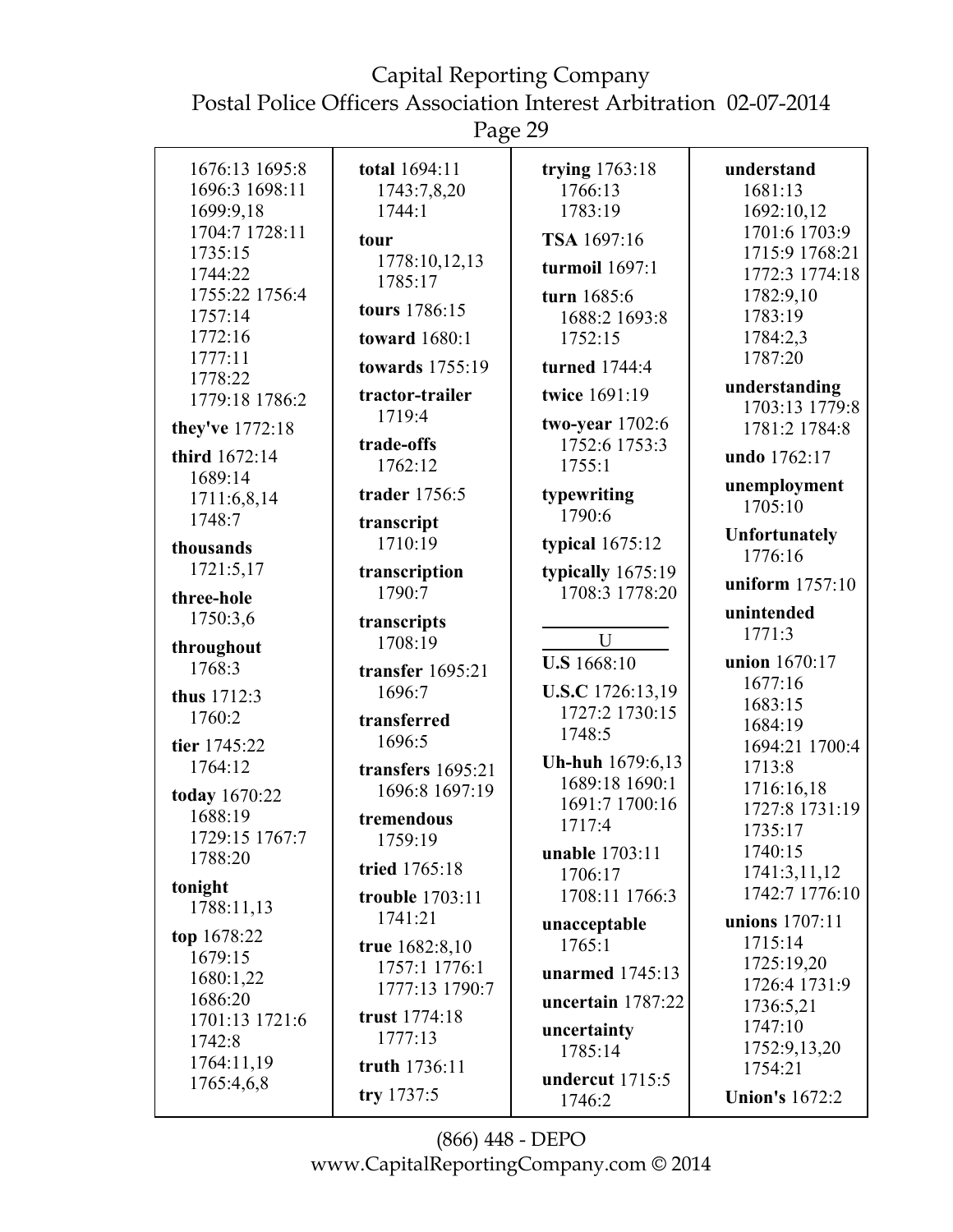Postal Police Officers Association Interest Arbitration 02-07-2014

Page 30

| 1714:6 1726:17                     | upgrade                       | view 1706:22                     | 1742:18                           |
|------------------------------------|-------------------------------|----------------------------------|-----------------------------------|
| 1762:9 1763:13                     | 1716:16,17                    | 1707:7 1708:9                    | 1743:10,14,16,2                   |
|                                    | 1718:20,21                    |                                  | 1 1744:5,6                        |
| unique 1767:9                      | 1719:7,9                      | viewers 1788:21                  | 1750:10,12,19,2                   |
| unit 1699:15                       | 1720:10                       | virtually $1768:12$              | 1 1751:2,12                       |
| 1713:10,22                         | 1721:10 1722:1                | <b>Vitolo</b> 1668:15            | 1752:6,7,17,19                    |
| 1716:19<br>1718:19 1743:7          | upgrades                      | volume 1667:5                    | 1753:1,3,4                        |
| 1747:8,14                          | 1718:14,16                    | 1671:10,12                       | 1755:1,2,5                        |
| 1749:1 1763:15                     | 1719:1 1721:7                 | 1709:15,16                       | 1758:19                           |
| 1766:15                            | upheaval                      | 1761:21                          | 1763:8,14                         |
| unitary 1687:15                    | 1697:1,18                     | 1771:8,10                        | wages 1686:7,18                   |
|                                    | useful 1786:10,14             | 1773:18,19,20,2                  | 1688:3 1700:19<br>1712:14         |
| <b>United 1667:4,16</b><br>1668:12 | <b>USPS</b>                   | 2 1774:1                         | 1713:9,10,11,14                   |
| 1769:14                            | 1668:3,17,18,19               | voluntary                        | 1717:11,12                        |
|                                    |                               | 1695:18                          | 1718:5 1719:5                     |
| units 1713:19<br>1731:2,10,12      | $\mathbf V$                   | 1762:22                          | 1725:5                            |
| 1737:4 1742:22                     | vacation                      | volunteered                      | 1729:8,14                         |
| 1743:12,17                         | 1778:20,22                    | 1784:13                          | 1737:12                           |
| 1744:19 1745:4                     | valid 1762:11                 | Volz 1763:6                      | 1738:2,5,6,11,1                   |
| 1746:7 1753:2                      |                               |                                  | 3,19,20 1739:18<br>1740:7 1752:16 |
| 1755:3,12                          | value 1740:15,22              | W                                | 1754:13                           |
| 1765:19                            | 1743:21 1762:8<br>1785:2      | wage 1684:15                     | 1761:11,14                        |
| 1766:4,16                          |                               | 1685:9,11,12,14                  | 1762:13                           |
| 1767:11                            | variability 1757:1<br>1785:22 | ,15,16,21,22                     | 1769:10                           |
| universities                       |                               | 1686:2,4,11,13<br>1687:2 1688:17 | wait 1695:15                      |
| 1676:2,5,20                        | variation 1757:4              | 1690:15                          | 1714:12                           |
| unknowable                         | varies 1682:1                 | 1692:19                          | walk 1758:16,19                   |
| 1680:7                             | various 1736:5,21             | 1693:12,16,17,1                  | 1775:12                           |
| unless 1708:20                     | 1747:15                       | 9                                | Wall 1756:4                       |
| unnecessary                        | vary 1703:22                  | 1694:5, 10, 14, 16<br>1702:6,8   | Washington                        |
| 1725:22                            | Vaughn 1709:13                | 1707:16,19                       | 1667:10,17                        |
| 1749:5,7                           | 1710:15,21                    | 1708:1 1717:18                   | 1668:8,13                         |
| unresponsive                       | 1712:8,12                     | 1718:19                          | wasn't 1722:8,9                   |
| 1770:16                            | 1713:13 1714:1                | 1722:8,9,19,20,                  | 1741:12 1765:7                    |
| unusual                            | 1761:20 1762:7                | 22                               | 1782:22                           |
| 1697:11,22<br>1747:1,19            | Vaughn's 1709:18<br>1710:12   | 1728:18,20,21<br>1729:8,13       | ways 1697:3                       |
|                                    |                               | 1731:20                          | weight 1690:3,9                   |
| unusually<br>1697:11               | verify 1742:11                | 1737:19                          | 1708:6                            |
| upcoming $1747:5$                  | versus 1760:17<br>1762:14     | 1738:16<br>1739:6,10             | weighted<br>1688:12,14,15         |